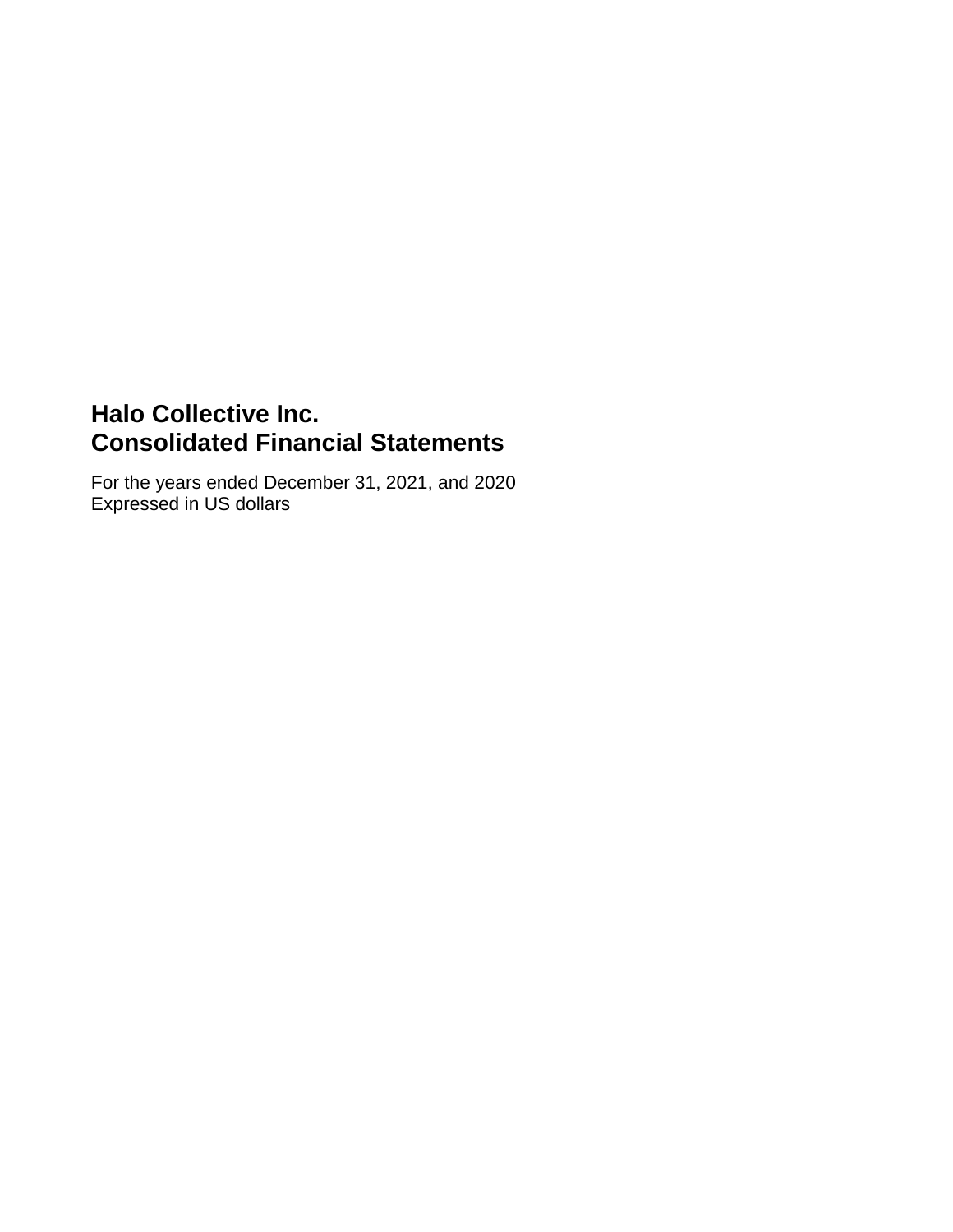# **Halo Collective Inc.**

Consolidated Financial Statements For the years ended December 31, 2021, and 2020 Expressed in US dollars

# **Table of contents**

| Independent auditors report                                | 3 |
|------------------------------------------------------------|---|
| <b>Consolidated Statements of Financial Position</b>       | 6 |
| Consolidated Statements of Loss and Comprehensive Loss     |   |
| Consolidated Statements of Changes in Shareholders' Equity | 8 |
| <b>Consolidated Statements of Cash Flow</b>                | 9 |
| Notes to the Consolidated Financial Statements             |   |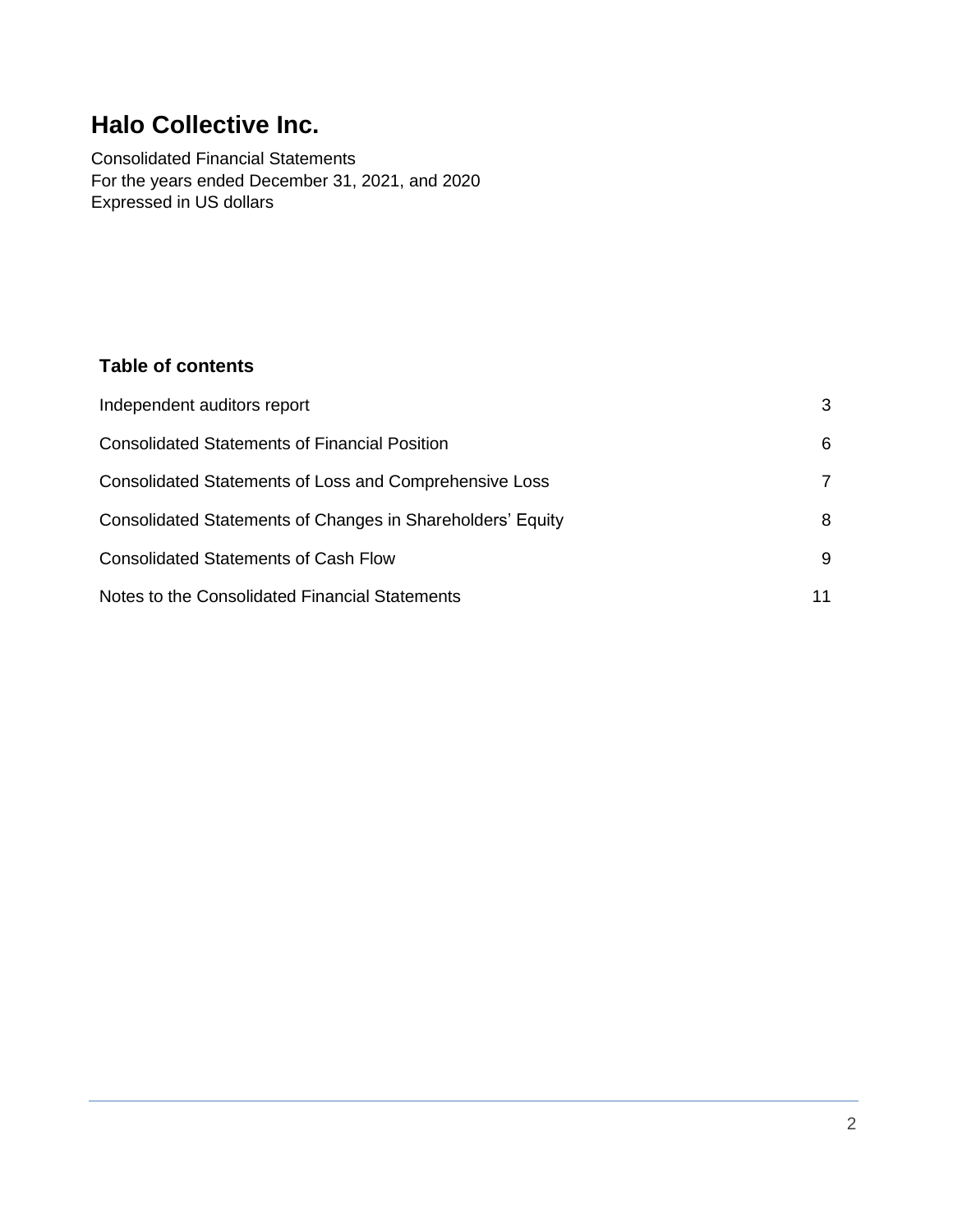$D$ AVIDSON  $\&$  COMPANY LLP  $\_\_\_\_\_\$ Chartered Professional Accountants =

# **INDEPENDENT AUDITOR'S REPORT**

To the Shareholders of Halo Collective Inc.

#### *Opinion*

We have audited the accompanying consolidated financial statements of Halo Collective Inc. (the "Company"), which comprise the consolidated statements of financial position as at December 31, 2021 and 2020 and the consolidated statements of loss and comprehensive loss, changes in shareholders' equity, and cash flows for the years then ended, and notes to the consolidated financial statements, including a summary of significant accounting policies.

In our opinion, these consolidated financial statements present fairly, in all material respects, the financial position of the Company as at December 31, 2021 and 2020, and its financial performance and its cash flows for the years then ended in accordance with International Financial Reporting Standards ("IFRS").

#### *Basis for Opinion*

We conducted our audit in accordance with Canadian generally accepted auditing standards. Our responsibilities under those standards are further described in the Auditor's Responsibilities for the Audit of the Consolidated Financial Statements section of our report. We are independent of the Company in accordance with the ethical requirements that are relevant to our audit of the consolidated financial statements in Canada, and we have fulfilled our other ethical responsibilities in accordance with these requirements. We believe that the audit evidence we have obtained in our audit is sufficient and appropriate to provide a basis for our opinion.

#### *Material Uncertainty Related to Going Concern*

We draw attention to Note 2 of the consolidated financial statements, which indicates that the Company had continued losses and an accumulated deficit as at December 31, 2021. These conditions, along with the other matters set forth in Note 2, indicate that a material uncertainty exists that may cast significant doubt on the Company's ability to continue as a going concern. Our opinion is not modified in respect of this matter.

#### *Other Information*

Management is responsible for the other information. The other information obtained at the date of this auditor's report includes Management's Discussion and Analysis.

Our opinion on the consolidated financial statements does not cover the other information and we do not express any form of assurance conclusion thereon.

In connection with our audit of the consolidated financial statements, our responsibility is to read the other information and, in doing so, consider whether the other information is materially inconsistent with the consolidated financial statements or our knowledge obtained in the audit, or otherwise appears to be materially misstated.



1200 - 609 Granville Street, P.O. Box 10372, Pacific Centre, Vancouver, B.C., Canada V7Y 1G6 Telephone (604) 687-0947 Davidson-co.com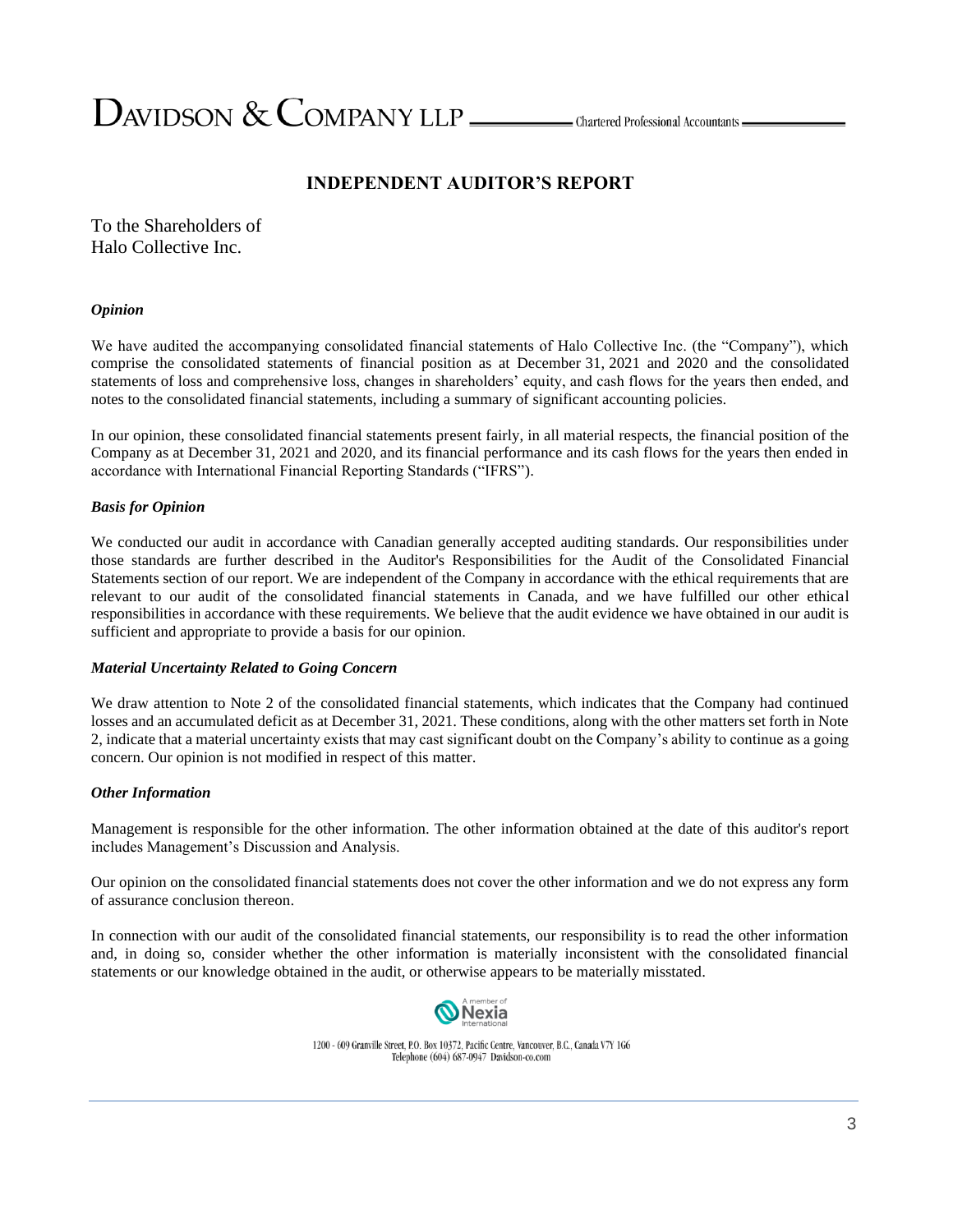We obtained Management's Discussion and Analysis prior to the date of this auditor's report. If, based on the work we have performed, we conclude that there is a material misstatement of this other information, we are required to report that fact. We have nothing to report in this regard.

#### *Responsibilities of Management and Those Charged with Governance for the Consolidated Financial Statements*

Management is responsible for the preparation and fair presentation of the consolidated financial statements in accordance with IFRS, and for such internal control as management determines is necessary to enable the preparation of consolidated financial statements that are free from material misstatement, whether due to fraud or error.

In preparing the consolidated financial statements, management is responsible for assessing the Company's ability to continue as a going concern, disclosing, as applicable, matters related to going concern and using the going concern basis of accounting unless management either intends to liquidate the Company or to cease operations, or has no realistic alternative but to do so.

Those charged with governance are responsible for overseeing the Company's financial reporting process.

#### *Auditor's Responsibilities for the Audit of the Consolidated Financial Statements*

Our objectives are to obtain reasonable assurance about whether the consolidated financial statements as a whole are free from material misstatement, whether due to fraud or error, and to issue an auditor's report that includes our opinion. Reasonable assurance is a high level of assurance, but is not a guarantee that an audit conducted in accordance with Canadian generally accepted auditing standards will always detect a material misstatement when it exists. Misstatements can arise from fraud or error and are considered material if, individually or in the aggregate, they could reasonably be expected to influence the economic decisions of users taken on the basis of these consolidated financial statements.

As part of an audit in accordance with Canadian generally accepted auditing standards, we exercise professional judgment and maintain professional skepticism throughout the audit. We also:

- Identify and assess the risks of material misstatement of the consolidated financial statements, whether due to fraud or error, design and perform audit procedures responsive to those risks, and obtain audit evidence that is sufficient and appropriate to provide a basis for our opinion. The risk of not detecting a material misstatement resulting from fraud is higher than for one resulting from error, as fraud may involve collusion, forgery, intentional omissions, misrepresentations, or the override of internal control.
- Obtain an understanding of internal control relevant to the audit in order to design audit procedures that are appropriate in the circumstances, but not for the purpose of expressing an opinion on the effectiveness of the Company's internal control.
- Evaluate the appropriateness of accounting policies used and the reasonableness of accounting estimates and related disclosures made by management.
- Conclude on the appropriateness of management's use of the going concern basis of accounting and, based on the audit evidence obtained, whether a material uncertainty exists related to events or conditions that may cast significant doubt on the Company's ability to continue as a going concern. If we conclude that a material uncertainty exists, we are required to draw attention in our auditor's report to the related disclosures in the consolidated financial statements or, if such disclosures are inadequate, to modify our opinion. Our conclusions are based on the audit evidence obtained up to the date of our auditor's report. However, future events or conditions may cause the Company to cease to continue as a going concern.
- Evaluate the overall presentation, structure and content of the consolidated financial statements, including the disclosures, and whether the consolidated financial statements represent the underlying transactions and events in a manner that achieves fair presentation.
- Obtain sufficient appropriate audit evidence regarding the financial information of the entities or business activities within the Company to express an opinion on the consolidated financial statements. We are responsible for the direction, supervision and performance of the group audit. We remain solely responsible for our audit opinion.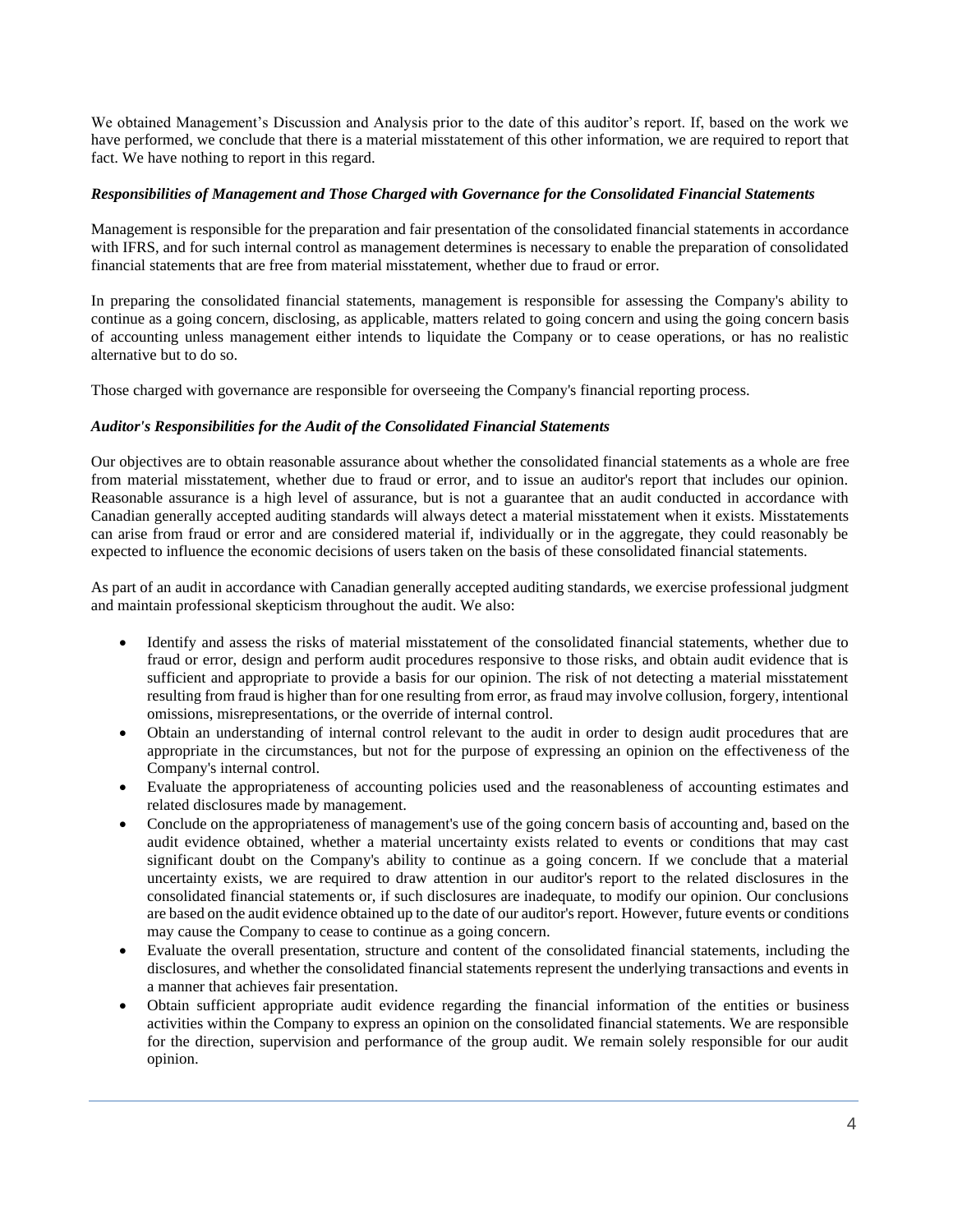We communicate with those charged with governance regarding, among other matters, the planned scope and timing of the audit and significant audit findings, including any significant deficiencies in internal control that we identify during our audit.

We also provide those charged with governance with a statement that we have complied with relevant ethical requirements regarding independence, and to communicate with them all relationships and other matters that may reasonably be thought to bear on our independence, and where applicable, related safeguards.

The engagement partner on the audit resulting in this independent auditor's report is Peter Maloff.

Javidson & Caysary LLP

March 31, 2022

Vancouver, Canada Chartered Professional Accountants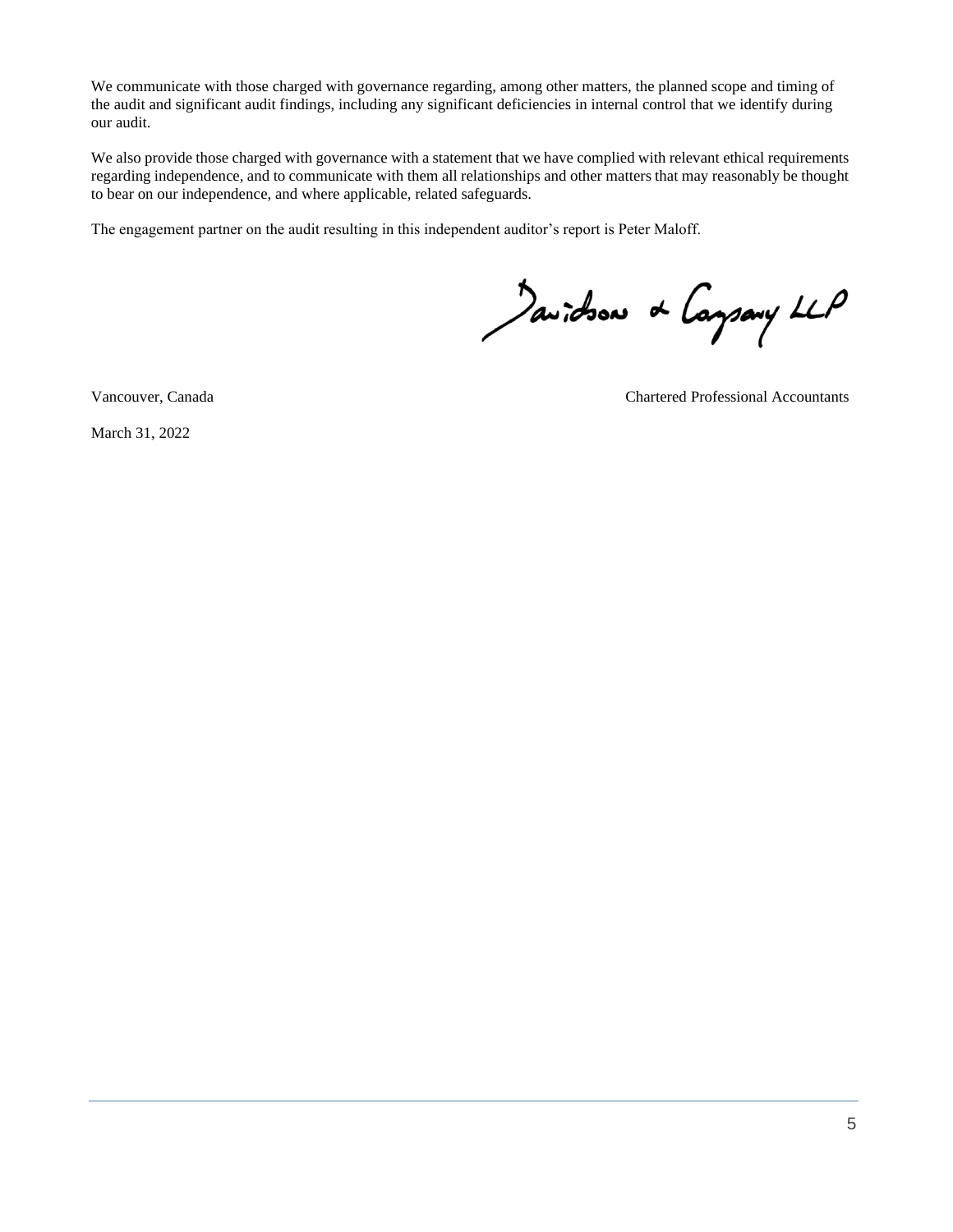#### **Halo Collective Inc. Consolidated Statements of Financial Position**

|                                                                           |            |                   | Expressed in US dollars |
|---------------------------------------------------------------------------|------------|-------------------|-------------------------|
|                                                                           |            | December 31, 2021 | December 31, 2020       |
| Assets                                                                    |            |                   |                         |
| <b>Current</b>                                                            |            |                   |                         |
| Cash                                                                      |            | 1,711,677         | 2,758,119               |
| Restricted cash                                                           | Note 16    | 126,947           | 921,746                 |
| Accounts receivable                                                       | Note 8     | 6,073,229         | 1,785,372               |
| Inventory                                                                 | Note 9, 10 | 16,820,432        | 10,281,455              |
| <b>Biological assets</b>                                                  | Note 10    |                   |                         |
| Notes receivable                                                          | Note 11    | 7,775,433         | 9,629,553               |
| Deposits and pre-paid expenses                                            | Note 12    | 3,208,452         | 3,318,061               |
| <b>Total current assets</b>                                               |            | 35,716,170        | 28,694,306              |
|                                                                           |            |                   |                         |
| Long-term                                                                 |            |                   |                         |
| Property, plant and equipment                                             | Note 13    | 17,512,938        | 16,230,987              |
| Intangible assets and goodwill                                            | Note 14    | 29,131,934        | 39,640,881              |
| Notes receivable                                                          | Note 11    | 3,160,745         |                         |
| Investments and deposits                                                  | Note 6     | 19,275,132        | 3,188,071               |
| <b>Total long-term assets</b>                                             |            | 69,080,749        | 59,059,939              |
| <b>Total assets</b>                                                       |            | 104,796,919       | 87,754,245              |
|                                                                           |            |                   |                         |
| Liabilities                                                               |            |                   |                         |
| <b>Short-term liabilities</b>                                             |            |                   |                         |
| Accounts payable and accrued liabilities                                  |            | 11,634,468        | 8,662,179               |
| Debenture liability                                                       | Note 16    | 9,661,212         |                         |
| Other loans                                                               | Note 18    | 6,875,442         | 435,839                 |
| Income tax payable                                                        | Note 21    | 585,689           | 580,720                 |
| Sales & cultivation tax payable                                           | Note 21    | 1,530,447         | 301,257                 |
| <b>Total current liabilities</b>                                          |            | 30,287,258        | 9,979,995               |
|                                                                           |            |                   |                         |
| Long-term liabilities                                                     |            |                   |                         |
| Debenture liability                                                       | Note 16    | 1,286,625         | 8,398,727               |
| Lease liability                                                           | Note 7     | 5,665,582         | 3,157,069               |
| Other loans                                                               | Note 18    | 1,100,975         | 6,598,912               |
| <b>Total long-term liabilities</b>                                        |            | 8,053,182         | 18,154,708              |
| <b>Total Liabilities</b>                                                  |            | 38,340,440        | 28,134,703              |
|                                                                           |            |                   |                         |
| <b>Shareholders' equity</b>                                               |            |                   |                         |
| Share capital                                                             | Note 17    | 231,683,918       | 136,827,655             |
| Share capital reserve                                                     | Note 17    | 12,953,614        | 8,307,521               |
| Convertible debenture equity reserve                                      | Note 16    | 862,630           | 653,557                 |
| Equity reserve                                                            | Note 17    | 6,302,397         | 3,338,204               |
| Non-controlling interest                                                  | Note 24    | (2, 295, 905)     |                         |
|                                                                           |            | 214,544           | 524,779                 |
| Accumulated other comprehensive income<br>Deficit                         |            | (183, 264, 719)   | (90,032,174)            |
| Total shareholders' equity                                                |            | 66,456,479        | 59,619,542              |
|                                                                           |            |                   |                         |
| Total shareholders' equity and liabilities                                |            | 104,796,919       | 87,754,245              |
| These notes are an integral part of the Consolidated Financial Statements |            |                   |                         |
| Going concern Note 2                                                      |            |                   |                         |
| Commitments and contingencies Note 22                                     |            |                   |                         |

Subsequent events Note 25

#### **Approved on behalf of the Board of Directors:**

| Kiran Sidhu      |  |
|------------------|--|
| CEO and Director |  |

Philip van den Berg CFO and Director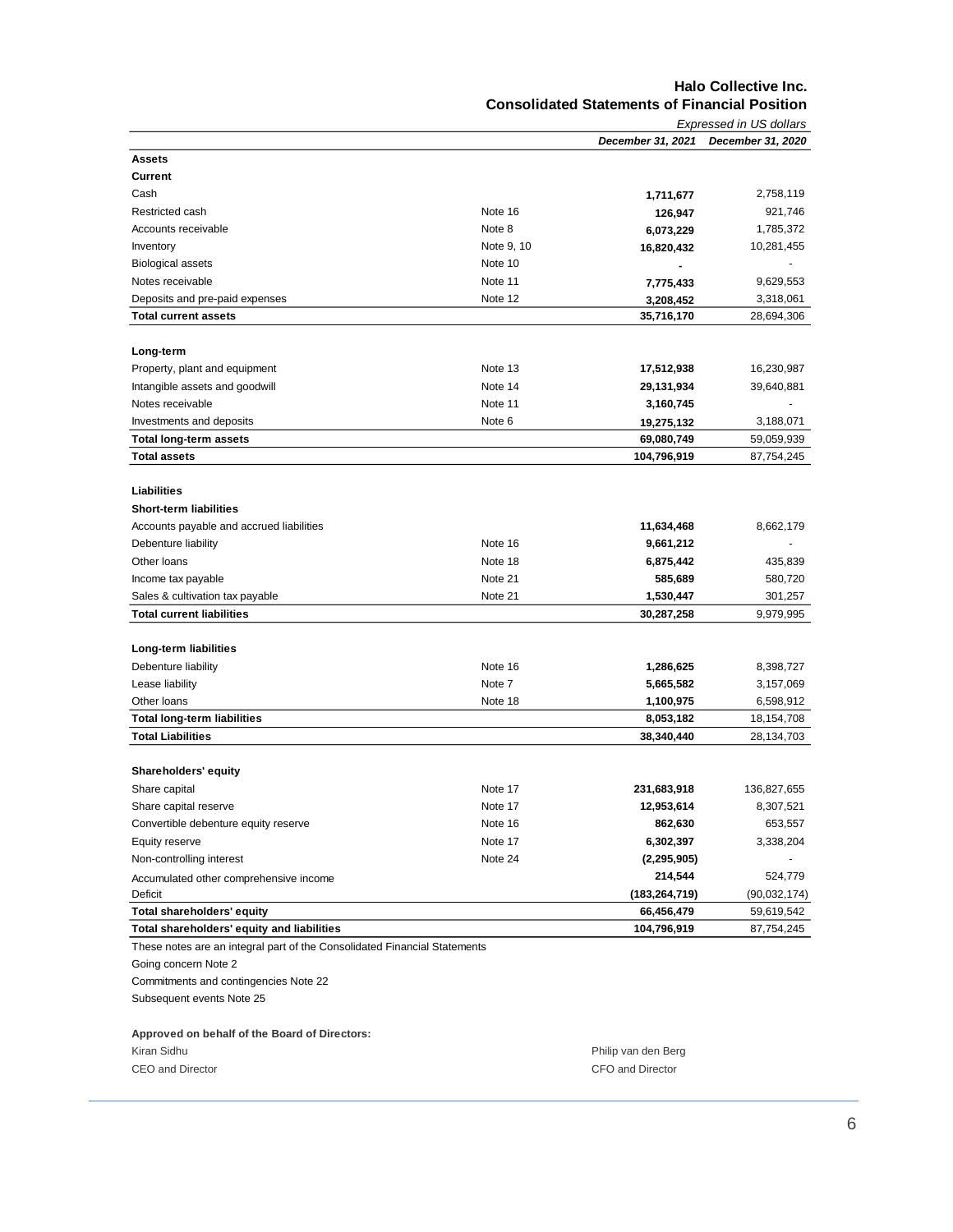|                                                                 |                   |                   | Expressed in US dollars |
|-----------------------------------------------------------------|-------------------|-------------------|-------------------------|
|                                                                 |                   |                   | For the year ended:     |
|                                                                 |                   | December 31, 2021 | December 31, 2020       |
|                                                                 |                   |                   |                         |
| Revenue                                                         |                   | 36,179,930        | 21,641,452              |
| Cost of finished cannabis inventory sold                        | Note 9, 10        | 30,860,228        | 18,607,643              |
| Gross profit, excluding fair value items                        |                   | 5,319,702         | 3,033,809               |
| Unrealized fair value gain on growth of biological assets       | Note 10           | (1,062,874)       | (2,225,647)             |
| Realized fair value loss included in the cost of inventory sold | Note 10           | 1,930,915         | 991,248                 |
| <b>Gross profit</b>                                             |                   | 4,451,661         | 4,268,208               |
|                                                                 |                   |                   |                         |
| General and administration                                      |                   | 8,840,841         | 3,975,208               |
| <b>Salaries</b>                                                 |                   | 12,751,919        | 4,782,228               |
| <b>Professional fees</b>                                        |                   | 10,284,828        | 7,424,091               |
| Sales and marketing                                             |                   | 5,398,514         | 3,538,445               |
| Investor relations                                              |                   | 766,085           | 996,499                 |
| (Gain) Loss on settlements and contigencies                     | Note 17, 22       | (69, 388)         | 325,816                 |
| Share based compensation                                        | Note 17           | 5,146,605         | 2,483,001               |
| Accretion expense                                               |                   | 1,307,438         | 1,206,002               |
| Impairment loss                                                 | Note 6, 13, 14    | 60,349,562        | 16,255,803              |
| Other expense                                                   |                   | 192,824           |                         |
| Gain on disposal of a segment                                   | Note 23           | (9, 181, 510)     |                         |
| Share of loss from investment in associates                     | Note <sub>6</sub> | 645,846           |                         |
| Depreciation                                                    | Note 13, 14       | 2,276,412         | 1,070,702               |
| (Gain) loss on foreign exchange                                 |                   | (44, 967)         | 1,937,044               |
| Interest expense                                                | Note 16, 18       | 2,638,799         | 1,451,141               |
| Loss before income taxes                                        |                   | (96, 852, 147)    | (41, 177, 772)          |
|                                                                 |                   |                   |                         |
| Deferred income tax                                             | Note 21           |                   |                         |
| Income tax                                                      | Note 21           | 56,413            | 6,000                   |
| <b>Net loss</b>                                                 |                   | (96,908,560)      | (41, 183, 772)          |
|                                                                 |                   |                   |                         |
| Other comprehensive income                                      |                   |                   |                         |
| Unrealized (gain) loss on foreign currency translation          |                   | 310,235           | (1, 113, 903)           |
| <b>Comprehensive loss</b>                                       |                   | (97, 218, 795)    | (40,069,869)            |
|                                                                 |                   |                   |                         |
| Net comprehensive loss attributable to:                         |                   |                   |                         |
| Halo Collective Inc.                                            |                   | (94, 612, 655)    |                         |
| Non-controlling interests                                       | Note 24           | (2, 295, 905)     |                         |
|                                                                 |                   |                   |                         |
| Net loss per share, basic and diluted:                          |                   | \$<br>(4.22)      | \$<br>(7.27)            |
| Weighted average number of outstanding common shares, basic and |                   | 22,973,815        | 5,662,422               |
| diluted:                                                        |                   |                   |                         |
|                                                                 |                   |                   |                         |

### **Halo Collective Inc. Consolidated Statements of Loss and Comprehensive Loss**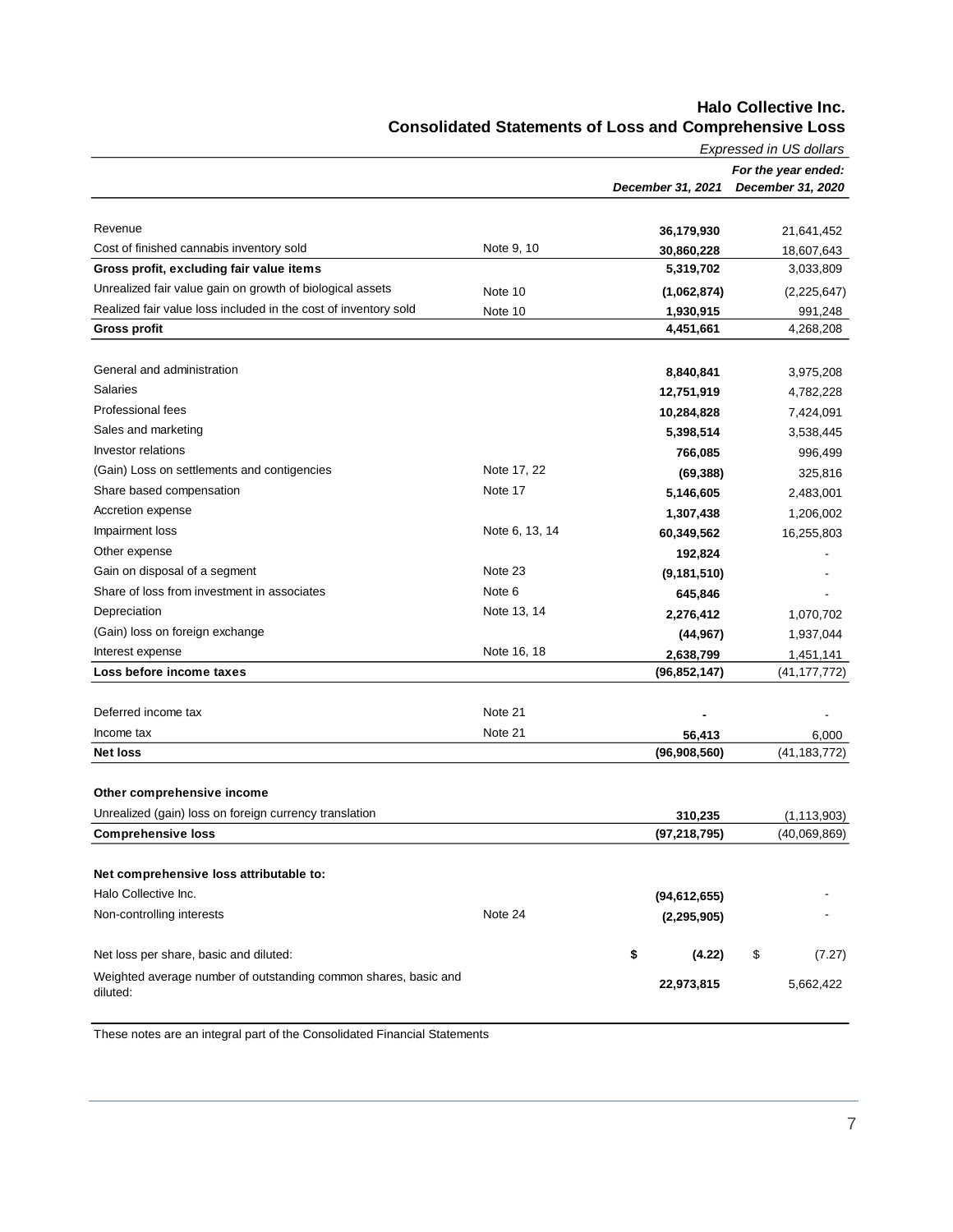#### **Halo Collective Inc.**

**Consolidated Statements of Change in Shareholders' Equity**

*Expressed in US Dollars*

|                                                   |        |                          |                          |                          |                |                          | Convertible<br>conversion | Accumulated              |                  | Non-controlling          |                          |
|---------------------------------------------------|--------|--------------------------|--------------------------|--------------------------|----------------|--------------------------|---------------------------|--------------------------|------------------|--------------------------|--------------------------|
|                                                   |        | <b>Common shares</b>     | <b>Common shares</b>     | <b>Options</b>           | Warrants       | <b>Equity reserve</b>    | option                    | <b>OCI</b>               | <b>Deficit</b>   | interest                 | Total                    |
| Shareholders' equity, December 31, 2019           |        | 2,800,655                | 67,909,461               | \$1,649,617              | 3,802,395      |                          | 655,090                   | (589,124)                | \$(49, 135, 109) | - 55                     | 24,292,330               |
| Share issuance in private placements              | Note17 | 511,363                  | 2,469,538                | $\overline{\phantom{a}}$ |                |                          |                           |                          |                  | ٠                        | 2,469,538                |
| Share issuance from ATM offering                  | Note17 | 1,344,526                | 5,341,045                | $\overline{\phantom{a}}$ |                |                          |                           |                          |                  | $\overline{\phantom{a}}$ | 5,341,045                |
| Shares issued for acquisitions                    | Note17 | 8,140,021                | 51,294,309               | 3,368                    | 58,496         |                          |                           |                          |                  | $\overline{\phantom{a}}$ | 51,356,173               |
| Shares issued to retire debt                      | Note17 | 93,825                   | 920,091                  | $\overline{\phantom{a}}$ | $\overline{a}$ | $\overline{\phantom{a}}$ |                           | $\overline{\phantom{a}}$ |                  | $\overline{\phantom{a}}$ | 920,091                  |
| Shares issued as finders' fees                    | Note17 | 253,189                  | 1,565,809                | $\overline{\phantom{a}}$ |                | $\overline{\phantom{a}}$ |                           |                          |                  | $\overline{\phantom{a}}$ | 1,565,809                |
| Shares issued on conversion of debenture          | Note17 | 230                      | 10,601                   |                          |                | $\overline{\phantom{a}}$ | (1,533)                   |                          |                  |                          | 9,068                    |
| Share issue costs                                 | Note17 | 20,393                   | (147, 190)               | ٠                        |                | $\overline{\phantom{a}}$ |                           |                          |                  | $\overline{\phantom{a}}$ | (147, 190)               |
| Share-based compensation for services             | Note17 | 711.877                  | 5,896,162                |                          | 679,479        | $\overline{\phantom{a}}$ |                           |                          |                  | $\overline{\phantom{a}}$ | 6,575,641                |
| Share-based compensation for staff                | Note17 | 245,950                  | 1,415,172                | 2,451,903                | $\overline{a}$ | $\overline{\phantom{a}}$ |                           |                          |                  | $\overline{\phantom{a}}$ | 3,867,075                |
| Shares issued on exercise of warrants and options | Note17 | 10,000                   | 119,409                  | $\overline{\phantom{a}}$ | (51,030)       | $\overline{\phantom{a}}$ |                           |                          |                  | $\overline{\phantom{a}}$ | 68,379                   |
| Shares issued on conversion of broker warrants    | Note17 | $\overline{a}$           | $\overline{\phantom{a}}$ | $\overline{\phantom{a}}$ |                |                          |                           |                          |                  | $\overline{\phantom{a}}$ |                          |
| Obligation to issue shares                        | Note17 | 3,715                    | 33,247                   |                          |                | 88,587                   |                           |                          |                  | $\overline{\phantom{a}}$ | 121,834                  |
| Reserve for earn-out payments                     | Note17 | $\overline{\phantom{a}}$ | $\overline{\phantom{a}}$ |                          | $\overline{a}$ | 3,249,617                |                           |                          |                  | $\overline{\phantom{a}}$ | 3,249,617                |
| Non-controlling interest from acquisitions        | Note17 |                          |                          |                          |                | $\overline{\phantom{a}}$ |                           |                          |                  | $\overline{\phantom{a}}$ |                          |
| Forfeiture warrants and options                   | Note17 | $\overline{\phantom{a}}$ | $\sim$                   | (212, 849)               | (73, 858)      | $\overline{\phantom{a}}$ |                           |                          | 286,707          | $\overline{\phantom{a}}$ | $\overline{\phantom{a}}$ |
| Net loss and other comprehensive loss             |        |                          |                          | $\overline{\phantom{a}}$ |                |                          |                           | 1,113,903                | (41, 183, 772)   |                          | (40,069,869)             |
| Shareholders equity, December 31, 2020            |        | 14,135,744               | \$136,827,655            | 3,892,039                | 4,415,482      | 3,338,204                | 653,557                   | 524,779                  | \$ (90,032,174)  |                          | 59,619,542               |

|                                                   |        |                      |                          |                          |                |                          | Convertible<br>conversion | Accumulated              |                   | Non-controlling          |                |
|---------------------------------------------------|--------|----------------------|--------------------------|--------------------------|----------------|--------------------------|---------------------------|--------------------------|-------------------|--------------------------|----------------|
|                                                   |        | <b>Common shares</b> | <b>Common shares</b>     | <b>Options</b>           | Warrants       | <b>Equity reserve</b>    | option                    | OCI                      | Deficit           | interest                 | Total          |
| Shareholders' equity, December 31, 2020           |        | 14,135,744           | 136,827,655              | 3,892,039                | 4,415,482      | \$3,338,204              | 653,557                   | 524,779                  | \$ (90,032,174)   |                          | 59,619,542     |
| Share issuance in private placements              | Note17 | 6,013,824            | 31,378,055               | 954,319                  |                |                          |                           | $\overline{\phantom{a}}$ |                   | ٠                        | 32,332,374     |
| Shares issued for acquisitions                    | Note17 | 9,862,360            | 54,263,632               | $\overline{\phantom{a}}$ | $\overline{a}$ | 2,964,193                |                           |                          |                   | $\overline{\phantom{0}}$ | 57,227,825     |
| Shares issued to retire debt                      | Note17 | 125,000              | 1,183,319                | ٠                        |                | $\overline{\phantom{a}}$ |                           |                          |                   | $\overline{a}$           | 1,183,319      |
| Shares issued as finders' fees                    | Note17 | 694,040              | 3,883,979                |                          |                | $\overline{\phantom{a}}$ |                           |                          |                   | ٠                        | 3,883,979      |
| Equity reserve for debenture                      | Note17 |                      | $\overline{\phantom{a}}$ |                          |                | $\overline{a}$           | 212,411                   |                          |                   |                          | 212,411        |
| Shares issued on conversion of debenture          | Note17 | 461                  | 23,684                   |                          |                | $\overline{\phantom{a}}$ | (3, 338)                  |                          |                   | $\overline{\phantom{a}}$ | 20,346         |
| Share issue costs                                 | Note17 |                      | (1,747,479)              |                          |                | $\overline{\phantom{0}}$ |                           |                          |                   | -                        | (1,747,479)    |
| Share-based compensation for services             | Note17 | 1,014,181            | 3,218,123                | $\overline{\phantom{a}}$ | 438,671        |                          |                           |                          |                   | -                        | 3,656,794      |
| Share-based compensation for staff                | Note17 | 637,472              | 1,476,834                | 4,769,165                |                |                          |                           |                          |                   | $\overline{\phantom{0}}$ | 6,245,999      |
| Shares issued on exercise of warrants and options | Note17 | 42,860               | 383,239                  | (135, 952)               | $\sim$         | $\overline{\phantom{0}}$ |                           | $\overline{\phantom{a}}$ |                   | ٠                        | 247,287        |
| Shares issued on conversion of promissory notes   | Note17 | 499,554              | 792,877                  |                          |                |                          |                           | $\overline{\phantom{a}}$ |                   | ٠                        | 792,877        |
| Forfeiture warrants and options                   | Note17 |                      | $\overline{\phantom{a}}$ | (203, 905)               | (1, 176, 205)  |                          |                           |                          | 1,380,110         | ٠                        |                |
| Net loss and other comprehensive loss             |        |                      |                          |                          |                |                          | $\overline{\phantom{0}}$  | (310, 235)               | (94, 612, 655)    | (2, 295, 905)            | (97, 218, 795) |
| Shareholders equity, December 31, 2021            |        | 33,025,496           | \$231,683,918            | 9,275,666                | 3,677,948      | 6,302,397                | 862,630                   | 214,544                  | \$(183, 264, 719) | $$$ (2,295,905)          | 66,456,479     |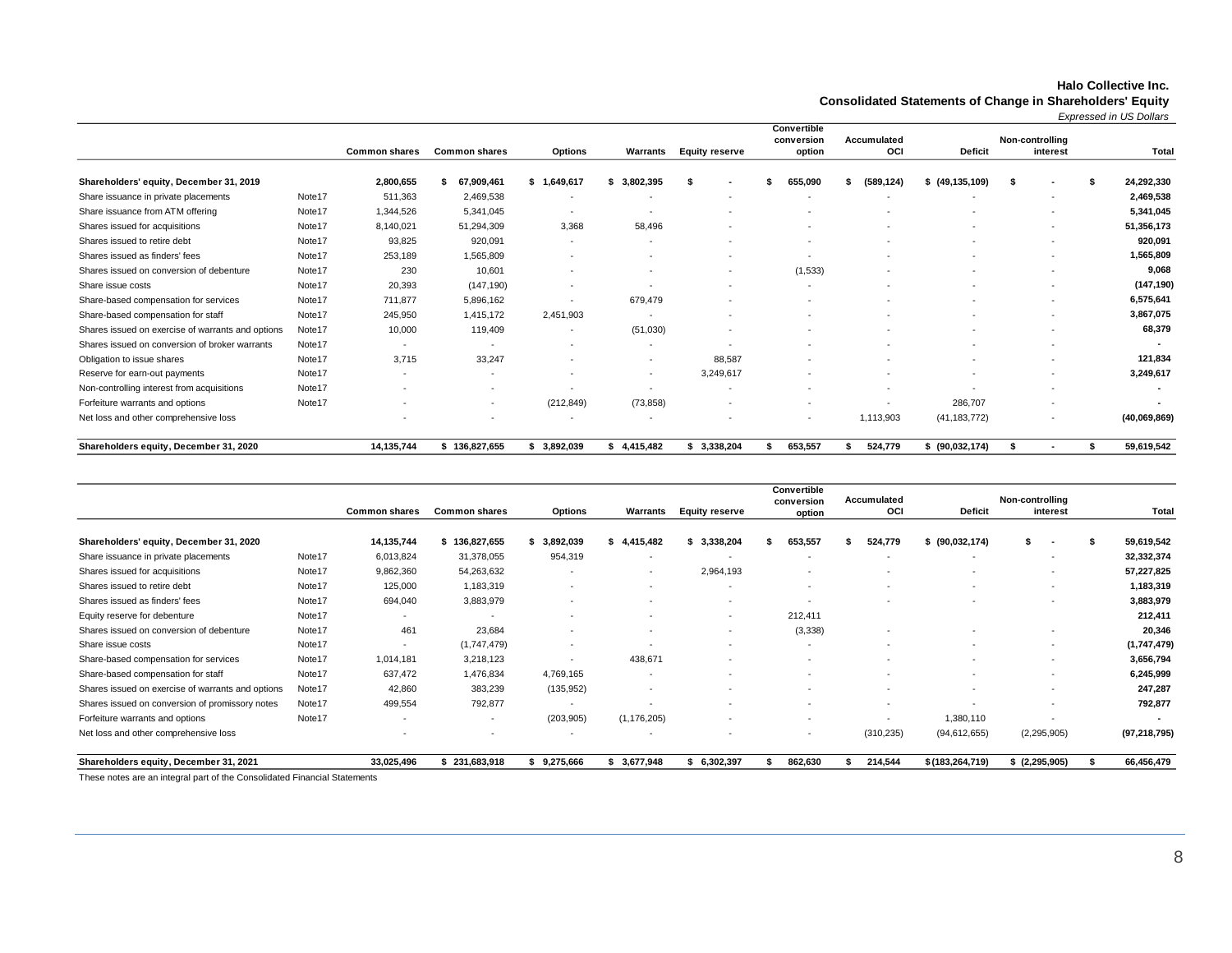**Halo Collective Inc. Consolidated Statements of Cash Flow**

|                                                    |                | Expressed in US dollars |                     |  |  |  |
|----------------------------------------------------|----------------|-------------------------|---------------------|--|--|--|
|                                                    |                |                         | For the year ended: |  |  |  |
|                                                    |                | December 31, 2021       | December 31, 2020   |  |  |  |
| Cash provided by (used in)                         |                |                         |                     |  |  |  |
| <b>Operating activities:</b>                       |                |                         |                     |  |  |  |
| Net loss                                           |                | (96,908,560)            | (41, 183, 772)      |  |  |  |
| Items not involving cash                           |                |                         |                     |  |  |  |
| Depreciation                                       | Note 13, 14    | 3,705,641               | 2,091,949           |  |  |  |
| <b>Accrued interest</b>                            | Note 16, 18    | 1,253,946               | 419,861             |  |  |  |
| Accretion expense                                  | Note 16        | 1,307,438               | 1,206,002           |  |  |  |
| (Gain) loss in fair value of biological assets     | Note 10        | 868,041                 | (1,234,399)         |  |  |  |
| Gain in foreign exchange                           |                | (342,418)               | (250, 902)          |  |  |  |
| Gain on disposal of a segment                      | Note 23        | (9, 181, 510)           |                     |  |  |  |
| Gain in early termination of lease                 |                | (154, 664)              |                     |  |  |  |
| Loss on settlements and contingencies              |                |                         | 325,816             |  |  |  |
| Income tax provision                               | Note 21        |                         | 6,000               |  |  |  |
| Impairment loss                                    | Note 6, 13, 14 | 60,349,562              | 16,255,803          |  |  |  |
| Share of loss from investment in associates        | Note 6         | 645,846                 |                     |  |  |  |
| Share-based compensation                           | Note 17        | 10,817,008              | 10,442,716          |  |  |  |
| Changes in working capital items                   |                |                         |                     |  |  |  |
| Accounts receivable                                | Note 8         | (1,508,894)             | 5,111,125           |  |  |  |
| Notes receivable                                   | Note 11        | (2,520,960)             | 257,462             |  |  |  |
| Accounts payable and accrued liabilities           |                | 2,263,927               | (4,052,521)         |  |  |  |
| Tax payable                                        | Note 21        | 1,231,579               | 328,011             |  |  |  |
| Inventory                                          | Note 9, 10     | (6,803,951)             | 2,016,825           |  |  |  |
| Pre-paid expenses and other                        | Note 12        | (251, 972)              | (1,784,206)         |  |  |  |
| Cash used in operating activities                  |                | (35, 229, 941)          | (10,044,230)        |  |  |  |
| <b>Investing activities</b>                        |                |                         |                     |  |  |  |
| Net cash from acquisitions                         |                | 3,399,293               | 845,890             |  |  |  |
| Intangible assets                                  | Note 14        | (589,765)               |                     |  |  |  |
| Purchase of property, plant and equipment          | Note 13        | (2,600,522)             | (3,573,149)         |  |  |  |
| Cash provided by investing activities              |                | 209,006                 | (2,727,259)         |  |  |  |
| <b>Financing activities</b>                        |                |                         |                     |  |  |  |
| Issuance of common shares & convertible debentures | Note 16, 17    | 32,579,661              | 7,878,962           |  |  |  |
| Loans                                              | Note 18        | 3,968,604               | 3,509,919           |  |  |  |
| Lease payments                                     | Note 7         | (1,621,092)             | (853, 300)          |  |  |  |
| Share issuance costs                               | Note 17        | (1,747,479)             | (152, 641)          |  |  |  |
| Cash raised in finance activities                  |                | 33,179,694              | 10,382,940          |  |  |  |
| Change in cash during the year                     |                | (1,841,241)             | (2,388,549)         |  |  |  |
| Cash beginning of the year                         |                | 3,679,865               | 6,068,414           |  |  |  |
| Cash end of the year                               |                | 1,838,624               | 3,679,865           |  |  |  |
|                                                    |                |                         |                     |  |  |  |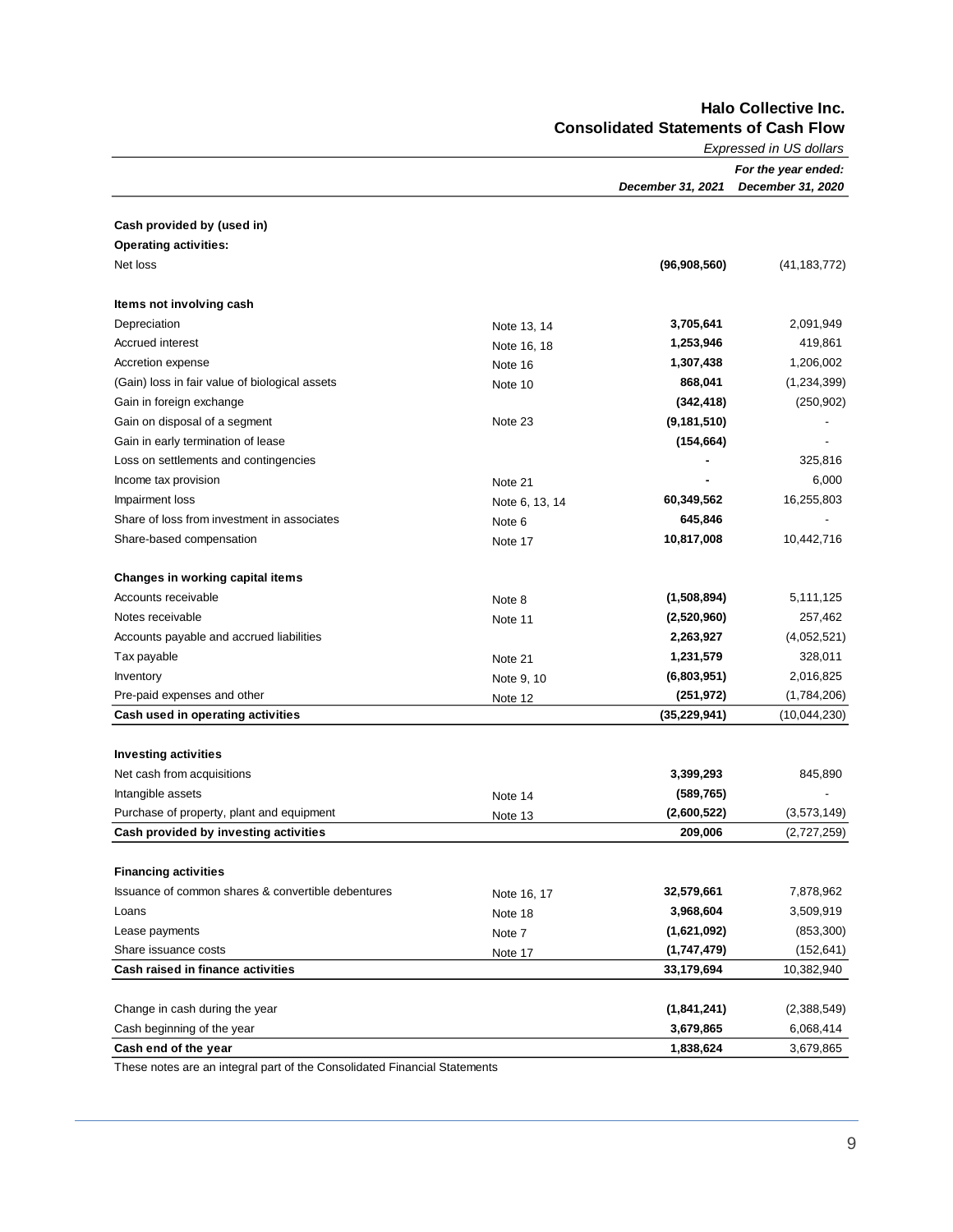### **Halo Collective Inc. Consolidated Statements of Cash Flow**

| Expressed in US dollars                                                 |                   |                     |  |  |  |
|-------------------------------------------------------------------------|-------------------|---------------------|--|--|--|
|                                                                         |                   | For the year ended: |  |  |  |
|                                                                         | December 31, 2021 | December 31, 2020   |  |  |  |
| Supplemental disclosure of cash flow information:                       |                   |                     |  |  |  |
| Cash paid for interest on lease obligations                             | 953,484           | 419,861             |  |  |  |
| Cash paid for interest on other obligations                             | 835,192           | 828,863             |  |  |  |
| Cash paid for income taxes                                              | 30,529            |                     |  |  |  |
| Supplemental disclosure of non-cash investing and financing activities: |                   |                     |  |  |  |
| <b>Issuance of warrants</b>                                             | 438,676           | 729,996             |  |  |  |
| Shares issued in connection with acquisition                            | 54,263,632        | 51,294,309          |  |  |  |
| Note payable, net of discount, issued in connection with acquisition    | 1,225,863         |                     |  |  |  |
| Contingent consideration incurred in connection with acquisition        | 2,964,193         | 3,338,204           |  |  |  |
| Conversion of convertible debt and accrued interest to equity           | 3,338             | 1,533               |  |  |  |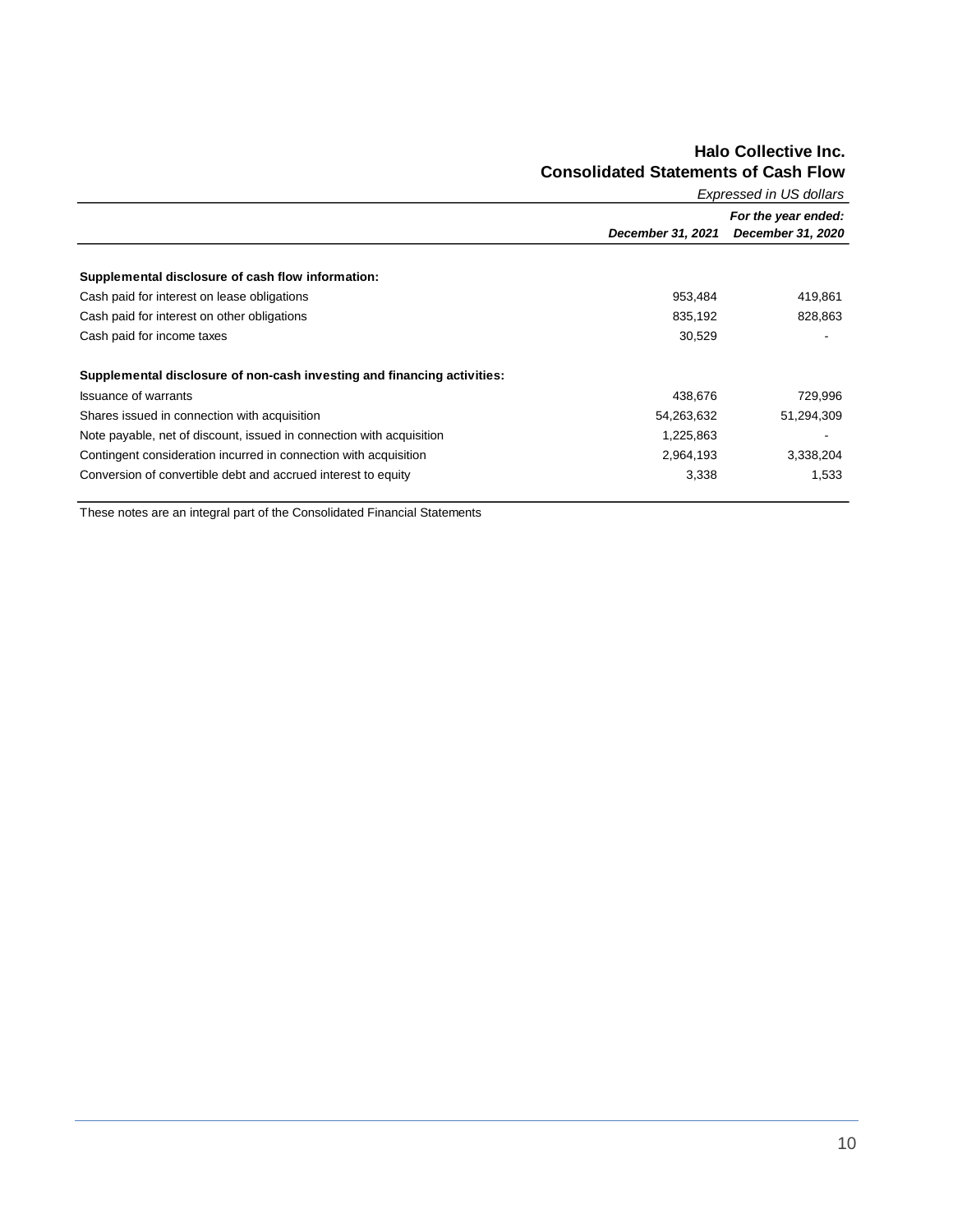# **1. Nature of operations and background information**

Halo Collective Inc. ("Halo Collective" and the "Company") was incorporated under the laws of the Province of British Columbia on May 25, 1987. The Company continued under the laws of the Province of Ontario on January 21, 2005, and is listed on the NEO Exchange ("NEO") under the symbol "HALO." The Company operates under the assumed business name of Halo Collective. The Company's US based business operations entail manufacturing cannabis oil and concentrates and distributing cannabis products for recreational use in the states of Oregon, Nevada and California. The Company's registered corporate office is 65 Queen Street West, Suite 805, Toronto, Ontario M5H 2M5.

On January 25, 2021, the Company changed its name from Halo Labs Inc. to Halo Collective Inc. In connection with the name change, the common shares are trading on the OTCQX under the trading symbol HCANF. The common shares are trading on the Frankfurt Stock Exchange under the trading symbol A9KM.

Effective October 8, 2021, the Company has consolidated its common shares based on one postconsolidation common share for every 100 pre-consolidation common shares. All share figures and references have been retrospectively adjusted.

These Consolidated Financial Statements present the financial position of the resulting issuer, Halo Collective at December 31, 2021 and have been prepared in accordance with International Financial Reporting Standards ("IFRS"). Unless otherwise stated, all amounts in these financial statements have been presented in US dollars.

# **2. Going concern**

These Consolidated Financial Statements have been prepared on a going concern basis, which assumes that the Company will be able to continue its operations and will be able to realize its assets and discharge its liabilities in the normal course of business for the foreseeable future. The ability of the Company to continue as a going concern is dependent on generating profitable operations, raising additional financing, and continuing to manufacture its products. Having been prepared giving effect to the going concern assumption, these financial statements do not reflect any adjustments to the carrying values of assets and liabilities and the reported amounts of expenses and classifications on the statement of financial position that would be necessary if the going concern assumption was not appropriate.

Historically, management has been successful in obtaining enough funding for operating and capital requirements.

- On March 10, 2020, the Company closed a private placement concurrent with the acquisition of Halo Cannalift Delivery Inc., raising total gross proceeds of \$510,856 (C\$700,000);
- On April 17, 2020, the Company closed a private placement concurrent with the acquisition of Halo Nasalbinoid Natural Devices Corp., raising total gross proceeds of \$301,070 (C\$425,000);
- On September 16, 2020, the Company established an at-the-market equity program (the "ATM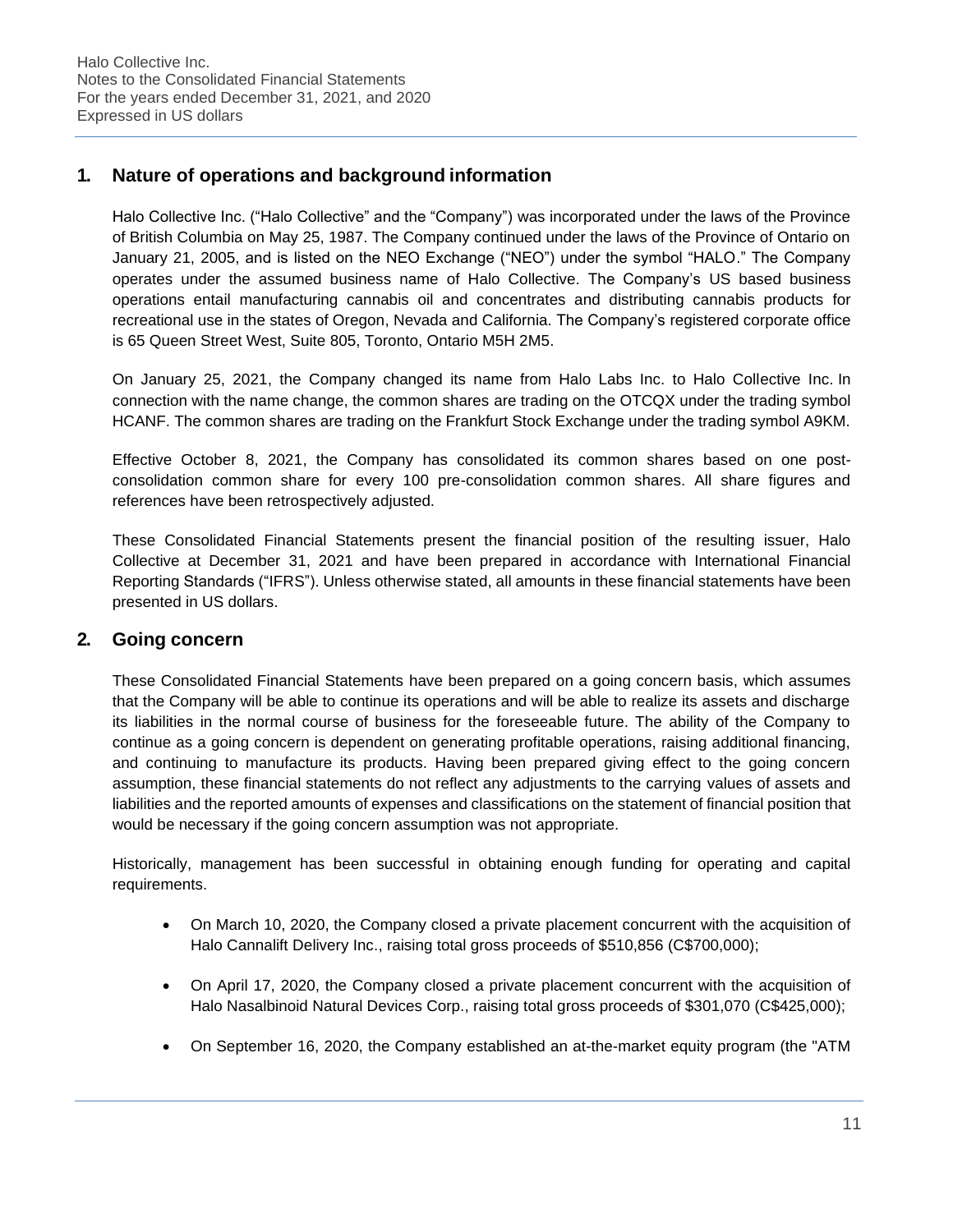Program") that allows the Company to issue and sell up to C\$7,000,000 of common shares in the capital of the Company from treasury to the public, from time to time, at the Company's discretion. All Common Shares sold under the ATM Program will be sold through the Neo Exchange Inc. or another marketplace (as defined in National Instrument 21-101 - *Marketplace Operation*) upon which the common shares are listed, quoted or otherwise traded, at the prevailing market price at the time of sale.

- Between September 17, 2020, and December 17, 2020, a total of 1,344,526 shares were issued in connection to the ATM public offering for gross proceeds of \$5,337,955 (C\$7,000,000) (Note 17);
- On December 29, 2020, the Company closed a non-brokered private placement concurrent with the acquisition 1275111 B.C. Ltd, raising total gross proceeds of \$1,764,567 (C\$2,250,000) (Note 17);
- On February 2, 2021, the Company closed an overnight marketed public offering of units of the Company for aggregate gross proceeds of \$8,227,061 (C\$9,217,699) (Note 17);
- On February 19, 2021, the Company closed an overnight marketed public offering of units of the Company for aggregate gross proceeds of \$9,115,649 (C\$11,500,029) (Note 17);
- Between May 26, 2021, and September 20, 2021, a total of 4,334,260 shares were issued in connection to the ATM public offering for gross proceeds of \$15,673,736 (C\$20,000,000) (Note 17).

As at December 31, 2021, the Company had continued losses and an accumulated deficit. There is no assurance that the Company will generate profits from operations or that additional future funding will be available to the Company, or that such funding will be both adequate to cover its obligations and available on terms which are acceptable to the management of the Company over the long term.

In March 2020, the World Health Organization declared coronavirus COVID-19 a global pandemic. This contagious disease outbreak, which has continued to spread, and any related adverse public health developments, has adversely affected workforces, economies, and financial markets globally, potentially leading to an economic downturn. The Company's operations have so far not been materially affected negatively since the outbreak of the pandemic. It is not possible for the Company to predict the duration or magnitude of the adverse results of the outbreak and its effects on the Company's business or ability to raise funds.

In the United States, 37 states, the District of Columbia, and the U.S. territories of Guam and Puerto Rico allow the use of medical cannabis. The District of Columbia and eleven states - Alaska, California, Colorado, Illinois, Maine, Massachusetts, Michigan, Nevada, Oregon, Vermont and Washington legalized the sale and adult-use of recreational cannabis. At the federal level, however, cannabis currently remains a Schedule I controlled substance under the Federal Controlled Substances Act of 1970 ("Federal CSA"). Under U.S. federal law, a Schedule I drug or substance has a high potential for abuse, no accepted medical use in the United States, and a lack of accepted safety for the use of the drug under medical supervision. As such, even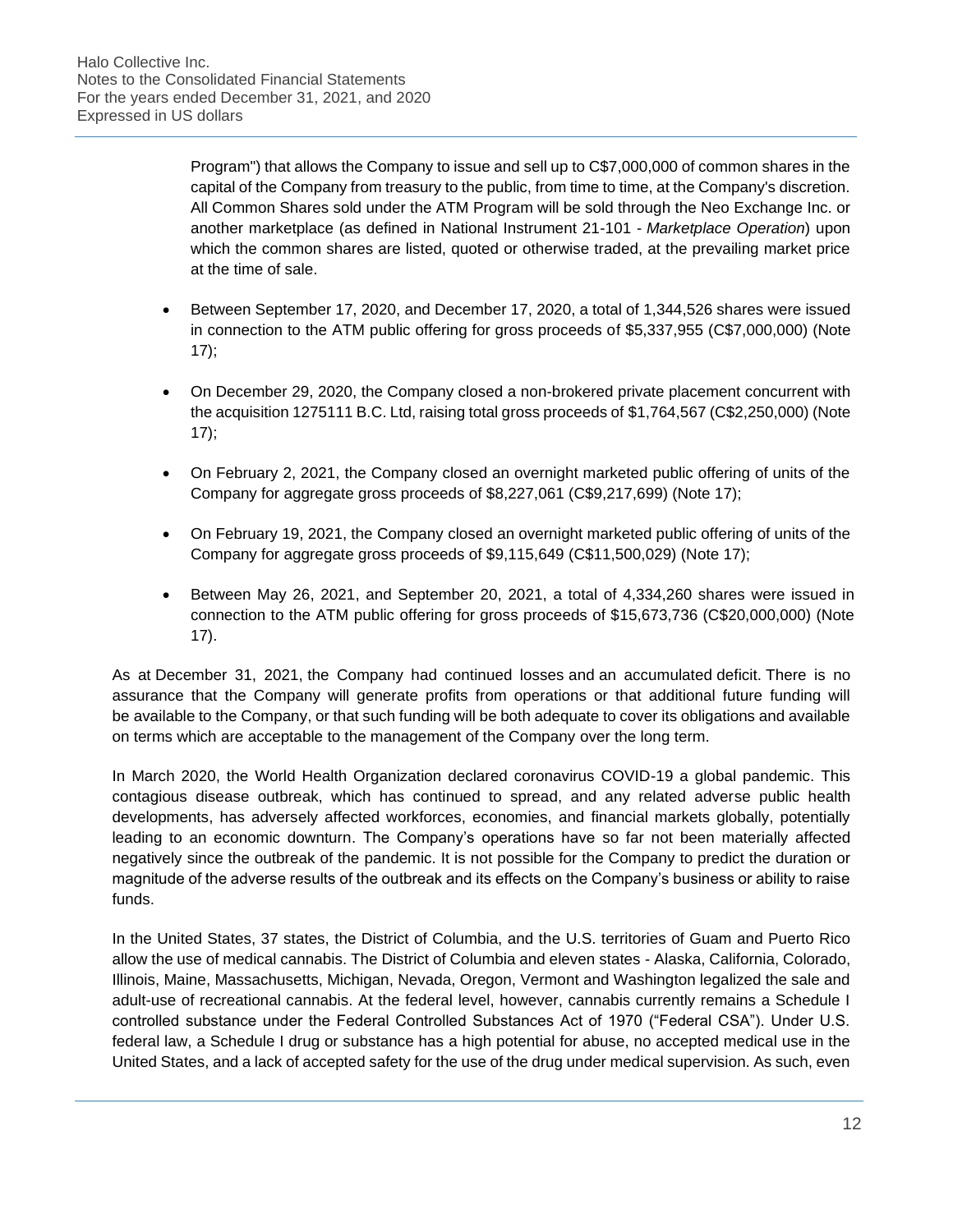in those states in which marijuana is legalized under state law, the manufacture, importation, possession, use or distribution of cannabis remains illegal under U.S. federal law. This has created a dichotomy between state and federal law, whereby many states have elected to regulate and remove state-level penalties regarding a substance that is still illegal at the federal level. There remains uncertainty about the US federal government's position on cannabis with respect to cannabis-legal states. A change in its enforcement policies could impact the ability of the Company to continue as a going concern.

These material uncertainties may cast significant doubt upon the Company's ability to continue as a going concern.

# **3. Basis of preparation**

# **3.1** Basis of presentation and statement of compliance

The Condensed Financial Statements are filed on the system for electronic document analysis and retrieval ("SEDAR"). The Consolidated financial statements of the Company have been prepared in accordance with the International Financial Reporting Standards ("IFRS") as issued by the International Accounting Standards Board ("IASB") and interpretations of the International Financial Reporting Interpretations Committee ("IFRIC").

These Consolidated Financial Statements have been authorized for release by the Company's Board of Directors on March 31, 2022.

The principal accounting policies adopted in the preparation of the Consolidated Financial Statements are set forth below. The Consolidated Financial Statements are presented in US dollars. The Canadian dollar serves as the functional currency of the parent. The Company's subsidiaries all have as functional currency the US dollar, except for Bophelo Bioscience and Wellness, Pty. Ltd, with the Loti as its functional currency, Canmart Ltd., with the British Pound Sterling as its functional currency, and Halo Kushbar Retail Inc., with the Canadian Dollar as its functional currency.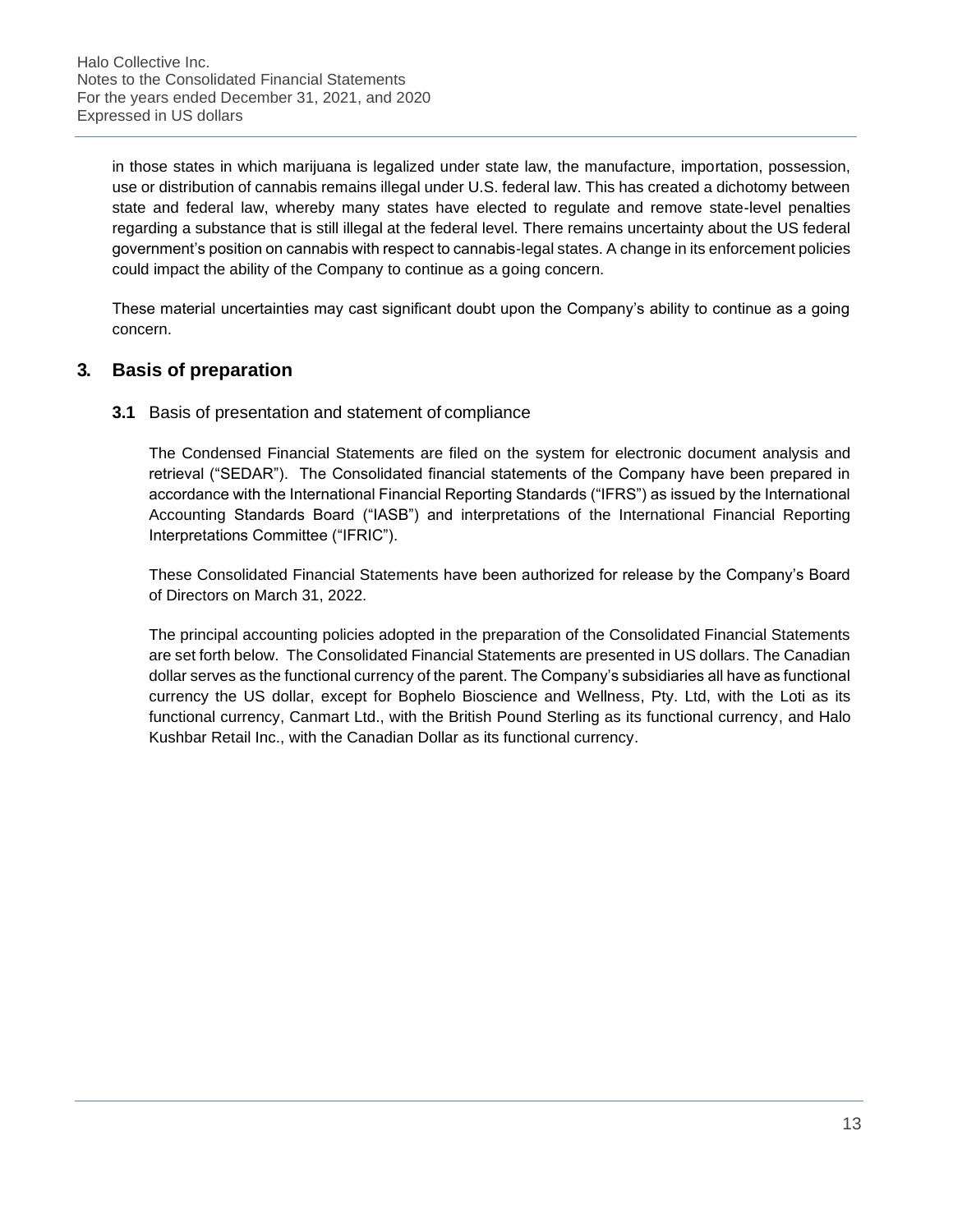Halo Collective Inc. Notes to the Consolidated Financial Statements For the years ended December 31, 2021, and 2020 Expressed in US dollars

|                                           | December 31, 2021 | December 31, 2020 |
|-------------------------------------------|-------------------|-------------------|
| ANM, Inc.                                 | 100.0%            | 100.0%            |
| Coastal Harvest, LLC                      | 100.0%            | 100.0%            |
| Halo AccuDab Holdings Inc.                | 100.0%            | 100.0%            |
| Halo DispensaryTrack Software Inc.        | 100.0%            | 100.0%            |
| <b>HLO Peripherals LLC</b>                | 100.0%            | 100.0%            |
| HLO Ventures (NV), LLC                    | 100.0%            | 100.0%            |
| PSG Coastal Holdings, LLC                 | 100.0%            | 100.0%            |
| Industrial Court L9, LLC                  | 100.0%            | 100.0%            |
| Industrial Court L13, LLC                 | 100.0%            | 100.0%            |
| Halo Labs (USA) Holdings Inc.             | 100.0%            | 100.0%            |
| Mendo Distribution & Transportation, LLC  | 100.0%            | 100.0%            |
| Halo Cannalift Delivery Inc.              | 100.0%            | 100.0%            |
| Halo Nasalbinoid Natural Devices Corp.    | 100.0%            | 100.0%            |
| Bophelo Bioscience and Wellness Pty. Ltd. | 49.3%             | 100.0%            |
| LKJ11, LLC                                | 66.7%             | 66.7%             |
| Crimson & Black, LLC                      | 100.0%            | 100.0%            |
| Outer Galactic Chocolates, LLC            | 100.0%            | 100.0%            |
| Ukiah Ventures Inc.                       | 100.0%            | 100.0%            |
| 1265292 B.C. Ltd. Dba Cannafeels          | 100.0%            | 100.0%            |
| Lake County Natural Health LLC            | 50.0%             | 50.0%             |
| Canmart Ltd.                              | 49.3%             | 100.0%            |
| 1275111 B.C. Ltd.                         | 100.0%            | 100.0%            |
| Halo Winberry Holdings, LLC               | 100.0%            | 100.0%            |
| Halo IP Holdings                          | 100.0%            | 100.0%            |
| Bar X Farms, LLC                          | 44.0%             | 0.0%              |
| Triangle Canna Corp                       | 44.0%             | 0.0%              |
| <b>Black &amp; Crimson LLC</b>            | 100.0%            | 0.0%              |
| POI11 LLC                                 | 100.0%            | 0.0%              |
| Nature's Best Resources LLC               | 100.0%            | 0.0%              |
| 1307296 B.C. Ltd.                         | 100.0%            | 0.0%              |
| Halo KushBar Retail Inc.                  | 100.0%            | 0.0%              |
| Food Concepts LLC                         | 100.0%            | 0.0%              |
|                                           | 100.0%            | 0.0%              |
| Simply Sweet Gummy Ltd.                   | 100.0%            | 0.0%              |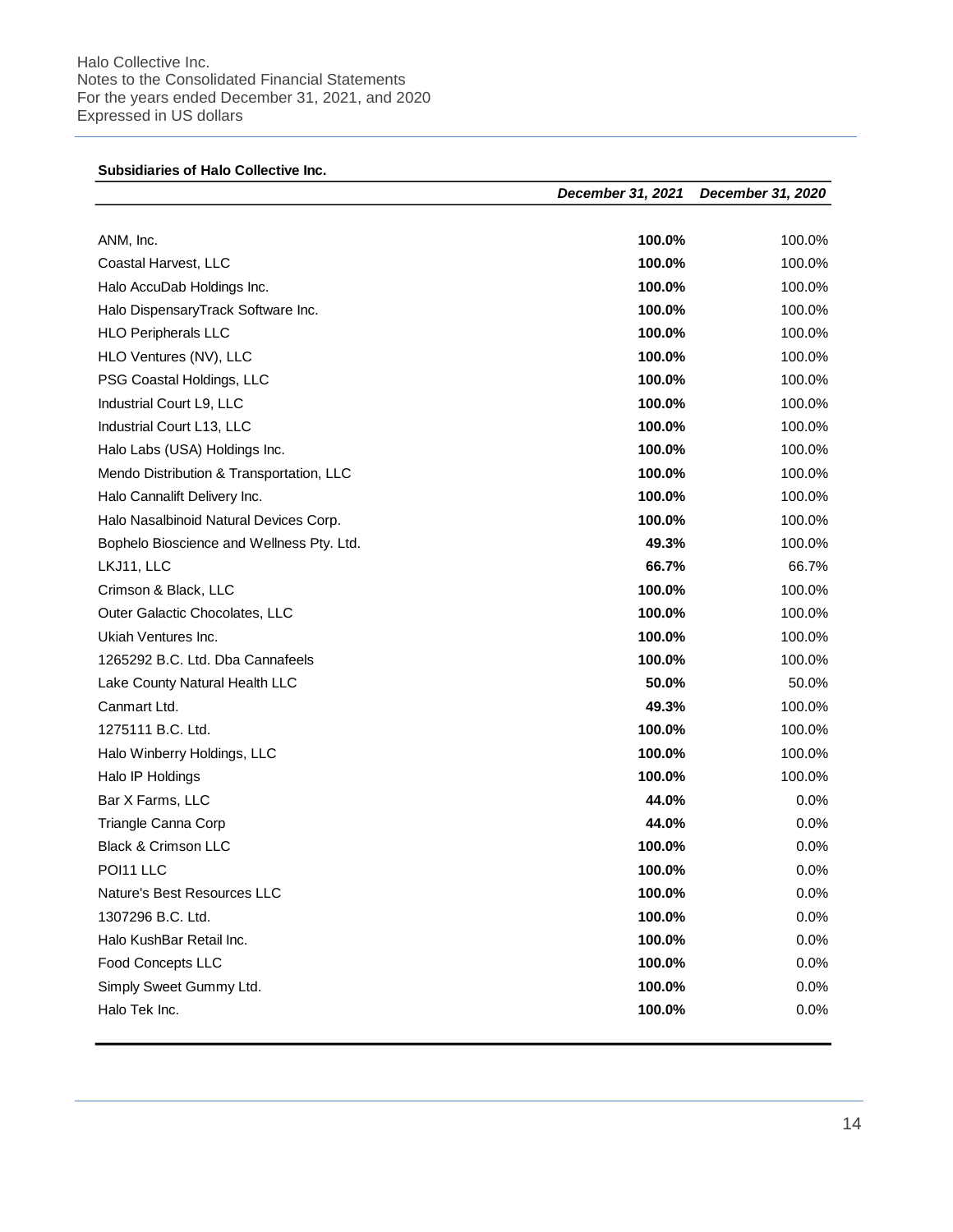The table above lists the Company's subsidiaries that are consolidated in these financial statements and the ownership interest held by non-controlling interests.

The Consolidated Financial Statements have been prepared on the historical cost basis except for financial instruments and biological assets, which are measured at fair value. In addition, these Consolidated Financial Statements have been prepared using the accrual basis of accounting, except for cash flow information.

The Consolidated Financial Statements are comprised of the financial results of the Company and its subsidiaries, which are the entities over which the Company has control. An investor controls an investee when it is exposed, or has rights, to variable returns from its involvement with the investee and can affect those returns through its power over the investee. Non-controlling interests in the equity of the Company's subsidiaries are shown separately in equity in the consolidated statements of financial position.

#### **3.2** Critical judgments

The preparation of the Consolidated Financial Statements in conformity with IFRS requires the Company's management to make judgments, estimates and assumptions about future events that affect the amounts reported in the Consolidated Financial Statements and related Notes to the Consolidated Financial Statements. Although these estimates are based on management's best knowledge of the amount, event or actions, actual results may differ from those estimates and these differences could be material.

The areas which require management to make significant judgments, estimates and assumptions in determining carrying values include, but are not limited to:

#### Assets carrying values and impairment charges

In the determination of carrying values and impairment charges, management looks at the higher of recoverable amount or carrying amount less cost to sell in the case of assets and at objective evidence, significant or prolonged decline of fair value on financial assets indicating impairment. These determinations and their individual assumptions require that management make decisions based on the best available information at each reporting period.

#### Income, value added, withholding and other taxes

The Company is subject to income, value added, withholding and other taxes. Significant judgement is required in determining the Company's provisions for taxes. There are many transactions and calculations for which the ultimate tax determination is uncertain during the ordinary course of business. The Company recognizes liabilities for anticipated tax audit issues based on estimates of whether additional taxes will be due. The determination of the Company's income, value added, withholding and other tax liabilities requires interpretation of complex laws and regulations. The Company's interpretation of taxation law as applied to transactions and activities may not coincide with the interpretation of the tax authorities. All tax related filings are subject to government audit and potential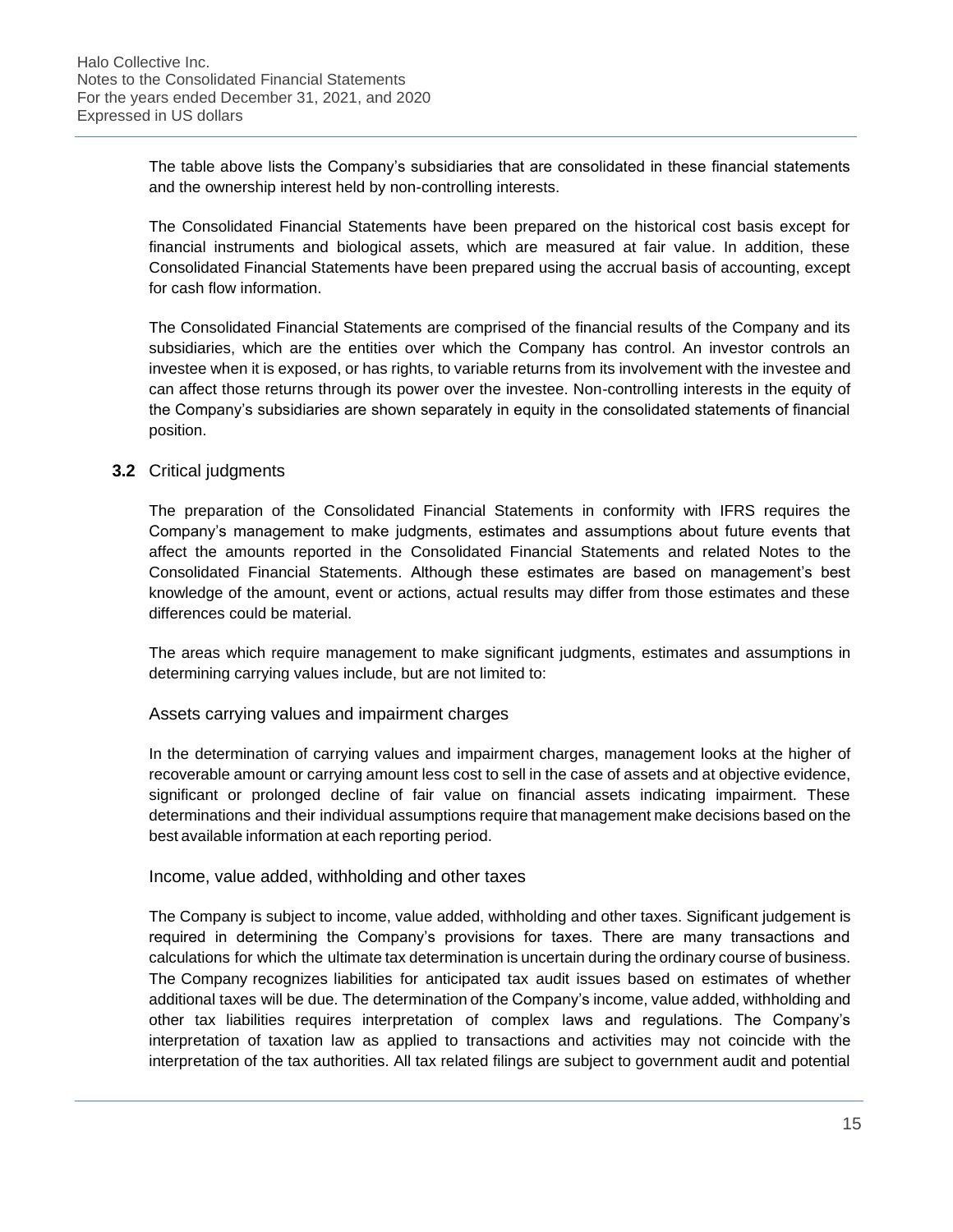reassessment after the financial statement reporting period. Where the final tax outcome of these matters is different from the amounts that were initially recorded, such differences will impact the tax related accruals and deferred income tax provisions in the period in which such determination is made (Note 21).

#### Share-based payment transactions and warrants

The Company measures the cost of equity-settled transactions with employees and directors by reference to the fair value of the equity instruments at the date at which they are granted. Estimating fair value for share-based payment transactions requires determining the most appropriate valuation model, which is dependent on the terms and conditions of the grant. This estimate also requires determining and making assumptions about the most appropriate inputs to the valuation model including the expected life, volatility, dividend yield of the share option and forfeiture rate. Similar calculations are made to value warrants. Such judgements and assumptions are inherently uncertain. Changes in these assumptions affect the fair value estimates.

To calculate the share-based compensation expense related to key employee performance milestones associated with the terms of an acquisition, the Company must estimate the number of shares that will be earned and when they will be issued based on estimated discounted probabilities.

#### Fair value of financial instruments

Certain of the Company's assets and liabilities are measured at fair value. In estimating fair value, the Company uses market-observable data to the extent it is available. In certain cases where Level 1 inputs are not available the Company expects to engage third party qualified valuators to perform the valuation.

#### Intangible assets and goodwill

Intangible assets are recorded at cost less accumulated amortization and impairment losses, if any. The cost of an intangible asset acquired in a business combination is initially measured at fair value at the date of acquisition.

Intangible assets are amortized on a straight-line basis as follows:

- Cultivation and retail licenses 15 years in Oregon, California and Canada, 20 years in Nevada, and 10 years in the Kingdom of Lesotho, Africa;
- Estimated useful life tradename 5 years;
- Estimated useful life software 5 years;
- Estimated useful life intellectual property 5 years.

Where applicable, estimated useful lives do not exceed the underlying contractual period associated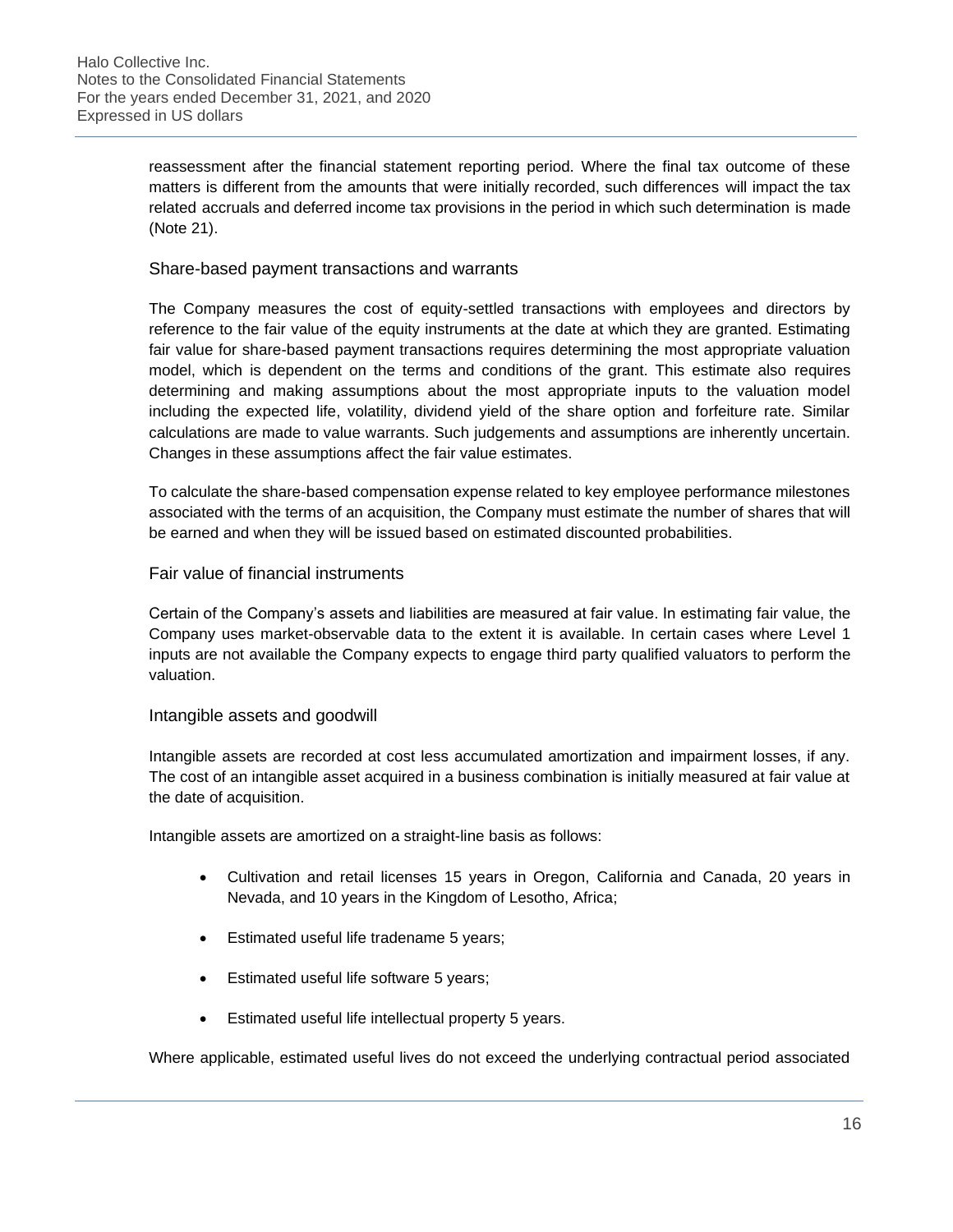with the intangible assets. The estimated useful lives, residual values and amortization methods are reviewed periodically and any changes in estimates are accounted for prospectively. Goodwill arises only in business combinations and represents the excess of the purchase price over the fair values of the net identifiable assets acquired and liabilities assumed. Goodwill is carried at cost less accumulated impairment losses and is not subject to amortization.

#### Biological assets and inventory

In calculating the value of the biological assets and inventory, management is required to make several estimates, including estimating the stage of growth of the cannabis up to the point of harvest, harvesting costs, average or expected selling prices and list prices, expected yields for the cannabis plants, and oil conversion factors. In calculating final inventory values, management compares the inventory costs to estimated realizable value. Further information on estimates used in determining the fair value of biological assets is contained in Note 10.

#### Useful lives of property, plant and equipment

The Company estimates the useful lives of property, plant and equipment based on the period over which the assets are expected to be available for use. The estimated useful lives of property, plant and equipment are reviewed periodically and are updated if expectations differ from previous estimates due to physical wear and tear, technical or commercial obsolescence and legal or other limits on the use of the relevant assets. In addition, the estimation of the useful lives of property, plant and equipment are based on internal technical evaluation and experience with similar assets. It is possible, however, that future results of operations could be materially affected by changes in the estimates brought about by changes in factors mentioned above. The amounts and timing of recorded expenses for any period would be affected by changes in these factors and circumstances. A reduction in the estimated useful lives of the property, plant and equipment would increase the recorded expenses and decrease noncurrent assets.

#### Assessment of transactions as asset acquisitions or business combinations

Management must apply judgement relating to acquisitions whether the acquisition is a business combination or an asset acquisition. Management applies a three-element process to determine whether a business or an asset is purchased, considering inputs, processes and outputs of each acquisition to reach a conclusion.

#### Determination of purchase price allocations and intangible assets

In determining the fair value of all identifiable assets, liabilities and contingent liabilities acquired, the most significant estimates are related to the contingent consideration and intangible assets. Management exercises judgement in estimating the probability and timing of when earn-outs are expected to be achieved which is used as the basis for estimating fair value. Depending on the type of intangible asset and the complexity of determining its fair value, management may develop a fair value using appropriate valuation techniques, which are generally based on a forecast of the total expected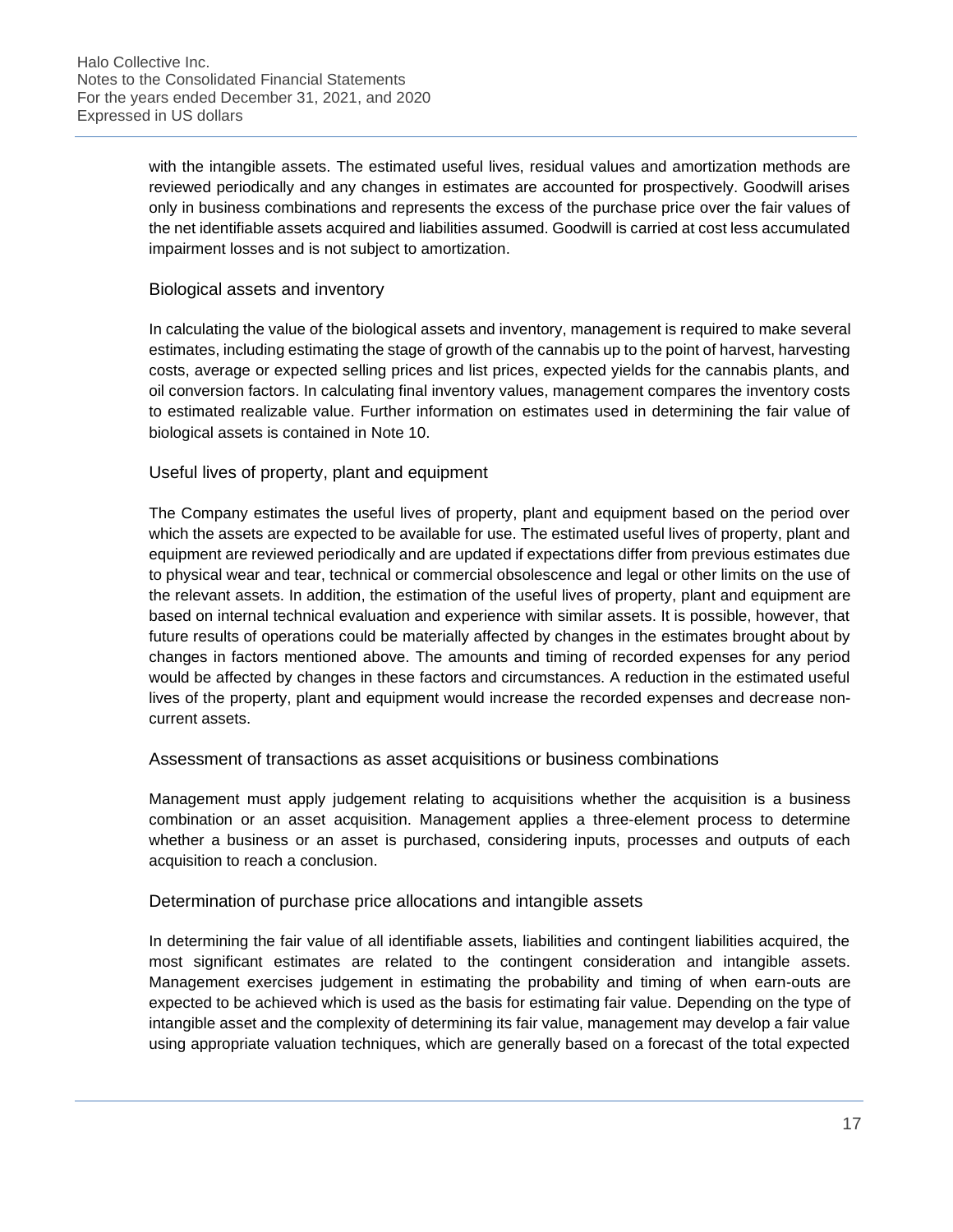future net cash flows. The evaluations are linked closely to the assumptions made by management regarding the future performance of these assets and any changes in the discount rate applied.

#### **Contingencies**

Refer to Notes 2 and 22.

#### **3.3** New standards adapted and changes in accounting policies

There were no new or amended accounting standards or interpretations that had a significant impact on the company's consolidated financial statements during the year ended December 31, 2021.

# **4. Summary of significant accountingpolicies**

#### **4.1** Cash and cash equivalents

Cash and cash equivalents consist of cash on hand, bank balances and short-term deposits with original maturities of three months or less.

#### **4.2** Foreign currency

Foreign currency transactions are translated into U.S. dollars at exchange rates in effect on the date of the transactions. Monetary assets and liabilities denominated in foreign currencies at the statement of financial position date are translated to U.S. dollars at the foreign exchange rate applicable at that date. Realized and unrealized exchange gains and losses are recognized through profit or loss. Nonmonetary assets and liabilities that are measured in terms of historical cost in a foreign currency are translated using the exchange rate at the date of the transaction.

Assets and liabilities of foreign operations are translated into U.S. dollars at year-end exchange rates and any revenue and expenses are translated at the average exchange rate for the year. The resulting exchange differences are recognized in other comprehensive income.

#### **4.3** Operating segments

IFRS 8 aligns the identification and reporting of operating segments with internal management reporting. Segment reporting under IFRS 8 highlights the information and measures that management believes are important and are used to make key decisions.

An operating segment is a component of an entity:

- That engages in business activities from which it may earn revenues and incur expenses;
- Whose operating results are regularly reviewed by the entity's CODM to make decisions about resources to be allocated to the segment and assess its performance; and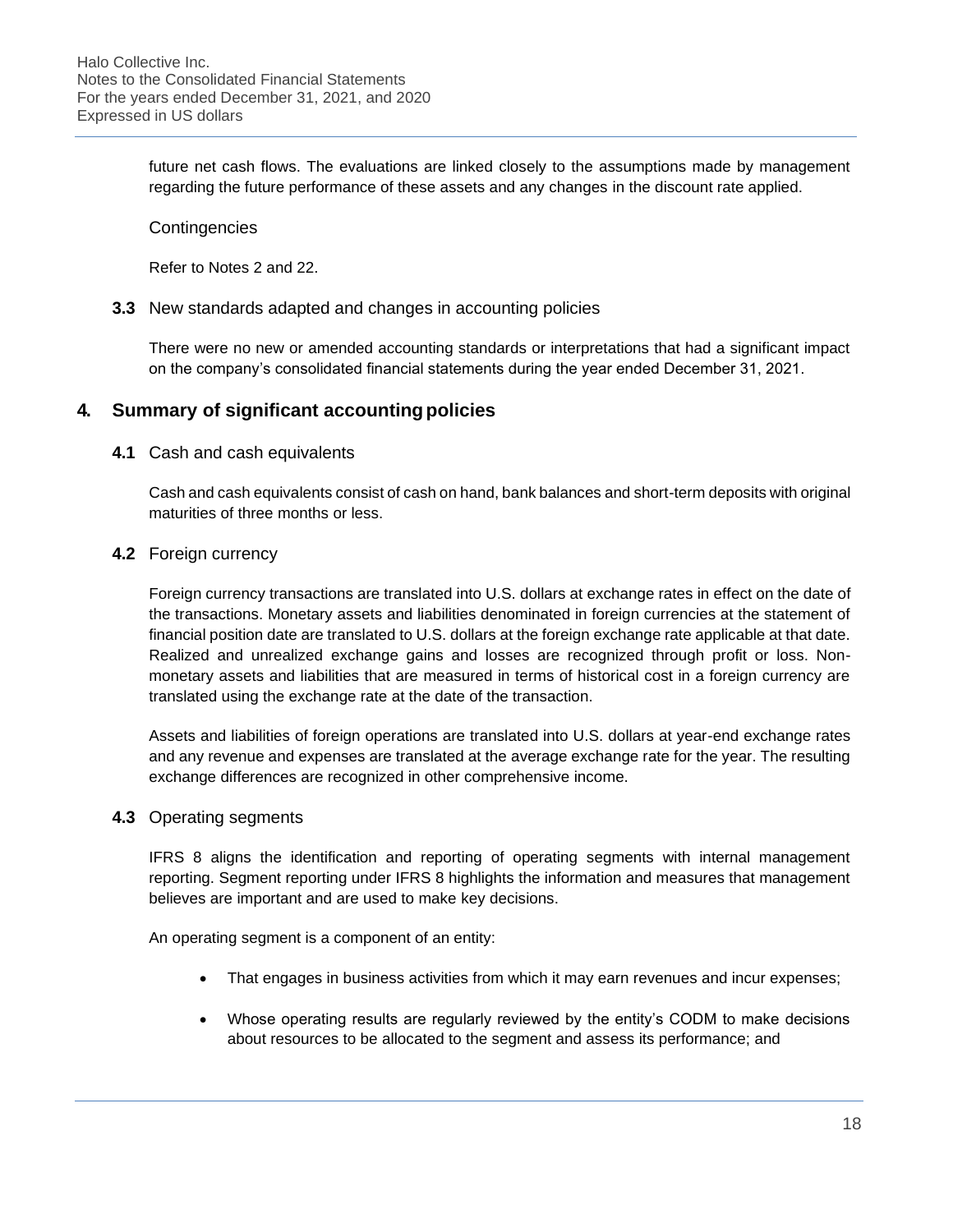• For which discrete financial information is available.

#### **4.4** Inventory

Inventory is valued at the lower of cost and net realizable value. Cost comprises all costs of purchases and other costs incurred in bringing inventories to their location and condition at the period end date. The Company uses the weighted average method to track and cost inventory items. The Company maintains three categories of inventory: raw materials, work-in-process, and finished goods inventory.

Inventory is written down to net realizable value by item when a decline in the price of items indicates that the cost is higher than the net realizable value. When events having caused a decline in the valuation of inventories no longer exist, the amount of the write-down is reversed so that the new carrying amount is the lower of the cost and the revised net realizable value.

Inventories of harvested work-in-process and finished goods are valued at the lower of cost and net realizable value. Inventories of harvested cannabis are transferred from biological assets at their fair value less cost to sell at harvest, which becomes the initial deemed cost. Any subsequent post-harvest costs are capitalized to inventory to the extent that cost is less than net realizable value. Net realizable value is determined as the estimated selling price in the ordinary course of business less the estimated costs of completion and the estimated costs necessary to make the sale. Inventories for resale and supplies and consumables are valued at the lower of costs and net realizable value, with cost determined using the average cost basis.

#### **4.5** Biological assets

The Company's biological assets consist of cannabis plants. The Company capitalizes the direct and indirect costs incurred related to the biological transformation of the biological assets between the point of initial recognition and the point of harvest including labor related grow costs, grow consumables, materials, utilities, facilities costs, quality and testing costs, and production related depreciation. The Company then measures the biological assets at fair value less cost to sell up to the point of harvest, which becomes the basis for the cost after harvest. Costs to sell include post-harvest production, shipping, and fulfillment costs. The net unrealized gains or losses arising from changes in fair value less cost to sell during the year are included in the results of operations of the related year on the line "unrealized fair value gain (loss) on the growth of biological assets".

Certain of the Company's assets and liabilities are measured at fair value. In estimating fair value, the Company uses market-observable data to the extent it is available. In certain cases where Level 1 inputs are not available the Company expects to engage with third party qualified valuers to perform the valuation when the assets are expected to be material.

The significant assumptions used in determining the fair value of the biological assets are as follows:

- Stage in the overall growth cycle;
- Estimated harvest yield by plant; and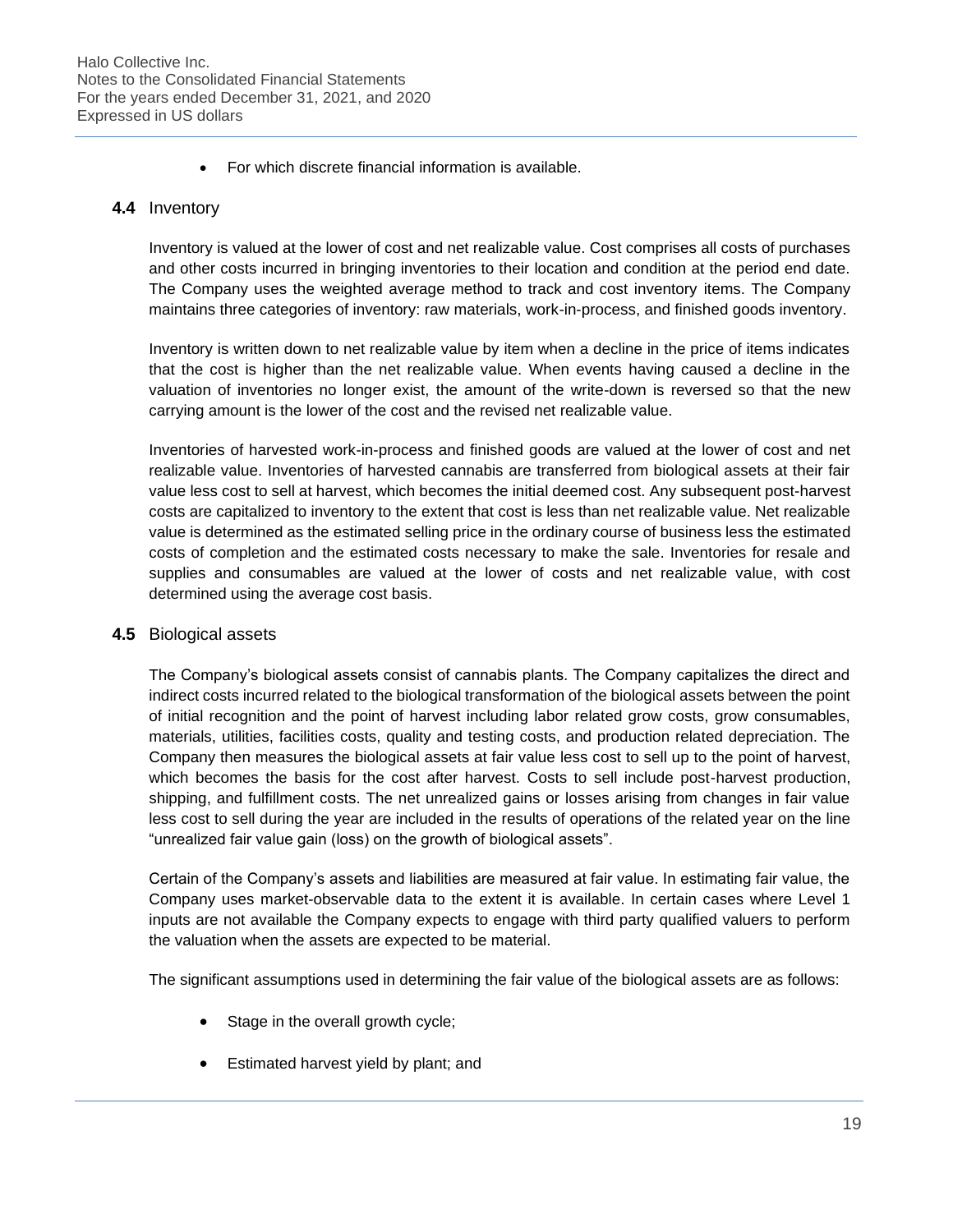• Average selling prices.

The Company's estimates are, by their nature, subject to change. Changes in the anticipated yield or quality will be reflected in future changes in the gain or loss on biological assets.

**4.6** Property, plant and equipment

Property, plant and equipment are stated at cost, less accumulated depreciation and any accumulated impairment losses. Expenditures are capitalized if future economic benefits will arise from the expenditures. All other expenditures, including repair and maintenance, are recognized in the statement of income (loss) as incurred.

Depreciation is charged to the statement of operations based on the cost, less estimated residual value, of the asset on a straight-line basis over its estimated useful life. Depreciation commences when the asset is placed into service. Estimated useful lives have been determined as follows:

#### **Useful life of assets**

| Production equipment   | 1-15 years |
|------------------------|------------|
| Leasehold improvements | 3-20 years |
| Office equipment       | 2-20 years |
| <b>Buildings</b>       | 5 years    |
|                        |            |

Property, plant and equipment are amortized over the estimated useful life of the asset. Changes in the estimated useful lives could significantly increase or decrease the amount of amortization recorded during the period.

# **4.7** Leases

The Company adopted IFRS 16, effective January 1, 2019, using the retrospective approach. IFRS 16 introduces a single on-balance sheet accounting model for lessees. As a result, the Company has recognized right-of-use assets representing its rights to use the underlying assets and lease liabilities representing its obligation to make lease payments.

All leases are accounted for by recognizing a right-of-use asset and a lease liability except for:

- Leases of low value assets; and,
- Leases with a duration of twelve months or less.

Lease liabilities are measured at the present value of the contractual payments due to the lessor over the lease term, with the discount rate determined by reference to the rate inherent in the lease unless (as is typically the case) this is not readily determinable, in which case the Company's incremental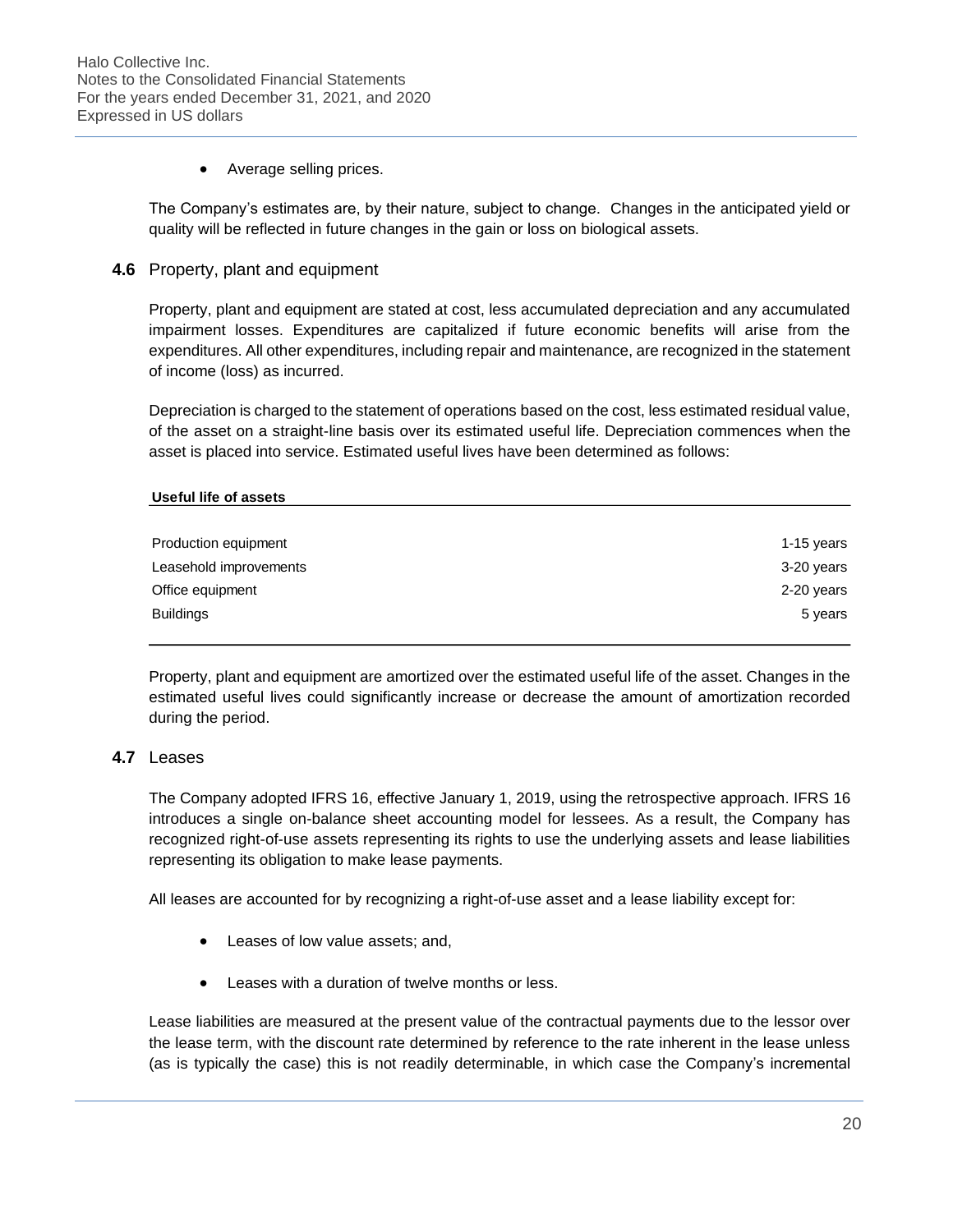borrowing rate on commencement of the lease is used. Variable lease payments are only included in the measurement of the lease liability if they depend on an index or rate. In such cases, the initial measurement of the lease liability assumes the variable element will remain unchanged throughout the lease term. Other variable lease payments are expensed in the period to which they relate.

On initial recognition, the carrying value of the lease liability also includes:

Amounts expected to be payable under any residual value guarantee;

- The exercise price of any purchase option granted in favor of the Company if it is reasonably certain to assess that option; and
- Any penalties payable for terminating the lease, if the term of the lease has been estimated on the basis of a termination option being exercised.

Right-of-use assets are initially measured at cost, which comprises the initial amount of the lease liability, reduced for any lease incentives received, and increased for:

Lease payments made at or before commencement of the lease;

- Initial direct costs incurred; and
- The amount of any provision recognized where the Company is contractually required to dismantle, remove or restore the leased asset.

Subsequent to initial measurement lease liabilities increase as a result of interest charged at a constant rate on the balance outstanding and are reduced for lease payments made. Right-of-use assets are amortized on a straight-line basis over the remaining term of the lease or over the remaining economic life of the asset if, rarely, this is judged to be shorter than the lease term.

When the Company revises its estimate of the term of any lease (because, for example, it re-assesses the probability of a lessee extension or termination option being exercised), it adjusts the carrying amount of the lease liability to reflect the payments to make over the revised term, which are discounted at the same discount rate that applied on lease commencement. The carrying value of lease liabilities is similarly revised when the variable element of future lease payments dependent on a rate or index is revised. In both cases an equivalent adjustment is made to the carrying value of the right-of-use asset, with the revised carrying amount being amortized over the remaining (revised) lease term.

When the Company renegotiates the contractual terms of a lease with the lessor, the accounting depends on the nature of the modification:

• If the renegotiation results in one or more additional assets being leased for an amount commensurate with the standalone price for the additional rights-of-use obtained, the modification is accounted for as a separate lease in accordance with the above policy;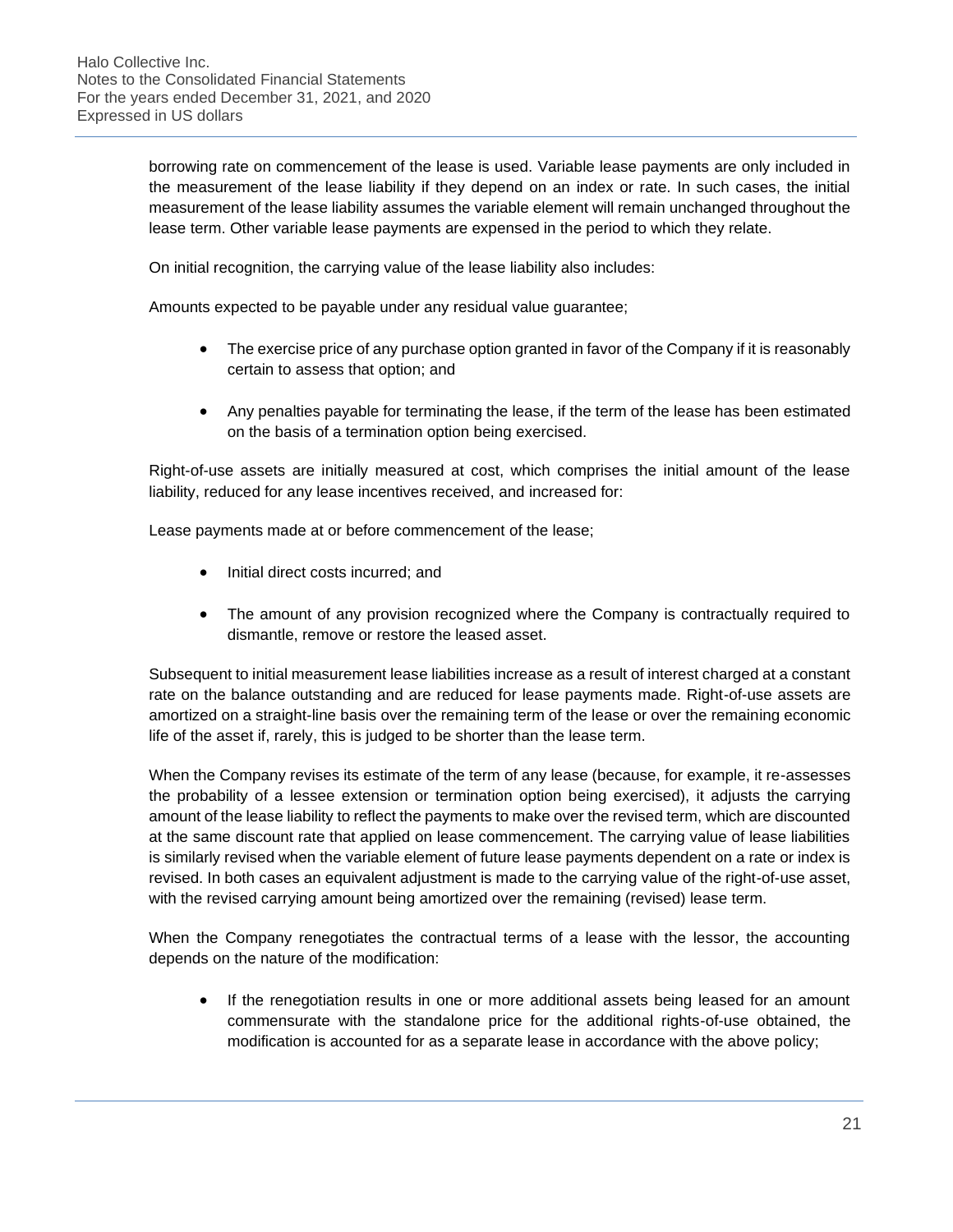- In all other cases where the renegotiation increases the scope of the lease (whether that is an extension to the lease term, or one or more additional assets being leased), the lease liability is remeasured using the discount rate applicable on the modification date, with the right-of-use asset being adjusted by the same amount; and,
- If the renegotiation results in a decrease in the scope of the lease, both the carrying amount of the lease liability and right-of-use asset are reduced by the same proportion to reflect the partial or full termination of the lease with any difference recognized in profit or loss. The lease liability is then further adjusted to ensure its carrying amount reflects the amount of the renegotiated payments over the renegotiated term, with the modified lease payments discounted at the rate applicable on the modification date. The right-of-use asset is adjusted by the same amount.

For contracts that both convey a right to the Company to use an identified asset and require services to be provided to the Company by the lessor, the Company has elected to account for the entire contract as a lease, i.e. it does not allocate any amount of the contractual payments to, and account separately for, any services provided by the supplier as part of the contract.

#### **4.8** Accounts payable and accrued liabilities

Liabilities are recognized for amounts to be paid in the future for goods or services received, whether billed by the supplier or not. Provisions are recognized when the Company has an obligation (legal or constructive) arising from a past event, and the Company has a present obligation, and the costs to settle this obligation are both probable and able to be reliably measured.

#### **4.9** Convertible debentures

Convertible debentures are separated into debt and equity components based on the fair value of each component at the date of issue. The value of the debt component is calculated at the estimated fair value of the future interest and principal payments due under the terms of the convertible debentures, with the residual value assigned to the equity component.

Transaction costs directly related to the debt component reduce the carrying value of the convertible debentures. Transaction costs related to the equity component of convertible debentures are recognized in the value of the equity component, net of deferred income tax. After initial recognition, the liability component of convertible debentures is measured at amortized cost using the effective interest rate method and is accreted up to its face value. The equity component is not re-measured after initial recognition. For convertible debentures in which the conversion feature is determined to be an embedded derivative liability, the embedded derivative liability is valued first, with the residual value assigned to the debt component of the instrument at inception.

Transaction costs allocated to the embedded derivative component are recognized in profit or loss. An embedded derivative liability is recognized at fair value with changes in fair value recognized in profit or loss.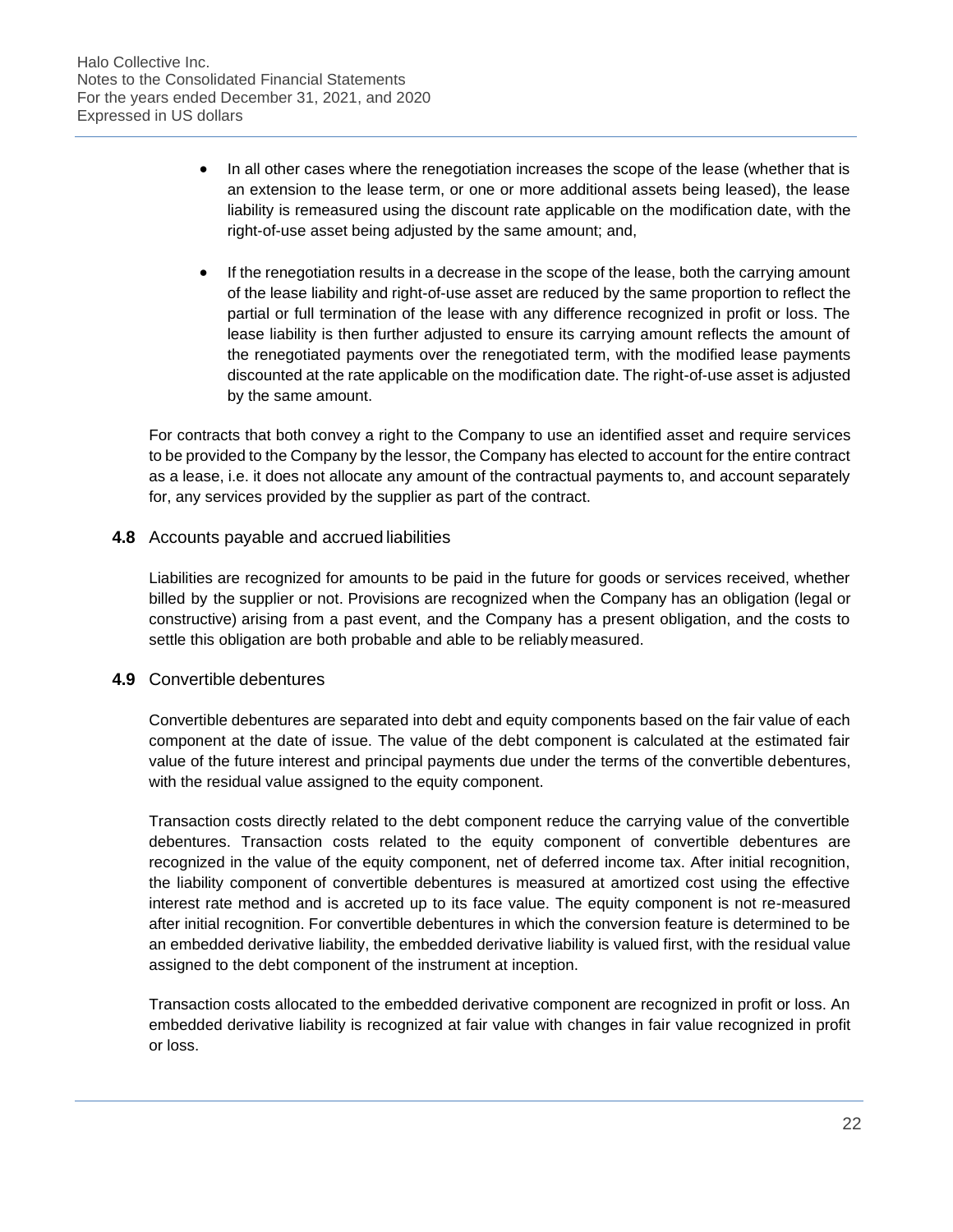#### **4.10** Related party transactions

Parties are considered related if one party has the ability, directly or indirectly, to control the other party or exercise significant influence over the other party in making financial and operating policy decisions. Parties are also considered to be related if they are subject to common control or common significant influence. Related parties may be individuals or corporate entities. A transaction is considered a related party transaction when there is a transfer of resources or obligations between related parties.

#### **4.11** Revenue recognition

Revenue is recognized when a customer obtains control of promised goods or services. The amount of revenue reflects the consideration to which the Company expects to be entitled to receive in exchange for these goods or services.

The Company applies the following five-step analysis to determine whether, how much and when revenue is recognized:

- Identify the contract with the customer;
- Identify the performance obligation in the contract;
- Determine the transaction price;
- Allocate the transaction price to the performance obligation in the contract; and
- Recognize revenue when or as the Company satisfies a performance obligation.

Revenue from the sale of cannabis related products is recognized at a point in time when control over the goods has been transferred to the customer. Payment is receivable upon transfer of the goods and revenue is recognized upon the satisfaction of the performance obligation. The Company satisfies its performance obligation and transfers control upon delivery and acceptance by the customer, the timing of which is consistent with the Company's previous revenue recognition policy.

The Company has adopted IFRS 15, Revenue from Contracts with Customers ("IFRS 15"). IFRS 15 sets out the requirements for recognizing revenue that apply to all contracts with customers, except for contracts that are within the scope of the standards on leases, insurance contracts and financial instruments. IFRS 15 uses a control-based approach to recognize revenue which is a change from the risk and reward approach under the previous standard, IAS 18, Revenue. The Company adopted IFRS 15 using the modified retrospective (cumulative effect) method, with the effect of initially applying this standard recognized at January 1, 2018. The adoption of IFRS 15 did not have a significant impact on the Company's consolidated financial statements and there were no adjustments required to be recognized at January 1, 2018.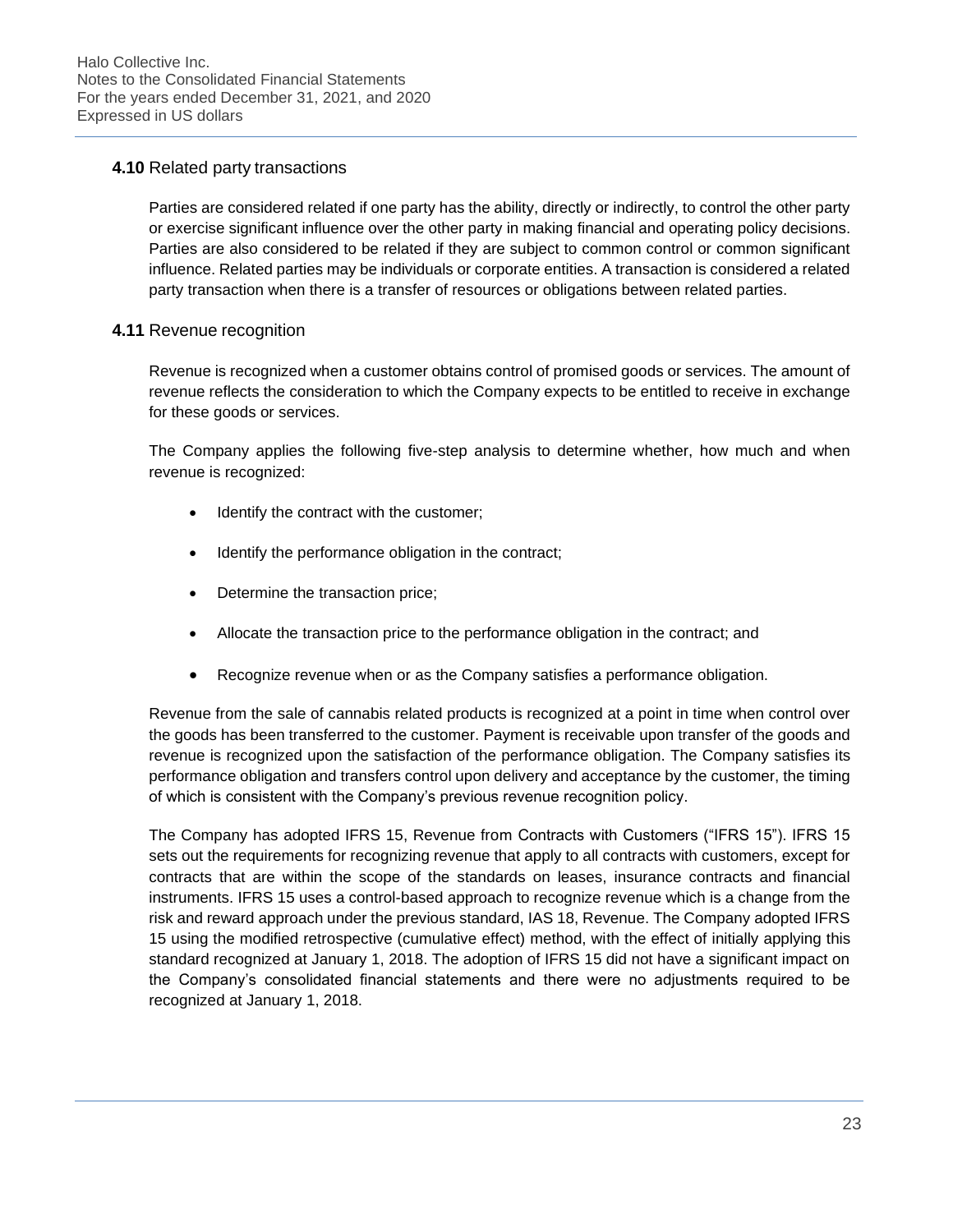### **4.12** Earnings (loss) per share

The Company presents basic and diluted earnings (loss) per share data for its common shares. Basic earnings (loss) per share is calculated by dividing the profit or loss attributable to common shareholders of the Company by the weighted average number of common shares outstanding during the year. Diluted earnings (loss) per share is determined by adjusting the profit or loss attributable to common shareholders and the weighted average number of common shares outstanding, adjusted for the effects of all dilutive potential common shares, which comprise warrants and share options issued. For the years presented, this calculation proved to be anti-dilutive.

#### **4.13** Taxation

The Company follows the deferred tax method of accounting for income taxes. Under this method of tax allocation, deferred tax assets and liabilities are determined based on differences between the financial statement carrying values and their respective income tax basis (temporary timing differences). Deferred tax assets and liabilities are measured using the tax rates expected to be in effect when the temporary differences are likely to reverse. The effect on deferred tax assets and liabilities of a change in tax rates is included in operations in the period in which the change is enacted or substantively enacted. Deferred tax assets are recognized to the extent that it is probable that taxable profit will be available against which the deductible temporary difference can be utilized. Offsetting of deferred tax assets and liabilities occurs when the deferred tax assets and liabilities relate to income taxes levied by the same taxation authority on either the same taxable entity or different taxable entities where there is an intention to settle the balances on a net basis.

The Company is subject to US Internal Revenue Code ("IRC") Section 280E. This section disallows deductions and credits attributable to a trade or business trafficking in controlled substances. Under US tax, cannabis is a Schedule I controlled substance. The Company has taken the position that any costs included in the cost of goods sold should be treated as amounts eligible for full absorption rules IRC Section 471.

The measurement of income taxes payable and deferred income tax assets and liabilities requires management to make judgements in the interpretation and application of the relevant tax laws. The actual amount of income taxes only becomes final upon filing and acceptance of the tax return by the relevant authorities, which occurs after the issuance of the financial statements.

#### **4.14** Financial instruments

#### Financial assets

The Company classifies its financial assets in the following categories: at fair value through profit and loss ("FVTPL"), at fair value through other comprehensive income ("FVTOCI"), or at amortized cost. The determination of the classification of financial assets is made at initial recognition. Equity instruments that are held for trading (including all equity derivative instruments) are classified as FVTPL; for other equity instruments, on the day of acquisition the Company can make an irrevocable election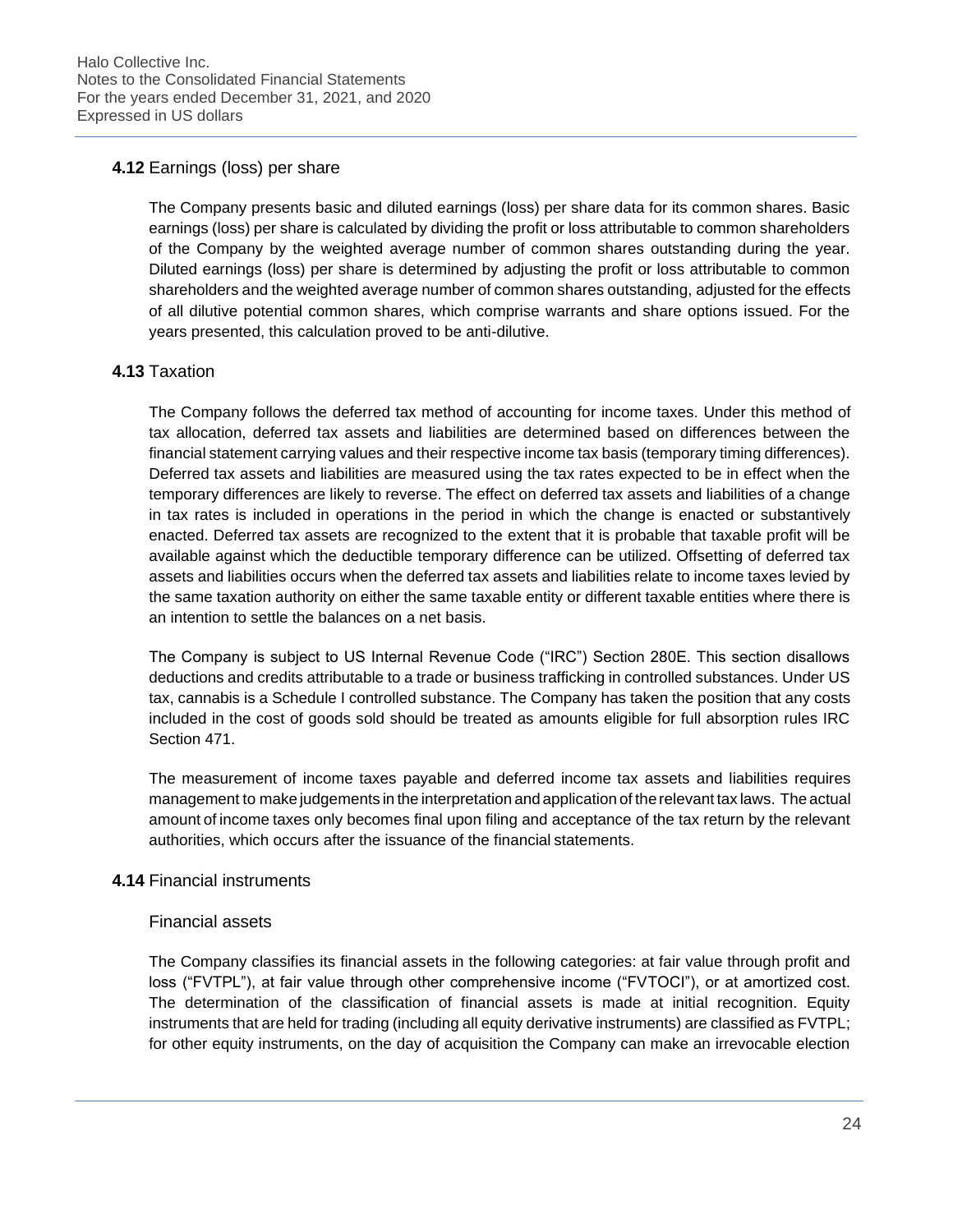(on an instrument-by-instrument basis) to designate them as at FVTOCI

The Company's accounting policy for each of the categories is as follows:

- Financial assets at FVTPL: Financial assets carried at FVTPL are initially recorded at fair value and transaction costs are expensed in the statement of (loss) income. Realized and unrealized gains and losses arising from changes in the fair value of financial assets held at FVTPL are included in the statement of (loss) income in the period;
- Financial assets at FVTOCI: Investments in equity instruments at FVTOCI are initially recognized at fair value plus transaction costs. Subsequently they are measured at fair value, with gains and losses arising from changes in fair value recognized in other comprehensive (loss) income as they arise;
- Financial assets at amortized cost: A financial asset is measured at amortized cost if the objective of the business model is to hold the financial asset for the collection of contractual cash flows, and the asset's contractual cash flows are comprised solely of payments of principal and interest. They are classified as current assets or non-current assets based on their maturity date and are initially recognized at fair value and subsequently carried at amortized cost less any impairment;
- Impairment of financial assets at amortized cost: The Company recognizes a loss allowance for expected credit losses on financial assets that are measured at amortized cost.

Cash and restricted cash are classified as FVTPL. Accounts receivable and notes receivable are measured at amortized cost with subsequent impairments recognized in profit or loss.

#### Financial liabilities

The Company classifies its financial liabilities into one of two categories, depending on the purpose for which the liability was incurred. The Company's accounting policy for each category is as follows:

Fair value through profit or loss – This category comprises derivatives or liabilities acquired or incurred principally to sell or repurchase in the near term. They are carried in the statement of financial position at fair value with changes in fair value recognized in the statement of operations and comprehensive loss.

Other financial liabilities - This category includes accounts payable and accrued liabilities, other loans, other financial liabilities, convertible debentures, and lease obligation that do not meet the requirements of IFRS 15 and IFRS 16, all of which are recognized at amortized cost using the effective interest method.

Transaction costs in respect of financial instruments at fair value through profit or loss are recognized in the statement of operations and comprehensive loss immediately, while transaction costs associated with all other financial instruments are included in the initial measurement of the financial instrument.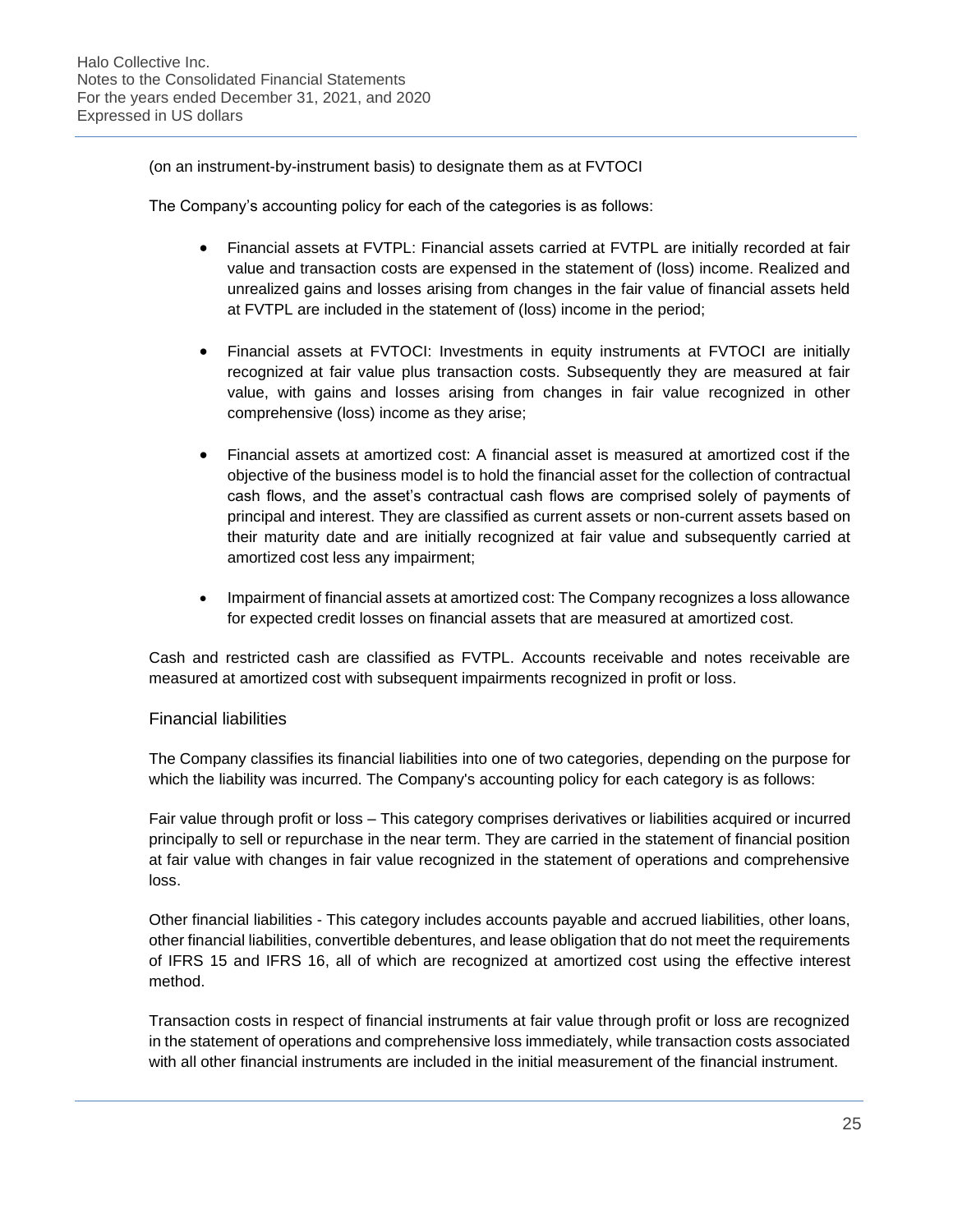Accounts payable and accrued liabilities, other loans, sales and cultivation tax payable, debenture liability, lease liability and other financial liabilities are classified as amortized cost and carried on the consolidated statement of financial position at amortized cost.

#### **4.15** Share capital

Common shares are classified as shareholders' equity. Incremental costs directly attributable to the issue of common shares and share options are recognized as a deduction from equity, net of tax, from the proceeds. The Company may issue units including common shares and warrants. To value these units, the Company uses the residual value method. Under this method the Company values the common share, the easier component to value, and assigns the residual value to the warrant.

#### **4.16** Investment in associates

Associates are all entities over which the Company has significant influence but not control, generally accompanying the shareholding of between 20% and 50% of the voting rights. Investments in associates are accounted for using the equity method and are initially recognized at cost. Unrealized gains on transactions between the Company and its associates are eliminated to the extent of the Company's interest in the associates. Accounting policies of associates have been adjusted where necessary to ensure consistency with the policies adopted by the Company. Dilution gains and losses arising in investments in associates are recognized in the consolidated statements of operations and comprehensive loss.

The Company assesses annually whether there is any objective evidence that its interest in associates is impaired. If impaired, the carrying value of the Company's share of the underlying assets of associates is written down to its estimated recoverable amount (being the higher of fair value less costs of disposals or value in use) and charged to the consolidated statement of loss and comprehensive loss. If the financial statements of an associate are prepared on a date different from that used by the Company, adjustments are made for the effects of significant transactions or events that occur between that date and the date of these consolidated financial statements.

#### **4.17** Share based payments

The Company operates equity settled share-based remuneration plans for its eligible directors, officers, employees and consultants. All goods and services received in exchange for the grant of any sharebased payments are measured at their fair value unless the fair value cannot be estimated reliably. If the Company cannot estimate reliably the fair value of the goods and services received, the Company shall measure their value indirectly by reference to the fair value of the equity instruments granted. For transactions with employees and others providing similar services, the Company measures the fair value of the services by reference to the fair value of the equity instruments granted.

Equity settled share-based payments under share-based payments plans are ultimately recognized as an expense in profit or loss with a corresponding credit to reserve for share-based payments, in equity.

If vesting periods or other vesting conditions apply, the expense is allocated over the vesting period,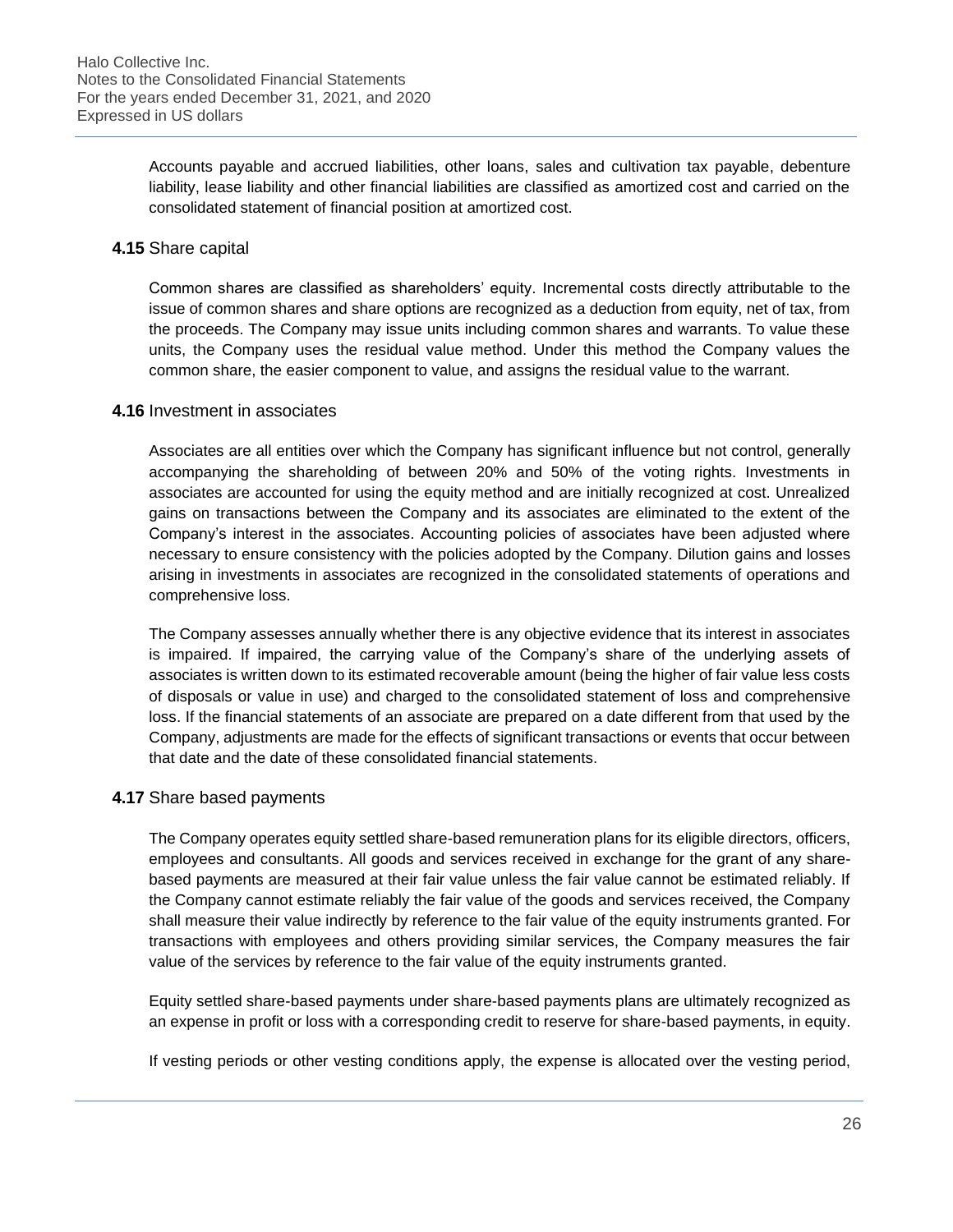based on the best available estimate of the number of share options expected to vest. Non-market vesting conditions are included in the assumptions about the number of options that are expected to become exercisable. Estimates and subsequently revised if there is any indication that the number of share options expected to vest differs from the previous estimate. Any cumulative adjustment prior to vesting is recognized in the current period. No adjustment is made to any expense recognized in prior period if share options ultimately exercised are different to that estimated on vesting.

#### **4.18** Intangible assets

Intangible assets consist of licenses, brand names, software, and intellectual property. Acquired intangibles are carried at cost less accumulated amortization and impairment. Intangible assets with indefinite lives are not amortized but are reviewed annually for impairment. Any impairment of intangible assets is recognized in the statement of operation and comprehensive loss but increases in intangible asset values are not recognized.

The Company uses the following useful lives to amortize its intangible assets:

- Cultivation and retail licenses 15 years in Oregon, California and Canada, 20 years in Nevada, and 10 years in the Kingdom of Lesotho, Africa;
- Estimated useful life tradename 5 years;
- Estimated useful life software 5 years;
- Estimated useful life intellectual property 5 years.

Estimated useful lives of intangible assets with finite lives are the shorter of economic life and the period the right is legally enforceable. The assets' useful lives are reviewed, and adjusted if appropriate, at each financial reporting date. At each financial position reporting date, the carrying amounts of the Company's long-lived assets, including property and equipment and intangible assets, are reviewed to determine whether there is any indication that those assets are impaired. If any such indication exists, the recoverable amount of the asset is estimated to determine the extent of the impairment, if any. Where the asset does not generate cash flows that are independent of other assets, the Company estimates the recoverable amount of the cash-generating unit ("CGU") to which the asset belongs.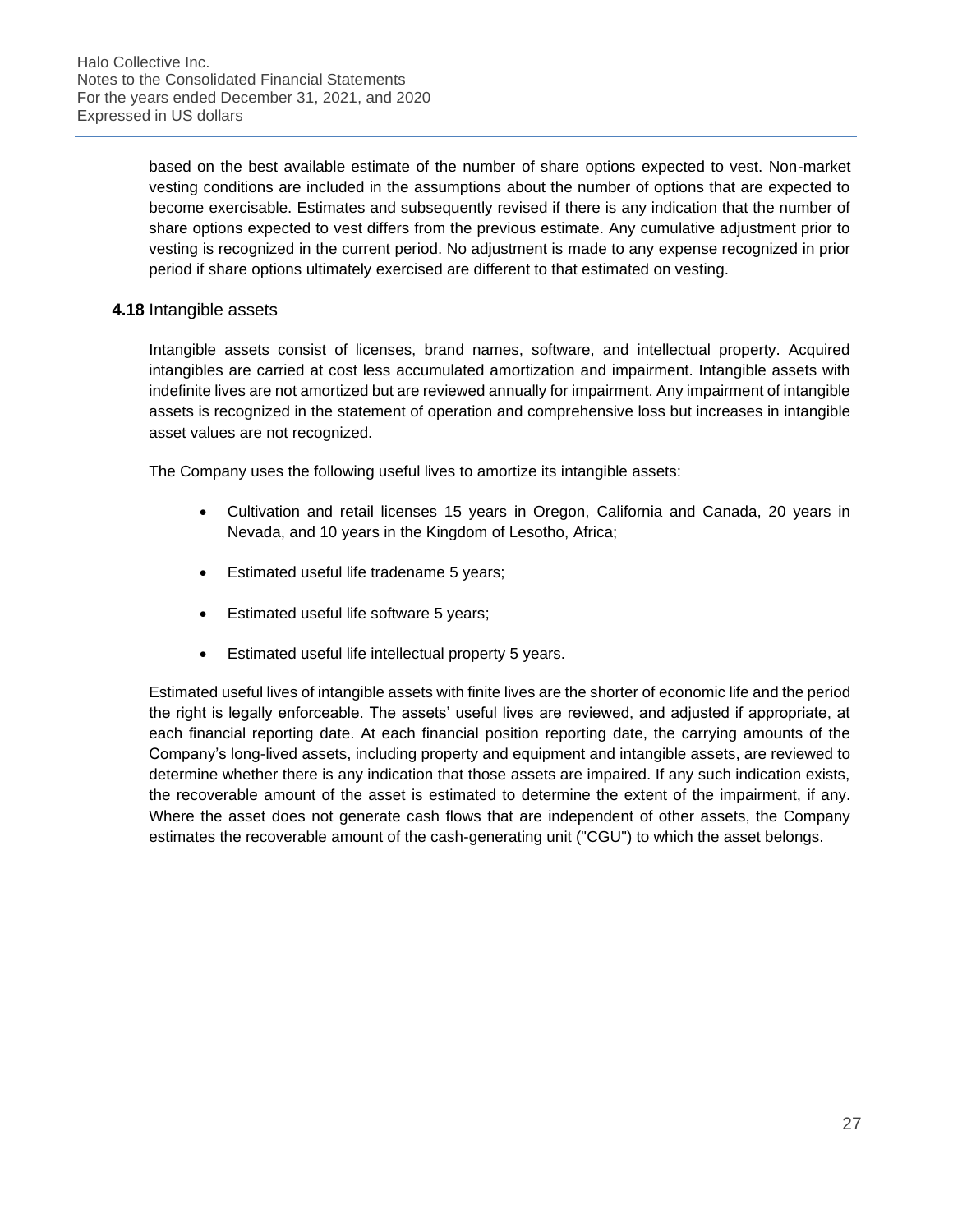# **5. Operating segments**

#### **Disclosure by segment - year ended December 31, 2020**

| US                                                       | Canada                   |  | <b>UK</b>                             | Lesotho              |          | <b>Total</b>             |
|----------------------------------------------------------|--------------------------|--|---------------------------------------|----------------------|----------|--------------------------|
| \$<br>21,641,452                                         | \$<br>۰                  |  | $\overline{\phantom{a}}$              | $\blacksquare$       | \$       | 21,641,452               |
| 18,572,659                                               | $\blacksquare$           |  | $\blacksquare$                        | 34.984               |          | 18,607,643               |
| 3,068,793                                                | $\overline{\phantom{a}}$ |  | $\overline{\phantom{a}}$              | (34, 984)            |          | 3,033,809                |
| (1,234,399)                                              | $\overline{\phantom{a}}$ |  |                                       |                      |          | (1, 234, 399)            |
| 4,303,192                                                | -                        |  | $\blacksquare$                        | (34, 984)            |          | 4,268,208                |
| (19,759,848)                                             | (17, 450, 949)           |  | (70, 554)                             | (3,902,421)          |          | (41, 183, 772)           |
| \$<br>24,367,839<br>6,800,845                            | 57,947,564               |  | 5,521,918<br>$\overline{\phantom{a}}$ | 719.104<br>2,955,136 | S        | 87,754,245<br>18,154,708 |
| Realized and unrealized (gain) loss on biological assets |                          |  | \$<br>8,398,727 \$                    |                      | \$<br>\$ |                          |

#### **Disclosure by segment - year ended December 31, 2021**

|                                                          | US.              | Canada                   |      | <b>UK</b>                      | Lesotho        | Total            |
|----------------------------------------------------------|------------------|--------------------------|------|--------------------------------|----------------|------------------|
| Revenue                                                  | \$<br>34,912,394 | \$<br>1,247,433          | - \$ | 20,103 \$                      | $\blacksquare$ | \$<br>36,179,930 |
| Cost of Cannabis inventory sold                          | 29,961,782       | 875.936                  |      | 22,510                         |                | 30,860,228       |
| Gross profit excluding FV changes                        | 4,950,612        | 371,497                  |      | (2,407)                        | -              | 5,319,702        |
| Realized and unrealized (gain) loss on biological assets | 1,039,016        | $\overline{\phantom{a}}$ |      | $\overline{\phantom{a}}$       | (170,975)      | 868,041          |
| Gross profit / (loss)                                    | 3,911,596        | 371.497                  |      | (2,407)                        | 170.975        | 4,451,661        |
| Net loss                                                 | (60, 817, 596)   | (31,938,621)             |      | (713, 857)                     | (3,438,486)    | (96,908,560)     |
| Total assets                                             | 18,526,417       | 86,270,502               |      | $\overline{\phantom{a}}$       |                | 104,796,919      |
| Long-term financial liabilities                          | \$<br>6,328,251  | \$<br>1,724,931          | \$   | \$<br>$\overline{\phantom{a}}$ | $\blacksquare$ | \$<br>8,053,182  |

The operating segments are known as operations by entities incorporated in the US, operations incorporated in Canada and corporate expenses in Canada, operations incorporated in the UK and operations incorporated in the Kingdom of Lesotho, net of inter-company eliminations. In determining the operating segments, management also considered operations in cultivation, manufacturing and distribution across the geographical locations, and monitors these segments separately throughout the year.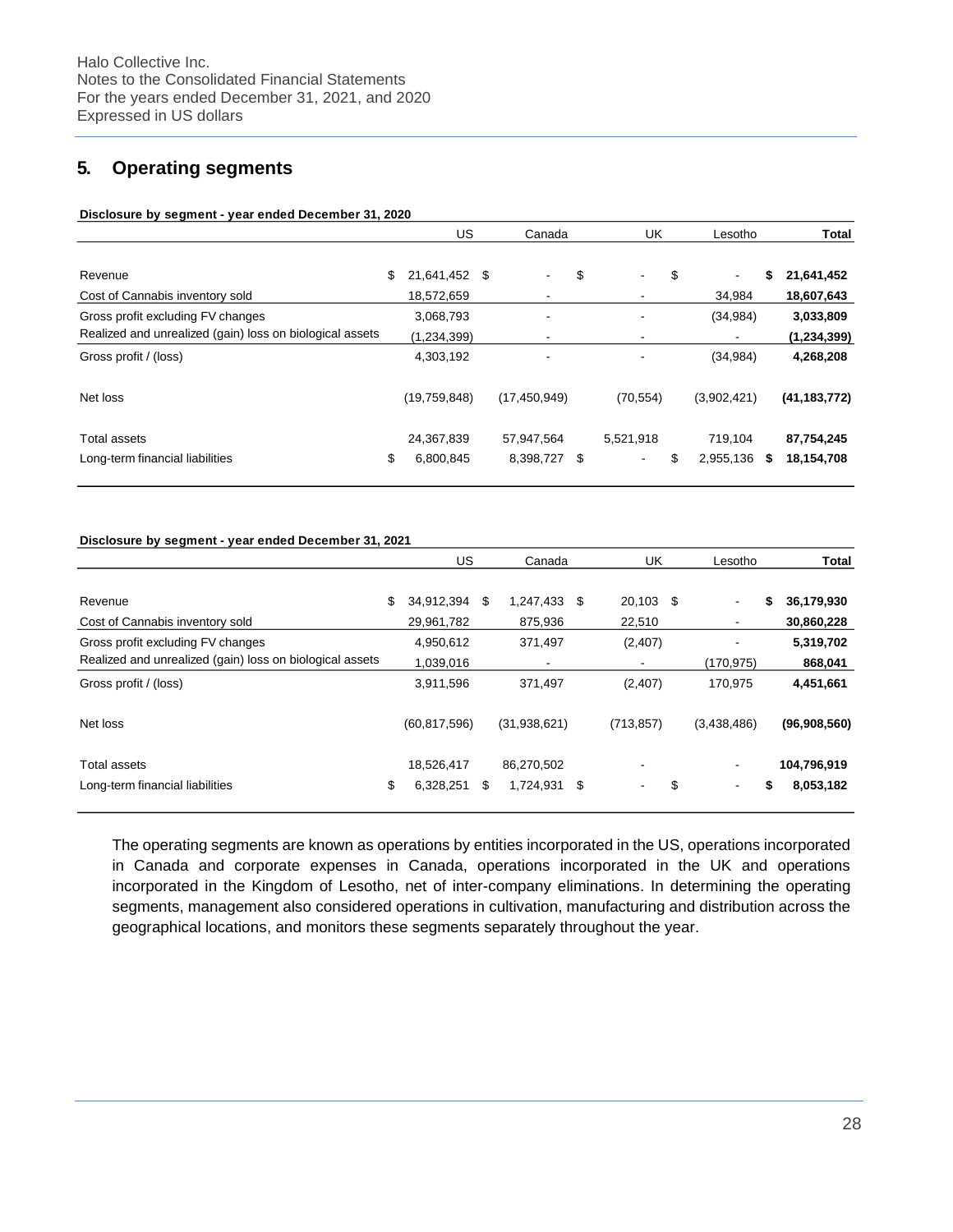# **6. Investments and deposits**

**Investments and deposits**

| As at:                | December 31, 2021 |            |    | <b>December 31, 2020</b> |  |  |
|-----------------------|-------------------|------------|----|--------------------------|--|--|
|                       |                   |            |    |                          |  |  |
| Long-term investments | \$                | 18,595,132 | \$ | 1,211,767                |  |  |
| Deposits              |                   | 680,000    |    | 1,976,304                |  |  |
| Total                 |                   | 19,275,132 |    | 3,188,071                |  |  |

High Tide Inc.

On February 14, 2020, the Company announced that it had completed an asset purchase agreement with High Tide Inc. ("High Tide") for the purchase of three licensed retail cannabis stores, five development permits to build new cannabis stores in Alberta, and a number of trademarks, copyrights and digital assets. On February 18, 2020, the Company issued 134,615 common shares as a deposit per the terms of the agreement. The Company also issued a total of 23,076 shares as finders' fees valued at 5% of the total deal value. The deposit of shares and the finders' fee have been classified as a long-term investment in the amount of \$1,687,089 in relation to the pending acquisition of High Tide and an amount of \$289,215 in related finders' fees. On September 1, 2020, the Company and High Tide entered into an amended and restated asset purchase agreement to amend the terms. Under the amended agreement, High Tide will sell its three operating KushBar retail cannabis stores to Halo, payable in the form of: (a) a deposit, which has already been paid to High Tide by way of the issuance of 134,615 Halo common shares; (b) a convertible promissory note to be issued by Halo on closing in the principal amount of C\$1.8 million with a conversion rate of C\$16 per Halo common share; and (c) a convertible promissory note to be issued by Halo on the twelve months anniversary of closing in the principal amount of C\$400,000 with a conversion rate of C\$16 per Halo common share, provided that certain revenue thresholds are met. If the portfolio produced aggregate revenues less than the set threshold during the previous twelve months, then the principal amount of the earnout note will be reduced dollar for dollar. On July 15, 2021, the asset purchase agreement was closed.

As at December 31, 2021, the acquisition of Halo KushBar had closed and Halo KushBar was consolidated and \$1,976,304 was no longer a deposit in relation to the acquisition of certain assets of High Tide Inc.

#### Feel Better LLC (dba FlowerShop)

On September 7, 2020, the Company acquired 25% of the total outstanding membership interests of Feel Better LLC, doing business as FlowerShop in exchange for 154,479 Halo common shares. The total consideration was \$1,211,766, including the purchase price of \$1,059,129 and closing costs of \$152,637. The investment was recorded as an investment in associates and under IAS 28, closing costs were capitalized. In connection with the license agreement, Halo issued 15,000 common share purchase warrants to FlowerShop\* exercisable at a price of C\$13.50. The warrants will vest quarterly over twelve months and expire two years from the issue date. The value of the warrants was included in the closing costs. Assumptions used for the calculation of the grant date and fair value of the warrants granted can be found in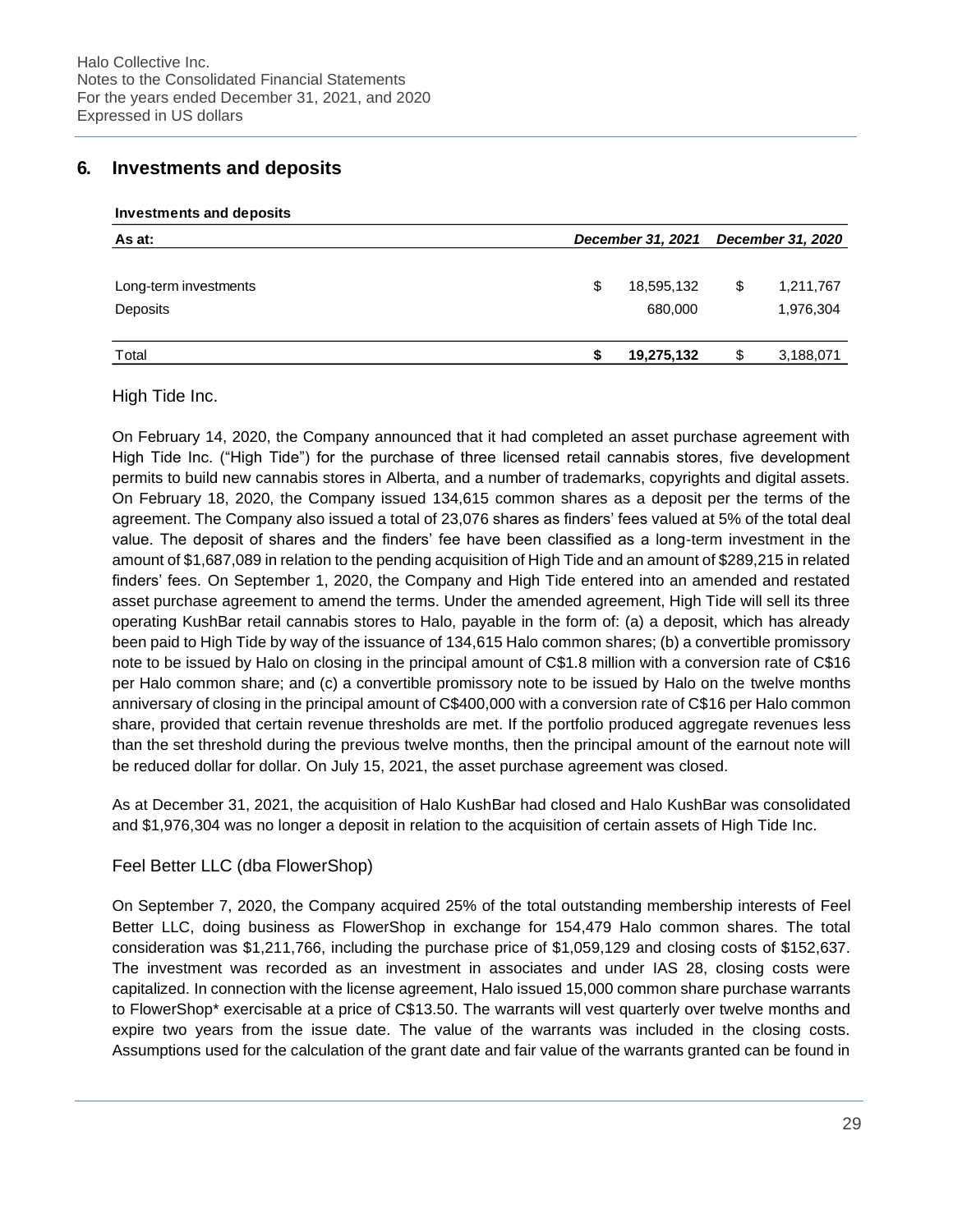#### Note 17.2.

For the year ended December 31, 2021, the Company has recorded a loss from investment in Feel Better LLC of \$112,316 (for the year ended December 31, 2020: Nil).

As at December 31, 2021, a long-term investment of \$1,099,450 was recorded (December 31, 2020: \$1,211,766).

Elegance Brands, LLC

On June 21, 2021, the Company has completed a licensing arrangement with Elegance Brands, Inc. ("Elegance"). As part of the transaction (Note 14), 9,333,333 class A shares of Elegance Brands, LLC, valued at \$7,000,000 at closing of transaction, were issued to the Company.

As at December 31, 2021, a long-term investment of \$7,000,000 was recorded (December 31, 2020: Nil).

#### Williams Wonder Farms LLC

The Company has entered into an asset purchase agreement effective July 23, 2021, pursuant to which its wholly-owned subsidiary ANM, Inc. will acquire the William's Wonder Farms cannabis cultivation business in Oregon, including all trademarks, light dep flower, licenses issued by the Oregon Liquor Control Commission (the "OLCC") and subject to OLCC approvals, equipment, and related operating assets.

Upon closing of the transaction, ANM Williams Farms LLC will acquire the OLCC licenses and related operating assets from the two entities doing business as William's Farms: William's Wonder Farms LLC and Set Ventures LLC (the "William's Wonder entities"). The consideration payable by Halo for the acquisition of the assets from William's Wonder entities is \$3.8 million, of which \$2.8 million is payable in cash and \$1 million in exchange for 258,133 common shares of Halo. \$500,000 of the purchase price will be placed into escrow to serve as a source for any potential indemnification claims against the selling parties. The closing of the transaction is subject to the approval of the NEO Exchange Inc. and the OLCC, as well as the satisfaction of other customary closing conditions. The closing is expected to occur in Q2 2022.

Concurrently with signing the asset purchase agreement, ANM and the William's Wonder entities also entered into a services agreement pursuant to which ANM Williams Farms LLC will assist with the day-today operations of the business pending the closing of the acquisition. ANM Inc. also entered into an offtake agreement with the William's Wonder entities pursuant to which it will purchase 100% of the finished product produced at William's Wonder Farms pending the closing of the transaction.

As at December 31, 2021, a deposit of \$680,000 was recorded in relation to the pending acquisition of William's Wonder Farms LLC (December 31, 2020: Nil).

#### Akanda Corp.

On November 4, 2021, the Company completed its previously announced share purchase transaction with Akanda Corp. ("Akanda"). Contemporaneously, with closing of the transaction, Halo and Akanda entered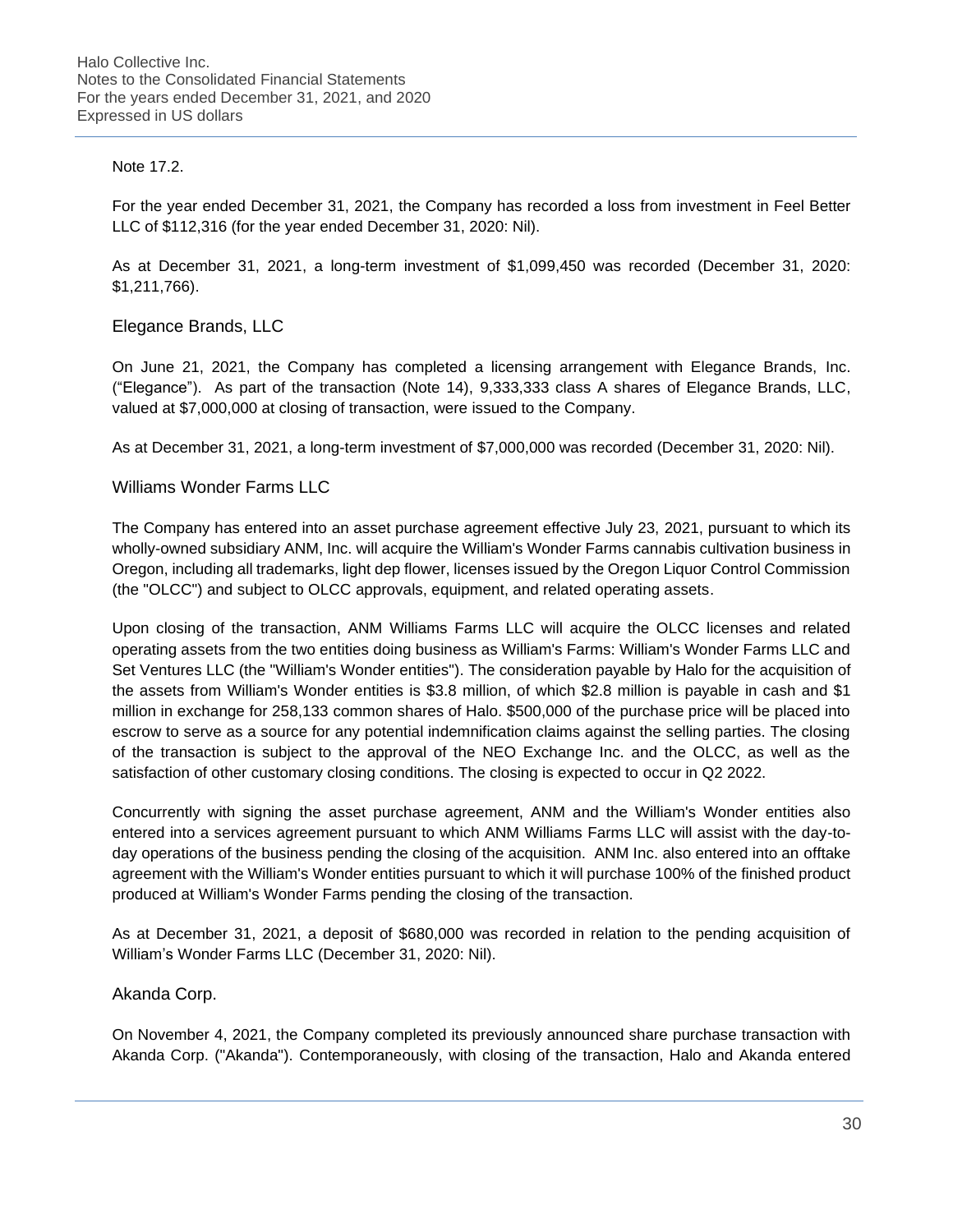into an investor rights agreement that provides the Company with certain rights with respect to its Akanda Shares, relating to information rights, board observation rights and the right to nominate a director to the Akanda board of directors in certain circumstances. Halo has also agreed that the investor rights agreement will not provide Halo with any rights of first offer to participate in future equity offerings by Akanda as previously announced. As part of the closing of the Transaction, Akanda issued a secured convertible debenture to Halo in the principal amount of US\$6.6 million in exchange for setting off all outstanding indebtedness owed by Bophelo and Canmart to Halo (note 11).

The Company receive 13,129,212 common shares of Akanda valued at \$13,129,212 on November 4, 2021 and sold 2,100,000 common shares for consideration of \$2,100,000 on November 12, 2021 (Note 23).

For the year ended December 31, 2021, the Company has recorded a loss from investment in Akanda of \$533,530 (for the year ended December 31, 2020: Nil).

As at December 31, 2021, a long-term investment of \$10,495,682 was recorded (December 31, 2020: Nil).

# **7. Leases**

During the year ended December 31, 2021, an amount of \$6,247,790 was added to lease liabilities (year ended December 31, 2020: \$2,059,630). The addition in the year ended December 31, 2021, was in relation to closing the asset purchase agreement between Halo Winberry Holdings, LLC ("Halo Winberry") and Herban Industries OR LLC ("Herban OR") in an amount of \$159,852 and \$86,058 were added on extension of the lease after closing of the acquisitions. There was also addition of \$958,750 from asset acquisition with Bar X Farms, LLC. An amount of \$1,352,047 was added to lease liabilities on the renewal of leases at 130 West Clark Street and East Evans Creek. There was also addition of \$1,628,356 from consolidation of Food Concepts LLC, \$493,670 from consolidation of Halo KushBar Retail Inc., \$485,654 in relation to the pending acquisition of ZXC11 and \$1,083,403 in relation to the pending acquisition of SDF11.

During the year ended December 31, 2021, an amount of \$6,250,293 was added to the right of use assets (year ended December 31, 2020: \$1,996,769). The addition in the year ended December 31, 2021, was in relation to closing the asset purchase agreement between Halo Winberry and Herban OR in an amount of \$161,385 and \$87,028 were added on extension of the right of use assets after the closing of the acquisitions. There was also addition of \$958,750 from asset acquisition with Bar X Farms, LLC. An amount of \$1,352,047 was added to the right of use assets on renewal of the leases at 130 West Clark Street and East Evans Creek. There was also addition of \$1,628,356 from consolidation of Food Concepts LLC, \$493,670 from consolidation of Halo KushBar Retail Inc., \$485,654 in relation to the pending acquisition of ZXC11 and \$1,083,403 in relation to the pending acquisition of SDF11.

In the year ended December 31, 2021, the balance of lease payments of \$1,621,092 (year ended December 31, 2020: \$853,300) and non-cash interest charged to the Statement of Loss of \$953,484 (year ended December 31, 2020: \$419,861) reduced lease liabilities with \$667,608 (year ended December 31, 2020: \$433,439). The current portion of lease liabilities is recorded as accrued liabilities. The long-term portion is recorded as lease liability under long-term liabilities.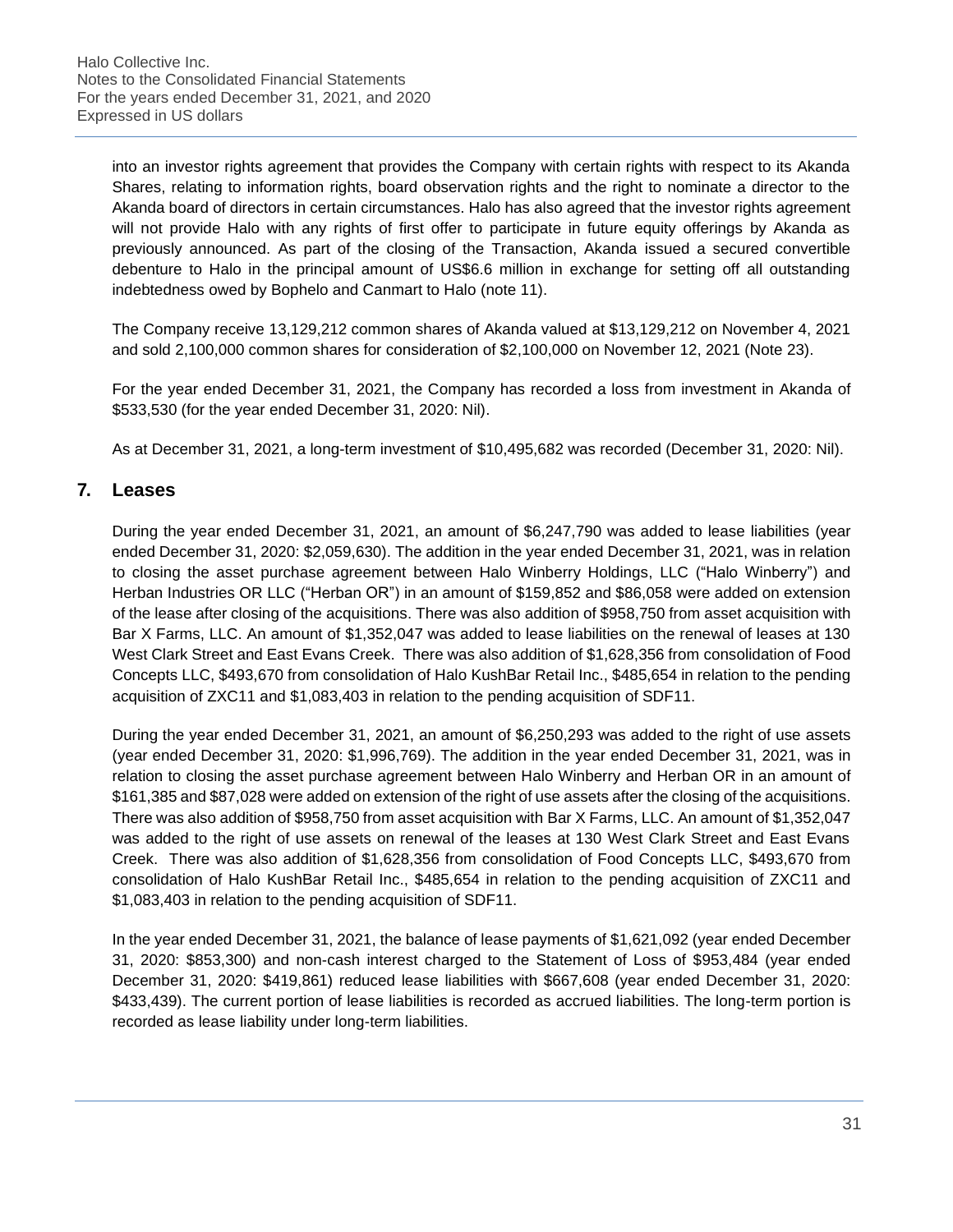Halo Collective Inc. Notes to the Consolidated Financial Statements For the years ended December 31, 2021, and 2020 Expressed in US dollars

| Balance December 31, 2019       | \$<br>1,964,054 |
|---------------------------------|-----------------|
|                                 |                 |
| Additions                       | 2,059,630       |
| Payments                        | (853, 300)      |
| Interest expense                | 419,861         |
| Post Road adjustment            | (83, 217)       |
| Balance December 31, 2020       | \$<br>3,507,028 |
| Additions                       | 6,247,790       |
| Payments                        | (1,621,092)     |
| Adjustments                     | (2,601,852)     |
| Interest expense                | 953,484         |
| Movement in foreign exchange    | 190,647         |
| Balance December 31, 2021       | \$<br>6,676,005 |
| Current portion                 | 1,010,423       |
| Long-term portion               | 5,665,582       |
| <b>Right of use of assets</b>   |                 |
|                                 |                 |
| Balance December 31, 2019       | \$<br>2,434,493 |
| Additions                       | 1,996,769       |
| Post Road adjustment            | (41,063)        |
| Movement in foreign exchange    | 217,499         |
| Amortization                    | (630, 743)      |
| Balance December 31, 2020       | \$<br>3,976,955 |
| Additions                       | 6,250,293       |
| Adjustments                     | (2, 150, 408)   |
| Movement in foreign exchange    | (222, 554)      |
|                                 | (1, 144, 106)   |
|                                 |                 |
| Amortization<br>Impairment loss | (1,459,161)     |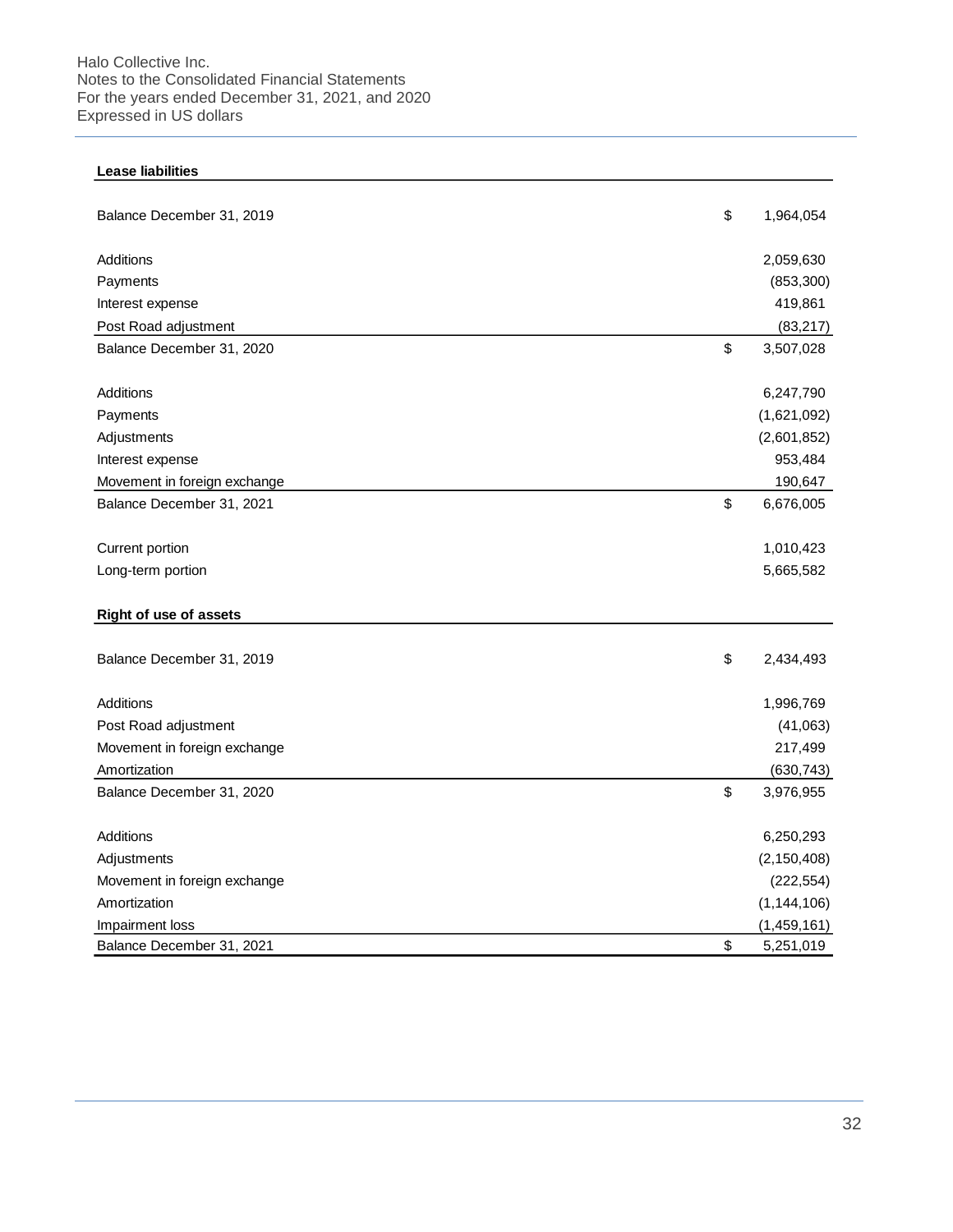# **8. Accounts receivable**

| Accounts receivable |                   |                   |  |  |
|---------------------|-------------------|-------------------|--|--|
| As at:              | December 31, 2021 | December 31, 2020 |  |  |
|                     |                   |                   |  |  |
| 1 - 30 days         | 1,958,728         | \$<br>1,461,677   |  |  |
| 30 - 60 days        | 2,869,968         | 168,415           |  |  |
| 60 - 90 days        | 227,479           | 90,385            |  |  |
| $> 90$ days         | 1,017,054         | 64,895            |  |  |
|                     |                   |                   |  |  |
| Total               | \$<br>6,073,229   | \$<br>1,785,372   |  |  |

Accounts receivable are measured at amortized cost net of allowance for uncollectible amounts. The Company determines its expected credit loss based on several factors, including the length of time an account is past due, the customer's previous loss history, and the ability of the customer to pay its obligation to the Company. The Company writes off receivables when they become uncollectible.

| <b>Accounts receivable</b>  |  |            |                                     |            |  |
|-----------------------------|--|------------|-------------------------------------|------------|--|
| As at:                      |  |            | December 31, 2021 December 31, 2020 |            |  |
|                             |  |            |                                     |            |  |
| Accounts receivable - trade |  | 6,484,206  | \$                                  | 1,912,093  |  |
| Bad debt provision          |  | (410, 977) |                                     | (126, 721) |  |
| Total accounts receivable   |  | 6,073,229  | S                                   | 1,785,372  |  |

Bad debt expense amounts are included in general and administration expenses. All the Company's trade and other receivables were reviewed for impairment based on expected credit losses. In the year ended December 31, 2021, \$970,195 in accounts receivable over 90 days (year ended December 31, 2020: Nil) was written down to zero.

# **9. Inventory**

The Company maintains three classes of inventory: raw materials, work in process ("WIP") and finished goods. Raw materials consist of cannabis "trim" and various packaging and incidental items. WIP consists primarily of inventory in the process of being converted from trim to oil or live resin. Finished goods inventory includes cannabis oil in cartridges, bulk live resin, edibles, batteries for vaporizer pen cartridges, and packages of solidified cannabis oil ("shatter").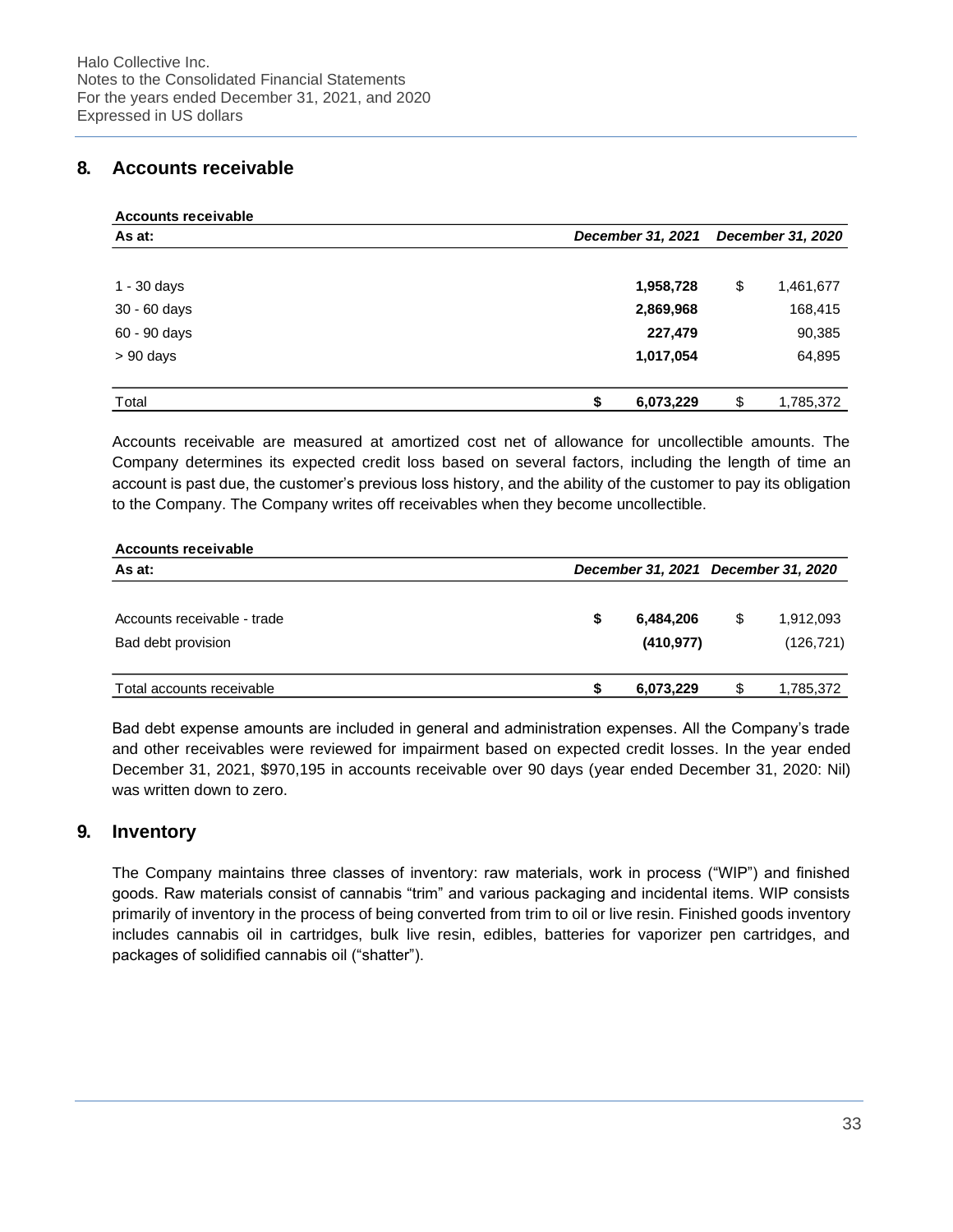| Inventory by class |                   |    |            |
|--------------------|-------------------|----|------------|
| As at:             | December 31, 2021 |    |            |
|                    |                   |    |            |
| Raw materials      | \$<br>2,915,613   | \$ | 5,680,962  |
| Work in progress   | 2,809,852         |    | 2,345,093  |
| Finished goods     | 11,094,967        |    | 2,255,400  |
| Total              | 16,820,432        | \$ | 10,281,455 |

The Company allocates various production and overhead costs and expenses to inventory items. As such, the cost of inventory is recognized as an expense, and included in the cost of goods sold and valued at cost. For the year ended December 31, 2021, the amount included in the cost of goods sold was \$24,789,764 (year ended December 31, 2020: \$14,203,009). Direct product costs are valued on a weighted average basis and major production cost such as labor and testing are allocated to inventory. In the year ended December 31, 2021, \$1,963,453 of inventory impairments were charged to the cost of goods sold (year ended December 31, 2020: \$2,161,354).

The direct and indirect costs of inventory initially include the fair value of the biological asset at the time of harvest. They also include subsequent costs such as materials, labor and depreciation expense on the equipment involved in packaging, labeling and inspection. All direct and indirect costs related to inventory are capitalized as they are incurred, and they are subsequently recorded within 'cost of finished cannabis inventory sold' in the Consolidated Statement of Loss and Comprehensive Loss at the time cannabis is sold. Since all the biological assets are consumed in the production process, subsequent costs are negligible as trim is transferred to the processing facility of the Company.

# **10. Biological assets**

While the Company's biological assets are within the scope of IAS 41 Agriculture, the direct and indirect costs of biological assets are determined using an approach that is similar to the capitalization criteria outlined in IAS 2 Inventories. They include the direct cost of seeds and growing materials as well as other indirect costs such as utilities and supplies and labor used in the growing process.

Biological assets are measured at their fair value less costs to sell ("FVLCS") in the Consolidated Statement of Financial Position. The Company's method of accounting for biological assets attributes value accretion on a straight-line basis throughout the life of the biological asset from initial cloning to the point of harvest. All direct and indirect costs of biological assets are capitalized as they are incurred, and they are all subsequently recorded within the line item 'cost of finished cannabis inventory sold' on the Consolidated Statement of Loss and Comprehensive Loss in the period that the related product is sold. Unrealized fair value gains/losses on the growth of biological assets are recorded in a separate line in the Consolidated Statement of Loss and Comprehensive Loss.

Under IFRS 13 Fair Value Measurement, fair value is defined as the price that would be received to sell an asset in an orderly transaction between market participants at the measurement date. The measurement of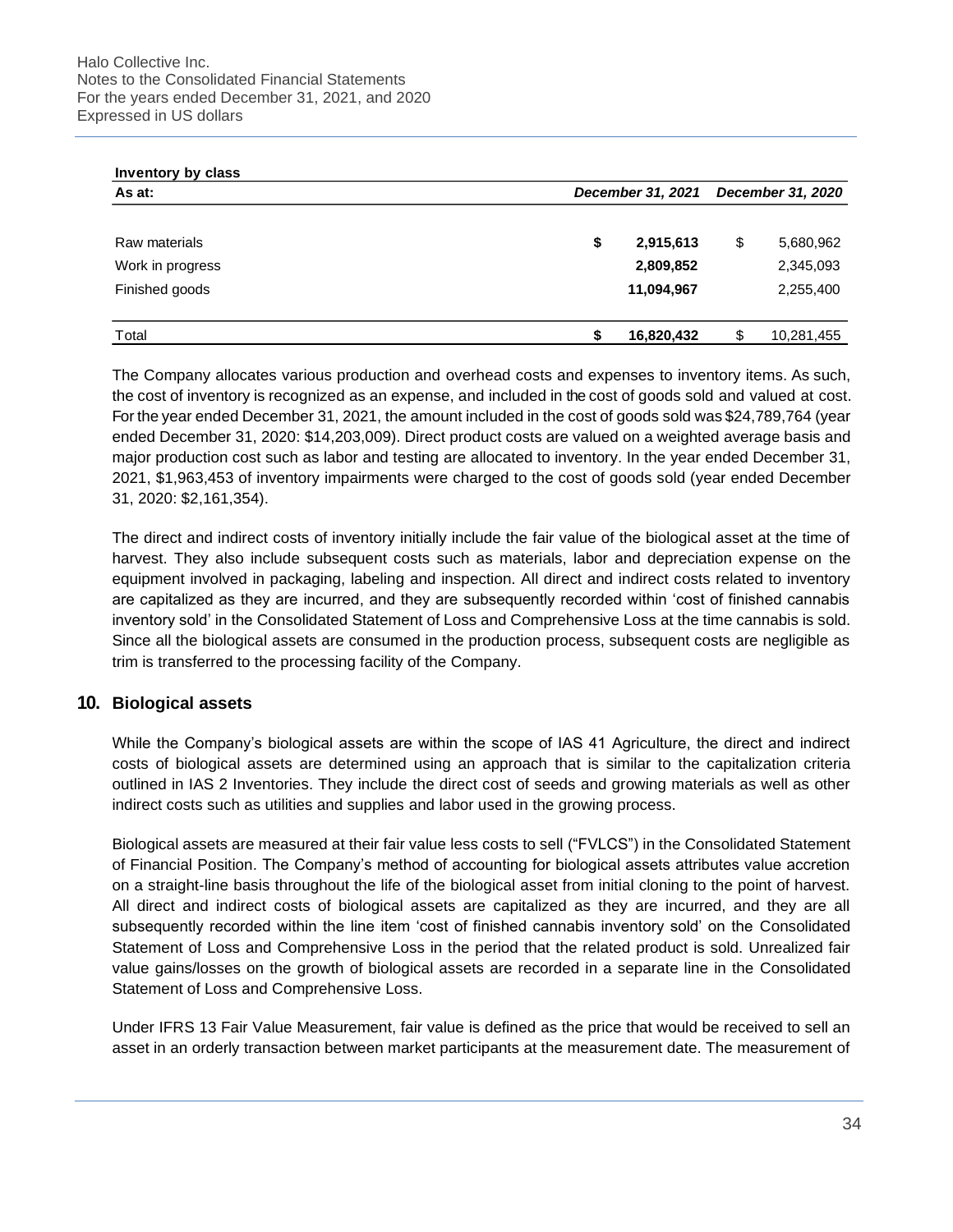the fair value of the asset must take into the condition of the asset as well as any restrictions on the sale of the asset. When applying IFRS 13 Fair Value Measurement to non-financial assets, in this case the biological asset and produce, the fair value considers a market participant's ability to use that asset in its highest and best use. The highest and best use considers the use of the asset that is physically possible, legally permissible and financially feasible, either, in combination with other assets or on a standalone basis.

#### **Biological assets East Evans Creek**

| Balance at December 31, 2019                       | \$          |
|----------------------------------------------------|-------------|
| Fair value change due to biological transformation | 2,225,647   |
| Production costs capitalized                       | 2,310,176   |
| Transferred to investory upon harvest              | (4,535,823) |
| Balance at December 31, 2020                       |             |
| Fair value change due to biological transformation | 787.043     |
| Production costs capitalized                       | 1,919,200   |
| Transferred to investory upon harvest              | (2,706,243) |
| Balance at December 31, 2021                       | \$          |

In the year ended December 31, 2021, at East Evans Creek, the fair value change due to biological assets transformation in the cannabis plants model was \$787,043 and capitalized production costs were \$1,919,200.

#### **Assumptions utilized in cannabis plant model - East Evans Creek**

|                             |    |               | Harvest season 2021 |             |    |                     | Harvest season 2020 |    |        |  |
|-----------------------------|----|---------------|---------------------|-------------|----|---------------------|---------------------|----|--------|--|
|                             |    | <b>Flower</b> |                     | <b>Trim</b> |    | <b>Fresh frozen</b> | <b>Flower</b>       |    | Trim   |  |
| Ratio flower vs. trim       |    | 31.0%         |                     | 49.0%       |    | 20.0%               | 16.0%               |    | 84.0%  |  |
| Yield - pounds              |    | 6,396         |                     | 10,030      |    | 4,142               | 2,546               |    | 13,364 |  |
| Yield per plant - pounds    |    | 1.74          |                     | 0.97        |    | 1.61                | 0.99                |    | 5.20   |  |
| Selling price - \$ per gram | \$ | 0.66          | \$                  | 0.06        | \$ | 0.04                | \$<br>0.99          | \$ | 0.20   |  |
| FVLCS - \$ per gram         | \$ | 0.32          | \$                  | 0.03        | \$ | 0.02                | \$<br>0.77          | \$ | 0.16   |  |

The valuation model for East Evans Creek includes the following estimates, all of which are Level 3 inputs in the fair value hierarchy:

• Number of weeks in the growing cycle (from propagation to harvest) is 14 weeks;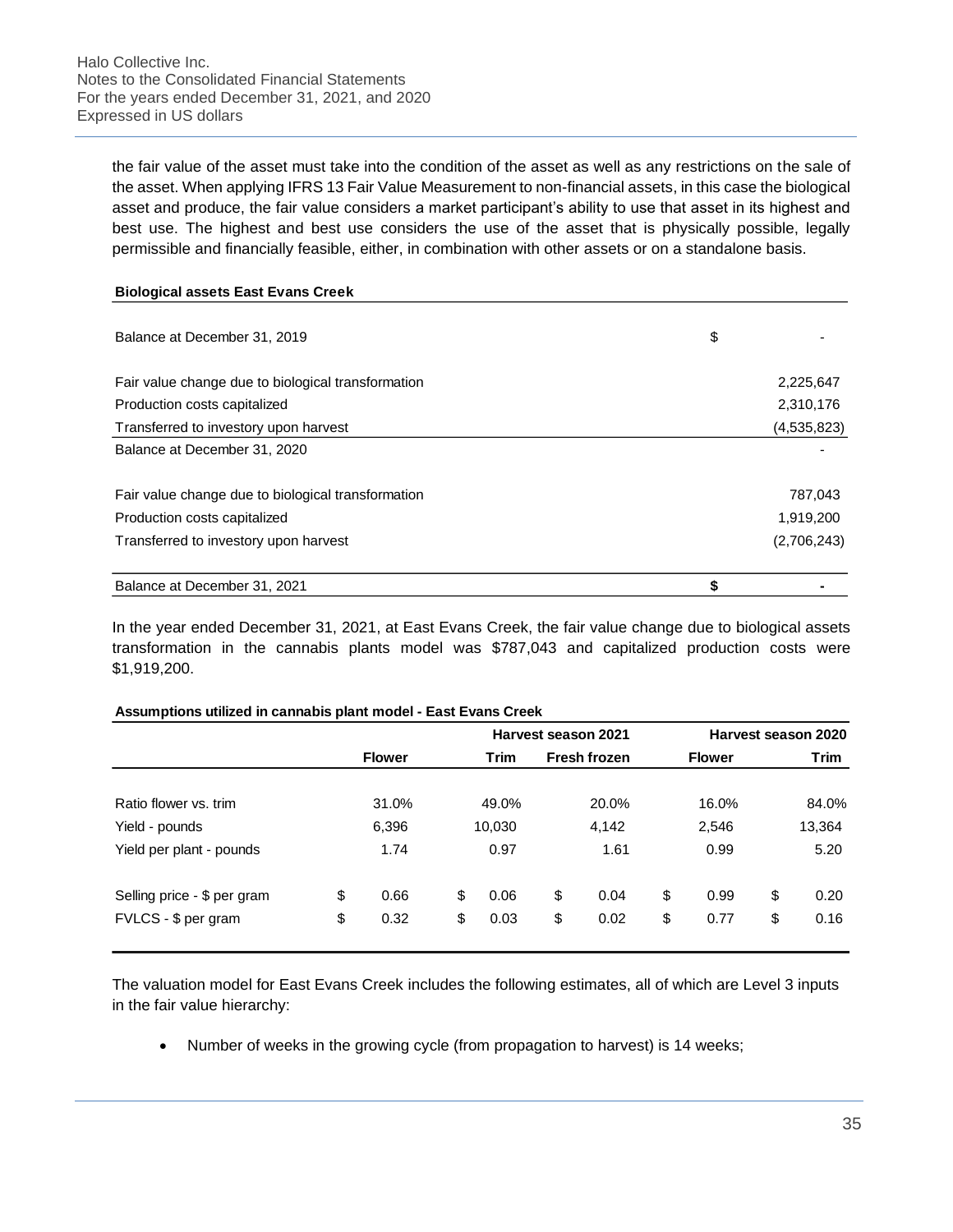- Number of plants harvested 9,233. Dry flower yield is 1.74 pounds, trim yield is 0.97 pounds, fresh frozen yield is 1.61 pounds;
- Total yield estimate is 20,568 pounds of biomass;
- Ratio of flower, trim and fresh frozen is 31% 49% 20%
- Wholesale price per gram is \$0.66 for flower, \$0.06 for trim and \$0.04 for fresh frozen, based on historical and expected future sales;
- Costs to complete and sell is \$0.34 per gram for flower, \$0.03 for trim and \$0.02 for fresh frozen;
- FVLCS of dry cannabis is \$0.32 per gram for flower, \$0.03 for trim and \$0.02 for fresh frozen.

The inputs in the biological assets model are subject to volatility and uncontrollable factors which could significantly affect the fair value of biological assets in future periods. Management has quantified the sensitivity of the inputs on the calculation of the fair value of the biological assets as follows:

| <b>Assumption:</b>                                                                                            | <b>Input</b>          |     | 10% Change |         |  |  |  |
|---------------------------------------------------------------------------------------------------------------|-----------------------|-----|------------|---------|--|--|--|
| Expected yields for cannabis plants (average pounds per plant)                                                |                       |     |            |         |  |  |  |
| Dry flower                                                                                                    | 1.74 pounds per plant |     | \$         | 259,476 |  |  |  |
| Trim                                                                                                          | 0.97 pounds per plant |     |            |         |  |  |  |
| Weighted average number of growing weeks completed as a<br>percentage of total growing weeks as at period end |                       | 94% | \$         | 167,976 |  |  |  |
| Estimated selling price (per pound)                                                                           |                       |     |            |         |  |  |  |
| Dry flower                                                                                                    | \$                    | 311 | \$         | 547,703 |  |  |  |
| Trim                                                                                                          | \$                    | 51  |            |         |  |  |  |
| After harvest cost to complete and sell (per pound)                                                           |                       |     |            |         |  |  |  |
| Dry flower                                                                                                    | \$                    | 166 | \$         | 288,227 |  |  |  |
| Trim                                                                                                          | \$                    | 25  |            |         |  |  |  |

#### **Effect of a 10% change in the value of biological assets**

The estimated selling price for dry flower represents the expected average selling price of flower.

The estimated selling price for trim represents the expected selling price of trim.

The impact on the fair value of a 10% change in the cannabis yield or a 10% change in the FVLCS includes East Evans Creek, based on the assumptions used in the cannabis plant model.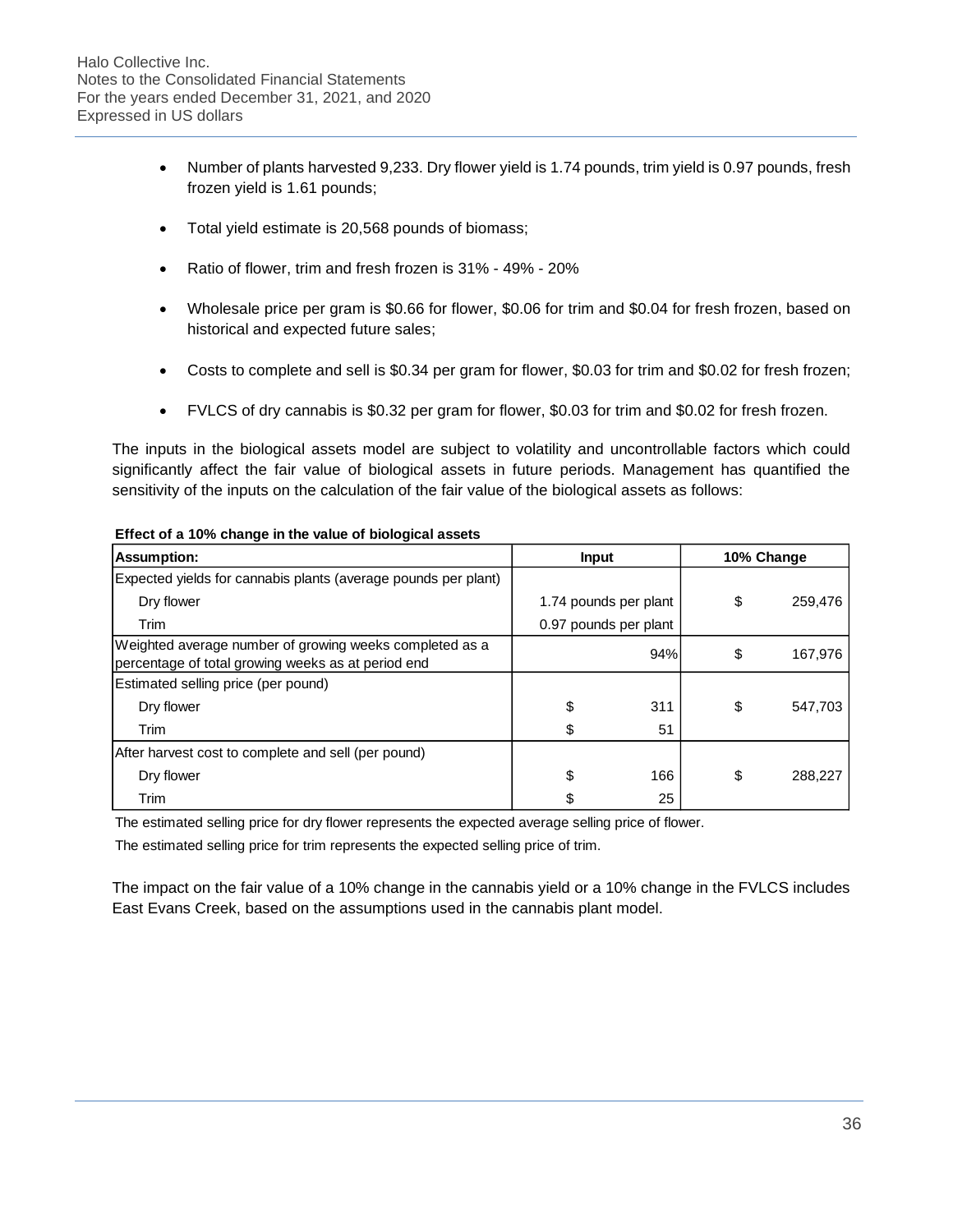# **11. Notes receivable**

| Notes receivable |
|------------------|
|                  |

| As at:                                                                                              | December 31, 2021 | December 31, 2020 |             |  |  |
|-----------------------------------------------------------------------------------------------------|-------------------|-------------------|-------------|--|--|
| Due from Akanda; including secured debenture and note receivable                                    | \$<br>6,705,767   | \$                |             |  |  |
|                                                                                                     |                   |                   |             |  |  |
| Due from executives; ranging from due on receipt to 5 year term, annual<br>interest at $0\%$ - 2.5% | 306,890           |                   | 414,846     |  |  |
| Due from suppliers; 5 year term at 2.5% annual interest                                             | 1,144,122         |                   | 586,429     |  |  |
| Due from Bar X Farms, LLC; unsecured 8% annual interest matures on<br>December 31, 2023             | 1,243,016         |                   |             |  |  |
| Due from Lake County Nations Health LLC; 15% annual interest,<br>matures on October 1, 2022         | 649,117           |                   |             |  |  |
| Due from Williams Wonder pending closing of acquisition                                             | 430,771           |                   |             |  |  |
| Due from Pistil Point Distribution pending closing of acquisition                                   | 398,997           |                   |             |  |  |
| Secured credit line; promissory note at 2% annual interest, matures on<br>January 13, 2023          | 57,498            |                   |             |  |  |
| Due from Herban Industries OR LLC (Note 14)                                                         |                   |                   | 8,373,047   |  |  |
| Other notes receivable                                                                              |                   |                   | 255,231     |  |  |
| Sub-total                                                                                           | 10,936,178        |                   | 9,629,553   |  |  |
| Less current portion                                                                                | (7, 775, 433)     |                   | (9,629,553) |  |  |
| Total                                                                                               | \$<br>3,160,745   | \$                |             |  |  |

Notes receivable as at December 31, 2021, were \$10,936,178 (December 31, 2020: \$9,629,553). They include:

- A \$6,705,767 note receivable from Akanda including \$6,559,294 Secured Debenture with terms specified below and \$146,473 note receivable with no specific payment terms (December 31, 2020: Nil);
- \$306,890 due from executives of the Company or entities controlled by executives of the Company with varied terms from due on receipt bears no interest to 5 year term with 2.5% annual interest (December 31, 2020: \$414,846)
- an amount of \$1,144,122 due from suppliers with 5 year term and bears 2.5% annual interest (December 31, 2020: \$586,429);
- \$1,243,016 due from Bar X Farms, LLC with 8% annual interest and matures on December 31, 2023 (December 31, 2020: Nil);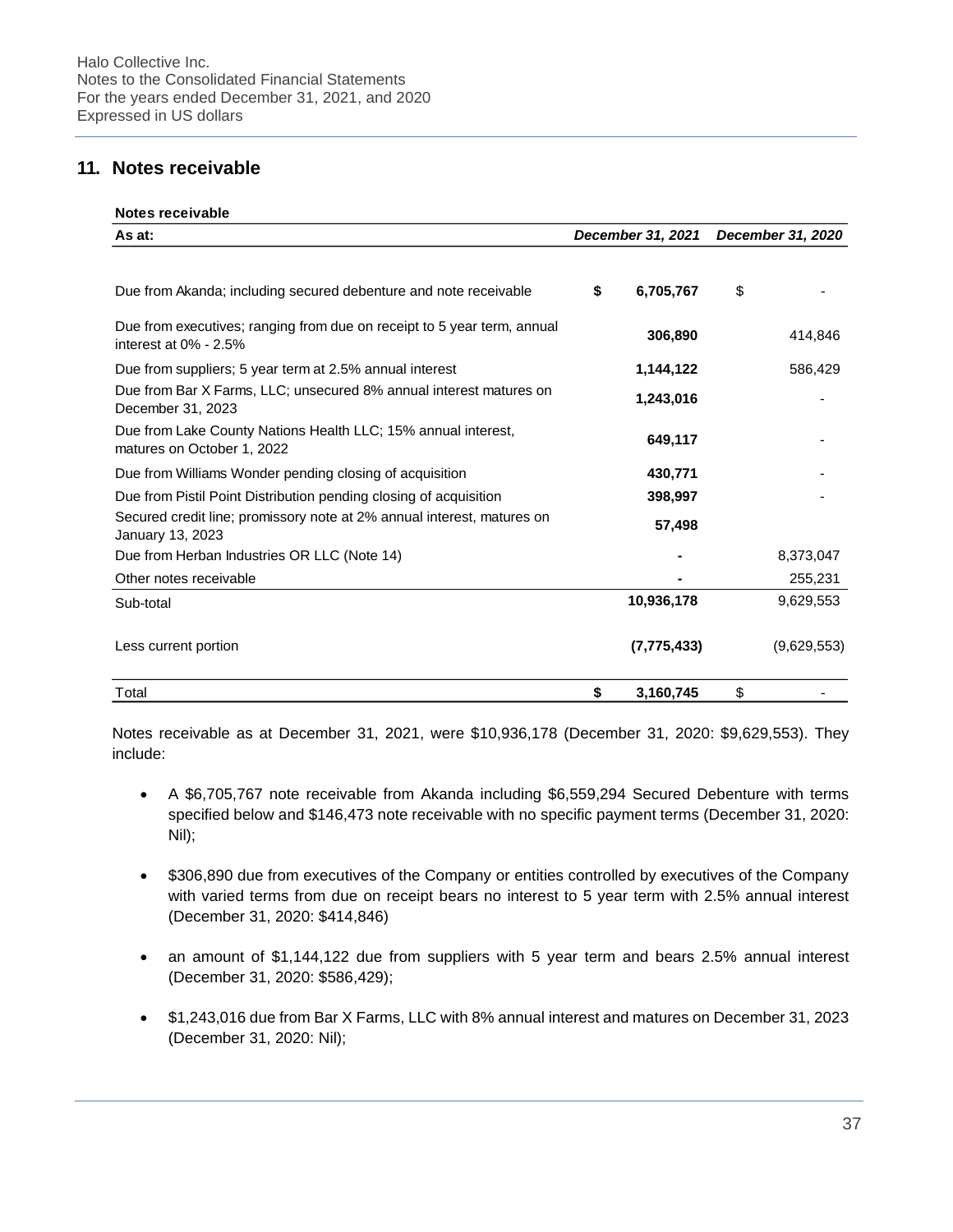- \$649,117 due from Lake County National Health LLC non-recourse promissory note that bears 15% annual interest matures on October 1, 2022 (December 31, 2020: \$Nil);
- \$430,771 from the Williams Wonder acquisition pending closure (December 31, 2020: Nil);
- \$398,997 from the Pistil Point acquisition pending closure (December 31, 2020: Nil); and
- \$57,498 from secured line of credit promissory note that bears 2% annual interest and matures on January 13, 2023 (December 31, 2020: \$Nil);

The \$6,559,294 Secured Debenture issued by Akanda Corp. bears an interest rate of 1% annually, which amount may be paid in the form of Akanda Shares at the applicable conversion price upon a conversion of the debenture. The debenture matures on November 2, 2022 and is secured by all of Akanda's assets. The debenture will be automatically converted into Akanda shares upon certain liquidity events (each, a "triggering event") occurring within six months from the date of the debenture, including an initial public offering of Akanda shares on a stock exchange, an amalgamation, arrangement, merger, reverse takeover, reorganization, or other similar transaction of Akanda with or into any other person, or a sale or conveyance of all or substantially all of the property and assets of Akanda. Upon the occurrence of a triggering event, the debenture will convert into Akanda Shares at the current market price of the Akanda shares at the time of the triggering event. The debenture is also convertible into Akanda shares, at the option of Akanda, at any time prior to the maturity date.

# **12. Deposits and prepaid expenses**

### **Deposits and prepaid expenses**

| As at:                     |  |           | December 31, 2021 December 31, 2020 |           |  |  |
|----------------------------|--|-----------|-------------------------------------|-----------|--|--|
| Prepaid expenses and other |  | 3,208,452 | \$                                  | 3,318,061 |  |  |

Included in prepaid expenses is the lease buydown of one of the Company's leased facilities in California. The terms of the lease state that lease payments are to commence once Cathedral City grants a conditional use permit sufficient to allow the Company to conduct business at the location. The permit has not yet been obtained, as such the ROU asset and lease liability have not been recorded.

# **13. Property, plant and equipment**

In the year ended December 31, 2021, an amount of \$10,318,628 was added to property, plant and equipment (year ended December 31, 2020: \$10,851,952).

Production equipment increased with \$2,282,724 (year ended December 31, 2020: \$944,788). An amount of \$794,920 was added at ANM Inc., \$445,530 was added at Mendo Distribution & Transportation Inc., \$304,909 was added at 1307296 BC Ltd., \$300,000 was added at Nature's Best, \$208,788 was added at Bophelo, \$119,060 was added at Bar X, \$81,845 was added at Halo Winberry and \$27,672 was added at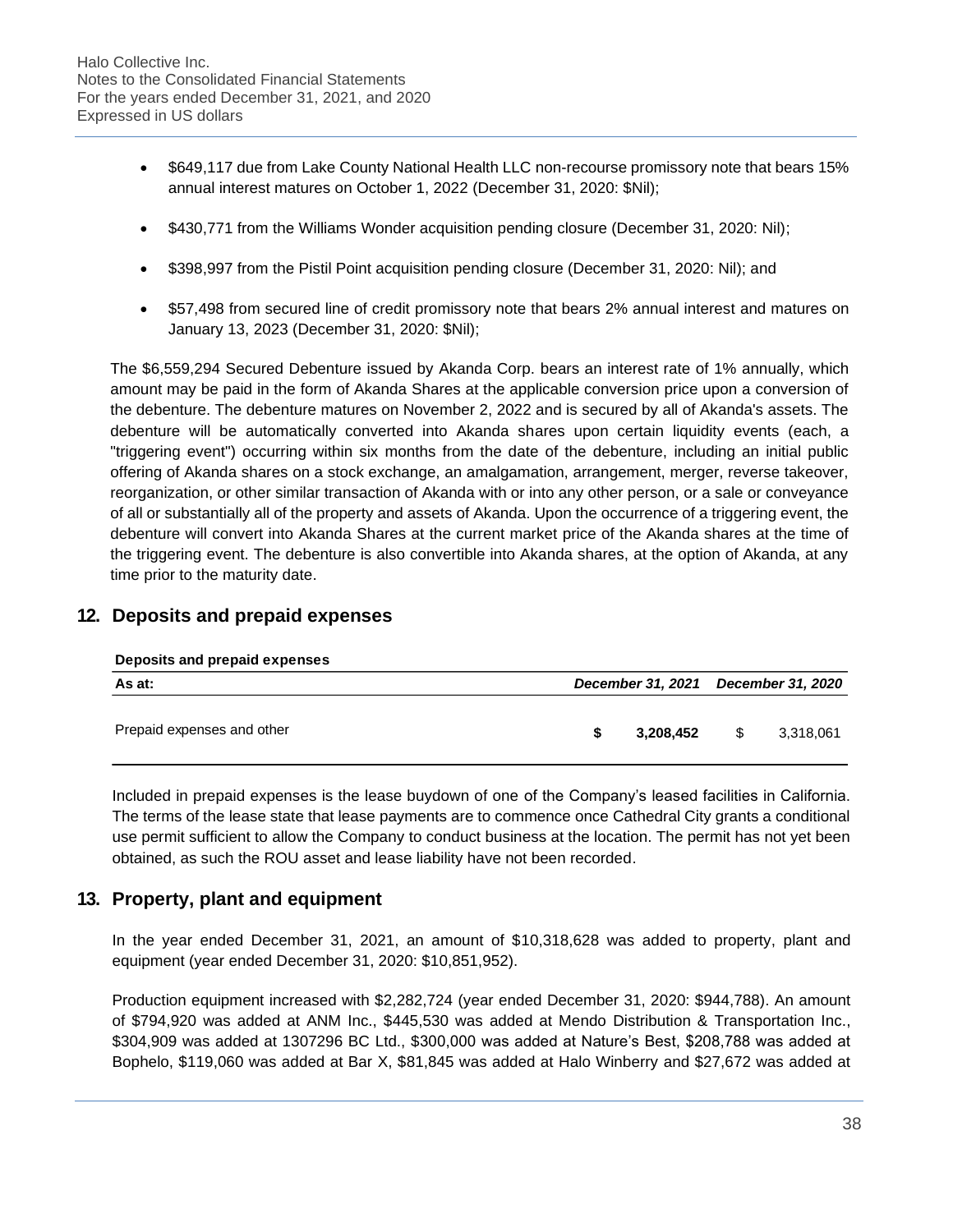### Coastal Harvest.

Leased assets in the amount of \$6,250,293 were added in the year ended December 31, 2021 (year ended December 31, 2020: \$1,996,769). The addition to leased assets in the amount of \$1,352,047 related to lease renewals at 130 Clark Street and East Evans Creek, \$248,413 acquired on consolidation of Halo Winberry, leases, \$493,670 acquired on consolidation of Kushbar leases, \$958,750 acquired on consolidation of Bar X leases, \$1,628,356 acquired on consolidation of Food Concepts leases, \$1,083,403 acquired in relation to the pending acquisition of SDF11 leases, and \$485,654 in relation to the pending acquisition of ZXC11 leases.

#### **Property, plant and equipment**

|                                  | Production<br>equipment |      | Land &<br>buildings |     | Leasehold<br>improvement | Office<br>equipment | <b>Leased assets</b> |      | Vehicles  |    | <b>Total</b>  |
|----------------------------------|-------------------------|------|---------------------|-----|--------------------------|---------------------|----------------------|------|-----------|----|---------------|
| Cost:                            |                         |      |                     |     |                          |                     |                      |      |           |    |               |
| Balance as at December 31, 2019  | \$<br>3,793,332 \$      |      |                     | \$  | 2,058,016 \$             | 97,652 \$           | 2,937,930            | - \$ |           | S  | 8,886,930     |
| <b>Additions</b>                 | 944,788                 |      | 6,714,150           |     | 1,166,763                | 4,998               | 1,996,769            |      | 24,484    |    | 10,851,952    |
| Reclassify                       | (43, 467)               |      | 787,609             |     | (744, 141)               |                     | (41,062)             |      |           |    | (41,061)      |
| Movement in foreign exchange     | 62,056                  |      | 105,438             |     | 32,786                   |                     | 222,472              |      | 3,278     |    | 426,030       |
| Balance as at December 31, 2020  | 4,756,709               |      | 7,607,197           |     | 2,513,424                | 102,650             | 5,116,109            |      | 27,762    |    | 20,123,851    |
| <b>Additions</b>                 | 2,282,724               |      | 559,600             |     | 599,312                  | 317,657             | 6,250,293            |      | 309,042   |    | 10,318,628    |
| Impairment                       |                         |      |                     |     | (313,018)                |                     | (1,459,165)          |      |           |    | (1,772,183)   |
| <b>Dispositions</b>              |                         |      |                     |     |                          |                     | (890, 811)           |      |           |    | (890, 811)    |
| Deconsolidation of segments      | (699, 215)              |      | (1, 259, 477)       |     | (283, 572)               | (26, 874)           | (1,738,658)          |      | (50, 129) |    | (4,057,925)   |
| Movement in foreign exchange     | (35, 935)               |      | (56, 967)           |     | (13, 757)                | (1, 564)            | (84, 923)            |      | (3,016)   |    | (196, 162)    |
| Balance as at December 31, 2021  | 6,304,283               |      | 6,850,353           |     | 2,502,389                | 391,869             | 7,192,845            |      | 283,659   |    | 23,525,398    |
| Accumulated depreciation:        |                         |      |                     |     |                          |                     |                      |      |           |    |               |
| Balance as at December 31, 2019  | (1,306,273)             |      |                     |     | (382, 081)               | (39, 424)           | (503, 437)           |      |           |    | (2, 231, 215) |
| Additions                        | (695, 806)              |      | (72,091)            |     | (228, 788)               | (20, 698)           | (630, 743)           |      | (3,862)   |    | (1,651,988)   |
| Movement in foreign exchange     | (3, 351)                |      |                     |     | (819)                    |                     | (4,974)              |      | (517)     |    | (9,661)       |
| Balance as at December 31, 2020  | (2,005,430)             |      | (72,091)            |     | (611, 688)               | (60, 122)           | (1, 139, 154)        |      | (4,379)   |    | (3,892,864)   |
| Additions                        | (899, 026)              |      | (177, 791)          |     | (260, 835)               | (44, 145)           | (1, 157, 280)        |      | (47, 428) |    | (2,586,505)   |
| <b>Dispositions</b>              |                         |      |                     |     |                          |                     | 232,721              |      |           |    | 232,721       |
| Deconsolidation of segments      | 74,813                  |      |                     |     | 36,426                   |                     | 116,506              |      | 22,653    |    | 250,398       |
| Movement in foreign exchange     | 5,246                   |      |                     |     | (17, 522)                |                     | 5,381                |      | (9,315)   |    | (16, 210)     |
| Balance as at December 31, 2021  | (2,824,397)             |      | (249, 882)          |     | (853, 619)               | (104, 267)          | (1,941,826)          |      | (38, 469) |    | (6,012,460)   |
| Net book value:                  |                         |      |                     |     |                          |                     |                      |      |           |    |               |
| Net book value December 31, 2020 | 2,751,279               |      | 7,535,106           |     | 1,901,736                | 42,528              | 3,976,955            |      | 23,383    |    | 16,230,987    |
| Net book value December 31, 2021 | \$<br>3,479,886         | - \$ | 6,600,471           | -\$ | 1,648,770 \$             | 287,602 \$          | 5,251,019            | \$   | 245,190   | \$ | 17,512,938    |

In the year ended December 31, 2021, the Company recorded impairments on leased assets of \$1,038,263 in relation to the pending acquisition of SDF11 and \$420,902 in relation to the pending acquisition of ZXC11.

In the year ended December 31, 2021, the Company recorded impairments on leasehold improvements of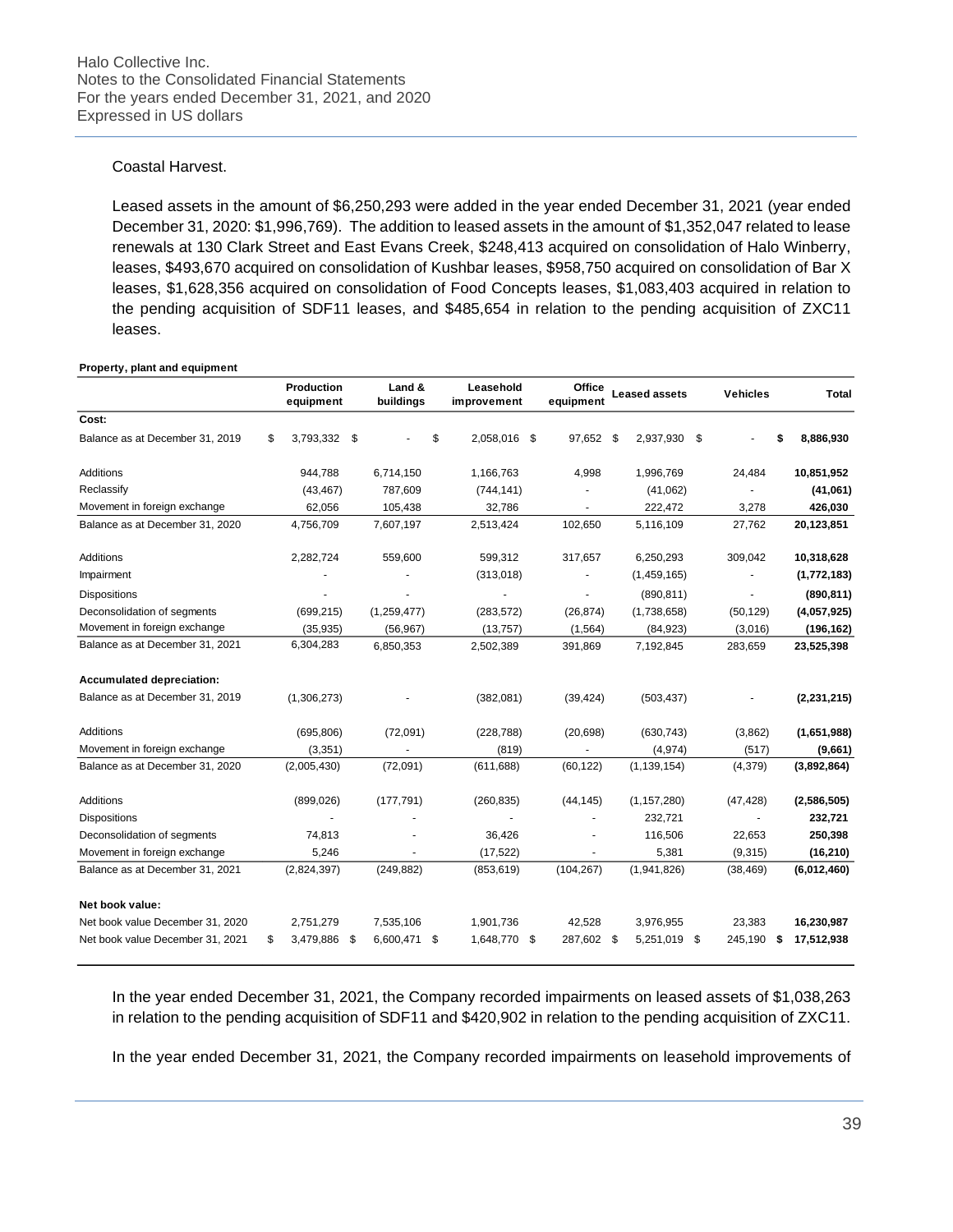\$49,555 in relation to the pending acquisition of SDF11 and \$263,463 in relation to the pending acquisition of ZXC11.

Total depreciation expense for the year ended December 31, 2021, was \$2,586,505 (year ended December 31, 2020: \$1,651,988). An amount of \$1,429,225 was recognized as cost of goods sold (year ended December 31, 2020: \$1,021,245) and \$1,157,280 was recognized as operating expenses in relation to leased assets (year ended December 31, 2020: \$630,743).

# **14. Intangible assets and goodwill**

#### **Intangible assets and goodwill**

|                                  | <b>Licenses and</b><br>facility option |    | <b>Brand names</b> |  | <b>Software</b> |      | Intellectual<br>property |                | Goodwill       |            | <b>Total</b>  |  |      |  |           |  |            |  |               |
|----------------------------------|----------------------------------------|----|--------------------|--|-----------------|------|--------------------------|----------------|----------------|------------|---------------|--|------|--|-----------|--|------------|--|---------------|
| Cost:                            |                                        |    |                    |  |                 |      |                          |                |                |            |               |  |      |  |           |  |            |  |               |
| Balance as at December 31, 2019  | \$<br>7,531,014 \$                     |    | 8,654 \$           |  | 2,113,958       | - \$ | 2,260,972 \$             |                |                |            | 11,914,598    |  |      |  |           |  |            |  |               |
| Additions                        | 11,648,114                             |    |                    |  | 128,402         |      | 16,530,460               |                | 16,298,959     |            | 44,605,935    |  |      |  |           |  |            |  |               |
| Movement in foreign exchange     | 46,524                                 |    |                    |  |                 |      |                          |                |                |            | 46,524        |  |      |  |           |  |            |  |               |
| Impairment                       | (5,367,939)                            |    |                    |  |                 |      |                          |                | (10, 214, 724) |            | (15,582,663)  |  |      |  |           |  |            |  |               |
| Balance as at December 31, 2020  | 13,857,713                             |    | 8,654              |  |                 |      |                          |                | 2,242,360      | 18,791,432 |               |  |      |  | 6,084,235 |  | 40,984,394 |  |               |
| Additions                        | 29,113,835                             |    | 3,057,409          |  |                 |      | 8,500,692                |                | 12,310,811     |            | 52,982,747    |  |      |  |           |  |            |  |               |
| <b>Dispositions</b>              |                                        |    |                    |  |                 |      |                          |                |                |            |               |  |      |  |           |  |            |  |               |
| Deconsolidation of segments      | (5,984,138)                            |    |                    |  |                 |      |                          |                | (3,628,474)    |            | (9,612,612)   |  |      |  |           |  |            |  |               |
| Movement in foreign exchange     | (6,643)                                |    |                    |  |                 |      |                          |                |                |            | (6, 643)      |  |      |  |           |  |            |  |               |
| Impairment                       | (29, 379, 899)                         |    |                    |  |                 |      | (10, 769, 727)           | (12, 736, 043) |                |            | (52,885,669)  |  |      |  |           |  |            |  |               |
| Balance as at December 31, 2021  | 7,600,868                              |    | 3,066,063          |  | 2,242,360       |      | 16,522,397               |                | 2,030,529      |            | 31,462,217    |  |      |  |           |  |            |  |               |
| <b>Accumulated amortization:</b> |                                        |    |                    |  |                 |      |                          |                |                |            |               |  |      |  |           |  |            |  |               |
| Balance as at December 31, 2019  | (712, 957)                             |    | (2,798)            |  |                 |      |                          |                |                |            | (715, 755)    |  |      |  |           |  |            |  |               |
| Movement in foreign exchange     | (52)                                   |    |                    |  |                 |      |                          |                |                |            |               |  | (52) |  |           |  |            |  |               |
| Amortization                     | (625, 976)                             |    | (1,730)            |  |                 |      |                          |                |                |            | (627, 706)    |  |      |  |           |  |            |  |               |
| Balance as at December 31, 2020  | (1,338,985)                            |    | (4,528)            |  |                 |      |                          |                |                |            |               |  |      |  |           |  |            |  | (1, 343, 513) |
| Movement in foreign exchange     | (10,030)                               |    |                    |  |                 |      |                          |                |                |            | (10, 030)     |  |      |  |           |  |            |  |               |
| Deconsolidation of segments      | 338,693                                |    |                    |  |                 |      |                          |                |                |            | 338,693       |  |      |  |           |  |            |  |               |
| Amortization                     | (763, 761)                             |    | (551, 672)         |  |                 |      |                          |                |                |            | (1, 315, 433) |  |      |  |           |  |            |  |               |
| Balance as at December 31, 2021  | (1,774,083)                            |    | (556, 200)         |  |                 |      |                          |                |                |            | (2, 330, 283) |  |      |  |           |  |            |  |               |
| Net book value:                  |                                        |    |                    |  |                 |      |                          |                |                |            |               |  |      |  |           |  |            |  |               |
| Net book value December 31, 2020 | 12,518,728                             |    | 4,126              |  | 2,242,360       |      | 18,791,432               |                | 6,084,235      |            | 39,640,881    |  |      |  |           |  |            |  |               |
| Net book value December 31, 2021 | \$<br>5,826,785                        | \$ | 2,509,863<br>S     |  | 2,242,360       | S    | 16,522,397               | \$             | 2,030,529      | \$         | 29,131,934    |  |      |  |           |  |            |  |               |

In the year ended December 31, 2021, goodwill in the amount of \$12,310,811 (year ended December 31, 2020: \$16,298,959) and intangibles assets in the amount of \$40,671,936 (year ended December 31, 2020: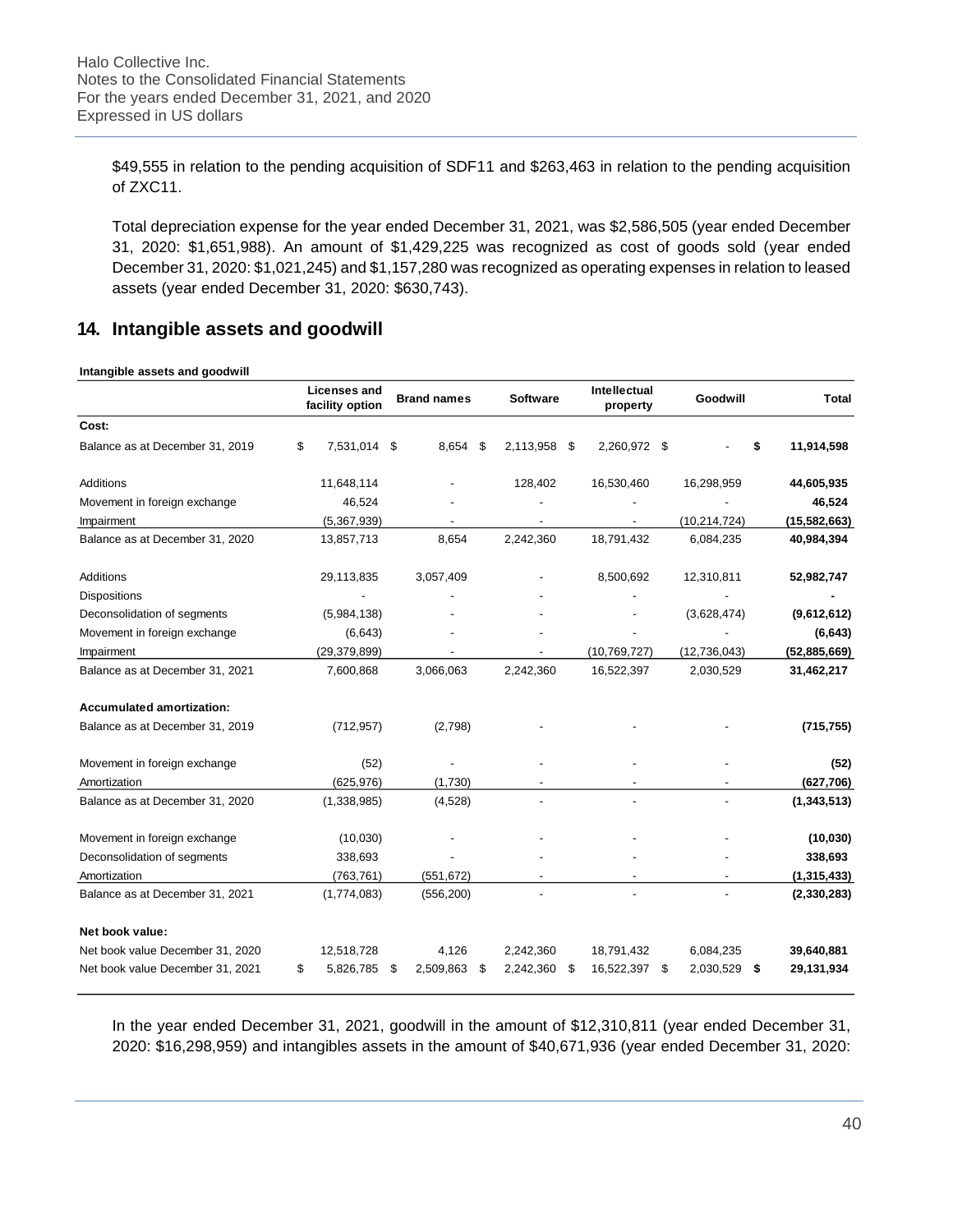## \$28,306,976) were added.

Total amortization expense for the year ended December 31, 2021, of \$1,315,433 (year ended December 31, 2020: \$627,706) was recognized in operating expenses.

Annual impairment testing involves determining the recoverable amount of the cash generating unit ("CGU") to which goodwill is allocated and comparing this to the carrying value of the CGU. The impairment is first allocated to reduce the carrying amount of the goodwill, with the remaining losses then allocated to other assets in accordance with IAS 36 Impairment of Assets. The Company's CGU's to which goodwill has been allocated include Mendo Distribution and Transportation, LLC, Ukiah Ventures Inc., Food Concepts LLC., and Herban Industries OR LLC.

To estimate the recoverable amount of each CGU, management calculated the fair value less cost of disposal using an income approach. The key assumptions used in the calculation of the recoverable amount included detailed management's projection of future cash flows for one year period followed by three to five years of projections based on expected growth rate of revenues and cost categories with a terminal value thereafter and discount rates of 26.7% for OGC and 30% for Ukiah Ventures Inc. against risk adjusted cash flows.

For the year ended December 31, 2021, annual impairment tests were also conducted on the intangible assets, consisting of those acquired with HLO Ventures (NV) LLC, Mendo Distribution & Transportation LLC, Ukiah Ventures Inc., POI11 LLC, Black & Crimson LLC, Nature's Best Resources LLC, Food Concepts LLC, Simply Sweet Gummy Ltd., Halo Kushbar Retail Inc., Herban Industries OR LLC, Halo Nasalbinoid Natural Devices Corp, and1265292 B.C. Ltd. Dba Cannafeels. Using discounted-cash-flow model based on the agreed upon royalty fee structure for Black & Crimson LLC and POI11 LLC, relief of royalty method for Nature's Best Resources LLC and Simply Sweet Gummy Ltd., management estimated that the carrying value of the intangible assets were higher than the recoverable amount for the year ended December 31, 2021 and therefore recorded impairments of \$330,072 on HLO Ventures (NV) LLC, \$13,876,631 on POI11 LLC, \$13,876,631 on Black & Crimson LLC, \$2,504,760 on Nature's Best Resources LLC, \$6,397,834 on Food Concepts LLC, \$5,963,772 on Simply Sweet Gummy Ltd, \$2,163,979 on Mendo Distribution and Transportation LLC, \$1,588,346 on Ukiah Ventures Inc., \$3,882,448 on Herban Industries OR LLC, and \$2,301,195 on 1265292 B.C. Ltd. Dba Cannafeels.

## ANM, Inc.

The Company has four producer licenses for its farm, East Evans Creek. The Company also has a wholesale distribution license and a producer license for its production facility in Medford. The Company also has a wholesale distribution license for a consideration in the amount of \$143,265 and a producer license for a consideration in the amount of \$235,000 for its subsidiary in Grants Pass. The Company also has a producer license for a consideration in the amount of \$200,000 for its subsidiary in Jacksonville. The licenses are renewed each year.

# Coastal Harvest, LLC

On June 20, 2017, the Company signed a membership interest purchase agreement, effective October 16, 2017, for the purchase of a volatile extraction license for Cathedral City, California. The transaction did not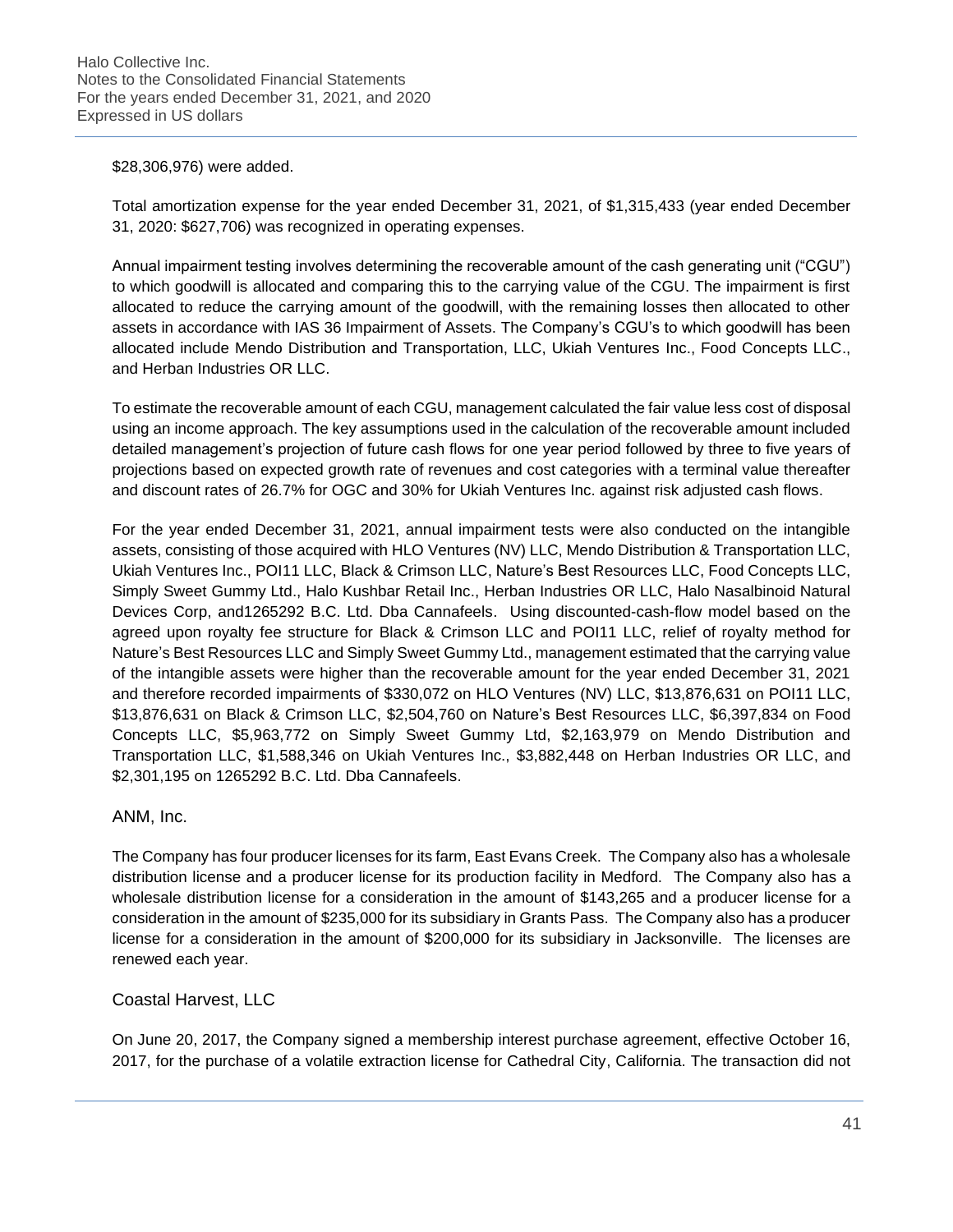meet the definition of a business under IFRS 3. Consequently, the transaction was recorded as an asset acquisition. The purchase price of the license was \$2,000,000. The license is renewed each year. The Company made a down payment of \$100,000 and issued convertible promissory notes for the balance of \$1,900,000. The value of the consideration and transaction costs were attributed to the intangible assets in the amount of \$2,129,219, and to prepaid expenses in the amount of \$33,850 for certain lease deposits acquired in the same transaction. The intangible asset is a volatile extraction license and facility option.

As at December 31, 2021, the carrying value of the intangible assets net of amortization was \$831,759 (December 31, 2020: \$910,971).

Industrial Court L9, LLC

On September 26, 2018, the Company acquired a 100% interest in Industrial Court L9, LLC, ("ICL9") a Delaware limited liability company. The Company signed a membership interest contribution agreement which included licenses for manufacturing and distribution in Cathedral City, California for a consideration in the amount of \$2,000,000 plus \$15,890 in transaction costs. The total consideration of \$2,015,890 was capitalized to intangible assets. The nature of the intangible assets are the licenses for manufacturing and distribution and a facility option.

As at December 31, 2021, the carrying value of the intangible assets net of amortization was \$1,574,684 (December 31, 2020: \$1,711,411).

Industrial Court L13, LLC

On March 5, 2019, the Company acquired a 100% interest in Industrial Court L13, LLC ("ICL13"), a Delaware limited liability company which is party to a sublease (as subtenant) for a facility in Cathedral City, California for a total consideration of \$2,535,475 consisting of 73,248 common shares of the Company valued at \$2,459,826 and costs in relation to the closing of the transaction of \$75,649. The total consideration of \$2,535,475 was capitalized to intangible assets. The nature of the intangible asset is the license to manufacture at the premise and a facility option.

As at December 31, 2021, the carrying value of the intangible assets net of amortization was \$1,955,896 (December 31, 2020: \$2,119,951).

HLO Ventures (NV), LLC

During the year ended December 31, 2018, the Company entered into a definitive agreement for the purchase of Nevada marijuana licenses together with certain property, plant and equipment used in the operations of the businesses operating under or in connection with the Nevada marijuana licenses.

The Company recorded an impairment of \$330,072 in the year ended December 31, 2021 (year ended December 31, 2020: \$1,253,056).

As at December 31, 2021, the carrying value of the intangible assets net of amortization was Nil (December 31, 2020: \$351,124).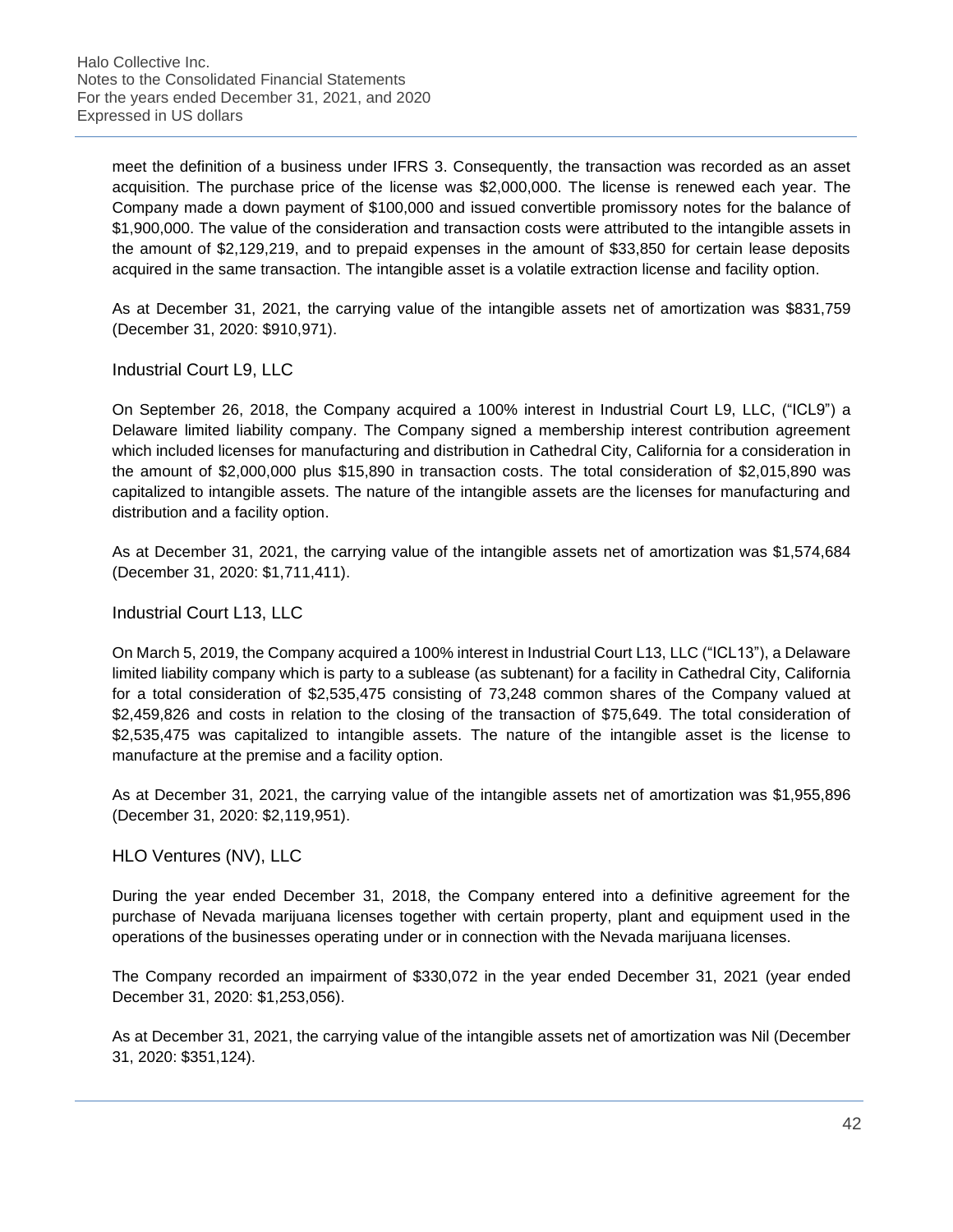Halo DispensaryTrack Software, Inc.

On October 11, 2019, the Company, through Halo DispensaryTrack Software Inc., acquired CannPos Services Corp. ("CannPos") in exchange for 187,857 Halo common shares valued at \$3,698,821, and closing costs of \$530,573. CannPos did not meet the definition of a business under IFRS 3. Consequently, the transaction was recorded as an asset purchase. Costs in relation to the closing of the transaction, consisting of 12,500 performance shares valued at \$128,402 were recorded in the three months ended March 31, 2020.

The total consideration of the transaction in the amount of \$4,299,394 was attributed to intangibles assets as the company's sole asset was software.

As at December 31, 2021, the carrying value of intangible assets was \$2,242,360 (December 31, 2020: \$2,242,360). No amortization was recorded.

Halo AccuDab Holdings, Inc.

On December 31, 2019, the Company, through a wholly owned subsidiary, Halo AccuDab Holdings Inc., acquired Precisa Medical Instruments Corp. ("Precisa") in exchange for 133,928 Halo common shares valued at \$2,887,281, and closing costs of \$393,121. Precisa did not meet the definition of a business under IFRS 3. Consequently, the transaction was recorded as an asset purchase. The Company recorded an impairment of \$1,019,431 in the year ended December 31, 2019.

The total consideration of the transaction in the amount of \$3,280,402 was attributed to intangible assets as the Company's sole asset is the intellectual property related to the Accu-Dab THC and CBD oil oral delivery device under development, including technical documentation, drawings and product designs.

As at December 31, 2021, the carrying value of intangible assets was \$2,260,972 (December 31, 2020: \$2,260,972). No amortization was recorded.

Mendo Distribution and Transportation, LLC

On January 9, 2020, the Company completed the acquisition of 100% of the issued and outstanding shares in the capital of Mendo Distribution and Transportation LLC. ("MDT") valued at \$4,643,988 in exchange for 209,075 Halo common shares issued to MDT Holdings, LLC, the previous sole member of MDT. Upon closing 124,605 Halo common shares were deposited into escrow. Under the terms of the escrow agreement 82,370 Halo common shares are released in twelve (12) equal monthly installments, and 42,234 common shares are released twelve (12) months following the closing of the MDT acquisition (subject to the Company's right to claw back shares for undisclosed liabilities or other indemnification obligations of the seller).

The total consideration of the acquisition was \$4,643,988. MDT met the definition of a business under IFRS 3. Consequently, the transaction was recorded as a business combination. Closing costs of \$103,426 and advisory fees in the amount of \$250,000 for a total of \$353,426 were expensed.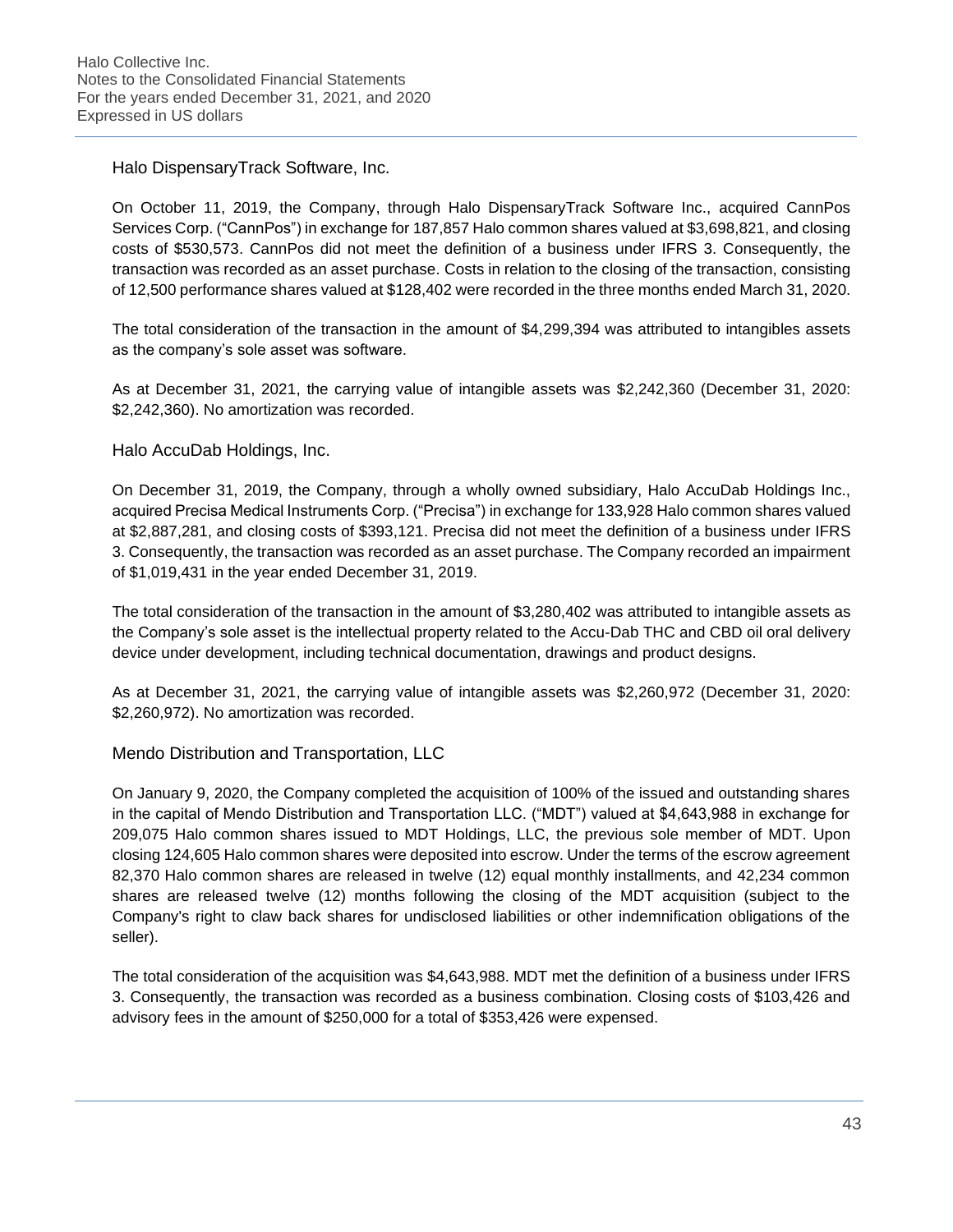#### **Purchase price allocation**

| <b>Fixed assets</b>      | \$<br>15,770    |
|--------------------------|-----------------|
| Right of use assets      | 197,882         |
| Intangible assets        | 1,440,627       |
| Goodwill                 | 5,296,938       |
| Inventory                | 3,795,872       |
| Accounts receivable      | 42,446          |
| Lease liabiity           | (221, 695)      |
| Accounts payable         | (4,715,655)     |
| <b>Other liabilities</b> | (1,208,197)     |
| Net purchase price       | \$<br>4,643,988 |

Based in Ukiah, MDT holds a Type 11 cannabis distribution license issued by the Bureau of Cannabis Control of California, which is capitalized as an intangible asset.

Goodwill represents expected synergies, future income growth potential, and other intangibles that do not qualify for separate recognition. None of the goodwill arising on the acquisition is expected to be deductible for tax purposes.

The Company recorded an impairment of intangible assets of \$1,296,565 and an impairment of goodwill of \$867,415 for the year ended December 31, 2021.

As at December 31, 2021, the carrying value of intangible assets was \$Nil (year ended December 31, 2020: \$1,296,565) and the carrying value of goodwill was \$Nil (year ended December 31, 2021: \$867,415).

Halo Cannalift Delivery Inc.

On March 10, 2020, the Company completed the acquisition of 100% of the issued and outstanding shares in the capital of Halo Cannalift Delivery Inc. ("Cannalift") in exchange for 310,000 of common shares of Halo valued at \$2,484,155. Cannalift did not meet the definition of a business under IFRS 3. Consequently, the transaction was recorded as an asset purchase. Costs in relation to the closing of the acquisition, consisting of 24,800 shares valued at \$198,732 and other cost in the amount of \$31,730 for a total of \$230,462, were capitalized.

The total consideration of the transaction in the amount of \$2,714,617 was attributed to intangible assets as the Company's sole asset was the intellectual property related to the development of the delivery application, including technical documentation, drawings and product designs.

As at December 31, 2021, the carrying value of intangible assets was \$2,714,617 (December 31, 2020: \$2,714,617). No amortization was recorded.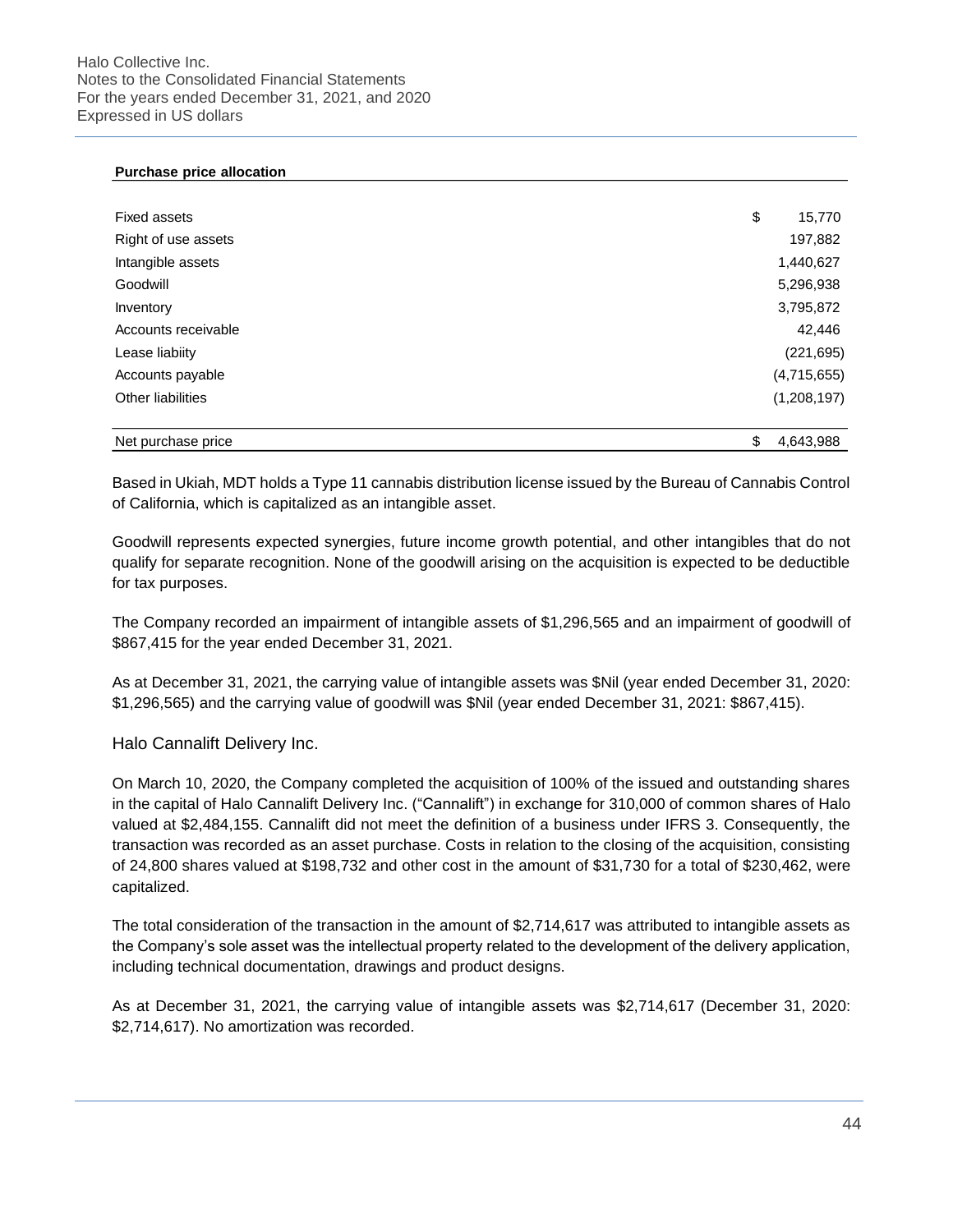Halo Nasalbinoid Natural Devices, Corp.

On April 20, 2020, the Company completed the acquisition of 100% of the issued and outstanding shares in the capital of Halo Nasalbinoid Natural Devices, Corp. ("Nasalbinoid") in exchange for 340,000 of Halo common shares valued at \$2,640,870. Nasalbinoid did not meet the definition of a business under IFRS 3. Consequently, the transaction was recorded as an asset purchase. Other costs in relation to the closing of the transaction, consisting of 34,000 shares valued at \$264,087 and other cost in the amount of \$34,829 for a total of \$298,916, were capitalized.

The total consideration of the transaction in the amount of \$2,939,786 was attributed to intangible assets as Nasalbinoid's sole asset is the intellectual property related to a delivery application under development, including technical documentation, drawings and product designs.

As at December 31, 2021, the carrying value of intangible assets was \$2,939,786 (December 31, 2020: \$2,939,786). No amortization was recorded.

# LKJ11, LLC and Crimson & Black, LLC

On July 6, 2020, the Company acquired a company holding of 66 2/3% interest in LKJ11, LLC. ("LKJ11") in exchange for 428,816 Halo common shares valued at \$3,800,722. LKJ11 did not meet the definition of a business under IFRS 3. Consequently, the transaction was recorded as an asset purchase. To effectuate the LKJ11 transaction, the majority member of LKJ11 merged with and into Halo's MFT11 Merger Sub, Inc. and the majority member that remains the surviving entity is wholly owned by PSG Coastal Holdings, LLC ("PSG"), an indirect wholly owned subsidiary of Halo. Upon closing, the Company issued 85,763 common shares to the vendors. Of the total consideration, 343,053 shares have not yet been issued. Adjusted for a 10% probability that milestones are not achieved, 308,747 shares are included in the equity reserve as reserve for earn-out payments. Earn-out shares will be issued as follows:

- 171,526 Halo shares to be issued when LKJ11 is licensed by all applicable state and local regulatory agencies and the first legal sale of cannabis is made; and
- 171,526 Halo shares to be issued when LKJ11 is granted a lease extension for an aggregate of five years or a new location lease for a term of 5 years from the closing date.

On July 6, 2020, the Company acquired 100% of the outstanding membership interest in Crimson & Black, LLC ("C&B") in exchange for 64,322 Halo common shares valued at \$570,108. C&B did not meet the definition of a business under IFRS 3. Consequently, the transaction was recorded as an asset purchase. Costs in relation to the closing of the transaction in the amount of \$99,831 were capitalized. To effectuate the C&B transaction, C&B merged with and into Halo's C&B Merger Sub, Inc. and C&B remains the surviving entity and is wholly owned by PSG.

The Company shares have not yet been issued. Adjusted for a probability that milestones are not achieved, 57,890 shares were included in the equity reserve as a reserve for earn-out payments. Earn-out shares will be issued as follows: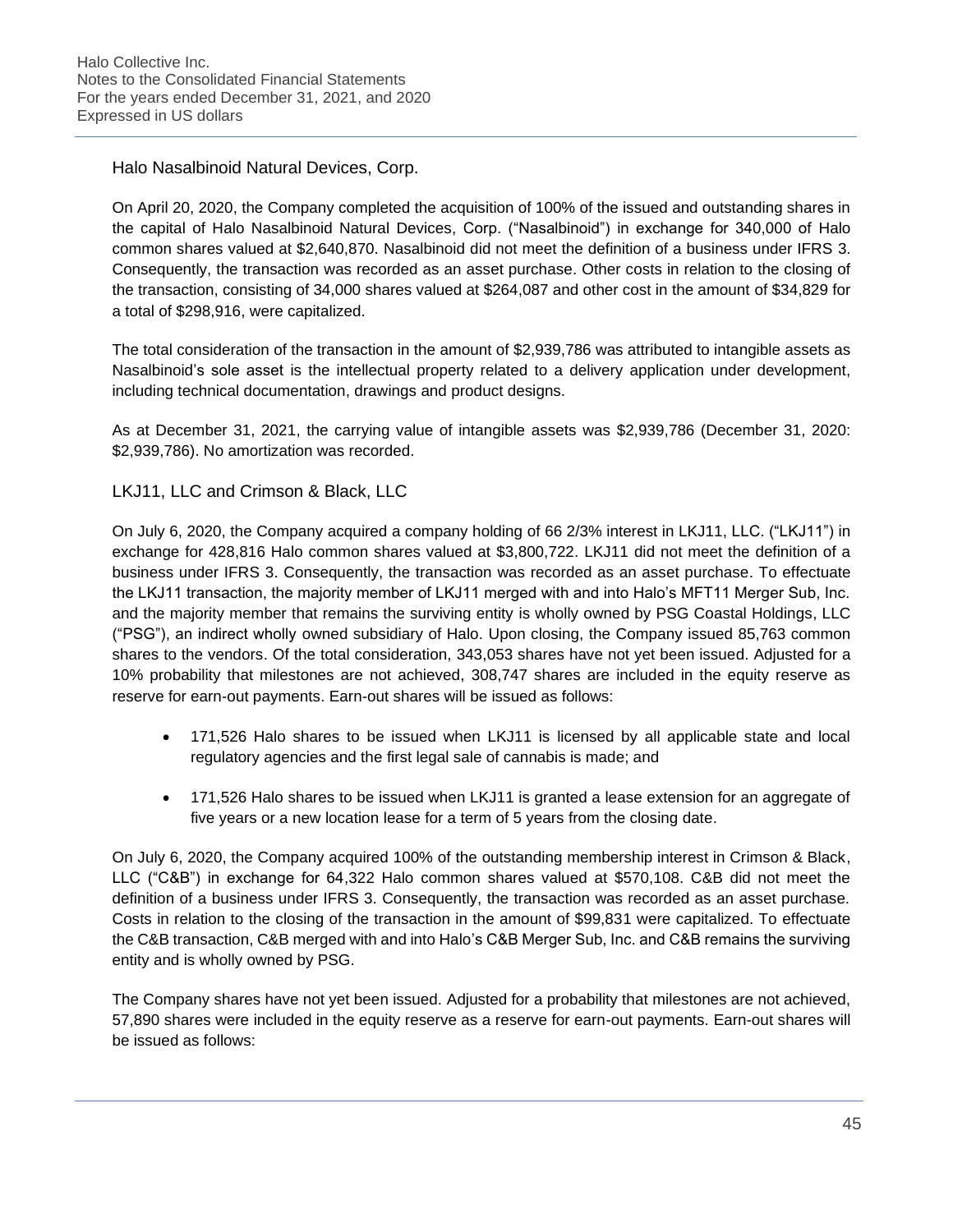- 32,161 Halo shares when LKJ11 is licensed by all applicable state and local regulatory agencies and the first legal sale of cannabis is made; and
- 32,161 Halo shares when LKJ11 is granted a lease extension for an aggregate of 5 years or a new location lease for a term of at least 5 years from the closing date.

The Company shares issued to the vendors are subject to a pooling agreement. On a combined basis, the sellers may not sell an aggregate number of securities on any given day that would exceed (i) 10% of the prior day's trading volume if the prior day closing price is less than C\$30, or (ii) 15% of the prior day's trading volume if the prior day closing price is greater than or equal to C\$30.

The total value of the combined transactions in the amount of \$4,109,592 included the right of use assets of \$88,165, attributed to intangible assets was \$4,114,885 and lease liabilities of \$93,458. The Company's main asset is an application for a retail license to operate the dispensary.

Due to the early stage of development of the intangible assets related to the application for a retail license and dispensary, the estimated fair value was determined as Nil.

Bophelo Bioscience & Wellness, Pty. Ltd.

## **Purchase price allocation**

| Fixed assets        | \$<br>1,461,590 |
|---------------------|-----------------|
| Goodwill            | 6,738,997       |
| Intangible assets   | 352,031         |
| Right of use assets | 1,596,982       |
| Accounts receivable | 97,980          |
| Cash                | 32,620          |
| Accounts payable    | (701, 057)      |
| Lease liability     | (1,610,218)     |
| Debt                | (1,028,859)     |
| Net purchase price  | \$<br>6,940,066 |

On July 16, 2020, the Company completed the acquisition of Bophelo Bioscience & Wellness, Pty. Ltd. ("Bophelo") and issued an aggregate of 437,126 Halo common shares. The Company has also issued an additional 20,393 Halo shares as an arrangement fee. Following the closing of the acquisition, the Company settled certain debt obligations for an aggregate of 285,868 Halo shares.

The total consideration of the acquisition was \$6,940,066 and included the conversion of \$2,400,000 million of debt into Halo shares. Bophelo met the definition of a business combination under IFRS 3. Other costs in relation to the closing of the transaction of \$401,929 were expensed.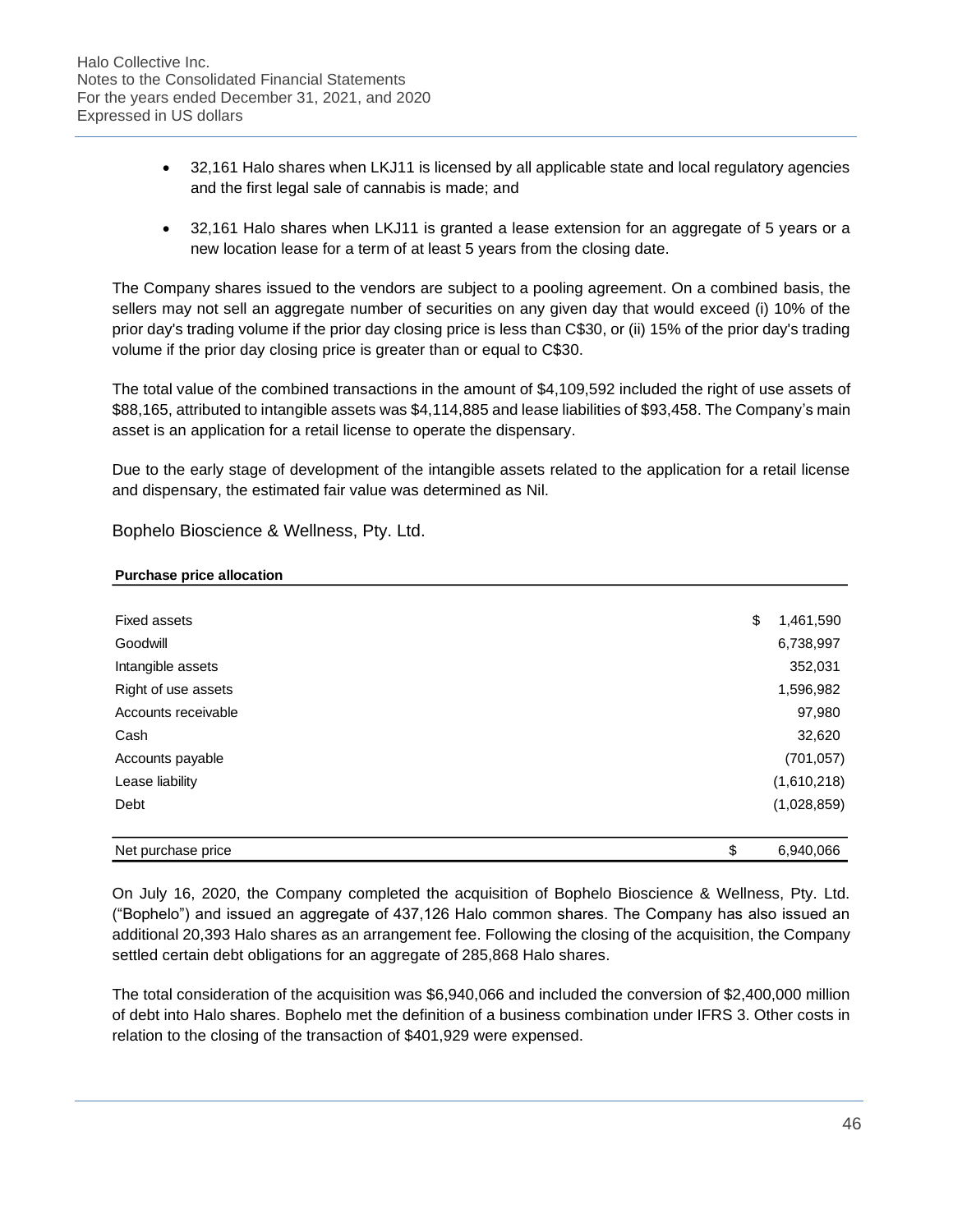Goodwill represents expected synergies, future income growth potential, and other intangibles that do not qualify for separate recognition. None of the goodwill arising on the acquisition is expected to be deductible for tax purposes. As at December 31, 2021, the carrying value of goodwill was Nil (December 31, 2020: \$3,628,474).

In November 2021, Akanda completed its acquisition of Bophelo and Canmart where Akanda has purchased 100% of the issued and outstanding shares of Canahealth Limited, a company which holds the Bophelo and Canmart assets, from Halo in exchange for 13,129,212 common shares in the capital of Akanda. As a result, the Company derecognized the assets and liabilities of Bophelo from the consolidated statements of financial position and recognized corresponding gain associated with the sale (Note 23).

# Outer Galactic Chocolates, LLC

On July 31, 2020, the Company closed the acquisition of Outer Galactic Chocolates, LLC ("OGC"), holder of a Type N manufacturing license in Mendocino County in exchange for 19,818 Halo common shares valued at \$177,232. The acquisition gives the Company a license to produce infused and edible cannabis products adjacent to the Mendo Distribution and Transportation LLC ("MDT") facility in Ukiah, California. Upon closing, the Company issued 4,954 Halo shares (25% of the total consideration) to OGC's owner. The remaining 14,854 shares are issued in twelve equal installments of 1,239 Halo shares, deliverable on the first day of each of the twelve months immediately following the closing. As at December 31, 2021, 9,902 common shares in the Company are remaining to be issued.

The total consideration of the transaction was \$210,835. Attributed to intangible assets was an amount of \$151,229 for the Type N license. In addition, leasehold improvements, and depreciable assets in the amount of \$59,606 were acquired. Although the intangible asset was available for use as at December 31, 2021, the transaction did not meet the definition of a business under IFRS 3. Consequently, the transaction was recorded as an asset purchase. Costs in relation to the closing of the transaction in the amount of \$33,603 were capitalized.

As at December 31, 2021, the carrying value of intangible assets net of amortization was \$139,886 (December 31, 2020: \$147,448).

Ukiah Ventures, Inc.

On August 19, 2020, the Company completed the acquisition of all the issued and outstanding shares of Ukiah Ventures, Inc. ("UVI") in exchange for securities of the Company. Prior to the transaction, the Company held a 17.5% equity stake in Ukiah as a result of the Company's initial investment in UVI in December 2019 (Note 6). The Company acquired the remaining issued and outstanding UVI shares in exchange for 718,816 Halo common shares valued at \$6,502,181, as described and pursuant to a share exchange agreement dated August 5, 2020, and therefore owns 100% of the total outstanding UVI shares. The total consideration of the acquisition was \$7,624,455. UVI met the definition of a business under IFRS 3. Consequently, the transaction was recorded as a business combination. Costs in relation to the closing of the transaction in the amount of \$19,707 were expensed.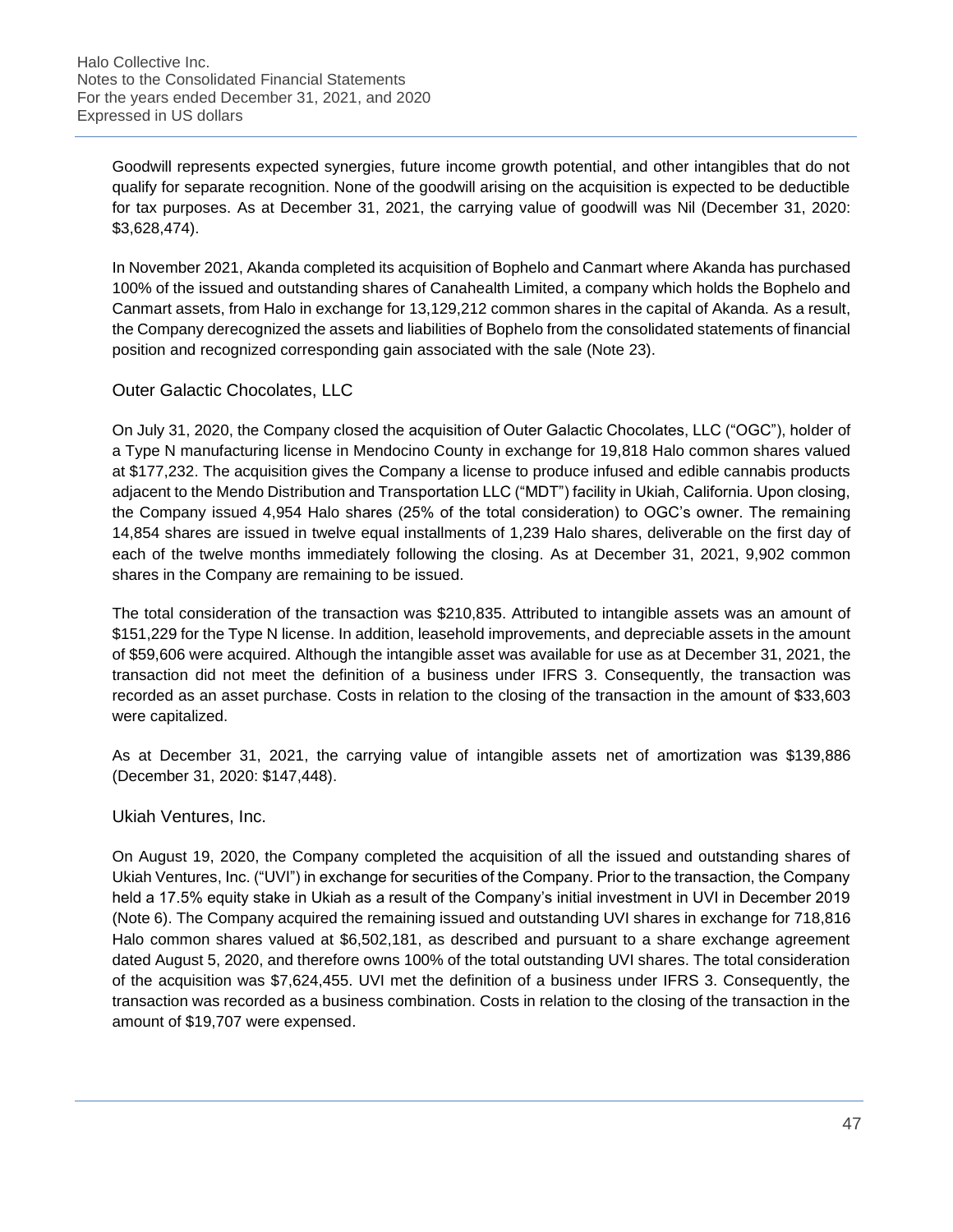### **Purchase price allocation**

| <b>Fixed assets</b> | \$<br>3,576,211 |
|---------------------|-----------------|
| Intangible assets   | 1,588,346       |
| Goodwill            | 2,674,678       |
| Accounts receivable | 1,156,164       |
| Cash                | 208,602         |
| Accounts payable    | (79, 546)       |
| Debt                | (1,500,000)     |
|                     |                 |
| Net purchase price  | 7.624.455<br>\$ |

The consideration of 100% of the shares in UVI included an impairment of \$448,383 which is explained by the difference between the fair value of the initial 17.5% share in the capital of UVI and the fair value at the time the Company acquired the remaining shares it did not already own.

In addition, the Company acquired all the outstanding warrants of UVI by issuing 500 warrants of the Company in exchange for the outstanding warrants of UVI. Each warrant will entitle the holder thereof to acquire one share of the Issuer \$25 per share until July 19, 2021. The warrants were valued at \$2,031 and included in the consideration.

An executive and a director of the Company were investors in UVI in an amount of \$75,000 (Note 15).

In connection with the share exchange agreement, the Company entered into an escrow agreement with certain shareholders of UVI pursuant to which 20% of the payment shares are held in escrow for 12 months subject to the terms of the escrow agreement.

As at December 31, 2021, the carrying value of intangible assets was Nil (December 31, 2020: Nil).

Goodwill represents expected synergies, future income growth potential, and other intangibles that do not qualify for separate recognition. None of the goodwill arising on the acquisition is expected to be deductible for tax purposes. The Company recorded an impairment of goodwill of \$1,588,346 in the year ended December 31, 2021. As at December 31, 2021, the carrying value of the goodwill was Nil (December 31, 2020: \$1,588,346).

1265292 B.C. Ltd. (doing business as Cannafeels)

On September 30, 2020, the Company entered into a definitive share exchange agreement with 1265292 B.C. Ltd., (doing business as Cannafeels) and the shareholders of Cannafeels. The Company acquired all the issued and outstanding shares of Cannafeels in exchange for 930,000 Halo common shares valued at \$5,586,005. Costs to close the transaction, consisting of 69,750 Halo common shares valued at \$418,950 an option grant valued at \$3,368 and other costs in relation to the closing of the transaction of \$11,261 for a total of \$433,579 were capitalized. The total consideration of the transaction was \$6,019,584.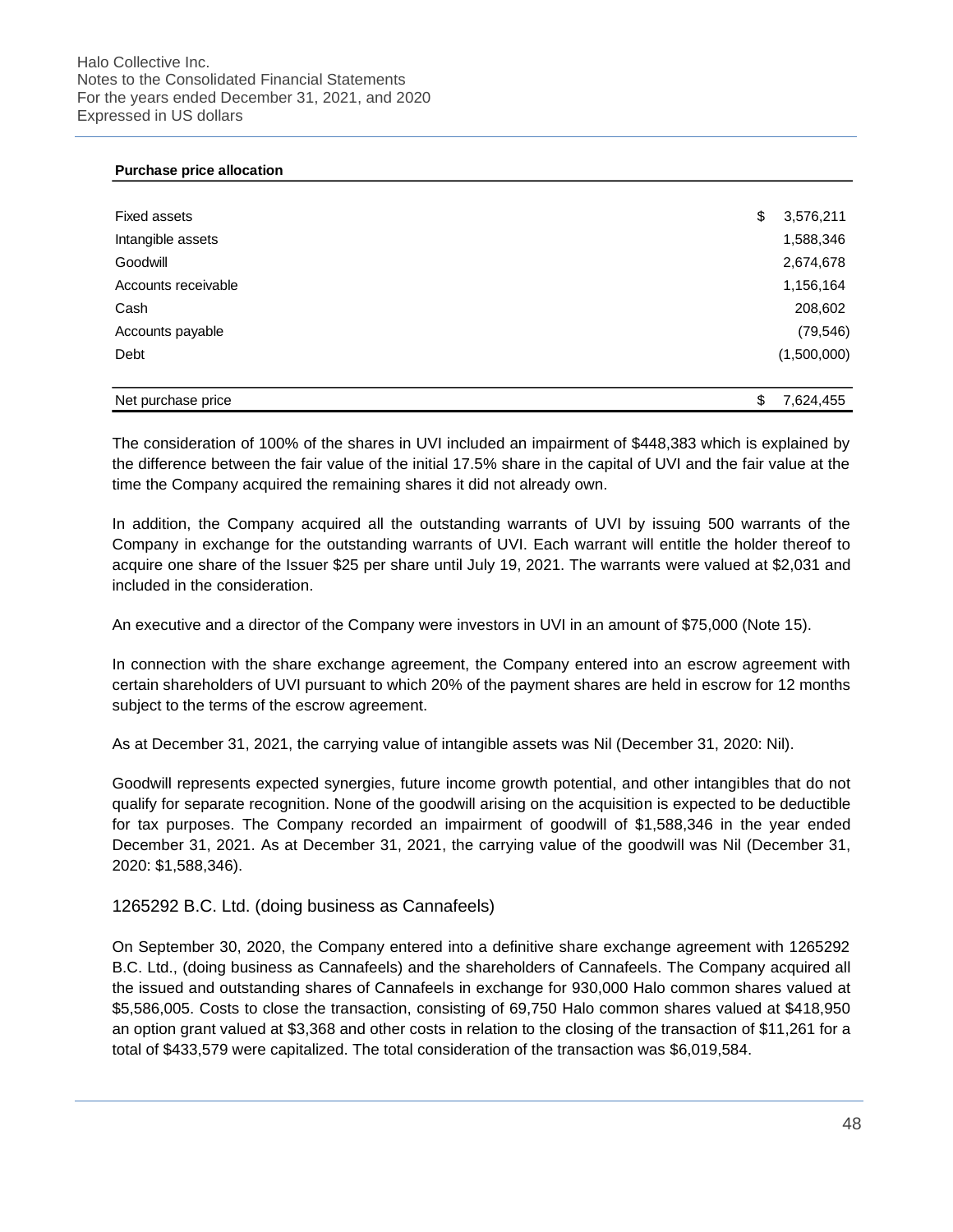The common shares issued by Halo in conjunction with the acquisition are subject to certain sale restrictions. Pursuant to the terms of the share exchange agreement, the shareholders have entered into a pooling agreement with the Company whereby the shareholders have agreed in the aggregate to not, during any trading day within one year of the closing of the acquisition, sell on a Canadian stock exchange (i) such aggregate number of common shares of the Company that would exceed the larger of 15% of the prior trading day's total volume of sale orders in common shares of the Company, and (ii) 3,500 common shares of the Company.

Cannafeels did not meet the definition of a business under IFRS 3. Consequently, the transaction was recorded as an asset purchase. The transaction was attributed to intangible assets, cash and accounts payable. The Company's main asset was the intellectual property related to the development of the Cannafeels App.

The Company recorded an impairment of intangible assets of \$2,301,195 for the year ended December 31, 2021 (year ended December 31, 2020: Nil).

As at December 31, 2021, the carrying value of intangible assets was \$2,834,400 (December 31, 2020: \$5,135,595). No amortization was recorded.

## Canmart Ltd.

On November 10, 2020, the Company closed the acquisition of Canmart Ltd. ("Canmart") in exchange for 1,354,167 Halo common shares valued at \$5,168,575, to the holders of all of the issued and outstanding common shares in the capital of Canmart. Of the shares issued, 833,333 shares were escrowed and are released upon achieving certain milestones within two years from the closing of the acquisition.

Canmart did not meet the definition of a business under IFRS 3. Consequently, the transaction was recorded as an asset purchase. Costs in relation to closing the transaction, consisting of 101,562 Halo common shares valued at \$387,643 to Anmoho LLC an arm's length consultant of the Company and other costs of \$35,242 for a total of \$422,885, were capitalized.

The total consideration of \$5,591,460 included working capital of \$19,349. The consulting services Anmoho LLC provided include general and advisory review, due diligence, the preparation of a valuation and supporting the Company in negotiations with the vendor. The Company's main assets are a medicinal license and distribution network and were available for use as at December 31, 2021.

In November 2021, Akanda completed its acquisition of Bophelo and Canmart where Akanda has purchased 100% of the issued and outstanding shares of Canahealth Limited, a company which holds the Bophelo and Canmart assets, from Halo in exchange for 13,129,212 common shares in the capital of Akanda. As a result, the Company derecognized the assets and liabilities of Canmart from the consolidated statements of financial position and recognized corresponding gain associated with the sale (Note 23).

## 1275111 B.C. Ltd.

On December 30, 2020, the Company closed the acquisition of 1275111 B.C. Ltd. pursuant to the terms of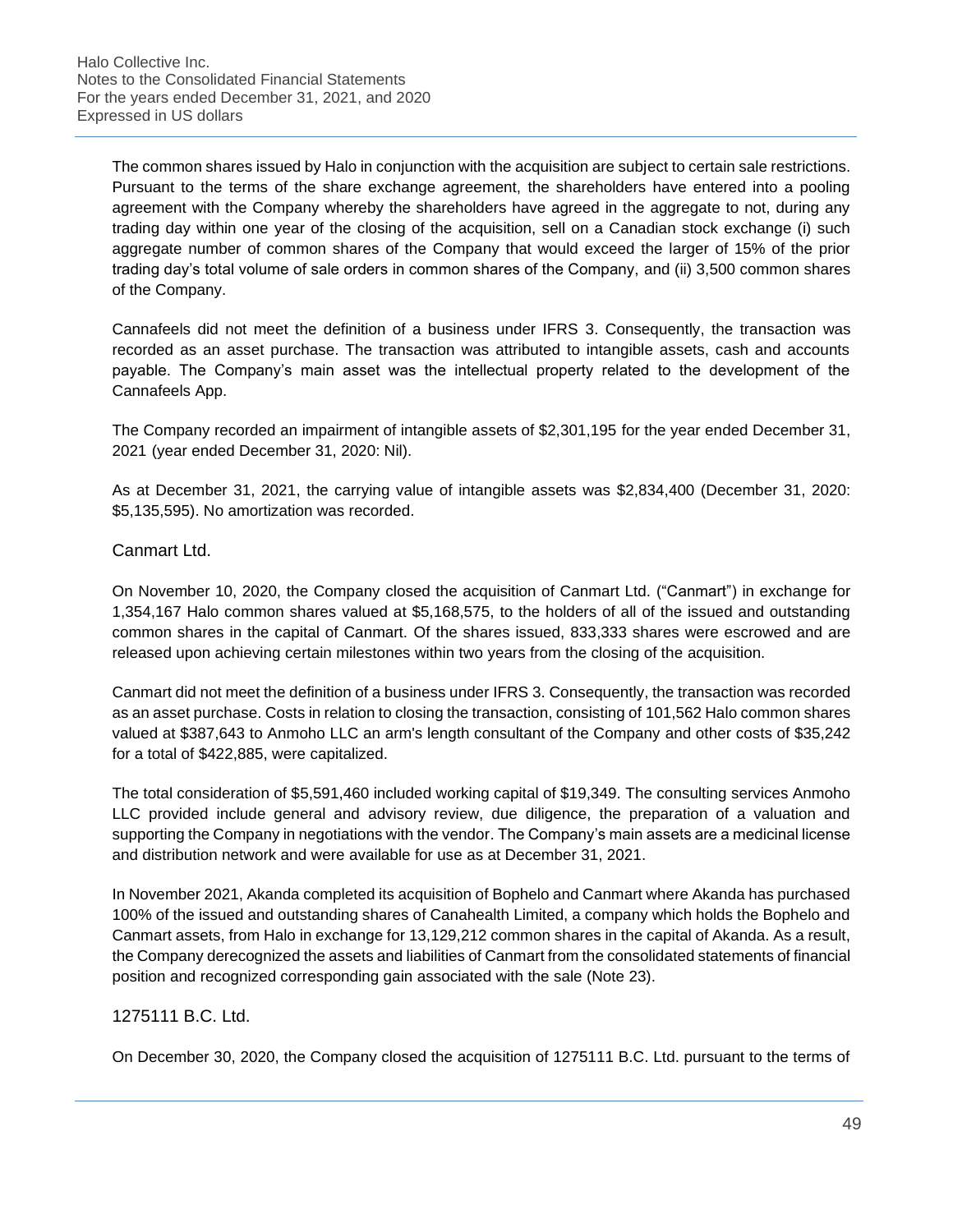a share exchange agreement to which the Company acquired all the issued and outstanding shares of 1275111 B.C. Ltd. in exchange for an aggregate of 1,474,753 Halo common shares valued at \$5,762,376. The intangible asset was available for use as at December 31, 2021, but 127511 B.C. Ltd did not meet the definition of a business under IFRS 3, and was recorded as an asset purchase. Costs in relation to closing the transaction in the amount of \$10,246 were capitalized.

The total consideration of the transaction was \$5,772,622 and attributed to intangible assets. The Company's main asset is the intellectual property related to patent pending intellectual property for cannabinoid filtration and purification technology.

As at December 31, 2021, the carrying value of intangible assets was \$5,772,622 (December 31, 2020: \$5,772,622). No amortization was recorded.

## Herban Industries OR LLC

### **Purchase price allocation**

| Accounts payable    | (412, 212)    |
|---------------------|---------------|
| Lease liabilities   | (246, 879)    |
| Accounts receivable | 678,963       |
| Inventory           | 780,672       |
| Right of use assets | 248,413       |
| Goodwill            | 3,882,448     |
| Intangible assets   | 2,742,000     |
| <b>Fixed assets</b> | 104,249       |
| Cash & bank         | \$<br>194,368 |

On November 18, 2020, the Company entered into a definitive debt purchase agreement with Halo Winberry Holdings, LLC, Evolution Trustees Limited, sole trustee of SP1 Credit Fund, Herban Industries OR LLC ("Halo OR"), and Herban Industries, Inc., to purchase certain secured debt of Herban OR owed to Evolution Trustees Limited, which was in default. Upon completion of the acquisition of the purchased debt, Halo Winberry Holdings LLC ("Halo Winberry"), a wholly owned subsidiary of the Company, became the senior secured creditor of Herban OR. Halo issued 1,699,163 common shares of the Company to Evolution Trust Limited for a total consideration of \$7,972,022 and closing costs of \$401,025 for a total of \$8,373,047, in exchange for the purchased debt (Note 11). Immediately following the closing of the acquisition of the purchased debt, Halo Winberry entered into an asset purchase agreement to acquire substantially all of the assets of Herban OR. Completion of the acquisition of the Herban OR assets under the agreement was subject to receipt of regulatory approval from the Oregon Liquor Control Commission. The Company gained control of the operations of Herban Industries OR LLC on January 1, 2021.

Under IFRS 3, the transaction met the definition of a business combination. Costs in relation to closing the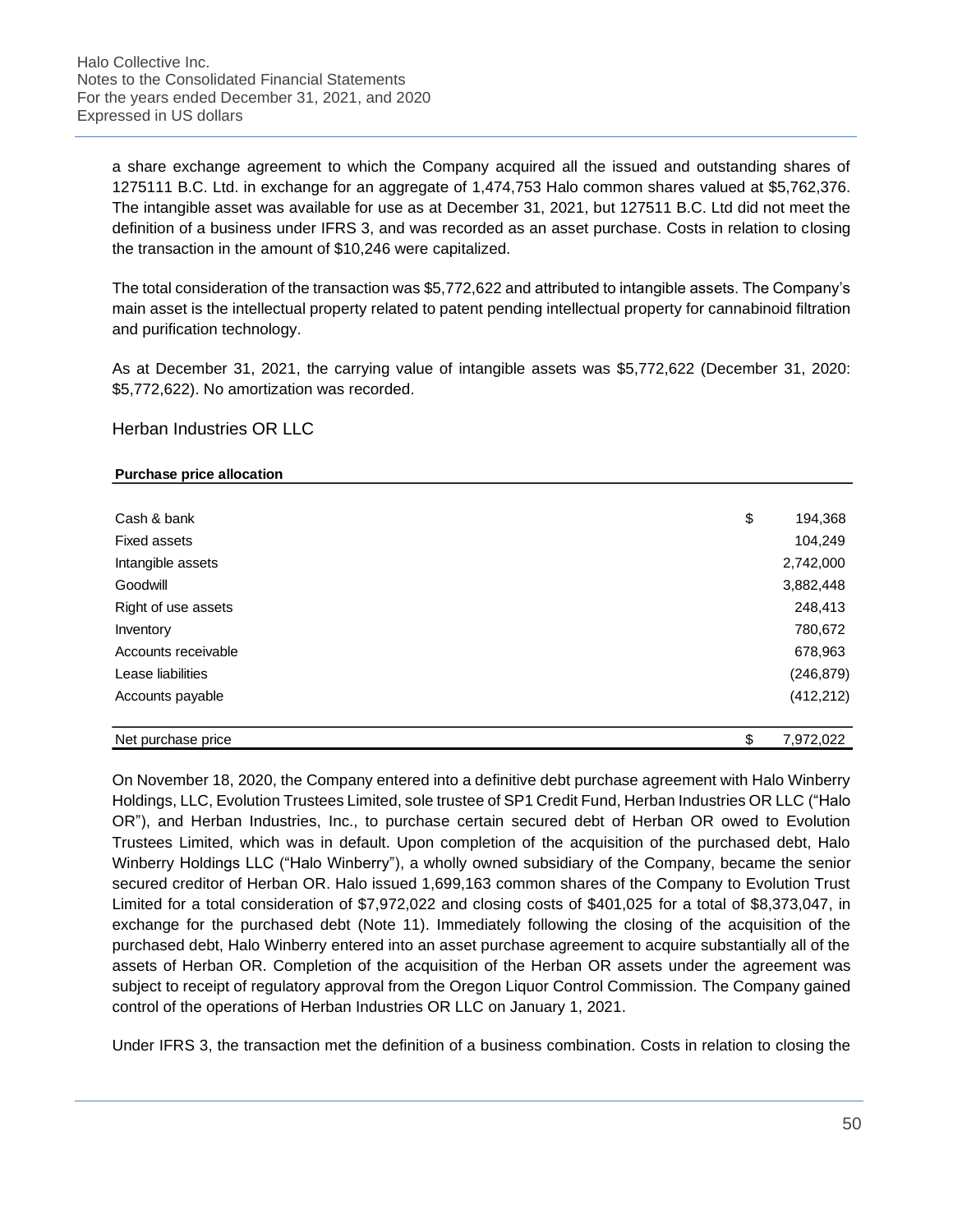transaction were expensed. The Company acquired fixed assets of \$104,249 and working capital of \$1,354,707. Intangible assets included the Herban OR licenses and Halo Winberry brands.

The Company recorded an impairment of goodwill of \$3,882,448 for the year ended December 31, 2021 (year ended December 31, 2020: Nil).

As at December 31, 2021, the carrying value of goodwill was Nil (December 31, 2020: Nil).

As at December 31, 2021, the carrying value of intangible assets net of amortization was \$2,238,600 (December 31, 2020: Nil).

# Black & Crimson LLC

On March 2, 2021, the Company issued a total of 1,512,395 Halo common shares for a consideration of \$17,413,607, which included a finders' fee of 88,988 shares valued at \$1,057,197 and closing costs of \$39,992 in relation to the closing of the merger between a subsidiary of PSG Coastal Harvest LLC, Black & Crimson LLC ("B&C"), and SDF11 LLC, with B&C as the surviving company (management company) and SDF11 LLC the operating company that holds a license application. The issuance of 153,865 Halo common shares and 29,307 Halo common shares as a finder's fee are pending the closing of SDF11 acquisition. There were 186,503 shares subject to a pooling agreement and 100,000 Halo common shares (the "contingent shares") were issued in escrow. The escrowed shares are released to the approved designees of the selling member upon the DCR approval and lease milestone or returned to Halo if the DCR approval and lease milestone is not achieved within 18 months of the closing. The Company estimated the probability of achieving this milestone at the acquisition date and in accordance with IFRS2, Share Based Payments.

The acquisition of B&C did not meet the definition of a business under IFRS 3, consequently, the acquisition was recorded as an asset purchase. Finder's fees and closing costs were capitalized. The Company received cash of \$722,500, net of fees of \$27,500, and recorded intangible assets of \$16,691,107. The nature of the intangible asset is the intellectual property in relation to operating the retail license. Due to the early stage of the development of the intangible assets related to the application for a retail license for SDF11, the management has determined that an impairment of 100% should be recorded. An impairment of \$16,691,107 was recognized in the year ended December 31, 2021 (year ended December 31, 2020: Nil).The carrying value of intangible assets was Nil (December 31, 2020: Nil). No amortization was recorded.

# POI11 LLC

On March 2, 2021, the Company issued 1,512,395 Halo common shares for a consideration of \$17,413,607, which included a finders' fee of 88,988 shares valued at \$1,057,197 and closing costs of \$39,992 in relation to the closing of the merger between a subsidiary of PSG Coastal Harvest LLC, POI LLC ("POI"), and ZXC11 LLC, with POI as the surviving company (management company) and ZXC11 LLC the operating company that holds a license application. The issuance of 153,865 Halo common shares and 29,307 Halo common shares as a finder's fee are pending the closing of ZXC11 acquisition. There were 186,503 shares are subject to a pooling agreement and 100,000 Halo common shares (the "contingent shares") were issued in escrow. The escrowed shares are released to the approved designees of the selling member upon the DCR approval and lease milestone or returned to Halo if the DCR approval and lease milestone is not achieved within 18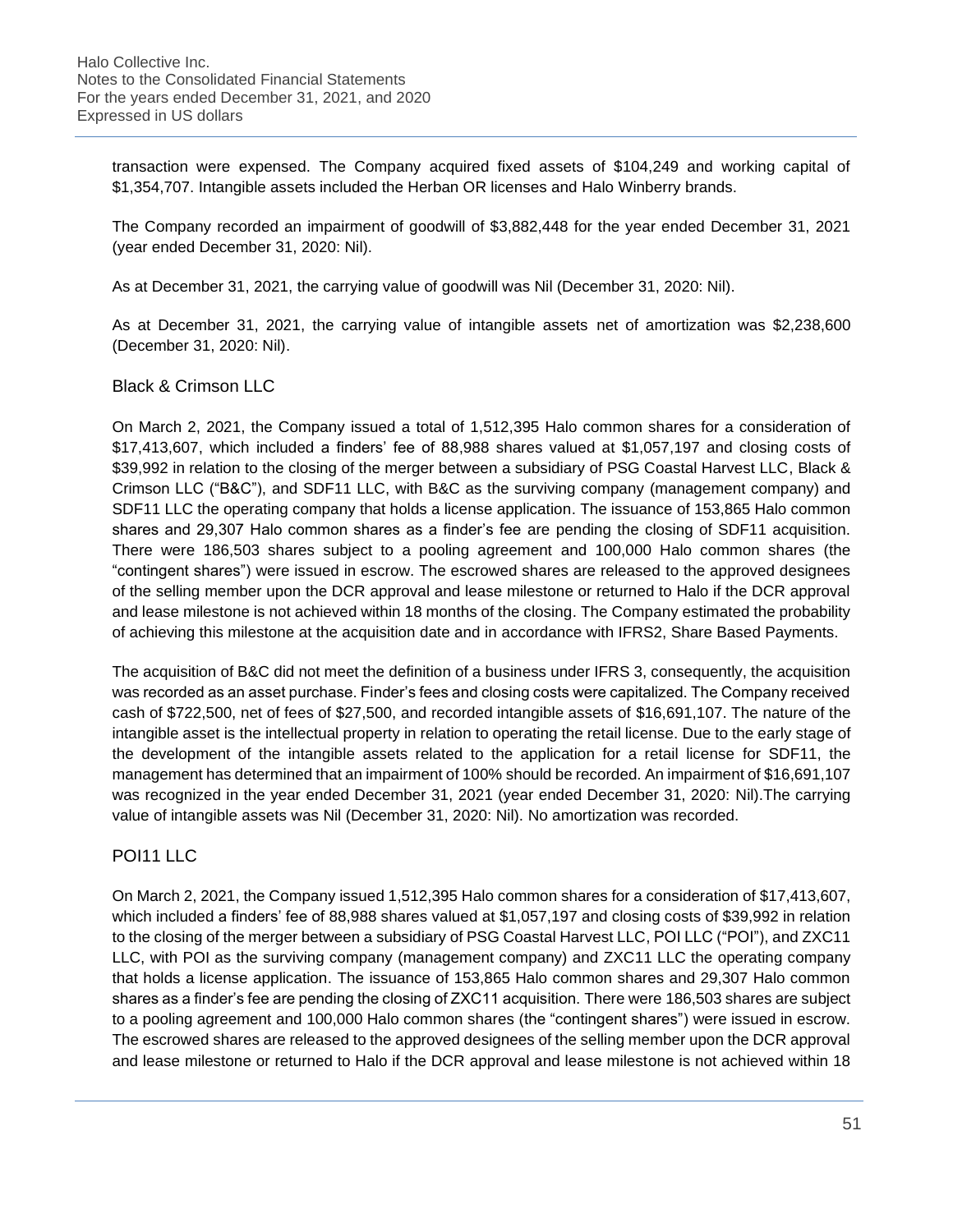months of the closing. The Company estimated the probability of achieving this milestone at the acquisition date and in accordance with IFRS 2, Share Based Payments.

The acquisition of POI did not meet the definition of a business under IFRS 3, consequently, the acquisition was recorded as an asset purchase. Finder's fees and closing costs were capitalized. The Company received cash of \$722,500, net of fees of \$27,500, and recorded intangible assets of \$16,691,107. The nature of the intangible asset is the intellectual property in relation to operating the retail license. Due to the early stage of the development of the intangible assets related to the application for a retail license for ZXC11, the management has determined that an impairment of 100% should be recorded. An impairment of \$16,691,107 was recognized in the year ended December 31, 2021 (year ended December 31, 2020: Nil). T**he carrying value of intangible assets was Nil (December 31, 2020: Nil). No amortization was recorded.**

## Nature's Best Resources LLC.

On April 20, 2021, the Company issued 460,262 for a total consideration of \$3,304,760, which included a finders' fee of 19,786 shares valued at \$149,093 and closing costs of \$33,918 in relation to the closing of the acquisition of Nature's Best Resources LLC ("Nature's Best"). The closing of the agreement was subject to certain closing conditions, including the contribution by the selling member to Nature's Best of \$250,000 and standard operating procedures detailing the manufacturing of rosin products by Nature's Best.

A total of 351,190 common shares were placed into escrow to be released to the selling member upon the satisfaction of certain predetermined milestones by Nature's Best. A total of 89,286 common shares has been released as at December 31, 2021, the selling member has repaid an outstanding \$250,000 owed to Nature's Best. A total of 142,857 additional common shares will be released on or before October 1, 2021, provided that specific equipment has been delivered to Nature's Best. The remaining 119,047 common shares will be released on or before March 1, 2022, provided that Nature's Best has produced and sold a batch of hash or hash rosin in each of Oregon and California, measuring 100 grams total. If any milestone is not satisfied by the date specified for its completion, the corresponding number of common shares will be returned to the Company.

Under IFRS 3, the transaction did not meet the definition of a business combination. Costs in relation to closing the transaction were capitalized. An intangible asset of \$2,504,760 was recorded. The intangible asset is the intellectual property in relation to the manufacturing process. The Company recorded an impairment of \$2,504,760 in the year ended December 31, 2021 (year ended December 31, 2020: Nil).

As at December 31, 2021, the carrying value of intangible assets was Nil (December 31, 2020: Nil). No amortization was recorded.

## 1307296 B.C. Ltd.

On June 21, 2021, the Company issued 1,390,517 shares for a total consideration of \$7,304,909, which included a finders' fee of 97,013 shares valued at \$509,645 in relation to the closing of the acquisition of 100% of a subsidiary of Elegance Brands Inc., 1307296 B.C. Ltd.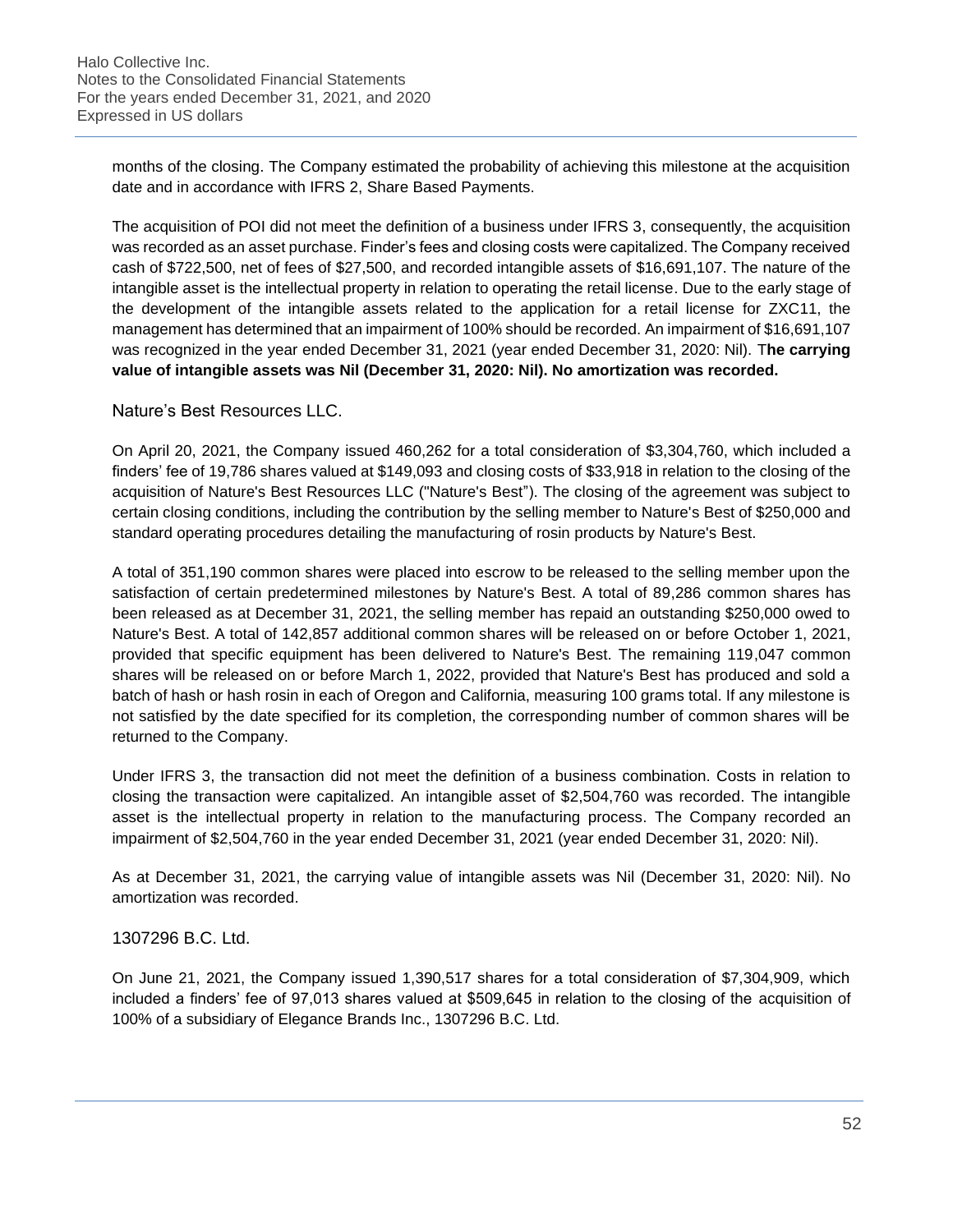#### **Purchase price allocation**

| Fixed assets<br>Investment | \$<br>304,909<br>7,000,000 |
|----------------------------|----------------------------|
| Net purchase price         | \$<br>7,304,909            |

1307296 B.C. Ltd. entered into a license agreement with Elegance whereby Elegance has provided 1307296 B.C. Ltd. with an exclusive license to the intellectual property rights for Elegance's THC brands and has agreed to provide support to 1307296 B.C. Ltd. on operations and manufacturing technology for the manufacture and sale of certain THC-infused beverage products in exchange for a 2% royalty on all sales generated from these brands. 1307296 B.C. Ltd. also holds manufacturing equipment custom-built for THC beverage production and 9,333,333 class A shares in the capital of Elegance, representing approximately 6% of the outstanding shares of Elegance on a fully diluted basis. In connection with the transaction, Elegance also issued class A share purchase warrants to Halo, which allow Halo to acquire up to 5,000,000 Elegance shares, with each warrant exercisable at a price of \$0.75 per Elegance share for a period of 18 months from the closing of the transaction. Elegance is not a related party and the shares issued to the Company are valued at the latest available transaction price of \$0.75 per share.

184,786 of the common shares issued to the vendor on closing are free-trading and not subject to contractual restrictions on transfer. The remaining 1,108,718 common shares issued to the vendor on closing are subject to contractual restrictions on transfer whereby 184,786 of such common shares in the case of the first release and 184,786 common shares thereafter will be released from such restrictions and become freely tradeable on the 21st day of each calendar month following closing until all of such common shares have been released.

In connection with the transaction, Halo issued 97,012 common shares to the finder as a finder's fee, being the number of common shares equal to 7.5% of the aggregate number of common shares issued to the vendor in connection with the transaction.

Under IFRS 3, the transaction did not meet the definition of a business combination. Costs in relation to closing the transaction were capitalized. As at December 31, 2021, no intangible assets were recorded.

## Halo KushBar Retail Inc.

On July 15, 2021, the Company announced the acquisition of three operating retail cannabis stores in the province of Alberta. In consideration for the purchase, the Company previously issued 134,615 common shares of the Company to High Tide as a deposit, and on closing issued a convertible promissory note to High Tide in the principal amount of \$1,438,274 (C\$1.8 million) with a conversion rate of C\$16 per Halo share. Under the terms of the purchase agreement, the Company has also agreed to issue a convertible promissory note on the 12-month anniversary of closing in the principal amount of \$400,000 with a conversion rate of \$16 per Halo Share, provided that certain revenue thresholds are met.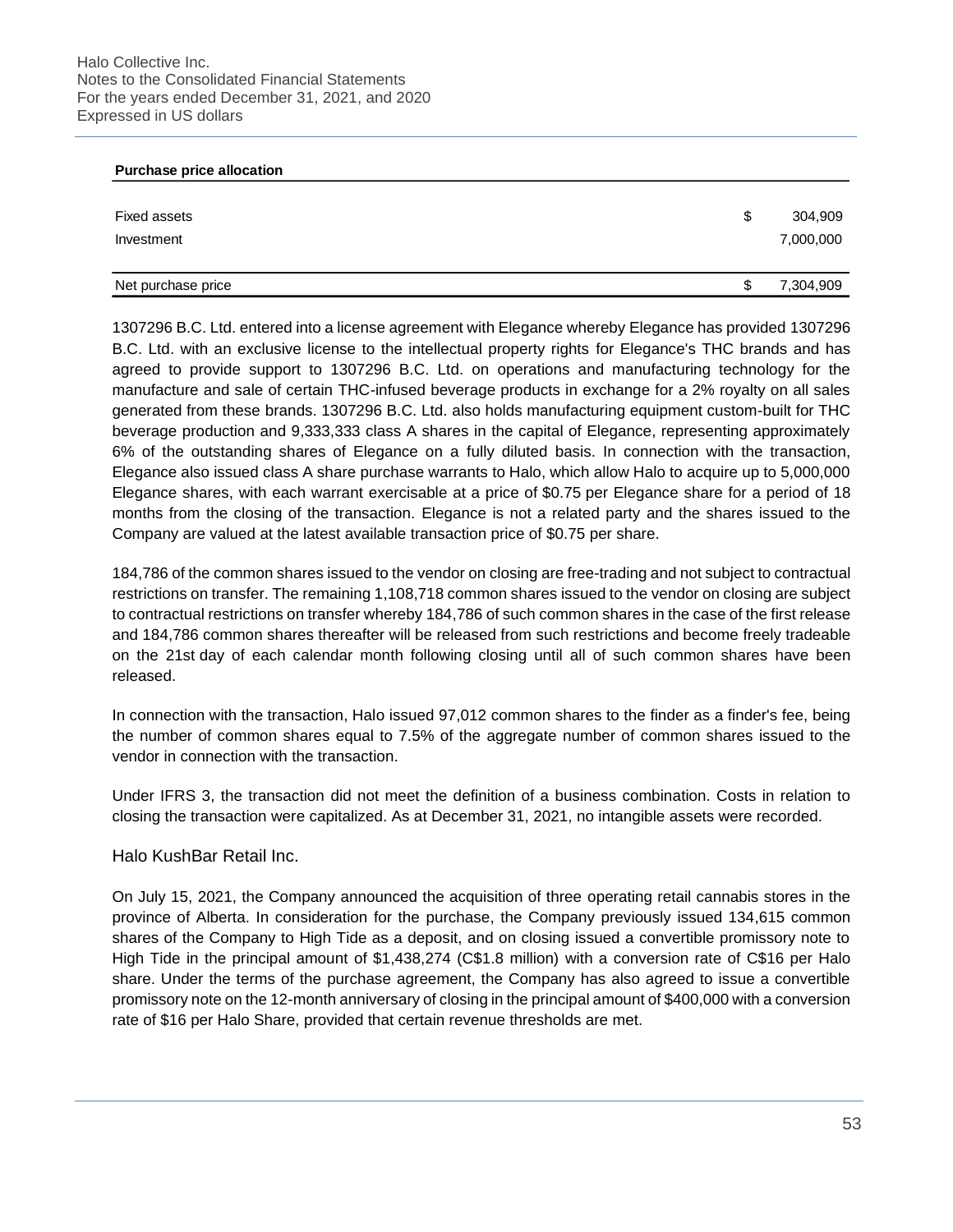### **Purchase price allocation**

| Intangible assets   | \$<br>1,094,834 |
|---------------------|-----------------|
| Goodwill            | 2,030,529       |
| Right of use assets | 493,670         |
| Inventory           | 252,759         |
| Deposits            | 10,503          |
| Cash                | 3,196           |
| Lease liabilities   | (493, 670)      |
|                     |                 |
| Net purchase price  | \$<br>3,391,821 |

Concurrently with closing, Halo KushBar and High Tide entered into a retail management agreement under which Halo KushBar will continue to engage High Tide to substantially oversee all aspects of its retail cannabis operations with respect to the portfolio and will pay High Tide ongoing royalties for regulatory advisory services and retail management through blended monthly payments.

Under IFRS 3, the transaction met the definition of a business combination. Costs in relation to closing the transaction were expensed. The nature of the intangible assets are the brand names and licenses.

As at December 31, 2021, the carrying value of intangible assets net of amortization was \$1,021,307 (December 31, 2020: Nil).

As at December 31, 2021, the carrying value of goodwill was \$2,030,529 (December 31, 2020: Nil).

## Food Concepts LLC

#### **Purchase price allocation**

| <b>Fixed assets</b> | \$<br>252,166   |
|---------------------|-----------------|
| Goodwill            | 6,397,834       |
| Right of use assets | 1,628,356       |
| Cash                | 1,550,000       |
| Lease liabilities   | (1,628,356)     |
|                     |                 |
| Net purchase price  | \$<br>8,200,000 |

On September 1, 2021, the Company issued 2,581,565 shares for a total consideration of \$8,200,000 in relation to the closing of the acquisition of Food Concepts LLC, the master tenant of an indoor cannabis cultivation, processing and wholesaling facility in Portland, Oregon. In connection with the transaction, Halo issued 196,765 common shares to the finder as a finder's fee valued at \$625,000.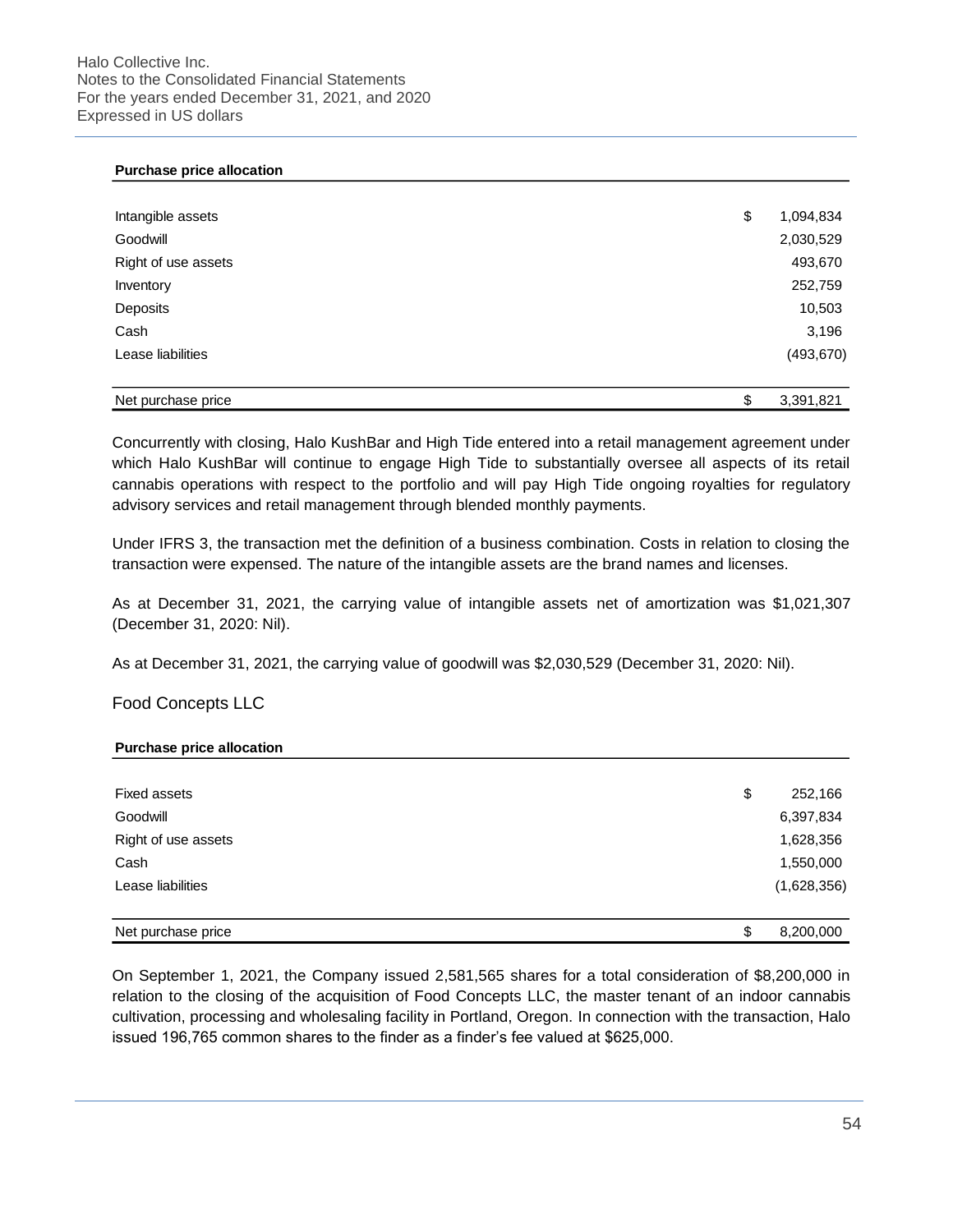Under IFRS 3, the transaction met the definition of a business combination. Costs in relation to closing the transaction were expensed. The goodwill is the value of the license and facility option. The Company recorded an impairment of \$6,397,834 in the year ended December 31, 2021 (year ended December 31, 2020: Nil).

As at December 31, 2021, management concluded that the recoverable amount was lower than the carrying value and recorded an impairment of \$6,397,831 on goodwill. (December 31, 2020: Nil).

Simply Sweet Gummy Ltd.

On November 30, 2021, the Company closed the acquisition of Simply Sweety Gummy Ltd ("Simply Sweet") pursuant to the terms of a share exchange agreement to which the Company acquired all the issued and outstanding shares of Simply Sweet in exchange for an aggregate of 2,700,000 Halo common shares valued at \$6,477,927. Costs in relation to closing the transaction in the amount of \$485,845 were capitalized. Under IFRS 3, the transaction did not meet the definition of a business combination.

Simply Sweet is a health-conscious, low-sugar cannabis infused alternative confectionery company based in Vancouver, British Columbia.

The total consideration of the transaction was \$6,963,772 with \$5,963,772 attributed to intangible assets. The nature of the intangible asset is the intellectual property in relation to the manufacturing process. As at December 31, 2021, the Company assessed the fair value of the intangible assets against the carrying value. As a result, the Company recorded an impairment of \$5,963,772 in the year ended December 31, 2021 (year ended December 31, 2020: Nil).

### **Purchase price allocation**

| Intangible assets<br>Cash | \$<br>5,963,772<br>1,000,000 |
|---------------------------|------------------------------|
| Net purchase price        | \$<br>6,963,772              |

As at December 31, 2021, the carrying value of intangible assets was Nil (December 31, 2020: Nil). No amortization was recorded.

# **15. Related party relationships, transactions and balances**

Key employees include the Company's directors, senior officers and any employees with authority and responsibility for planning, directing and controlling the activities of the entity, directly or indirectly.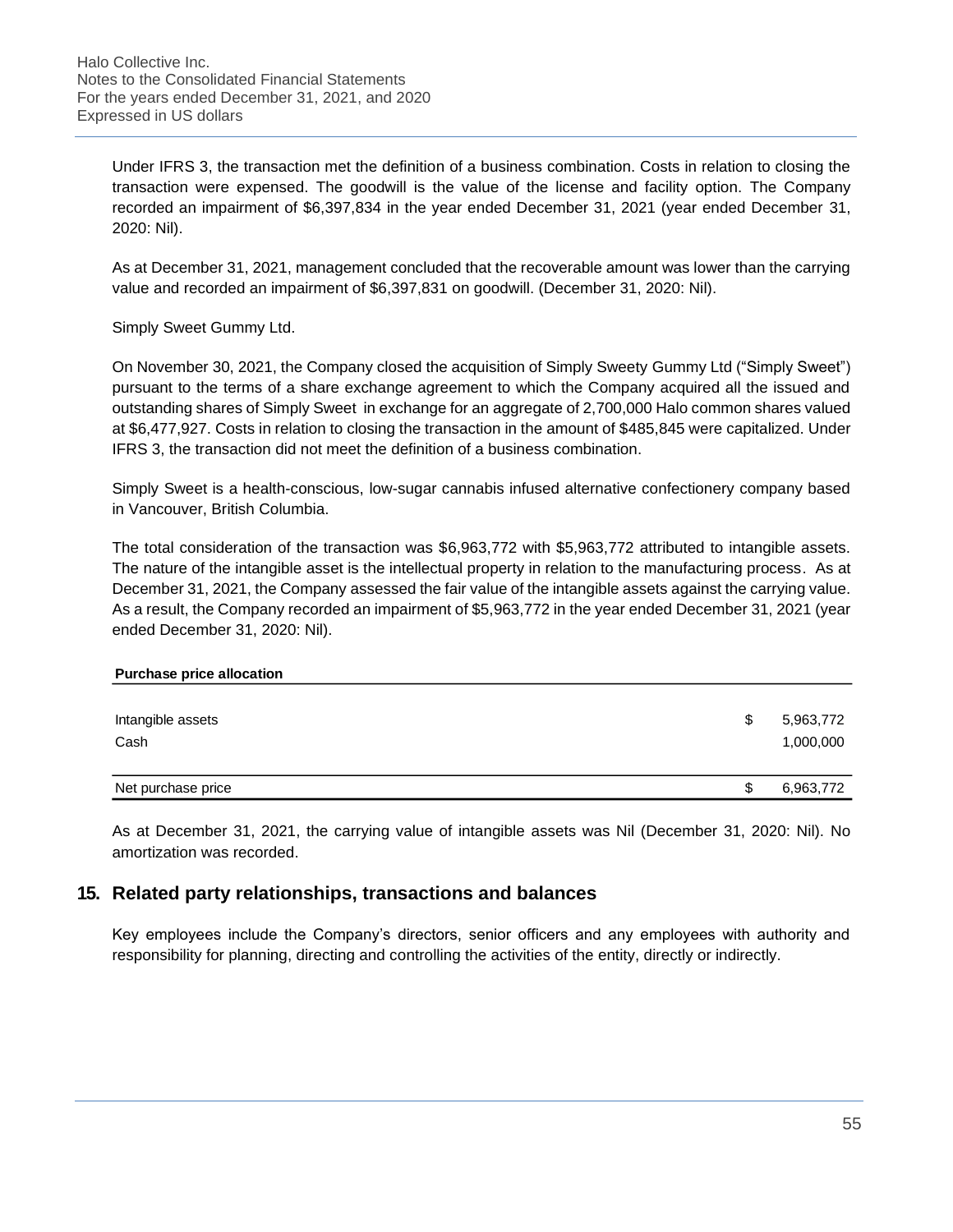#### **Compensation key executives**

| Year ended                                                                  |   | December 31, 2021 December 31, 2020 |                              |
|-----------------------------------------------------------------------------|---|-------------------------------------|------------------------------|
| Salaries, commissions, bonuses, consulting fees<br>Share-based compensation |   | 3,633,202<br>3,360,888              | \$<br>1,592,981<br>1,755,782 |
| Total                                                                       | S | 6,994,090                           | \$<br>3,348,763              |

The table above lists all share-based compensation received by key executives, which includes shares issued in lieu of salary that are recorded as salaries in the Consolidated Statement of Loss and Comprehensive Loss. Options and warrants were granted on December 19, 2019, May 27, 2020, December 7, 2020, and June 21, 2021, to staff, directors and consultants. Options and warrants granted to employees and directors vest over a period of 2 - 4 years. Share-based compensation is recognized on a graded vesting basis and is expensed and included in operations.

In the year ended December 31, 2021, remuneration to executives was \$3,633,202 (year ended December 31, 2020: \$1,592,981). Share-based compensation was \$3,360,888 (year ended December 31, 2020: \$1,755,782).

### **Related parties**

| As at:                                                          |   | December 31, 2021 December 31, 2020 |               |
|-----------------------------------------------------------------|---|-------------------------------------|---------------|
|                                                                 |   |                                     |               |
| Due from directors, officers and other related parties          | S | 306,890                             | \$<br>414.886 |
| Due to directors, officers and other related parties            |   | 30,181                              | 1,752,297     |
| Accounts payable and accrued liabilities due to related parties |   |                                     | 542.609       |
|                                                                 |   |                                     |               |

As at December 31, 2021, due from shareholders and related parties is \$306,890 (December 31, 2020: \$414,886) in relation to notes receivable from executives of the Company (Note 11). As at December 31, 2021, due to shareholders and related parties was \$30,181 (December 31, 2020: \$1,752,297). This was related to accrued salaries and loans to certain board members and executives of the Company as well as business expenses incurred by related parties.

During the year ended December 31, 2020, an executive and a director were related parties as investors in Ukiah Ventures Inc. ("UVI") in an amount of \$75,000. UVI was acquired by the Company on August 19, 2020.

## **16. Convertible debentures**

## 2019 Convertible debenture

On March 29, 2019, the Company filed a short form prospectus in connection with a best effort offering of convertible debenture units of the Company at a price of C\$100,000 per initial unit for gross proceeds of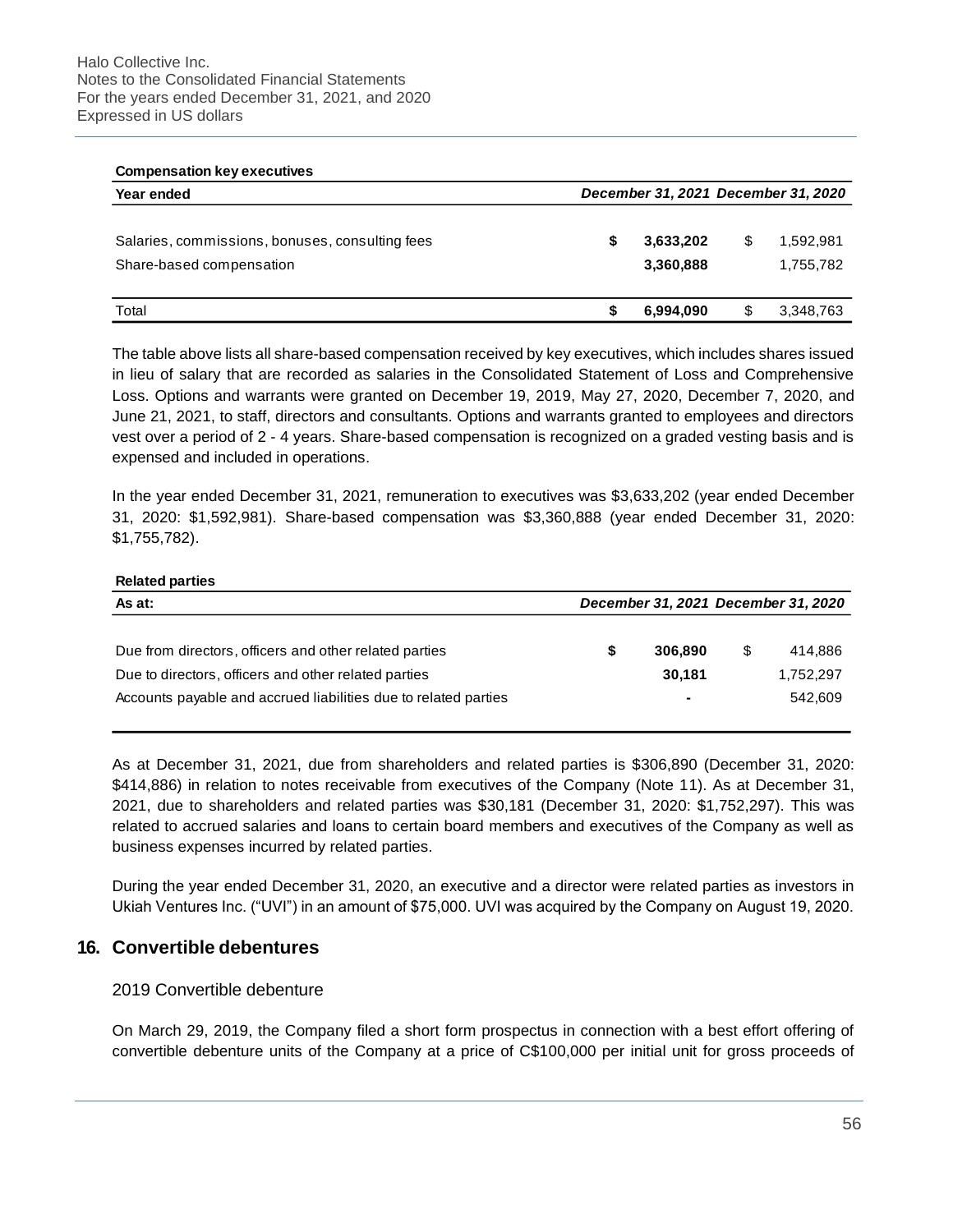\$15,842,620 (C\$21,163,000). Each convertible debenture unit was comprised of one unsecured convertible debenture with an 8% coupon of the Company in the principal amount of C\$100,000 with interest payable semi-annually on June 30 and December 31 of each year, commencing June 30, 2019, and maturing 36 months from the closing date, and 7 warrants, each warrant being exercisable for a period of 24 months following the closing date to purchase one common share of the Company at the exercise price of C\$90 per warrant, subject to adjustment in certain events.

### **Continuity 2019 convertible debenture**

| Balance December 31, 2019                      | \$<br>6,952,605 |
|------------------------------------------------|-----------------|
| Liability portion of conversions in the period | (9,616)         |
| Interest paid                                  | (717, 659)      |
| Accretion of loan discount                     | 1,205,959       |
| Accrued interest                               | 797,427         |
| Foreign exchange gain (loss)                   | 170,011         |
| Balance December 31, 2020                      | \$<br>8,398,727 |
| Liability portion of conversions in the period | (20, 350)       |
| Interest paid                                  | (807, 278)      |
| Accretion of loan discount                     | 1,265,942       |
| Accrued interest                               | 798,607         |
| Foreign exchange gain (loss)                   | 25,564          |
| Balance December 31, 2021                      | \$<br>9,661,212 |

Each convertible debenture is convertible into common shares of the Company at a price of C\$65 per debenture share at the option of the holder at any time prior to the earlier of either the last business day immediately preceding the maturity date or the business day immediately preceding the date specified for the redemption of the convertible debentures upon a change of control, subject to acceleration in certain events. Beginning on the date that is four months and one day following the closing date, the Company may force the conversion of the principal amount of the then outstanding convertible debentures at the conversion price on not less than 30-day notice should the daily volume-weighted average trading price of the Company's outstanding common shares on the NEO Aequitas Exchange be equal to or greater than C\$135 per common share for the preceding 10 consecutive trading days.

On April 4, 2019, the Company issued 21 debentures for total gross proceeds of \$15,842,620 (C\$21,163,000).

As at December 31, 2021, the amount of convertible debenture outstanding was \$9,661,212 (December 31, 2020: \$8,398,727). As at December 31, 2021, a total of 85 debentures were converted into 130,983 common shares of the Company and 12,649 debentures are in issue. Pursuant to the prospectus agreement, the Company is required to hold in escrow, funds sufficient to cover interest payment to maturity of the convertible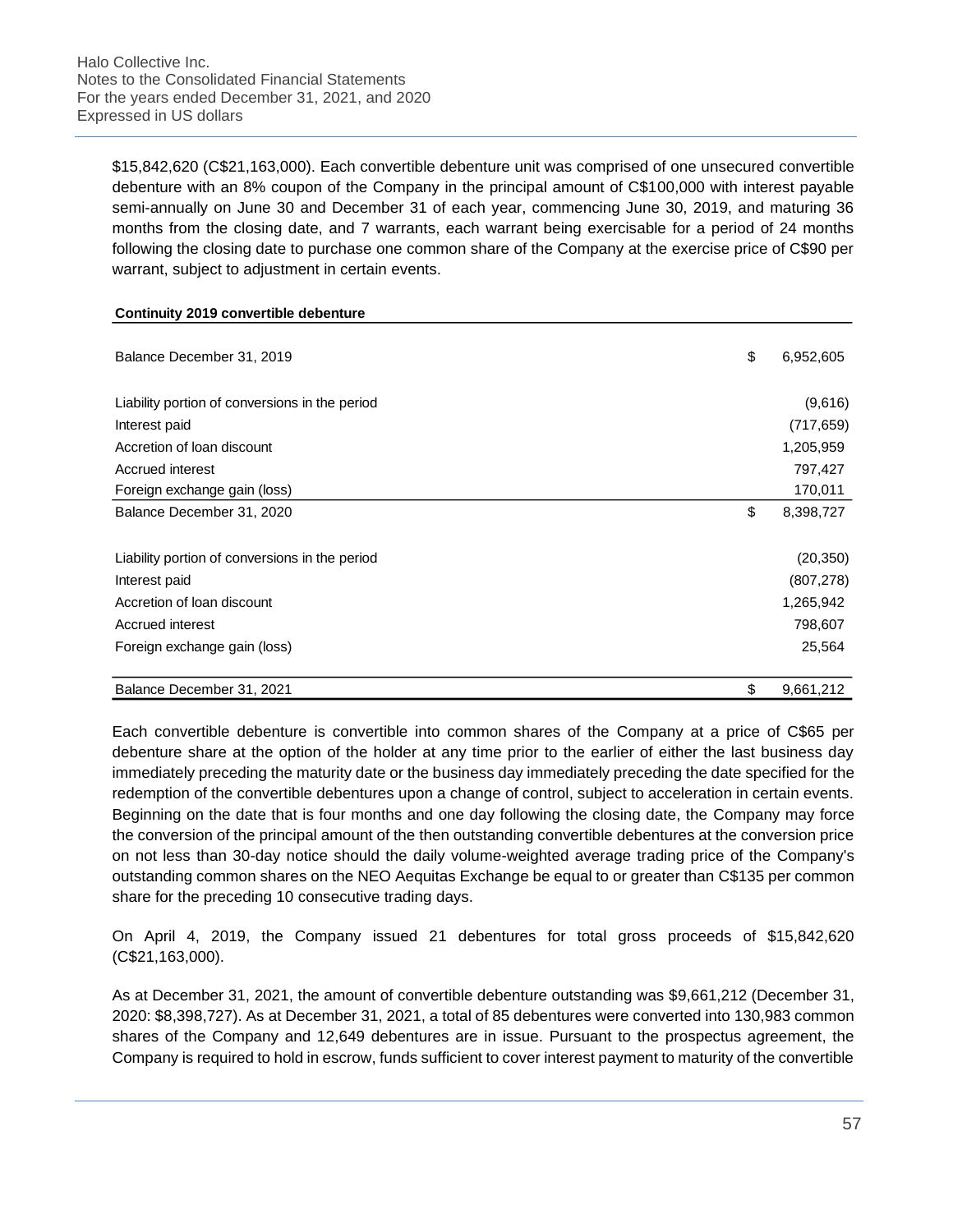debenture on April 4, 2022. As at December 31, 2021, \$126,947 (December 31, 2020: \$921,746), was recorded as restricted cash on the Consolidated Statement of Financial Position, and sufficient to cover interest payments to maturity of the convertible debenture.

## 2021 Convertible promissory note

On July 14, 2021, in connection with the closing of the asset purchase agreement with High Tide Inc., the Company issued a convertible promissory note to the former owner of High Tide Inc. in the principal amount of \$1,438,274 (C\$1,800,000) with a conversion rate of \$12.78 (C\$16.00) per Halo Share.

As at December 31, 2021, the amount of the 2021 convertible promissory note outstanding was \$1,286,625 (December 31, 2020: Nil).

### **Continuity 2021 convertible note**

| Convertible note - July 14, 2021               | \$<br>1,438,274 |
|------------------------------------------------|-----------------|
| Value of the equity component at issue         | (212, 411)      |
| Liability portion of conversions in the period |                 |
| Interest paid                                  |                 |
| Accretion of loan discount                     | 40,656          |
| Accrued interest                               | 35,495          |
| Foreign exchange gain (loss)                   | (15, 388)       |
| Balance December 31, 2021                      | \$<br>1,286,625 |

# **17. Share capital**

### **17.1** Share capital

### Authorized shares

The authorized number of common shares is unlimited without par value.

Effective October 8, 2021, the Company has consolidated its common shares on the basis of one postconsolidation common share for every 100 pre-consolidation common shares. All share figures and references are retrospectively adjusted.

## Shares issued in the year ended December 31, 2021

• In fiscal 2021, 125,000 shares were issued, valued at \$1,183,319 in relation to the conversion of the second amended and restated convertible credit facility;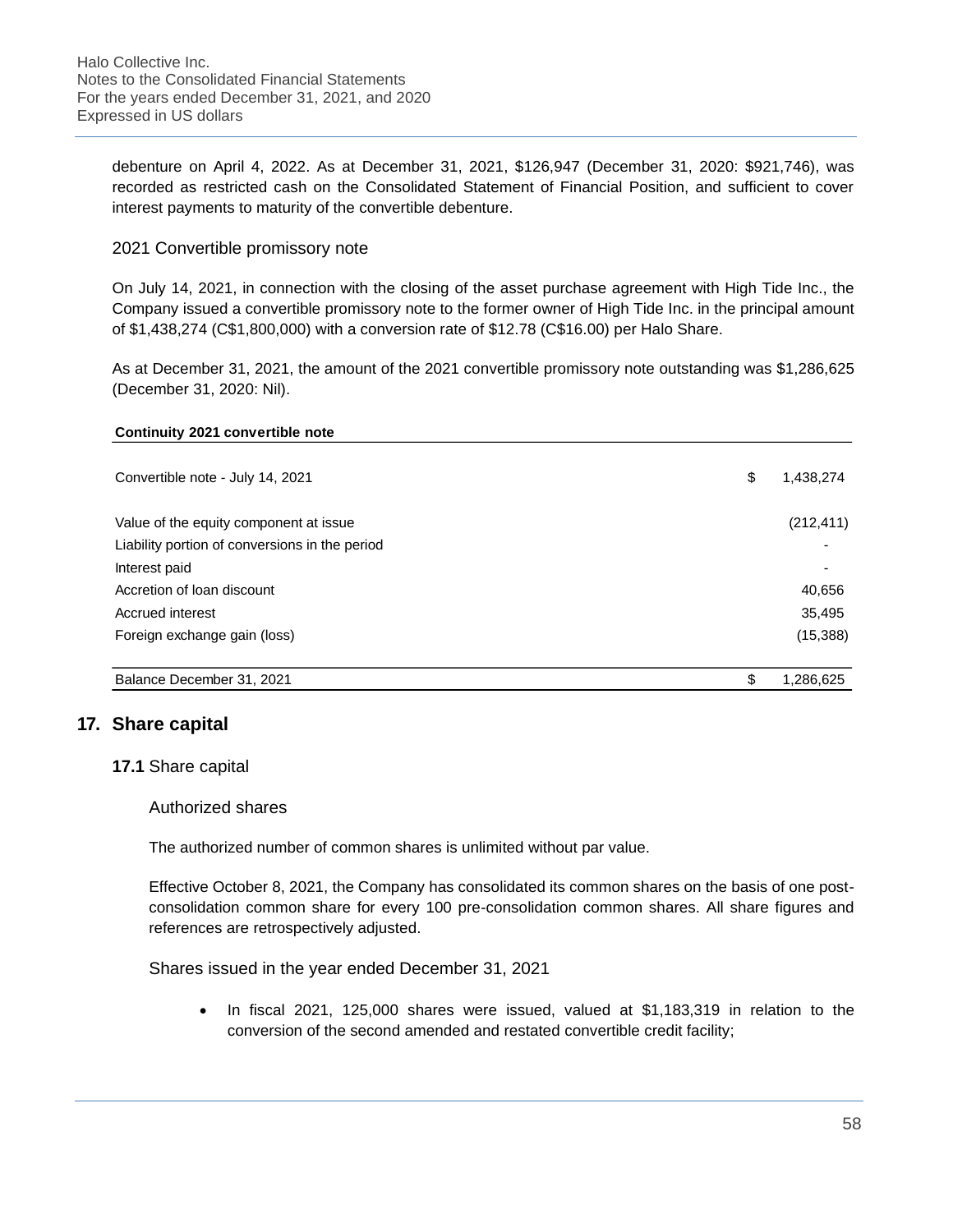- During fiscal 2021, a total of 6,013,824 common shares were issued, in relation to overnight marketed and ATM public offerings for cash proceeds of \$32,332,371;
- During fiscal 2021, a total of 42,860 common shares were issued, on exercise of options and warrants for cash proceeds of \$247,287.
- On March 2, 2021, 473,807 shares were issued, valued at \$5,628,953 as pre-closing deposits for the acquisitions of SDF11 LLC and ZXC11 LLC (Note 6);
- On March 2, 2021, 2,373,006 shares were issued, valued at \$28,191,909 for the acquisitions of Black and Crimson LLC and POI11 LLC (Note 14);
- On March 2, 2021, 177,975 shares were issued, valued at \$2,114,393 as finders' fee for the acquisitions of Black and Crimson LLC and POI11 LLC (Note 14);
- On March 9, 2021, 461 shares were issued, valued at \$23,684 on conversion of a convertible debenture;
- On April 20, 2021, 440,476 shares were issued, valued at \$3,121,749 relating to the acquisition of Nature's Best Resources LLC. Finder fees consisting of 19,786 shares valued at \$149,093 were issued relating to this transaction (Note 14);
- On June 21, 2021, 1,293,504 shares were issued, valued at \$6,795,264 relating to the 1307296 BC Ltd. acquisition resulting in investment in Elegance Brands. Finder fees consists of 97,012 shares valued at \$509,645 were issued (Note 14);
- On September 13, 2021, 2,581,565 shares were issued, valued at \$8,200,000 relating to the acquisition of Food Concepts LLC. Finder fees consists of 196,766 shares valued at \$625,000 were issued relating to this transaction (Note 14);
- On November 15, 2021, 2,700,000 shares were issued, valued at \$6,477,927 relating to the Simply Sweet acquisition. Finder fees consists of 202,500 shares valued at \$485,845 were issued relating to this transaction (Note 14);
- In November 2021, 499,554 shares were issued, valued at \$792,877 in relation to the conversion of the third amended and restated convertible credit facility;
- In fiscal 2021, 1,651,653 shares were issued, valued at \$4,694,957 to certain independent consultants, related parties and suppliers of the Company, in lieu of cash consideration accrued;

Costs in relation to share issuances are classified as share issuance costs in the Statement of Change in Equity. In the year ended December 31, 2021, share issuance costs included in the Statement of Change in Equity were \$1,747,479 (year ended December 31, 2020: \$218,226). Share issuance costs classified as settlements and contingencies were Nil (year ended December 31, 2020: \$20,089).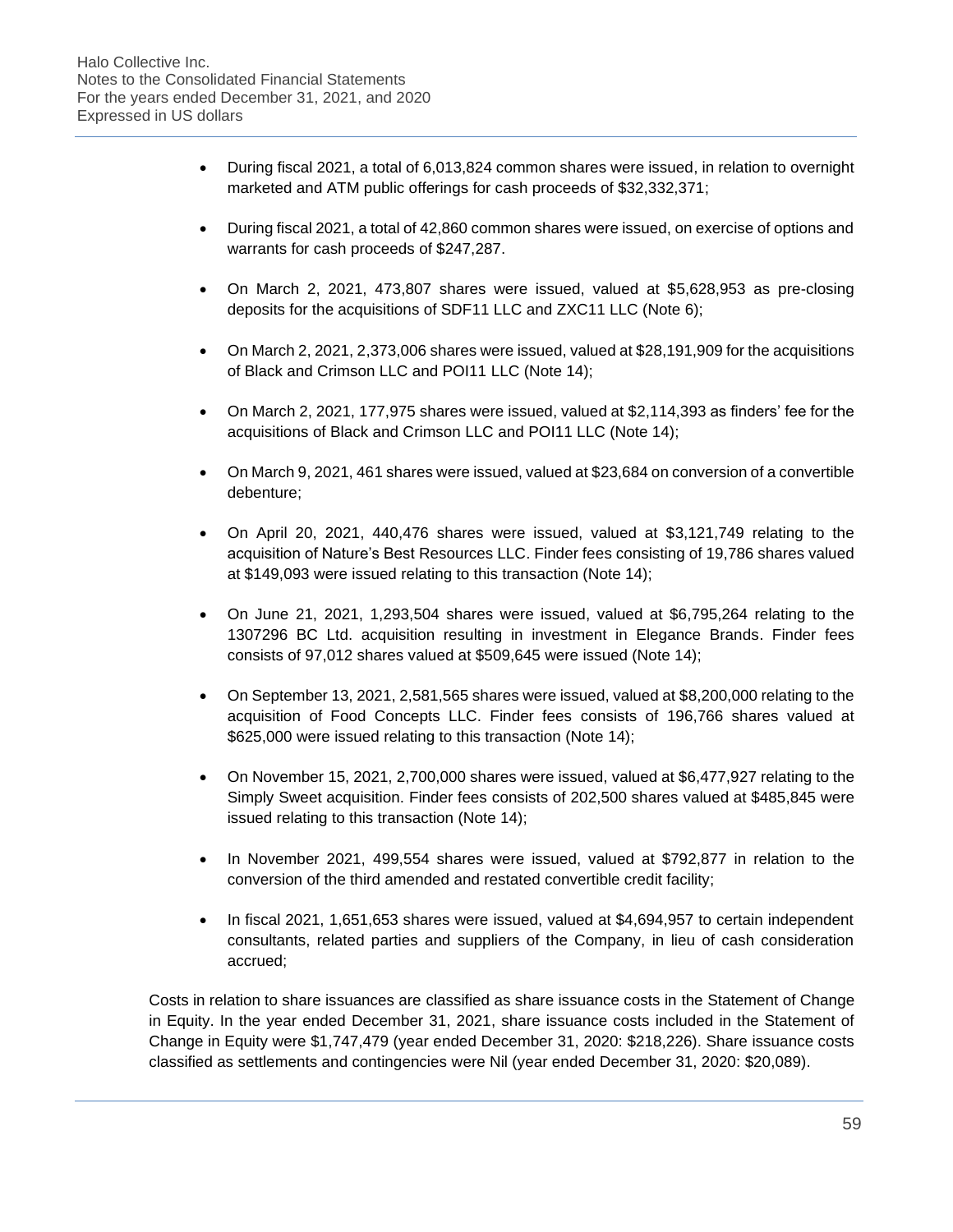As at December 31, 2021, the Company had 497,309 common shares in escrow (December 31, 2020: 1,155,359).

Shares issued in the year ended December 31, 2020

- On January 21, 2020, 209,075 shares were issued, valued at \$4,643,988 in relation to the acquisition of MDT, of which 124,605 shares were escrowed (Note 14);
- On February 18, 2020, 134,615 shares were issued, valued at \$1,727,559, as deposit in relation to the acquisition of High Tide. In addition, 23,076 shares valued at \$296,153 were issued as finders' fees. Both issuances were recorded under investments (Note 6);
- On March 10, 2020, 310,000 shares were issued, valued at \$2,484,155 for the acquisition of Halo Cannalift Delivery Inc., and 24,800 shares were issued at a value of \$198,732 as finders' fees (Note 14);
- On April 17, 2020, 230 shares were issued on conversion of the 2019 convertible debenture. The conversion price is C\$65.00;
- On April 17, 2020, the Company issued 340,000 shares, valued at \$2,640,870 for the acquisition of Halo Nasalbinoid Natural Devices Corp. (Note 14);
- On April 17, 2020, 34,000 shares were issued, valued at \$264,087 as finders' fee for the acquisition of Halo Nasalbinoid Natural Devices Corp. (Note 14);
- On June 11, 2020, 90,909 shares were issued, valued at \$900,002 in relation to the conversion of a loan of C\$1,000,000 (Note 18);
- On June 29, 2020, 85,763 shares were issued, valued at \$754,499 for the acquisition of LKJ11, LLC. which closed on July 6, 2020 (note 14);
- On July 16, 2020, the Company issued 437,126, shares for the acquisition of Bophelo, and 20,393 shares were issued as arrangement fee. The shares were issued at a value of \$4,391,760 (Note 14);
- On July 24, 2020, the Company issued 285,868 shares to convert the debt acquired with the acquisition of Bophelo into Halo shares at a value of \$2,744,063;
- On July 31, 2020, the Company issued 4,954 shares for the acquisition of Outer Galactic Chocolate, LLC, valued at \$44,330 (Note 14);
- On August 19, 2020, the Company issued 718,816 shares, valued at \$6,502,181 for the acquisition of UVI (Note 14);
- On September 9, 2020, the Company issued 154,479 shares, valued at \$1,059,129 for the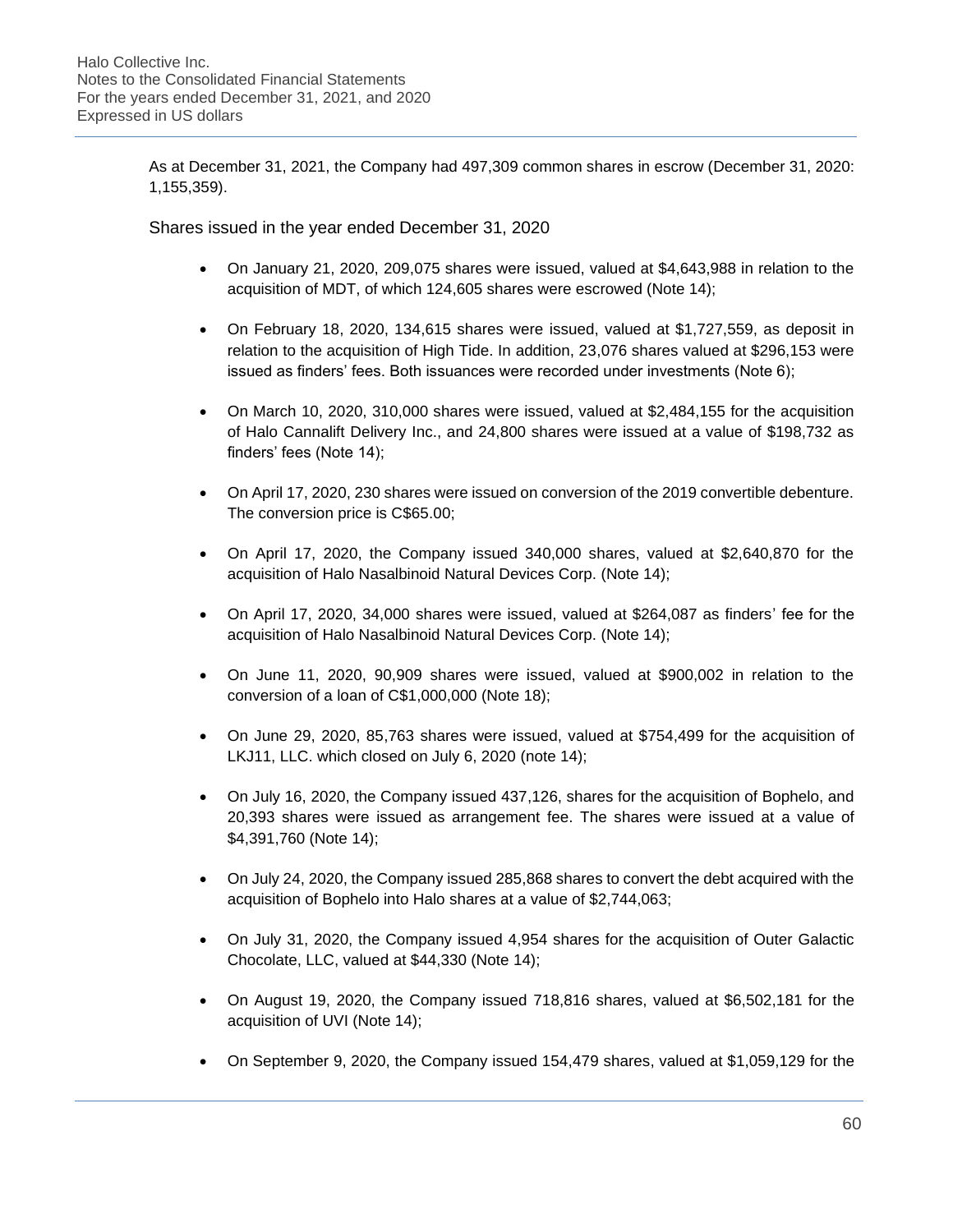acquisition of Feel Better LLC (Note 6);

- On September 30, 2020, the Company issued 930,000 for the acquisition of Cannafeels, and 69,750 shares were issued as finders' fee, for a total value of \$6,004,955 (Note 14);
- On November 9, 2020, the Company issued 1,354,166 shares, valued at \$5,168,575 for the acquisition of Canmart (Note 14);
- On November 9, 2020, the Company issued 101,562 shares, valued at \$387,643 as a finders' fee for the acquisition of Canmart (Note 14);
- On December 18, 2020, the Company issued 1,699,163 shares, valued at \$7,972,022 for the acquisition of secured debt of Herban OR from Evolution Trust Limited (Note 11);
- On December 29, 2020, the Company issued 1,474,753 shares, valued at \$5,762,376 for the acquisition of 1275111 B.C.
- In fiscal 2020, 957,827 shares were issued, valued at \$4,694,957 to certain independent consultants, related parties and suppliers of the Company, in lieu of cash consideration accrued;
- In fiscal 2020, 1,855,889 shares were issued, valued in a financing for cash proceeds of \$7,810,583;

# **17.2** Share purchase warrants

The following table summarizes information regarding warrants by term, the number of warrants granted and exercise price for the years ended December 31, 2021 and 2020.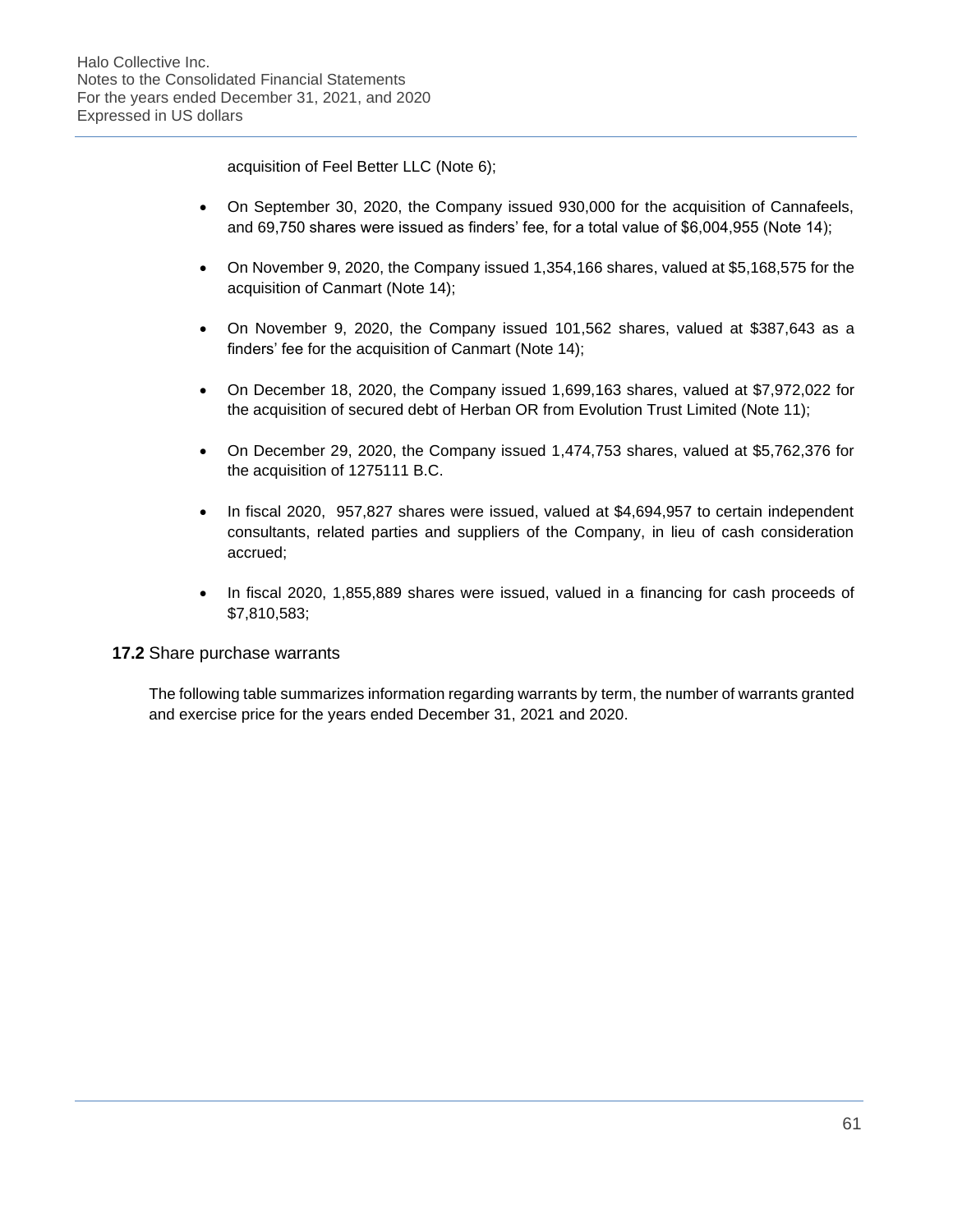#### **Warrants issued and vested**

|                    |                    |                                 |           | December 31, 2021        |                         |                 | December 31, 2020        |
|--------------------|--------------------|---------------------------------|-----------|--------------------------|-------------------------|-----------------|--------------------------|
|                    |                    | Number of                       |           | Number of Exercise price | Number of               |                 | Number of Exercise price |
| Grant date         | Expiry date        | warrants issued warrants vested |           |                          | (CAD\$) warrants issued | warrants vested | (CAD\$)                  |
|                    |                    |                                 |           |                          |                         |                 |                          |
| October 11, 2017   | October 10, 2027   | 7,125                           | 7,125     | \$72.11                  | 7,125                   | 7,125           | \$11.03                  |
| May 13, 2018       | May 14, 2021       |                                 |           |                          | 4,050                   | 4,050           | \$22.00                  |
| May 13, 2018       | May 14, 2023       | 1,347                           | 1,347     | \$77.00                  | 1,347                   | 1,347           | \$77.00                  |
| September 28, 2018 | September 30, 2023 | 3,000                           | 3,000     | \$40.00                  | 3,000                   | 3,000           | \$40.00                  |
| September 28, 2018 | September 27, 2024 | 6,250                           | 6,250     | \$40.00                  | 6,250                   | 6,250           | \$40.00                  |
| September 28, 2018 | September 30, 2021 |                                 |           |                          | 6,250                   | 6,250           | \$50.00                  |
| September 28, 2018 | September 30, 2021 |                                 |           |                          | 1,000                   | 1,000           | \$80.00                  |
| April 4, 2019      | April 4, 2021      |                                 |           |                          | 18,889                  | 18,889          | \$65.00                  |
| April 4, 2019      | April 4, 2021      |                                 |           |                          | 162,950                 | 162,950         | \$90.00                  |
| August 19, 2020    | July 19, 2021      |                                 |           |                          | 500                     | 500             | \$25.00                  |
| August 27, 2020    | August 26, 2021    |                                 |           |                          | 20,000                  | 20,000          | \$10.00                  |
| September 8, 2020  | September 8, 2022  | 15,000                          | 15,000    | \$13.50                  | 15,000                  | 3,750           | \$13.50                  |
| December 22, 2020  | December 22, 2021  |                                 |           |                          | 180,000                 | 180,000         | \$5.00                   |
| February 2, 2021   | August 2, 2023     | 904,107                         | 904,107   | \$12.50                  |                         |                 |                          |
| February 11, 2021  | August 11, 2023    | 108,301                         | 108,301   | \$12.50                  |                         |                 |                          |
| February 19, 2021  | February 9, 2024   | 657,144                         | 657,144   | \$22.50                  |                         |                 |                          |
| April 7, 2021      | April 7, 2022      | 100,000                         | 100,000   | \$11.00                  |                         |                 |                          |
| May 12, 2017       | May 11, 2027       | 62,437                          | 62,437    | \$72.11                  | 62,437                  | 62,437          | \$86.67                  |
|                    |                    | 1,864,711                       | 1,864,711 | \$<br>18.61              | 488,798                 | 477,548         | \$<br>48.39              |

The Company recognized \$438,672 share-based payments for services for the year ended December 31, 2021 (year ended December 31, 2020: \$142,762).

As at December 31, 2021, 1,864,711 warrants were exercisable (December 31, 2020: 477,548). As at that date, the average exercise price of exercisable warrants was C\$18.61 (December 31, 2020: C\$48.39).

| <b>Warrants outstanding</b> |                            |                         |                                   |                         |
|-----------------------------|----------------------------|-------------------------|-----------------------------------|-------------------------|
|                             |                            | Year ended Dec 31, 2021 |                                   | Year ended Dec 31, 2020 |
|                             | Number of Weighted average |                         | <b>Number of Weighted average</b> |                         |
|                             | warrants                   | exercise price          | warrants                          | exercise price          |
| Outstanding at beginning of | 488.798                    | \$<br>48.39             | 1.511.509                         | \$<br>72.29             |
| Granted                     | 1,779,562                  | \$<br>16.11             | 225,500                           | \$<br>6.27              |
| Exercised                   | (10,010)                   | \$<br>12.50             | (10,000)                          | \$<br>10.00             |
| Forfeited / cancelled       | (393,639)                  | \$<br>44.42             | (1,238,211)                       | \$<br>70.21             |
| Outstanding at end of       | 1,864,711                  | \$<br>18.61             | 488.798                           | \$<br>48.39             |

Note: Prices in Canadian dollars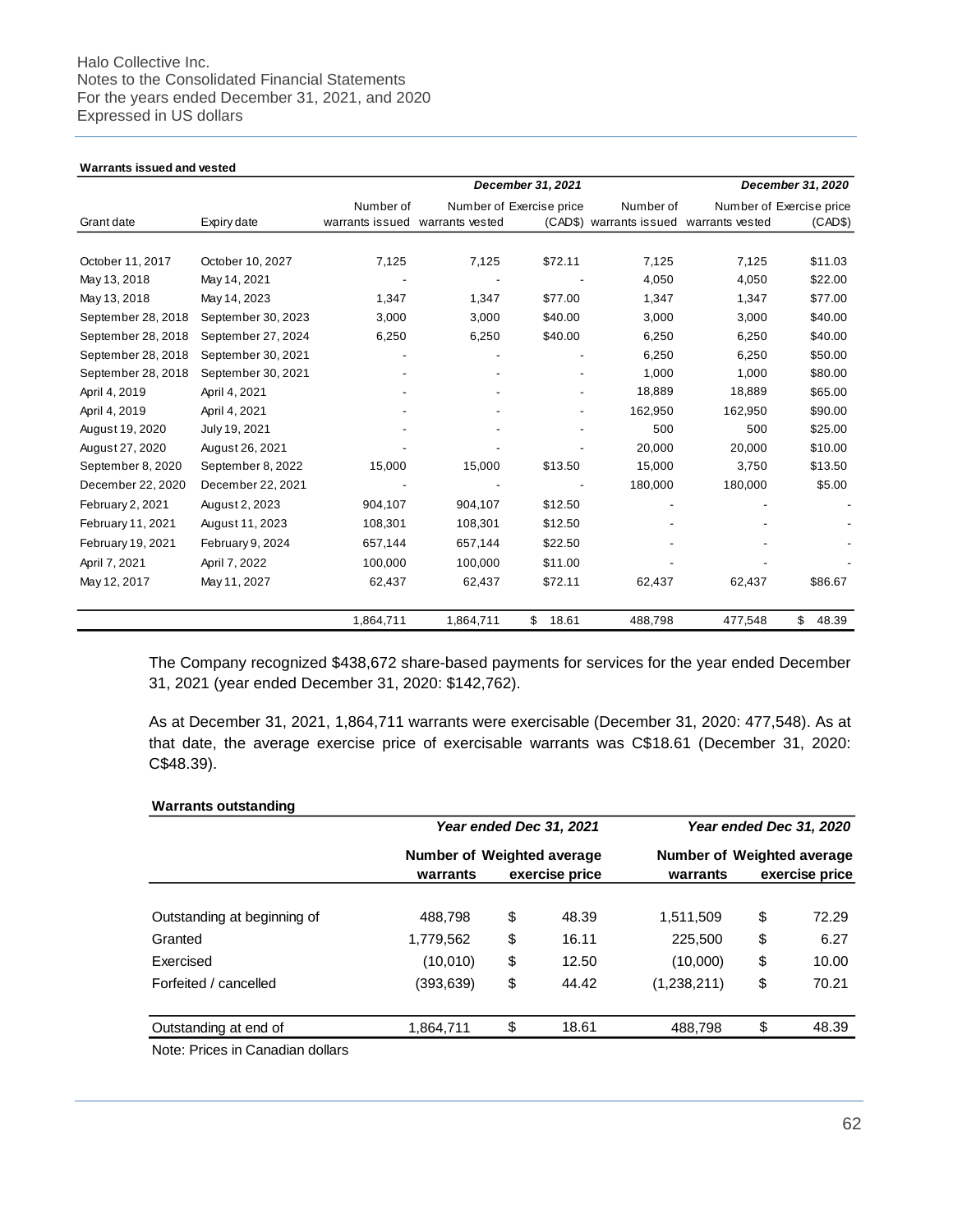As at December 31, 2021, the weighted average exercise price of each Halo warrant granted and in issue was C\$18.61 (December 31, 2020: C\$48.39). As at date, the weighted average fair market value of each warrant in issue was C\$2.53 using the Black-Scholes Option Pricing Model (December 31, 2020: C\$10.28).

As at December 31, 2021, the weighted average remaining contractual life of the warrants is 1.85 years (December 31, 2020: 1.53 years).

The assumptions used for the calculation of the fair value of warrants at grant date during the year ended December 31, 2021and 2020 are:

### **Black-Scholes assumptions for warrants**

|                             |        | Year ended Dec 31, |
|-----------------------------|--------|--------------------|
|                             | 2021   | 2020               |
| Risk free rate              | 0.26%  | $0.22\% - 0.31\%$  |
| Expected life               | 1 year | $0.92 - 2$ years   |
| Volatility                  | 172%   | 100% - 146%        |
| Expected dividend per share | Nil    | Nil                |
| Share price                 | \$9.50 | $$6.00 - $12.00$   |

Note: Prices in Canadian dollars

## **17.3** Options

The Company has established a stock option plan for directors, employees, and consultants. The aggregate number of common shares issuable pursuant to options granted under the plan is 10% of the issued and outstanding common shares. The board of directors has the exclusive power over the granting of options, the exercise price and their vesting and cancellation provisions.

In the event of a change of control, unless otherwise specified in the stock option agreement for a particular grant, any right to repurchase an optionee's shares at the original exercise price shall lapse and all such shares shall become vested if such change of control occurs during the optionee's term of service and the repurchase right is not assigned to the entity immediately after the change of control.

The following table summarizes information regarding stock options issued by term, number of options granted and exercise price for the years ended December 31, 2021, and 2020.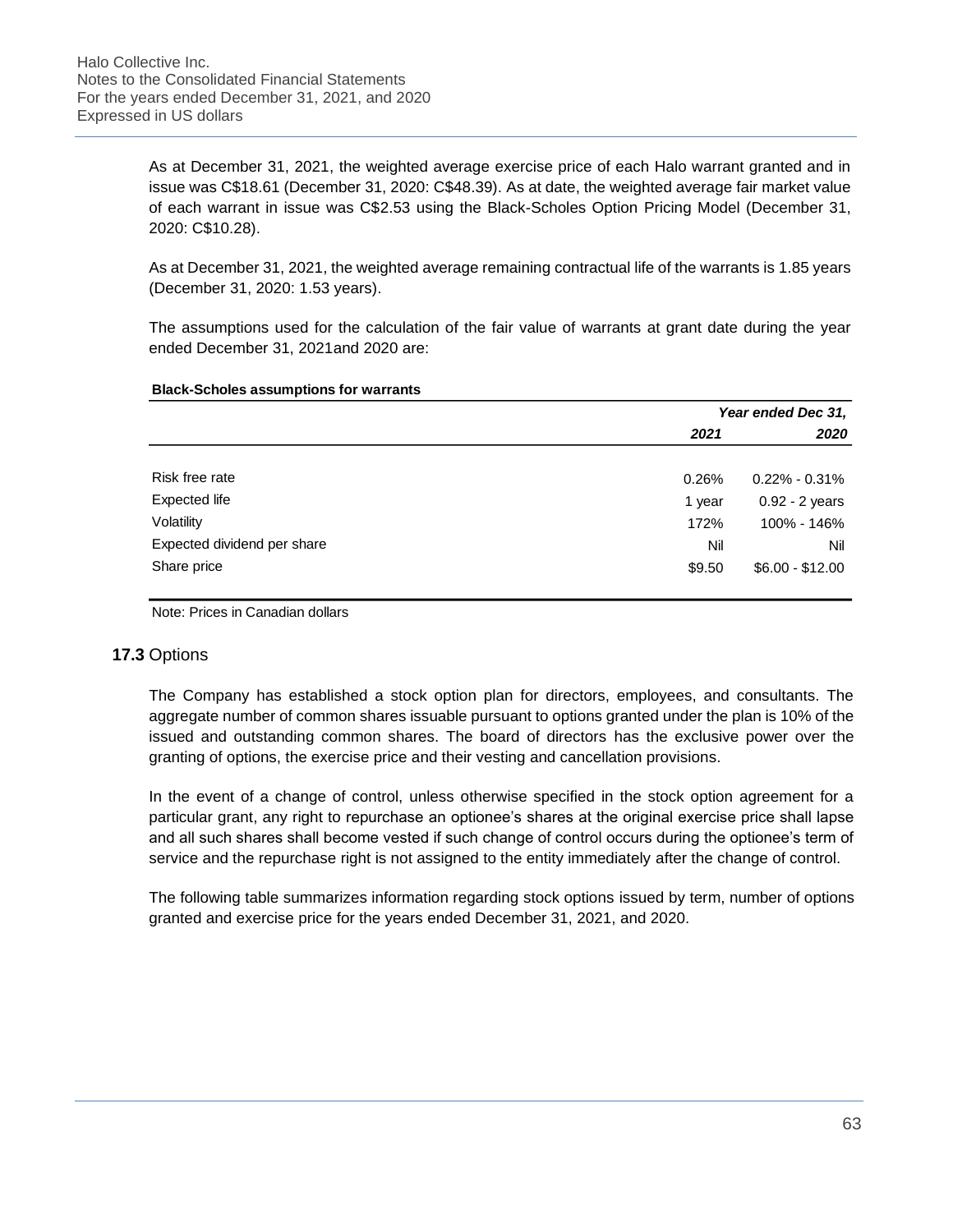#### **Options issued and vested**

|                    |                    |                |                          | December 31, 2021 |                |                          | December 31, 2020 |
|--------------------|--------------------|----------------|--------------------------|-------------------|----------------|--------------------------|-------------------|
|                    |                    | Number of      | Number of Exercise price |                   | Number of      | Number of Exercise price |                   |
| Grant date         | Expiry date        | options issued | options vested           | (CAD\$)           | options issued | options vested           | (CAD\$)           |
|                    |                    |                |                          |                   |                |                          |                   |
| May 12, 2017       | May 11, 2027       | 13,162         | 13,162                   | \$<br>86.67       | 13,297         | 13,297                   | \$<br>86.67       |
| September 28, 2018 | September 29, 2024 | 49,012         | 49,012                   | \$<br>40.00       | 50,261         | 50,261                   | \$<br>40.00       |
| December 19, 2019  | December 19, 2024  | 18,820         | 18,820                   | \$<br>30.00       | 18,820         | 14,115                   | \$<br>30.00       |
| May 27, 2020       | December 19, 2024  | 244,000        | 240,089                  | \$<br>10.50       | 254,000        | 127,000                  | \$<br>10.50       |
| September 30, 2020 | September 30, 2022 | 1,000          | 1,000                    | \$<br>10.00       | 1,000          | 1,000                    | \$<br>10.00       |
| December 7, 2020   | December 7, 2025   | 540,250        | 540,250                  | \$<br>5.50        | 586,100        | 146,525                  | \$<br>5.50        |
| December 14, 2020  | December 14, 2025  | 7,400          | 7,400                    | \$<br>5.50        | 7,400          | 1,850                    | \$<br>5.50        |
| February 2, 2021   | August 2, 2023     | 63,986         | 63,986                   | \$<br>9.00        |                |                          |                   |
| February 11, 2021  | August 11, 2023    | 7,580          | 7,580                    | \$<br>9.00        |                |                          |                   |
| February 19, 2021  | February 19, 2024  | 46,000         | 46,000                   | \$<br>17.50       |                |                          |                   |
| June 21, 2021      | June 21, 2025      | 783,500        | 460,500                  | \$<br>6.50        |                |                          |                   |
|                    |                    | 1,774,710      | 1,447,799                | \$<br>9.10        | 930,878        | 354,048                  | \$<br>10.83       |

As at December 31, 2021, the weighted average remaining contractual life of each option is 3 years (December 31, 2020: 4.28 years).

#### **Options outstanding**

|                             |                            | Year ended Dec 31, 2021 | Year ended Dec 31, 2020<br>Number of Weighted average |    |                          |
|-----------------------------|----------------------------|-------------------------|-------------------------------------------------------|----|--------------------------|
|                             | Number of Weighted average |                         |                                                       |    |                          |
|                             | options                    | exercise price          | options                                               |    | exercise price           |
| Outstanding at beginning of | 930,878                    | \$<br>10.83             | 92.714                                                | \$ | 51.11                    |
| Granted                     | 1,042,066                  | \$<br>7.62              | 848,500                                               | \$ | 7.00                     |
| Exercised                   | (32, 850)                  | \$<br>5.50              | $\overline{\phantom{a}}$                              | \$ | $\overline{\phantom{0}}$ |
| Forfeited / cancelled       | (165, 384)                 | \$<br>10.24             | (10, 336)                                             | \$ | 57.77                    |
| Outstanding at end of       | 1,774,710                  | \$<br>9.10              | 930.878                                               | \$ | 10.83                    |

Note: Prices in Canadian dollars

The Company recognized share-based compensation related to options granted and vesting during the year ended December 31, 2021, in the amount of \$4,169,985 (year ended December 31, 2020: \$1,164,062).

The assumptions used for the calculation of the fair value of options at grant date during the years ended December 31, 2021, and 2020 are: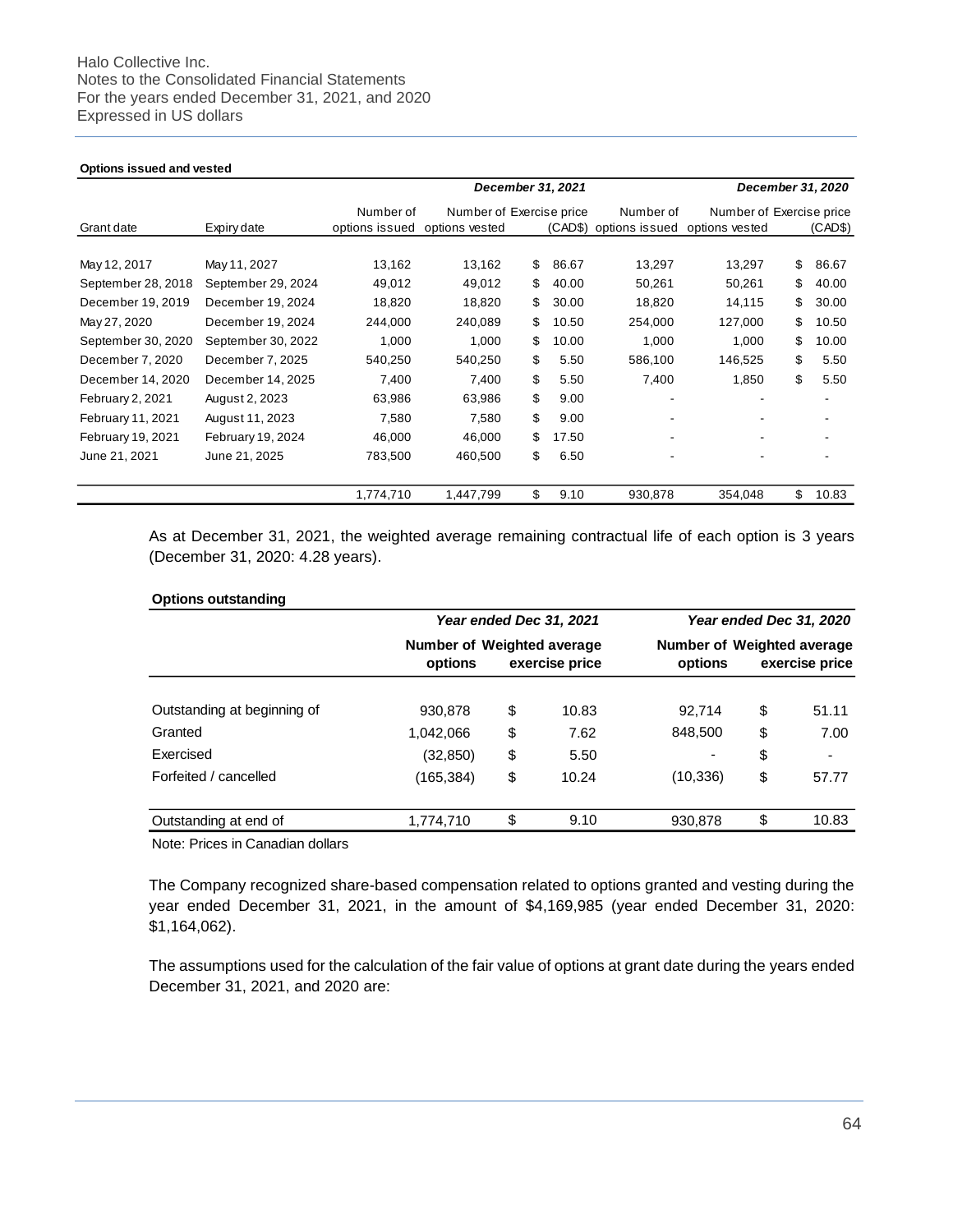#### **Black-Scholes assumptions for options**

|                             |                   | Year ended Dec 31, |
|-----------------------------|-------------------|--------------------|
|                             | 2021              | 2020               |
| Risk free rate: 5-7 years   | $0.15\% - 0.85\%$ | $0.23\%$ - 0.42%   |
| Expected life               | $2.5 - 5$ years   | $2 - 5$ years      |
| Volatility                  | 139% - 143%       | 100% - 135%        |
| Expected dividend per share | Nil               | Nil                |
| Share price                 | $$6.50 - $20.50$  | $$6.00 - $10.50$   |

Note: Prices in Canadian dollars

## **17.4** Performance share units

On October 11, 2019, the Company granted the vendors of CannPos 12,500 performance share units. Each performance share unit is exercisable into one common share for no additional consideration if the holders develop a software application and make it available to the Company on or before October 11, 2020. The shares were issued during the year ended December 31, 2020.

# **18. Other loans**

As at December 31, 2021, total loans were \$7,976,417 (December 31, 2020: \$7,034,751). This included:

- A \$3,205,231 balance payable to lenders of LCNH. The loan matures on October 1, 2022 and carries 15% annual interest including accrued interest payable of \$269,175 (December 31, 2020: amount outstanding \$3,385,825);
- A \$1,963,382 balance pursuant to a secured merchant cash advance agreement with no interest bearing (December 31, 2020: \$Nil);
- A \$1,500,000 promissory note payable a lender of Ukiah Ventures Inc. The promissory note matures on July 29, 2022 and carries 9.5% annual interest (December 31, 2020: amount outstanding \$1,500,000);
- A \$519,844 loan payable to lenders of Bar X Farms, LLC pursuant to a credit agreement which carries 8% annual interest, and matures on December 31, 2023 (December 31, 2020: amount outstanding Nil);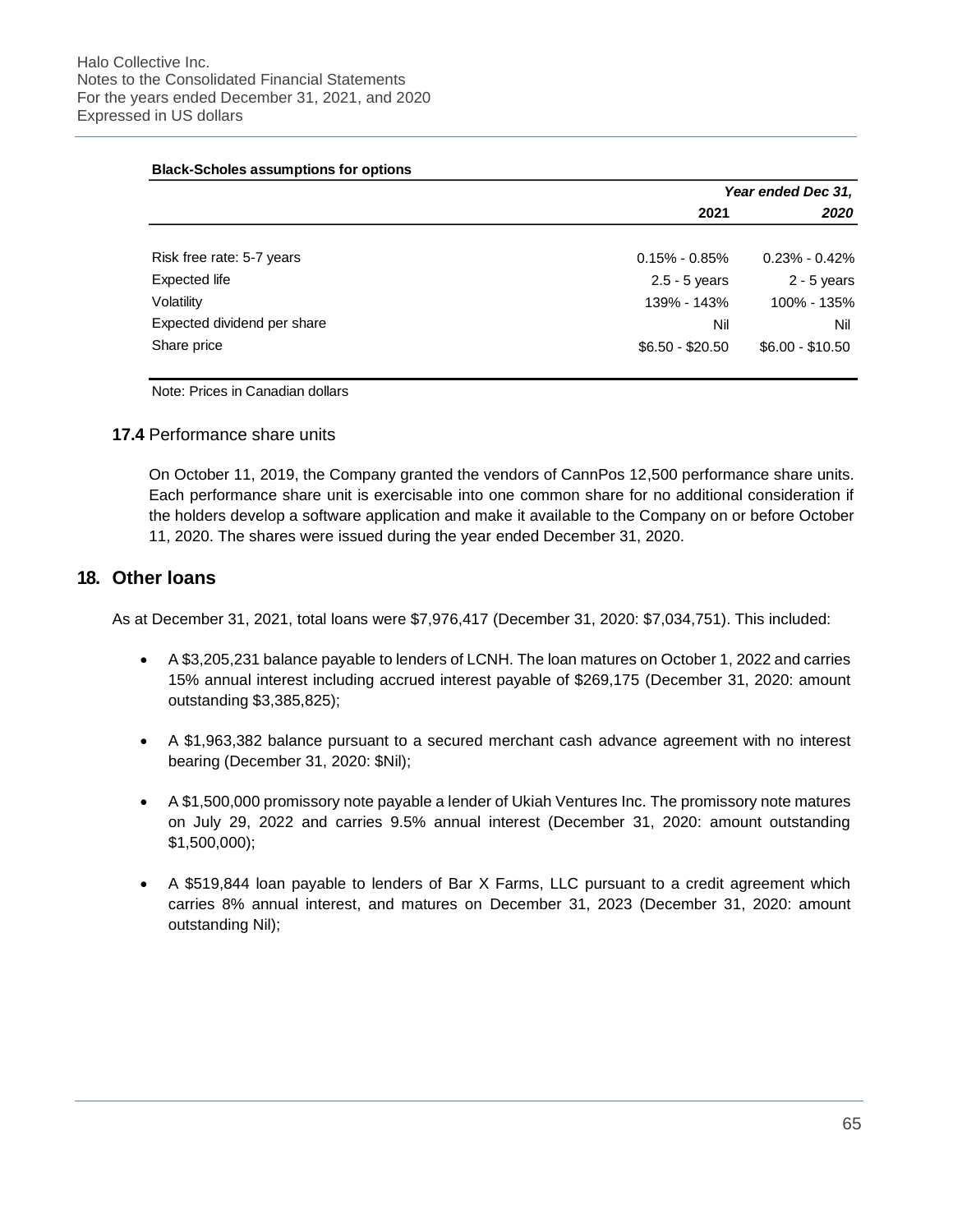#### **Other loans**

| As at:                                                                                                                   | December 31, 2021 | December 31, 2020 |            |
|--------------------------------------------------------------------------------------------------------------------------|-------------------|-------------------|------------|
| Non-recourse promissory note secured by deed of trust in LCNH LLC; 15%<br>annual interest and matures on October 1, 2022 | 3,205,231         | \$                | 3,385,825  |
| Merchant cash advance; secured and non-interest bearing                                                                  | 1,963,382         |                   |            |
| Secured promissory note: 9.5% interest, matures on July 29, 2022                                                         | 1,500,000         |                   | 1,500,000  |
| Unsecured line of credit agreement in Bar X LLC; 8% interest, matures on<br>December 31, 2023                            | 519,844           |                   |            |
| Unsecured Ioan; 5% interest per month, matures in December 2022                                                          | 460,723           |                   |            |
| Equipment lease, matures in January 2023                                                                                 | 214,394           |                   | 499,523    |
| Short-term facility at prevailing bank interest rate                                                                     |                   |                   | 1,357,936  |
| Other loans                                                                                                              | 112,843           |                   | 291,467    |
| Sub-total                                                                                                                | 7,976,417         |                   | 7,034,751  |
| Less current portion                                                                                                     | (6,875,442)       |                   | (435, 839) |
| Total                                                                                                                    | \$<br>1,100,975   | \$                | 6,598,912  |

- A \$460,723 unsecured loan which carries 5% interest and repayable within 12 months including interest payable of \$10,723 (December 31, 2020: amount outstanding \$Nil);
- A \$214,394 balance pursuant to an equipment lease agreement which ends in January 2023 (December 31, 2020: amount outstanding \$499,523);
- Other loans of \$112,843 with no specific payment terms (December 31, 2020: amount outstanding \$291,467).

## **19. Capital management**

The Company's objectives for managing capital are: (i) to maintain a flexible capital structure that optimizes the cost/risk equation; and (ii) to manage capital in a manner that maximizes the interests of shareholders. The Company considers capital as the total equity and debt disclosed on the statement of financial position.

| <b>Capital structure</b> |   |                   |    |            |
|--------------------------|---|-------------------|----|------------|
| As at:                   |   | December 31, 2021 |    |            |
|                          |   |                   |    |            |
| Shareholders' equity     | S | 66,456,479        | S. | 59,619,542 |
| Long-term loans          |   | 2,387,600         |    | 14,997,639 |
| Short-term loans         |   | 16,536,654        |    | 435,839    |
|                          |   |                   |    |            |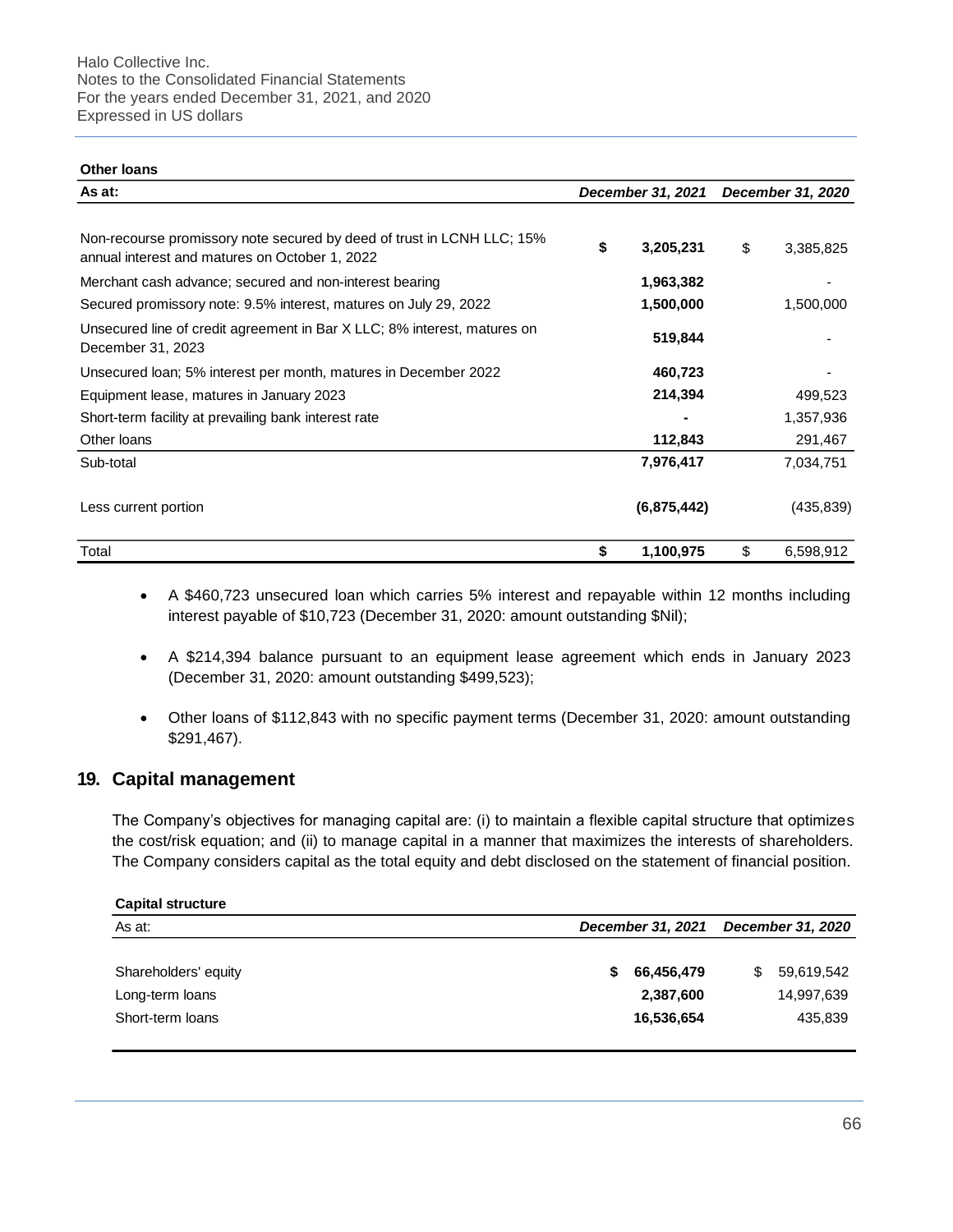The Company manages the capital structure and adjusts informed by changes in economic conditions and the risk characteristics of the underlying assets. The Company's capital structure is managed in conjunction with the financial needs of the day-to-day operations. The Company currently funds the working capital requirements out of its cash, internally generated cash flows, various loans, and periodic infusions from investors.

Management does not establish quantitative return on capital criteria. However, management reviews its capital management approach on an on-going basis and believes that this approach, given the relative size of the Company, is appropriate. As at December 31, 2021, the Company is not subject to any externally imposed capital requirements.

# **20. Financial instruments**

**20.1** Fair value of financial instruments

Financial instruments that are measured at fair value use inputs which are classified within a hierarchy that prioritizes their significance. The three levels of the fair value hierarchy are:

- Level One includes quoted prices (unadjusted) in active markets for identical assets or liabilities;
- Level Two includes inputs that are observable other than quoted prices in Level One;
- Level Three includes inputs that are not based on observable market data.

The Company has designated its cash and restricted cash as Level 1. The fair value of the notes receivable from Aftermath and the fair value of convertible promissory notes at time of issue are determined using Level 3 of the hierarchy.

As at December 31, 2021, both the carrying and fair value amounts of all the Company's financial instruments are approximately equivalent.

## **20.2** Financial instruments risk exposures

## Credit risk

Credit risk is the risk of loss associated with a counterparty's inability to fulfill its payment obligations. The Company's credit risk is primarily attributable to cash, restricted cash, accounts receivable and notes receivable. The amounts disclosed in the statement of financial position are net of allowance for doubtful accounts, estimated by the management of the Company based on its assessment of the current economic environment. The Company does not have significant exposure to any individual customer. The Company's maximum exposure to credit risk as at December 31, 2021 is the carrying value of cash, restricted cash, accounts receivable, and notes receivable. The Company believes that there is limited risk that notes receivables are not settled. The Company takes a provision to allow for accounts receivable not being settled, which it believes is enough.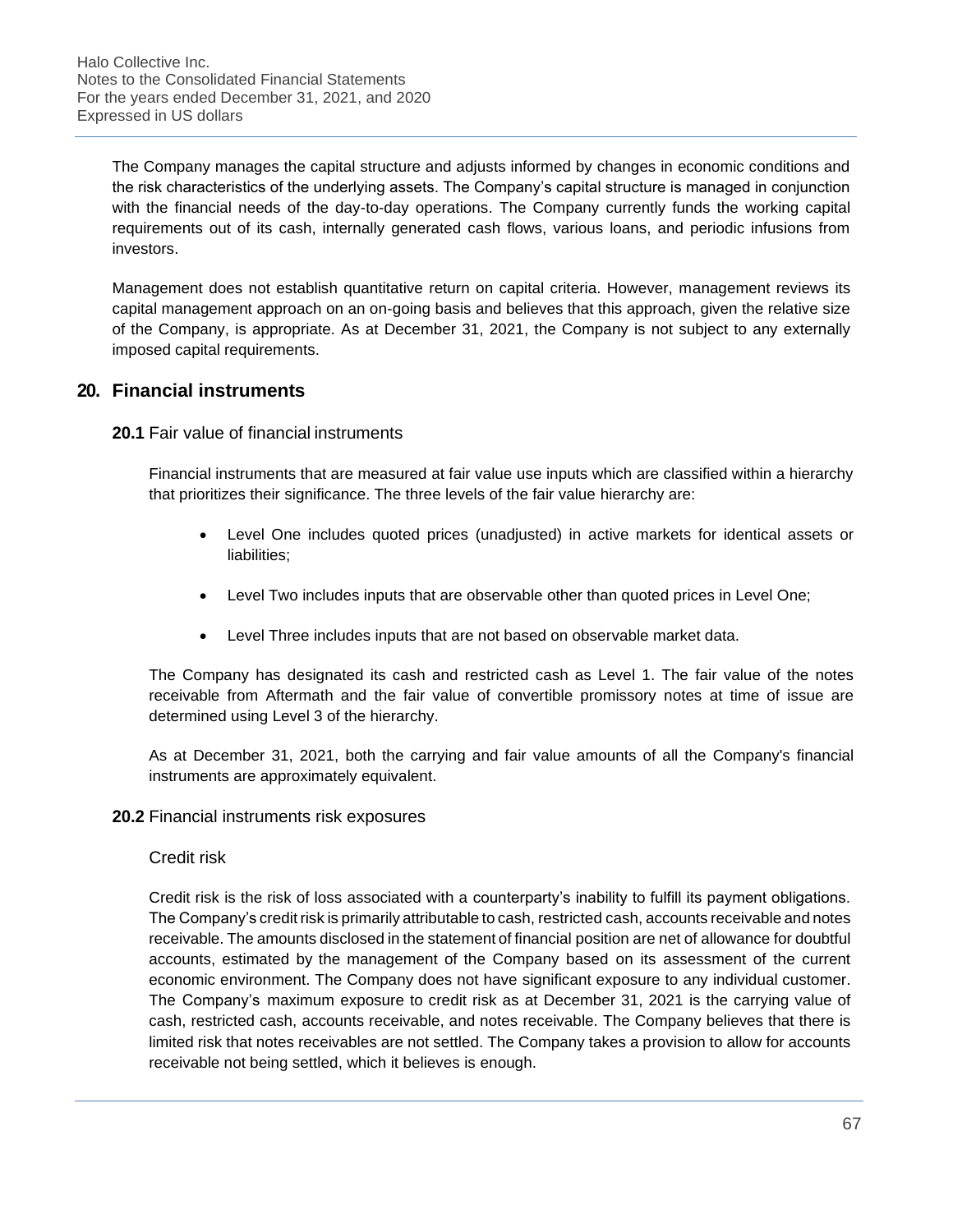# Liquidity risk

Liquidity risk is the risk that the Company will encounter difficulty in satisfying its financial obligations. The Company manages its liquidity risk by forecasting it operations and anticipating its operating and investing activities.

### **Financial liabilities - December 31, 2021**

|                | Accounts payable &<br>accrued liabilities |    |            | Loans |            |  |
|----------------|-------------------------------------------|----|------------|-------|------------|--|
| Carrying value | \$<br>11,634,468                          | \$ | 18,924,254 | \$    | 30,558,722 |  |
| $1 - 30$ days  | 7,360,213                                 |    | 381,391    |       | 7,741,604  |  |
| $30 - 60$ days | 856,304                                   |    | 14,308     |       | 870,612    |  |
| 60 - 90 days   | 395,139                                   |    | 14,431     |       | 409,570    |  |
| $> 90$ days    | 3,022,812                                 |    | 18,514,124 |       | 21,536,936 |  |

As at December 31, 2021, the Company had current assets of \$35,716,170 (December 31, 2020: \$28,694,306) and current liabilities of \$30,287,258 (December 31, 2020: \$9,979,995). All current liabilities are due within one year.

## Market risk

Market risk is the risk that the fair value or future cash flows of a financial instrument will fluctuate due to changes in market prices. Market risk comprises three types of risk: interest rate risk foreign currency risk and other price risk.

## Interest rate risk

Interest rate risk consists of a) the extent that payments made or received on the Company's monetary assets and liabilities are affected by changes in the prevailing market interest rates, and b) to the extent that changes in prevailing market rates differ from the interest rate in the Company's monetary assets and liabilities. The Company is not exposed to interest rate price risk, as its convertible notes are carried at a fixed interest rate throughout their term.

## Foreign currency risk

Foreign currency risk derives from fluctuations in exchange rates between currencies when transacting business in multiple currencies. The Company's business is substantially all conducted in US dollars in the U.S., so it is not subject to any significant foreign currency risk. In Lesotho, the Company's business is conducted in Loti and is subject to exchange rate fluctuations. The Company holds Canadian dollars in the bank account of Halo Labs in Canada and is subject to exchange rate fluctuations.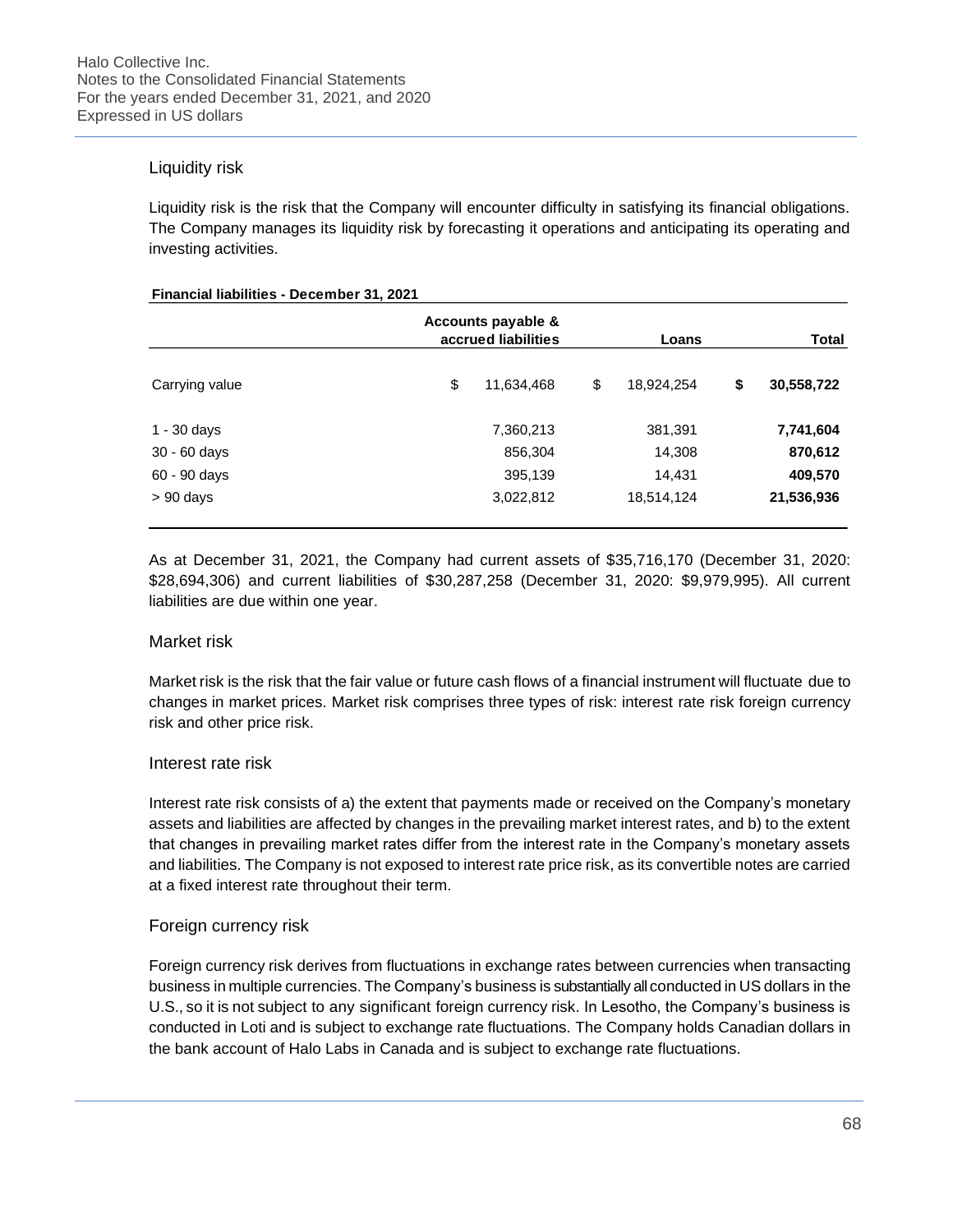# Other price risk

Other price risk is the risk that the fair value or future cash flows of a financial instrument will fluctuate because of changes in market prices, other than those arising from interest rate risk or foreign currency risk and a change in the price of cannabis. The Company is not exposed to significant other price risk.

# **21. Tax**

A reconciliation of income taxes at statutory rates with the reported taxes is as follows:

### **Income tax reconciliation**

|                                                                                                      | December 31, 2021 December 31, 2020 |                |    |                |
|------------------------------------------------------------------------------------------------------|-------------------------------------|----------------|----|----------------|
| Loss for the year                                                                                    | \$                                  | (96,852,147)   | \$ | (41, 177, 772) |
| Expected income tax (recovery)                                                                       |                                     | (26, 150, 000) |    | (11, 118, 000) |
| Change in statutory, foreign tax, and foreign exchange rates                                         |                                     | 3,912,000      |    | 1,848,000      |
| Permanent differences and other                                                                      |                                     | 15,120,413     |    | 4,463,000      |
| Share issue cost                                                                                     |                                     | (473,000)      |    | (30,000)       |
| Adjustment to prior years provision versus statutory tax returns and<br>expiry of non-capital losses |                                     | 805,000        |    | 175,000        |
| Change in unrecognized deductible temporary differences                                              |                                     | 6,842,000      |    | 4,668,000      |
| Total income tax expense (recovery)                                                                  | \$                                  | 56,413         | \$ | 6,000          |
| Current income tax expense (recovery)                                                                | \$                                  | 56,413         | \$ | 6,000          |
| Deferred tax expense (recovery)                                                                      | \$                                  |                | \$ |                |

The Company reconciles the expected income tax expense the corporate head office statutory income tax rate of 27% to the amount recognized in the statement of operations. The Company's income tax expense is calculated based on gross profits not including 280E deductions.

The Company's US income is apportioned to the State of Oregon, Nevada and California, as there are no revenues in other states. The production and sale of marijuana and related products for medical purposes are legal in the State of Oregon and therefore normal business expenses are deductible at the state level. The tax rate in the State of Oregon is greater of 6.6% or the corporate gross receipts minimum tax.

Internal Revenue Code ("IRC") Section 280E denies, at the US federal level, deductions and credits attributable to a trade or business trafficking in controlled substances. Case law shows that the "cost of goods sold" has been permitted as a deduction in determining taxable income. Because the Company is subject to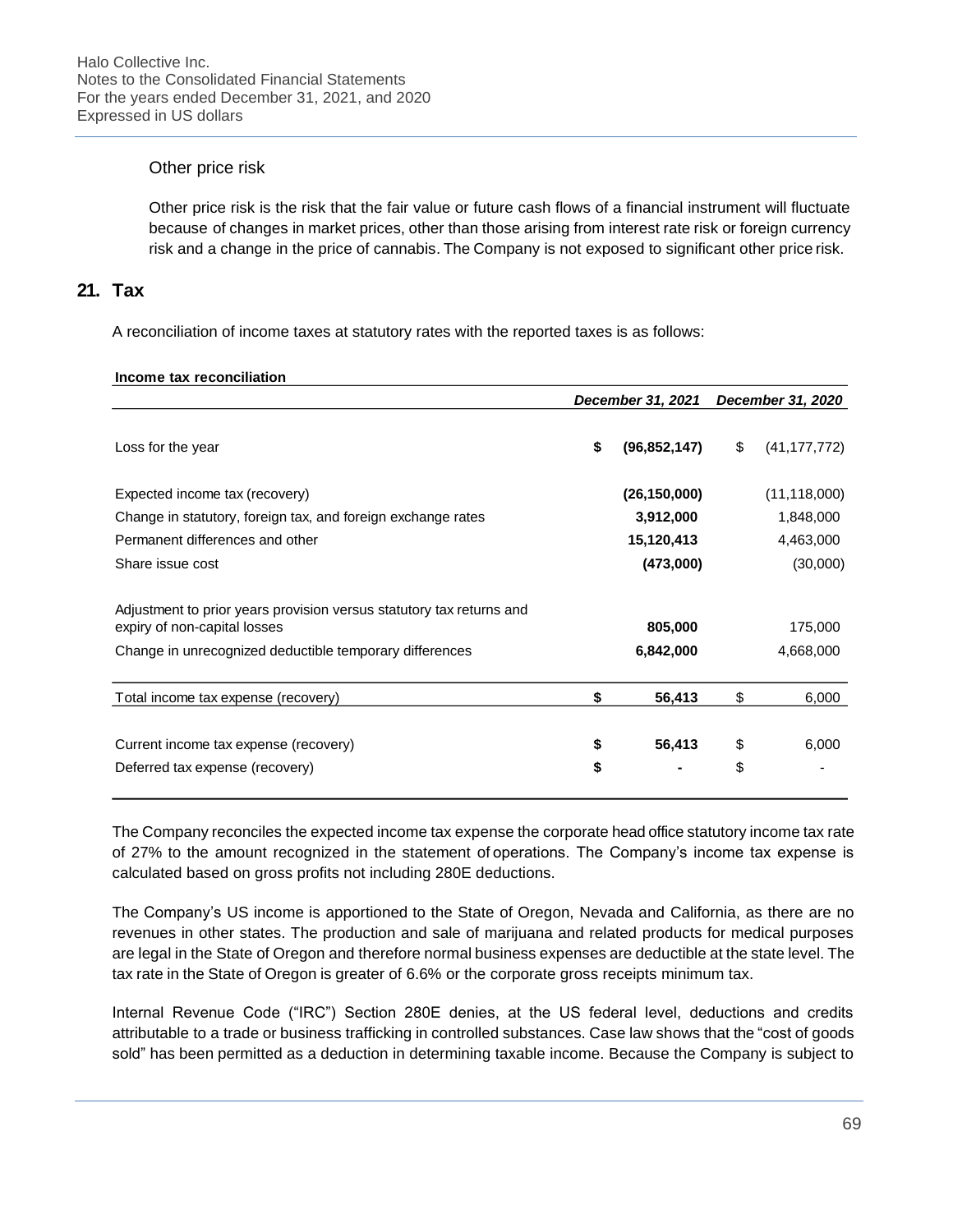IRC Section 280E, the Company computes its US tax based on gross receipts less cost of goods sold. The tax provision assumes "cost of goods sold" is a valid expense for income tax purposes.

Beginning January 1, 2018, in California, harvested cannabis is subject to a cultivation tax and both cannabis and cannabis products are subject to a cannabis excise tax. The cultivation tax applies to all harvested cannabis that enters the commercial market. Cultivators are responsible for paying the cultivation tax to the distributor or to the manufacturer if the first transfer or sale of unprocessed cannabis is to a manufacturer. Manufacturers who collect the cultivation tax are required to pay the tax to the distributor. The distributor reports and pays the cultivation tax to the California Department of Tax and Fee Administration (CDTFA).

The significant components of the Company's deferred tax assets and liabilities are as follows:

### **Deferred tax assets (liabilities)**

|                            | December 31, 2021 |    |           |
|----------------------------|-------------------|----|-----------|
| Convertible debenture      | \$<br>(131,000)   | \$ | (813,000) |
| Property and equipment     | (1,039,000)       |    | (342,000) |
| Intangible assets          | (29,000)          |    | (729,000) |
| Non-capital losses         | 1,199,000         |    | 1,884,000 |
| Net deferred tax liability | ٠                 | \$ |           |

The significant components of the Company's temporary differences and unused tax losses that have not been included on the consolidated statement of financial position are as follows:

| <b>Temporary differences</b>                 |                                     |            |                        |    |                                     |  |
|----------------------------------------------|-------------------------------------|------------|------------------------|----|-------------------------------------|--|
|                                              | December 31, 2021 Expiry date range |            |                        |    | December 31, 2020 Expiry date range |  |
|                                              |                                     |            |                        |    |                                     |  |
| Property and equipment                       | \$                                  | 1,552,000  | No expiry date         | \$ | 2,292,000 No expiry date            |  |
| Share issue costs                            |                                     |            | 3,938,000 2042 to 2045 |    | 2,059,000 2041 to 2044              |  |
| Lease liability                              |                                     | 6,676,000  | No expiry date         |    | 3,405,000 No expiry date            |  |
| Intangible assets                            |                                     | 3,155,000  | No expiry date         |    | 2,195,000 No expiry date            |  |
| Allowable capital losses                     |                                     | -          | No expiry date         |    | 10,000 No expiry date               |  |
| Non-capital losses available for future peri |                                     | 51,481,000 | 2038 to indefinite     |    | 29,468,000 2038 to indefinite       |  |

# **22. Commitments and contingencies**

The table below provides undiscounted cash payments required for those right-to-use assets as well as other commitments that do not meet the definition of a lease.

The Company has commitments under certain leases for its facilities. On January 1, 2019, the Company adopted IFRS 16 (Note 4.6) and now records a right-of-use asset for each lease commitment that meets the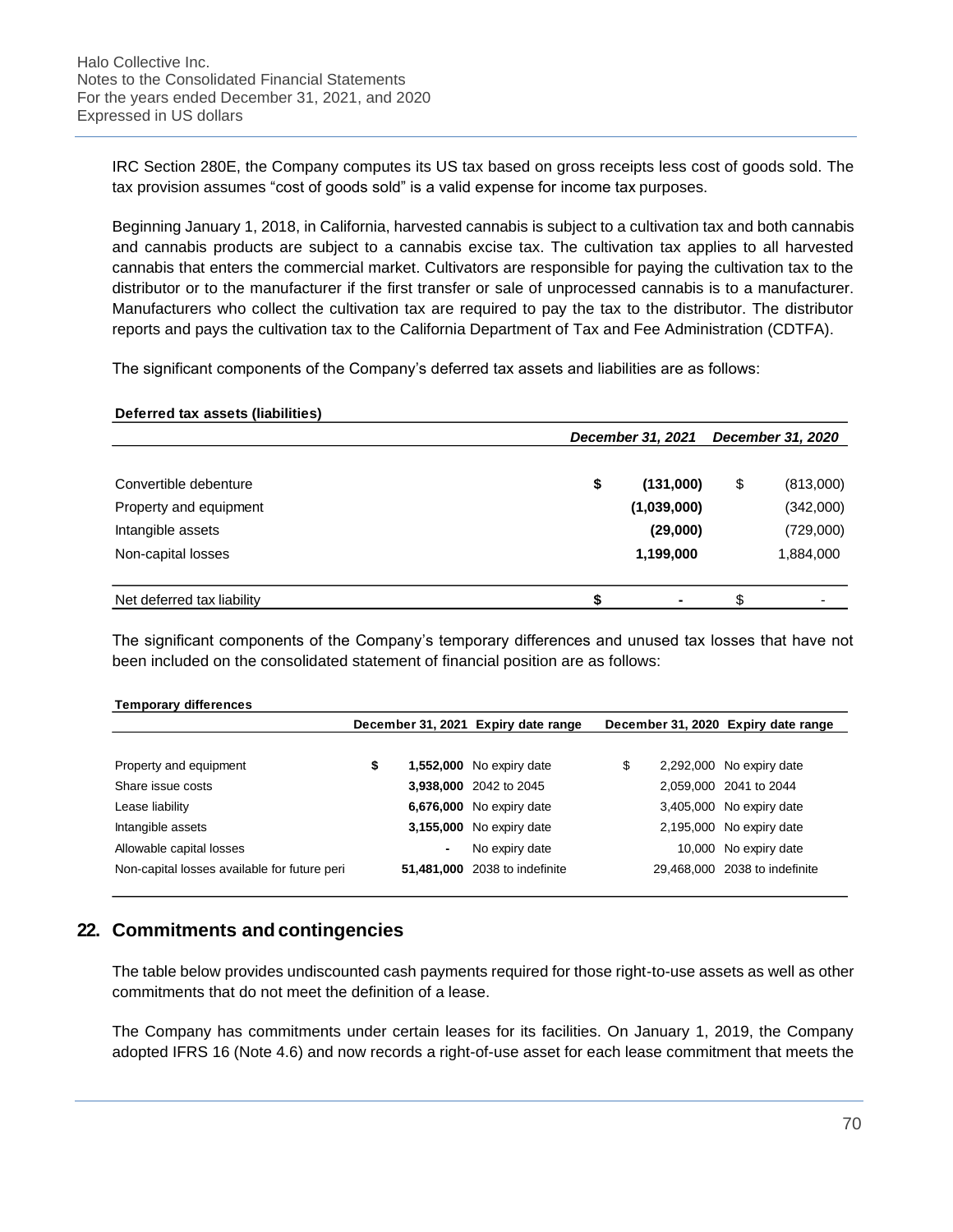requirements of the policy.

### **Committed lease obligations**

|            | <b>Amount due</b> |
|------------|-------------------|
|            |                   |
| 2022       | 5,541,807         |
| 2023       | 5,404,811         |
| 2024       | 5,346,098         |
| 2025       | 5,360,580         |
| 2026       | 1,068,185         |
| 2027       | 737,458           |
| 2028       | 684,252           |
| Thereafter | 3,387,528         |

The Company is a party to legal proceedings and other claims in the ordinary course of its operations. Management commitments, litigation and other claims are subject to many uncertainties and the outcome of individual matters is not predictable. Where management can estimate that there is a loss probable, a provision has been recorded in its financial statements. Where proceedings are at a premature stage or the ultimate outcome is not determinable, no provision is recorded. It is possible that the final resolution of these matters may require the Company to make expenditures in a range of amounts that cannot be reasonably estimated and may differ significantly from any amounts recorded in these Consolidated Financial Statements. Should the Company be unsuccessful in its defense or settlement of one or more of these legal actions, there could be a materially adverse effect on the Company's financial position, future expectations, and cash flows.

# **23. Deconsolidation of segments**

On November 4, 2021, the Company completed its previously announced share purchase transaction with Akanda Corp. ("Akanda"). Contemporaneously, with closing of the transaction, Halo and Akanda entered into an investor rights agreement that provides the Company with certain rights with respect to its Akanda Shares, relating to information rights, board observation rights and the right to nominate a director to the Akanda board of directors in certain circumstances. Halo has also agreed that the investor rights agreement will not provide Halo with any rights of first offer to participate in future equity offerings by Akanda as previously announced. As part of the closing of the Transaction, Akanda issued a secured convertible debenture to Halo in the principal amount of US\$6.6 million in exchange for setting off all outstanding indebtedness owed by Bophelo and Canmart to Halo. The Debenture bears an interest rate of 1% annually, which amount may be paid in the form of Akanda Shares at the applicable conversion price upon a conversion of the debenture. The debenture matures on November 2, 2022 and is secured by all of Akanda's assets. The debenture will be automatically converted into Akanda shares upon certain liquidity events (each, a "triggering event") occurring within six months from the date of the debenture, including an initial public offering of Akanda shares on a stock exchange, an amalgamation, arrangement, merger, reverse takeover, reorganization, or other similar transaction of Akanda with or into any other person, or a sale or conveyance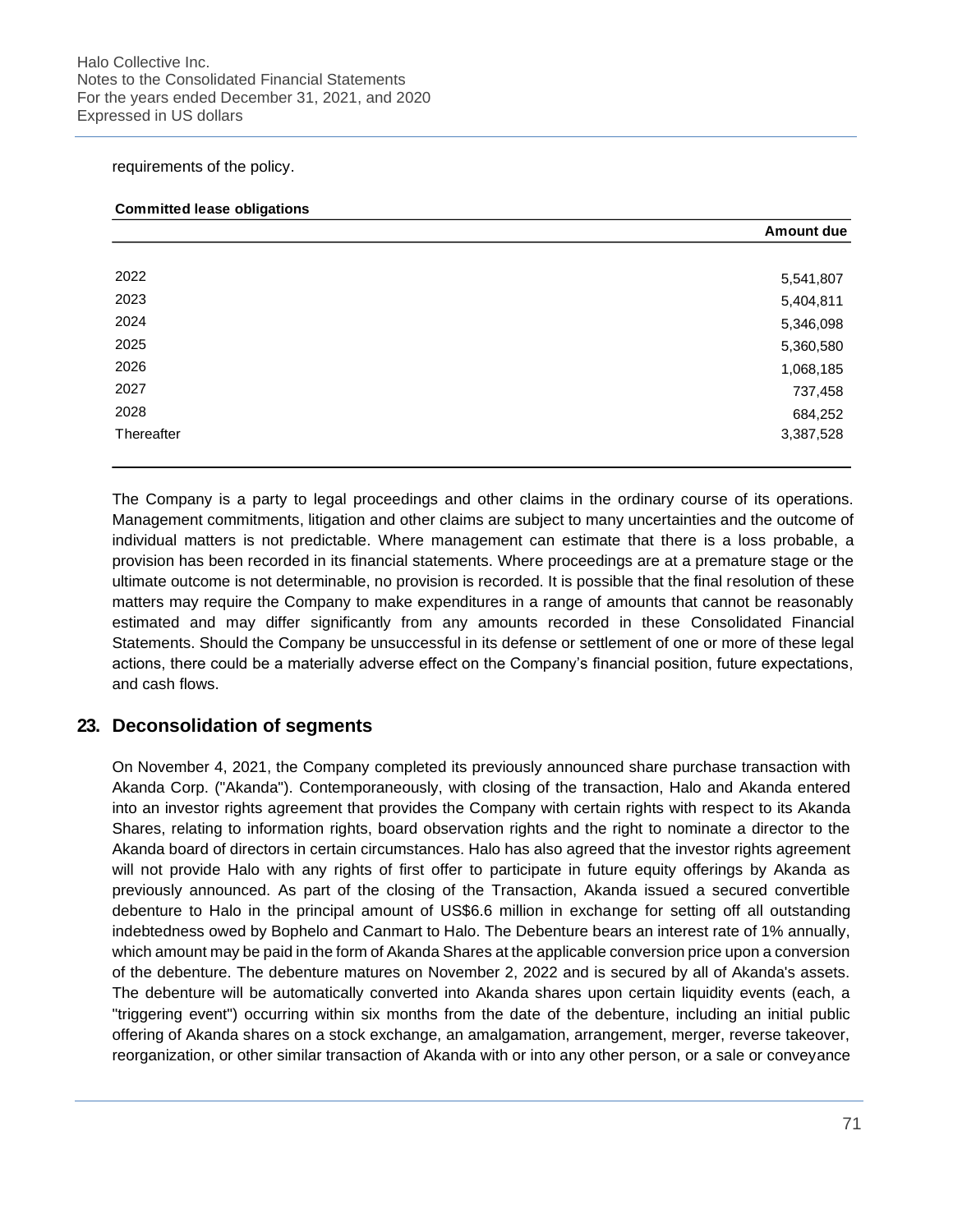of all or substantially all of the property and assets of Akanda. Upon the occurrence of a triggering event, the debenture will convert into Akanda Shares at the current market price of the Akanda shares at the time of the triggering event. The debenture is also convertible into Akanda shares, at the option of Akanda, at any time prior to the maturity date. As a result, the Company owned approximately 68.30% of the issued and outstanding Akanda shares.

|                                          | Bophelo |           | Canmart         | Total segments |              |
|------------------------------------------|---------|-----------|-----------------|----------------|--------------|
| <b>Current assets</b>                    |         |           |                 |                |              |
| Cash                                     | \$      | 118,063   | \$<br>201,209   | \$             | 319,272      |
| Inventory                                |         | 211,643   |                 |                | 211,643      |
| <b>Biological Assets</b>                 |         | 218,721   |                 |                | 218,721      |
| Pre-Paid Expenses and other assets       |         | 178,781   | 132,304         |                | 311,085      |
| <b>Total Current Assets</b>              |         | 727,208   | 333,513         |                | 1,060,721    |
| <b>FIXED ASSETS</b>                      |         |           |                 |                |              |
| Property, plant and equipment            |         | 3,807,527 |                 |                | 3,807,527    |
| Intangible assets and goodwill           |         | 3,987,333 | 5,286,586       |                | 9,273,919    |
| <b>Total Long-term Assets</b>            |         | 7,794,860 | 5,286,586       |                | 13,081,446   |
| <b>Total assets</b>                      |         | 8,522,068 | 5,620,099       |                | 14, 142, 167 |
|                                          |         |           |                 |                |              |
| <b>Current liabilities</b>               |         |           |                 |                |              |
| Accounts Payable and Accrued Liabilities |         | 618,420   | 8,019           |                | 626,439      |
| Other loans                              |         |           | 4,694           |                | 4,694        |
| Income tax payable                       |         | 2,490     |                 |                | 2,490        |
| Sales & cultivation tax payable          |         |           | (5,070)         |                | (5,070)      |
| <b>Total Current Liabilities</b>         |         | 620,910   | 7,643           |                | 628,553      |
| <b>Long Term Liabilities</b>             |         |           |                 |                |              |
| Lease liability                          |         | 1,741,453 |                 |                | 1,741,453    |
| Other loans                              |         | 1,265,165 |                 |                | 1,265,165    |
| <b>Total Long term Liabilities</b>       |         | 3,006,618 |                 |                | 3,006,618    |
| <b>Net Assets deconsolidated</b>         | \$      | 4.894.540 | \$<br>5,612,456 | \$             | 10,506,996   |

### **Assets and liabilities to be deconsolidated - CanMart Ltd and Bophelo Bioscience and Wellness Pty. Ltd.**

On November 12, 2021, the Company sold 2,100,000 common shares in the capital of Akanda Corp. at a price of \$1.00 per share. As a result, the Company owns approximately 49.89% in the capital of Akanda (Note 6). Accordingly, the Company derecognized related assets, liabilities of Bophelo and Canmart from the consolidated statements of financial position and recognized a corresponding gain associated with the sale as follows: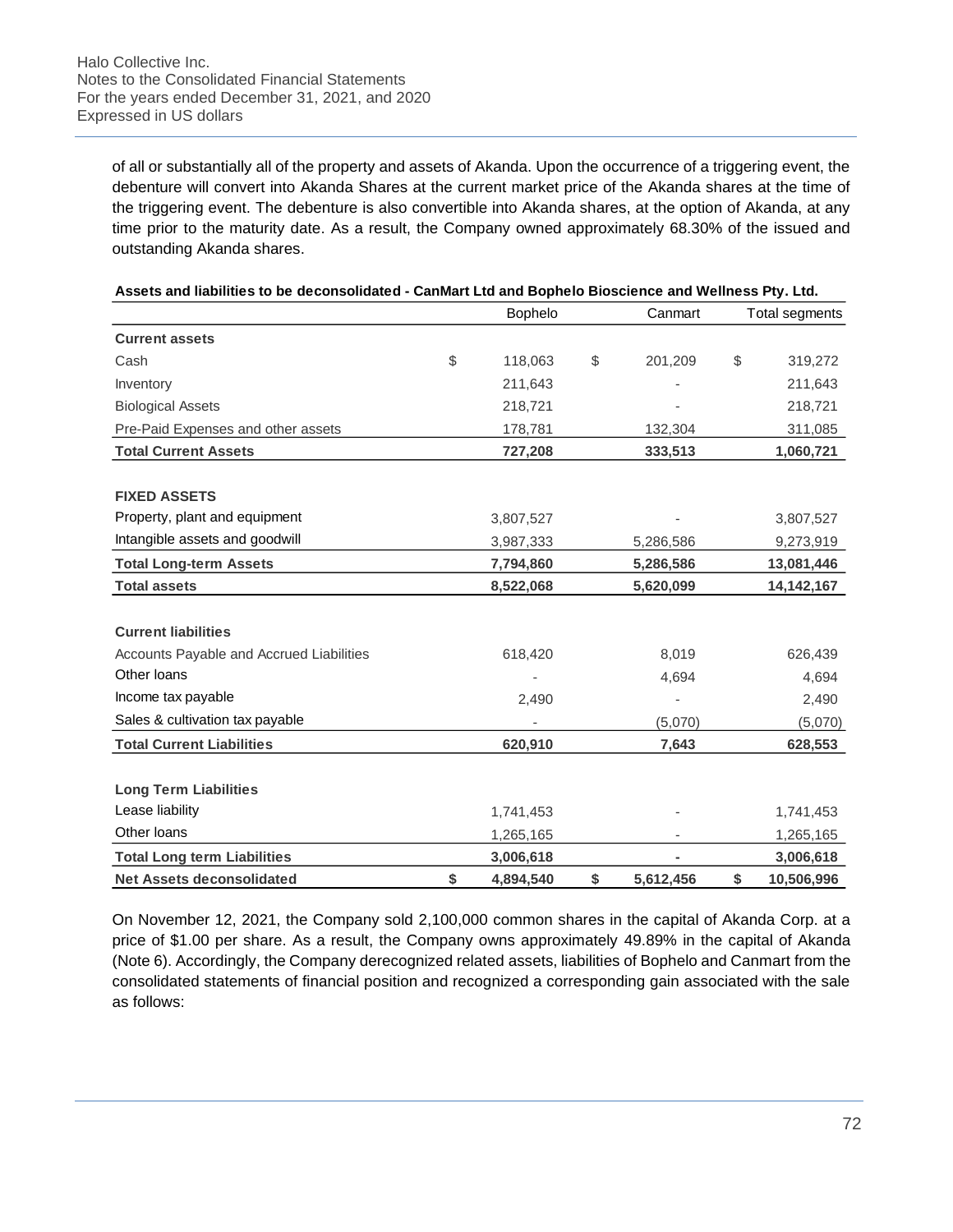| Gain / (loss) on deconsolidation of assets                            |   |            |
|-----------------------------------------------------------------------|---|------------|
| Fair value of shares received (13,129,212 shares at \$1.00 per share) | S | 13,129,212 |
| Secured convertible debenture                                         |   | 6,559,294  |
| Total consideration                                                   |   | 19,688,506 |
| Net assets deconsolidated                                             |   | 10,506,996 |
| Gain on deconsolidation of segments                                   |   | 9,181,510  |

Net cash outflow arising from deconsolidation of the segments:

| Entity                                                    | For the year ending:<br>December 31, 2021 |  |  |  |  |
|-----------------------------------------------------------|-------------------------------------------|--|--|--|--|
| Bophelo Bioscience and Wellness Pty. Ltd.<br>Canmart Ltd. | \$<br>118,063<br>201,209                  |  |  |  |  |
| <b>Total segments</b>                                     | 319,272                                   |  |  |  |  |

# **24. Non-Controlling Interests**

The non-controlling interests of the Company for each affiliate before intercompany elimination are summarized in the table below:

|  |  | Summarized statement of financial position - as at December 31, 2021 |  |
|--|--|----------------------------------------------------------------------|--|
|  |  |                                                                      |  |

|                                      | <b>LKJ11</b>    | <b>SDF11</b>      | <b>ZXC11</b>                   | <b>Total</b>        |
|--------------------------------------|-----------------|-------------------|--------------------------------|---------------------|
|                                      |                 |                   |                                |                     |
| Current assets                       | \$<br>12,150    | \$                | \$<br>$\overline{\phantom{a}}$ | \$<br>12,150        |
| <b>Current liabilities</b>           | (4,357,366)     | (243, 973)        | (572, 976)                     | (5, 174, 315)       |
| Current net assets (liabilities)     | (4,345,216)     | (243, 973)        | (572, 976)                     | (5, 162, 165)       |
| Non-current assets                   | 9,350           |                   |                                | 9,350               |
| Non-current liabilities              | ٠               | (1,042,743)       | (378, 834)                     | (1,421,577)         |
| Non-current net assets (liabilities) | 9,350           | (1,042,743)       | (378, 834)                     | (1, 412, 227)       |
| <b>Accumulated NCI</b>               | \$<br>(57, 379) | \$<br>(1,286,716) | \$<br>(951, 810)               | \$<br>(2, 295, 905) |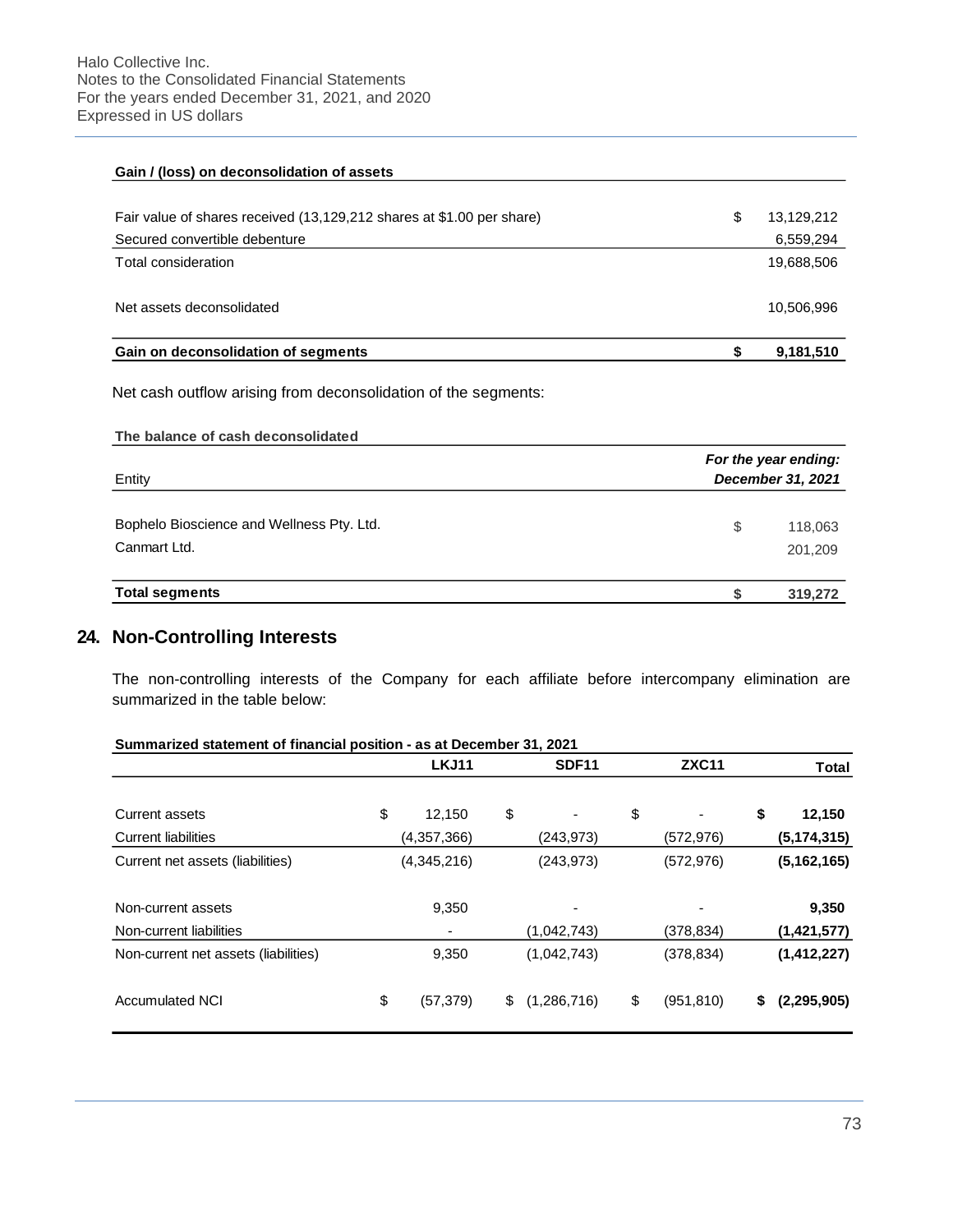## **25. Subsequent events**

## \$14 million loan agreement with Global Tech Opportunities 6

On January 6, 2022, the Company entered into a loan agreement with Global Tech Opportunities 6 (the "Lender"), pursuant to which the Lender will loan up to \$14,000,000 (the "Loan Amount") to Halo in two tranches of \$7,000,000 each. The loan amount is unsecured and will bear interest at 8.0% per annum, and each tranche will be repayable in six equal monthly instalments (of blended principal and interest) of \$1,194,039.62 per instalment (each, a "Payment Instalment"). The first payment Instalment is to be made 30 days after the first advance is made under the loan amount and each subsequent payment instalment is due 30 days after the previous payment instalment. If the Company elects not make a payment instalment in cash, the applicable payment instalment will be made through the issuance of a convertible debenture.

On February 9, 2022, the Company entered into an amended and restated loan agreement with Global Tech Opportunities 6, amending and restating the Company's previously announced loan agreement with the lender dated January 6, 2022. Pursuant to the terms of the amended loan agreement, the Company and the lender have amended the original loan agreement to provide the parties with additional flexibility to advance the second tranche of CAD\$7,000,000 principal amount (in six separate instalments) prior to the repayment in full of the initial tranche of CAD\$7,000,000 principal amount.

On January 6, 2022, the Company issued 875,000 warrants with an exercise price of C\$1.60 to Global Tech Opportunities 6.

Between January 15, 2022, and the date of filing these financial statements, the Company issued 12,666,492 shares to Global Tech Opportunities 6, as repayment of loan installments through the conversion of a convertible debenture.

### Conversion of promissory notes

Between January 13, 2022, and the date of filing these financial statements, the Company issued 11,918,799 shares in relation to the conversion of a credit facility into shares.

### Acquisition of H2C Beverages

On January 25, 2022, the Company has completed the acquisition of 1285826 B.C. Ltd. (dba H2C Beverages) ("H2C"), a company focused on cannabinoids and non-psychotropic mushroom functional beverages. In exchange for the acquisition of all of the issued and outstanding shares of H2C and payment in shares to finders, the Company has issued 8,141,539 common shares. Under IFRS, the transaction was not considered the acquisition of a business combination.

#### Issuance of shares for services

On January 25, 2022, the Company has issued 1,981,349 compensation shares in satisfaction of fees and other compensation payable to independent consultants and related parties of the Company.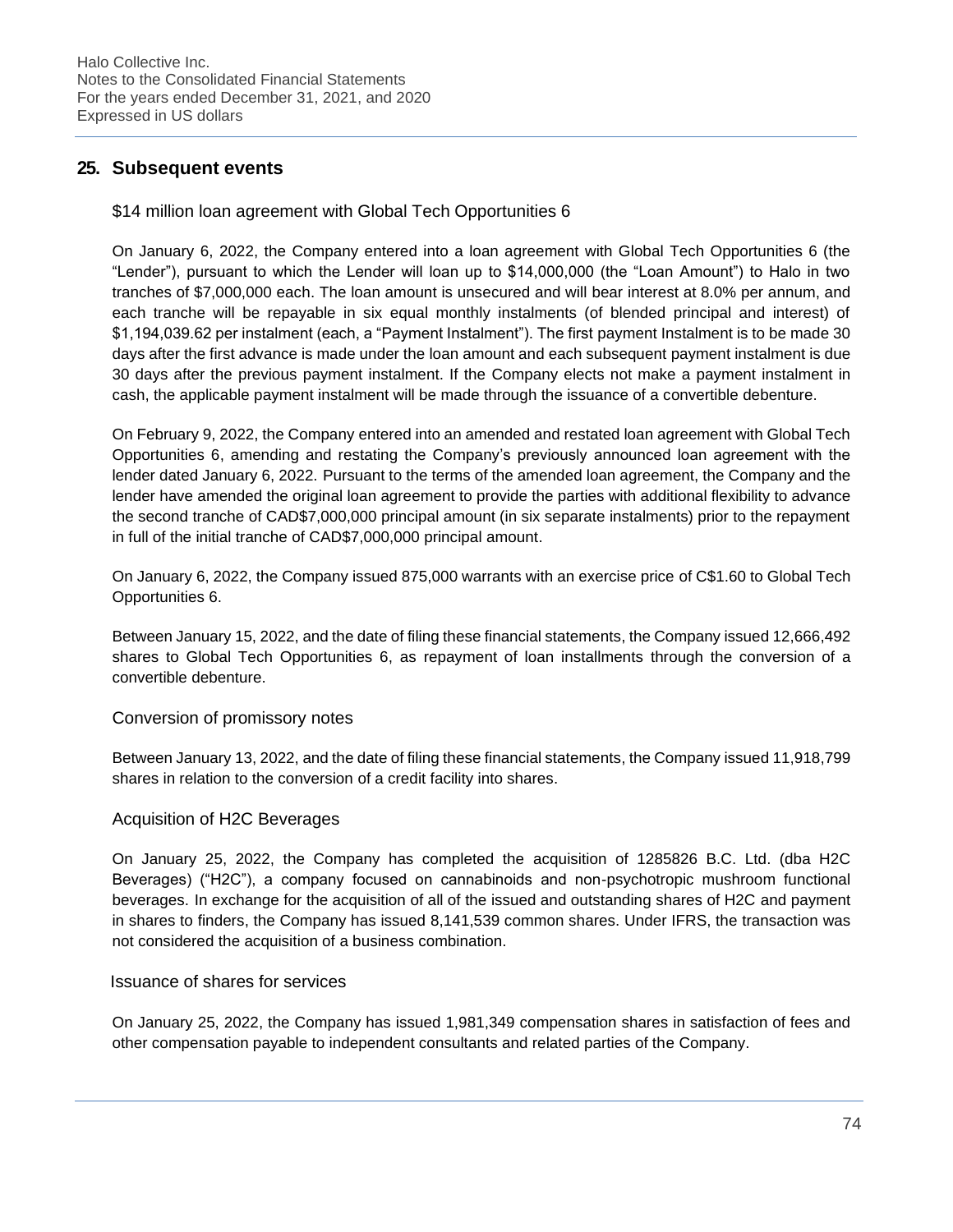On January 26, 2022, the Company issued 674,626 shares in relation to a distribution agreement with Elegance Brands Inc. Pursuant to the terms of the distribution agreement, Elegance has agreed to purchase \$30 million of Halo's H2C and Hushrooms™ branded products during the 24-month period following the launch of the products and to distribute these products to retail outlets in respective legal states across the United States.

On February 17, 2022, the Company issued 700,066 shares in relation to the distribution agreement with Elegance.

On March 14, 2022, the Company issued 1,183,055 shares in relation to the distribution agreement with Elegance.

#### Convertible debenture amendment

On February 15, 2022, the Company announced that the holders of its 8.00% unsecured convertible debentures due April 4, 2022, have approved amendments to the convertible debentures at an extraordinary meeting of the debenture holders held on February 15, 2022. At the meeting, the debenture holders passed an extraordinary resolution to amend the certificates between the Company and each of the debenture holders, which will amend the convertible debentures to: (i) extend the maturity date of the convertible debentures to December 31, 2024; (ii) reduce the interest rate of the convertible debentures to 0.0%; (iii) amend the conversion terms of the convertible debentures to make such debentures convertible into units; (iv) lower the conversion price of the convertible debentures to C\$1.03 per unit; and (v) provide the Company with a right to accelerate the conversion of the convertible debentures, all as more particularly described in the information circular provided to the debenture holders in advance of the meeting. Each unit is comprised of one common share of Halo and one half of one common share purchase warrant. Each warrant is exercisable to purchase one common share at an exercise price of C\$2.35 per common share, subject to adjustment, until February 15, 2024. The warrants will be issued pursuant to the terms of a warrant indenture to be entered into between the Company and Odyssey Trust Company.

Between February 24, 2022, and the date of the filing of these financial statements, 2,498,542 shares were issued in relation of the restructuring of the 2019 convertible debenture.

In relation to the restructuring of the 2019 convertible debenture, the Company also issued 1,249,258 warrants with an exercise price of C\$2.35.

#### Issuance of restricted shares

On March 7, 2022, the Company issued 900,000 restricted shares to executives of the Company.

### Convertible debentures agreement with Global Tech Opportunities 6

On March 8, 2022, the Company announced that it has entered into a subscription agreement with Global Tech Opportunities 6, that provides for the issuance of convertible debentures. The subscriber is an investment fund managed by Alpha Blue Ocean ("ABO").